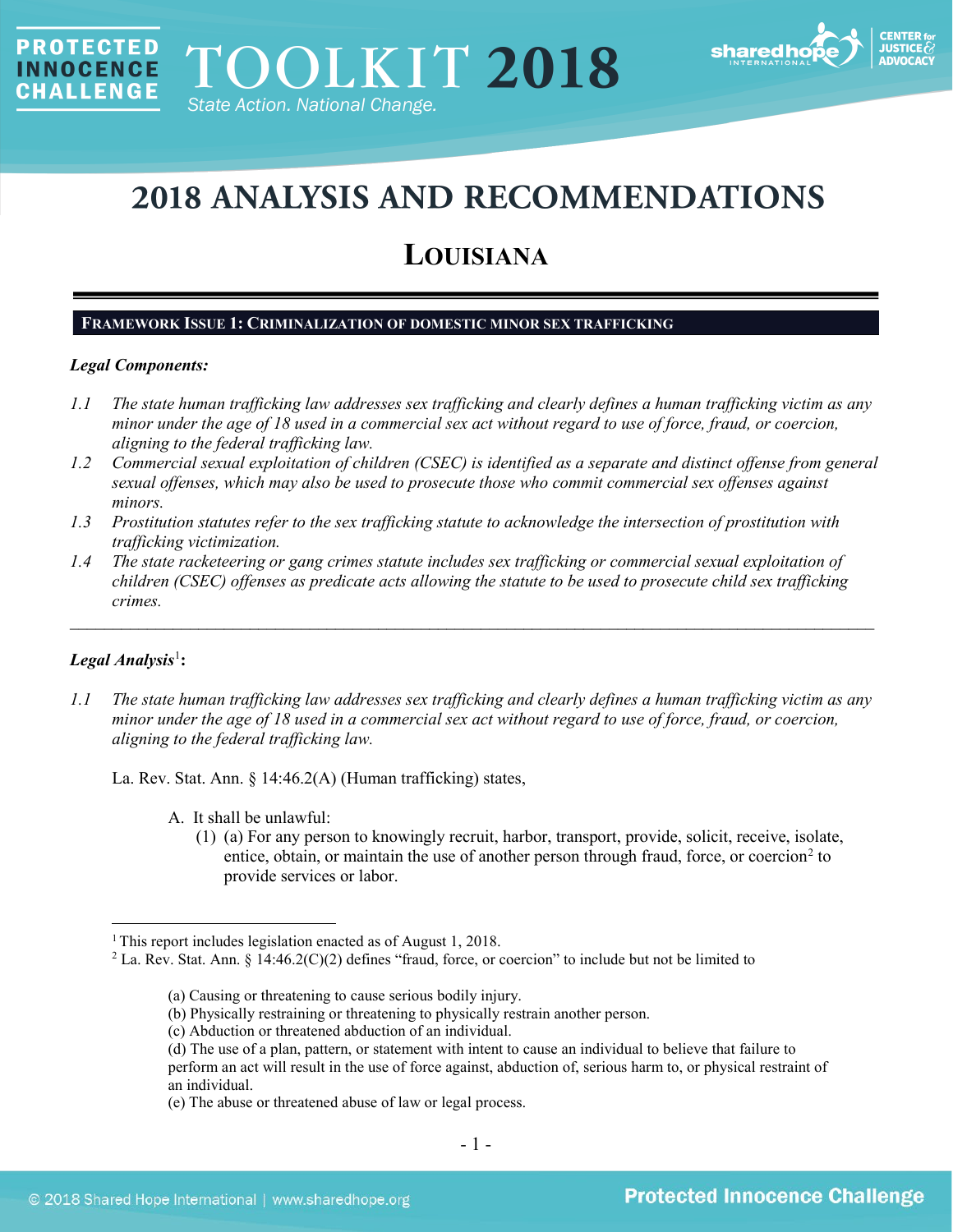(b) For any person to knowingly recruit, harbor, transport, provide, solicit, sell, purchase, receive, isolate, entice, obtain, or maintain the use of a person under the age of twenty-one years for the purpose of engaging in commercial sexual activity regardless of whether the person was recruited, harbored, transported, provided, solicited, sold, purchased, received, isolated, enticed, obtained, or maintained through fraud, force, or coercion. It shall not be a defense to prosecution for a violation of the provisions of this Subparagraph that the person did not know the age of the victim or that the victim consented to the prohibited activity.

(2) For any person to knowingly benefit from activity prohibited by the provisions of this Section. (3) For any person to knowingly facilitate any of the activities prohibited by the provisions of this Section by any means, including but not limited to helping, aiding, abetting, or conspiring, regardless of whether a thing of value has been promised to or received by the person.

<span id="page-1-2"></span>D. It shall not be a defense to prosecution for a violation of this Section that the person being recruited, harbored, transported, provided, solicited, received, isolated, enticed, obtained, or maintained is actually a law enforcement officer or peace officer acting within the official scope of his duties.

A conviction under this statute is ordinarily punishable by imprisonment up to 10 years at hard labor and a possible fine of \$10,000. La. Rev. Stat. Ann.  $\S$  14:46.2(B)(1).<sup>[3](#page-1-0)</sup> A conviction "when the services include commercial sexual activity<sup>[4](#page-1-1)</sup> or any sexual conduct constituting a crime under the laws of this state" is punishable by imprisonment up to 20 years at hard labor and a possible fine of \$15,000. La. Rev. Stat. Ann. § 14:46.2(B)(2)(a). Additionally, for offenders who traffic a child under 21 years of age for commercial sexual services, under La. Rev. Stat. Ann. § 14:46.2(B)(2)(b), "in violation of the provisions of Subparagraph (A)(1)(b) of this Section shall be fined not more than \$50,000, imprisoned at hard labor for not less than 15 years, nor more than 50 years, or both." Furthermore, when a person commits an offense of trafficking involving a person under 18, the sentence is increased to imprisonment for 5–25 years at hard labor, 5 years of which "shall be without the benefit of parole, probation, or suspension of sentence," and a possible fine of \$25,000. La. Rev. Stat. Ann. § 14:46.2(B)(3).

 (f) The actual or threatened destruction, concealment, removal, confiscation, or possession of any actual or purported passport or other immigration document, or any other actual or purported government identification document, of another person.

(g) Controlling or threatening to control an individual's access to a controlled dangerous substance as set forth in R.S. 40:961 et seq.

(h) The use of an individual's physical or mental impairment, where such impairment has substantial adverse effects on the individual's cognitive or volitional functions.

(i) The use of debt bondage or civil or criminal fraud.

<span id="page-1-0"></span><sup>3</sup> Offenders prosecuted under human trafficking, some sexual offenses, or some CSEC statutes are not eligible for waiver of minimum mandatory sentences. La. Code Crim. Proc. art. 890.1 establishes that waiver of minimum mandatory sentences shall not apply to

. . . . (9) R.S. 14:42 (First degree rape), (10) R.S. 14:42.1 (Second degree rape),

(11) R.S. 14:43 (Third degree rape),

(12) R.S. 14:43.1 (Sexual battery),

(13) R.S. 14:43.2 (Second degree sexual battery), . . . .

(17) R.S. 14:46.2 (Human trafficking),

(18) R.S. 14:46.3 (Trafficking of children for sexual purposes)

. . . .

. . . .

<span id="page-1-1"></span><sup>4</sup> La. Rev. Stat. Ann. § 14:46.2(C)(1) defines "commercial sexual activity" as "any sexual act performed or conducted when anything of value has been given, promised, or received by any person."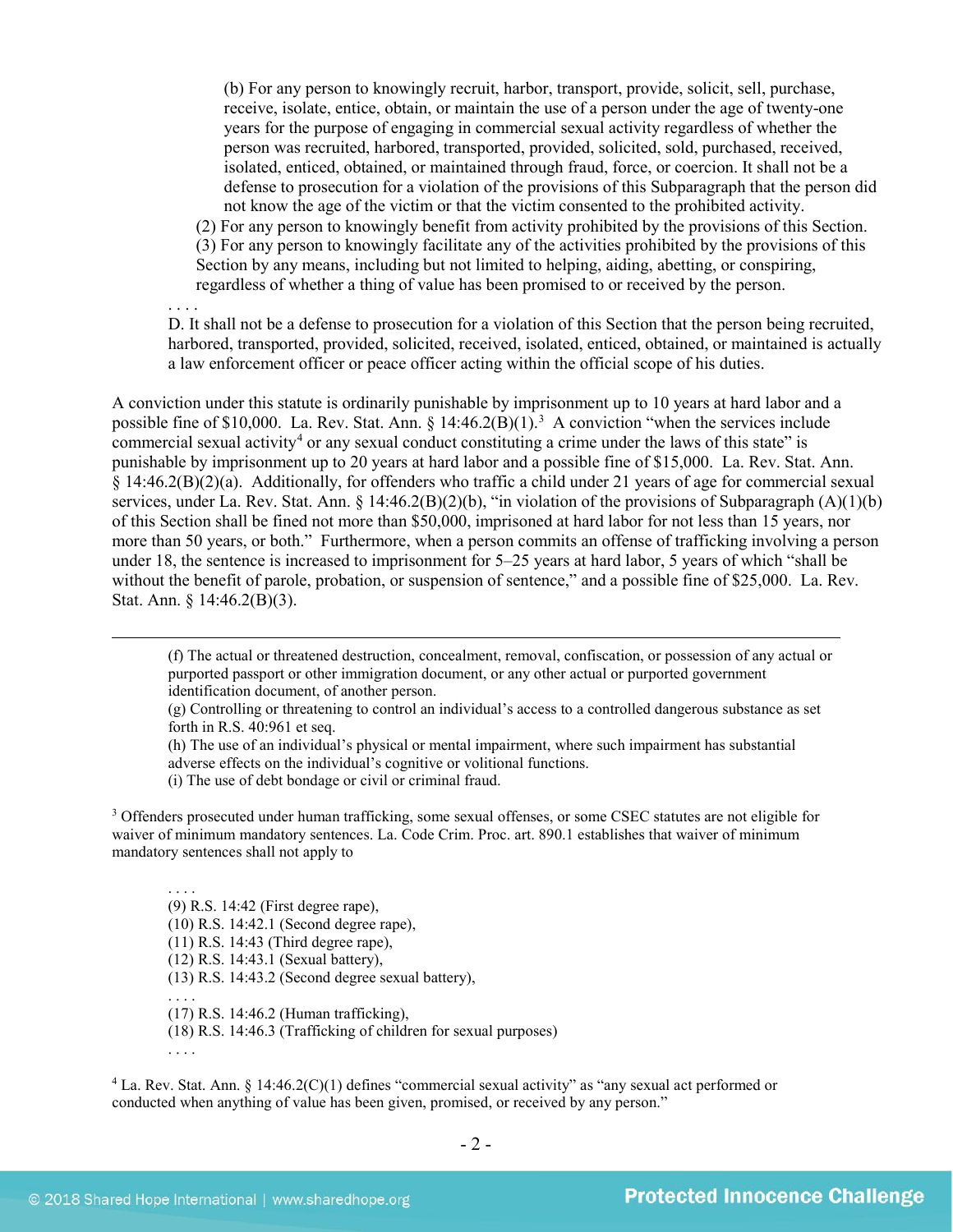Louisiana has enacted a separate statute making the sex trafficking of children a crime that does not require a showing of force, fraud, or coercion. La. Rev. Stat. Ann. § 14:46.3 (A), (B) (Trafficking of children for sexual purposes) states,

A. It shall be unlawful:

(1) For any person to knowingly recruit, harbor, transport, provide, sell, purchase, receive, isolate, entice, obtain, or maintain the use of a person under the age of eighteen years for the purpose of engaging in commercial sexual activity.

(2) For any person to knowingly benefit from activity prohibited by the provisions of this Section. (3) For any parent, legal guardian, or person having custody of a person under the age of eighteen years to knowingly permit or consent to such minor entering into any activity prohibited by the provisions of this Section.

(4) For any person to knowingly facilitate any of the activities prohibited by the provisions of this Section by any means, including but not limited to helping, aiding, abetting, or conspiring, regardless of whether a thing of value has been promised to or received by the person.

(5) For any person to knowingly advertise any of the activities prohibited by this Section.

(6) For any person to knowingly sell or offer to sell travel services that include or facilitate any of the activities prohibited by this Section.

B. For purposes of this Section, "commercial sexual activity" means any sexual act performed or conducted when anything of value has been given, promised, or received by any person.

Pursuant to La. Rev. Stat. § 14:46.3(C)(3), "It shall not be a defense to prosecution for a violation of this Section that the person being recruited, harbored, transported, provided, sold, purchased, received, isolated, enticed, obtained, or maintained is actually a law enforcement officer or peace officer acting within the official scope of his duties." A conviction under this statute is ordinarily<sup>[5](#page-2-0)</sup> punishable by imprisonment for  $15-50$  years at hard labor, a possible fine of \$50,000, or both. La. Rev. Stat. Ann. § 14:46.3(D)(1)(a). However, if the victim is under 14, a conviction is punishable by a possible fine of \$75,000 and imprisonment for 25–50 years at hard labor with no possibility of "probation, parole, or suspension of sentence" for at least 25 years. La. Rev. Stat. Ann. § 14:46.3(D)(1)(b). Furthermore, any person who violates any of La. Rev. Stat. Ann.  $§$  14:46.3(A)(1), (2), (4), (5) or (6) who was previously convicted of a sex offense when the victim of the sex offense was under 18, shall be fined up to \$100,000 and shall be imprisoned at hard labor for not less than 50 years or life with no possibility of "probation, parole, or suspension of sentence" for at least 50 years. La. Rev. Stat. Ann. § 14:46.3(D)(1)(c).

In addition, a convicted violator of La. Rev. Stat. Ann. § 14:46.3(A)(3) must "serve at least five years of the sentence provided for in subparagraph (D)(1)(a) of this Section without the benefit of probation, parole, or suspension of sentence," and if the victim is under 14, at least 10 years. La. Rev. Stat. Ann. § 14:46.3(D)(2).

Lastly, pursuant to La. Code Crim. Proc. art. 890.3(A)(1), (C) (Sentencing for crimes of violence), persons convicted of committing or attempting to commit offenses under La. Rev. Stat. Ann. § 14:46.2 (Human trafficking) or § 14:46.3 (Trafficking of children for sexual purposes) are considered offenders of "crimes of violence" and, thus, have restricted "eligibility for suspension or deferral of sentence[s] . . . ." La. Code Crim. Proc. art. 893(A), (E) (Suspension and deferral of sentence and probation in felony case) further limits any eligibility for sentence suspensions or deferments, stating,

<span id="page-2-0"></span> <sup>5</sup> Pursuant to La. Rev. Stat. Ann. § 14:46.3(D)(2) (Trafficking of children for sexual purposes), "Whoever violates the provisions of Paragraph (A)(3) of this Section shall be required to serve at least five years of the sentence imposed provided for in Subparagraph  $(D)(1)(a)$  of this Section without benefit of probation, parole, or suspension of sentence. Whoever violates the provisions of Paragraph  $(A)(3)$  when the victim is under the age of fourteen years shall be required to serve at least ten years of the sentence provided for in Subparagraph  $(D)(1)(b)$  of this Section without benefit of probation, parole, or suspension of sentence."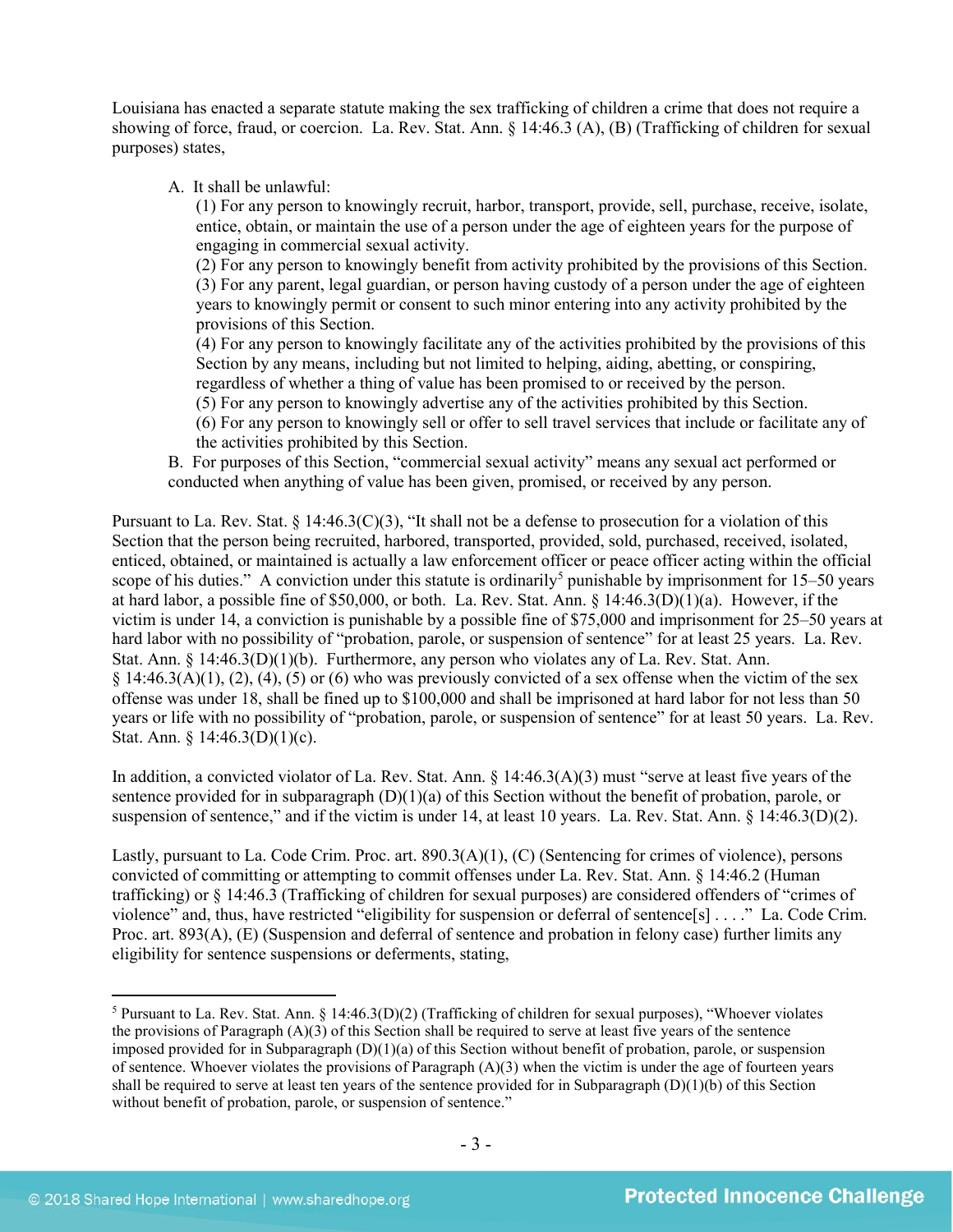$A_{1}$ . . . . .

(2) The court shall not suspend the sentence of a conviction of an offense that is designated in the court minutes as a crime of violence pursuant to Article 890.3 . . . .

. . . . . . . .

E.  $(1)$  ....

(b) The court shall not defer a sentence under this provision for an offense or attempted offense that is designated in the court minutes as a crime of violence pursuant to Article 890.3 or that is defined as a sex offense as defined by R.S. 15:541, involving a child under the age of seventeen years . . . .

*1.2 Commercial sexual exploitation of children (CSEC) is identified as a separate and distinct offense from general sexual offenses, which may also be used to prosecute those who commit commercial sex offenses against minors.*

The following state laws create separate and specific crimes of commercial sexual exploitation of children:

1. La. Rev. Stat. Ann. § 14:82(C) (Prostitution; definition; penalties; enhancement) states in part,

. . . . (4) Whoever commits the crime of prostitution with a person under the age of eighteen years shall be fined not more than fifty thousand dollars, imprisoned at hard labor for not less than fifteen years nor more than fifty years, or both.

(5) Whoever commits the crime of prostitution with a person under the age of fourteen years shall be fined not more than seventy-five thousand dollars, imprisoned at hard labor for not less than twenty-five years nor more than fifty years, or both.

<span id="page-3-3"></span>. . . .

2. La. Rev. Stat. Ann. § 14:82.2<sup>[6](#page-3-0)</sup> (Purchase of commercial sexual activity; penalties) states,

It shall be unlawful for any person to knowingly give, agree to give, or offer to give anything of value to another in order to engage in sexual intercourse<sup>[7](#page-3-1)</sup> with a person who receives or agrees to receive anything of value as compensation for such activity.

A person convicted under La. Rev. Stat. Ann. § 14:82.2 is subject to a fine of \$750, imprisonment up to six months, or both. However, a person who violates La. Rev. Stat. Ann. § 14:82.2 and knows the person "to be under the age of eighteen years, or with a person the offender knows to be a victim of human trafficking as defined by R.S. 14:46.2 or trafficking of children for sexual purposes as defined by R.S. 14:46.3" is subject to imprisonment at hard labor for 15–50 years, a fine of \$3,000–\$50,000, or both. If the offender knows the person is under the age of fourteen years, he is subject to a fine of \$5,000–\$75,000, imprisonment at hard labor 25–50 years, or both. La. Rev. Stat. Ann. §  $14:82.2(C)(1)$  $14:82.2(C)(1)$  $14:82.2(C)(1)$ ,  $(4)$ ,  $(5)$ .<sup>8</sup>

<span id="page-3-0"></span> <sup>6</sup> The text of La. Rev. Stat. Ann. § 14:82 cited here and elsewhere in this report includes amendments made by the enactment of Senate Bill 335 during the 2018 Regular Session of the Louisiana Legislature (effective August 1, 2018).

<span id="page-3-1"></span><sup>&</sup>lt;sup>7</sup> "For purposes of this Component, 'sexual intercourse' means anal, oral, or vaginal intercourse or any other sexual activity constituting a crime pursuant to the laws of this state." La. Rev. Stat. Ann.  $\S$  14:82.2(B).

<span id="page-3-2"></span><sup>&</sup>lt;sup>8</sup> Further, La. Rev. Stat. Ann. § 14:82(D) requires the court to "order the offender to complete the Buyer Beware Program, as provided for in R.S. 15:243, to educate the offender about the harms, exploitation, and negative effects of prostitution. The court shall impose additional court costs in the amount of [\$200] to defer the costs of the program."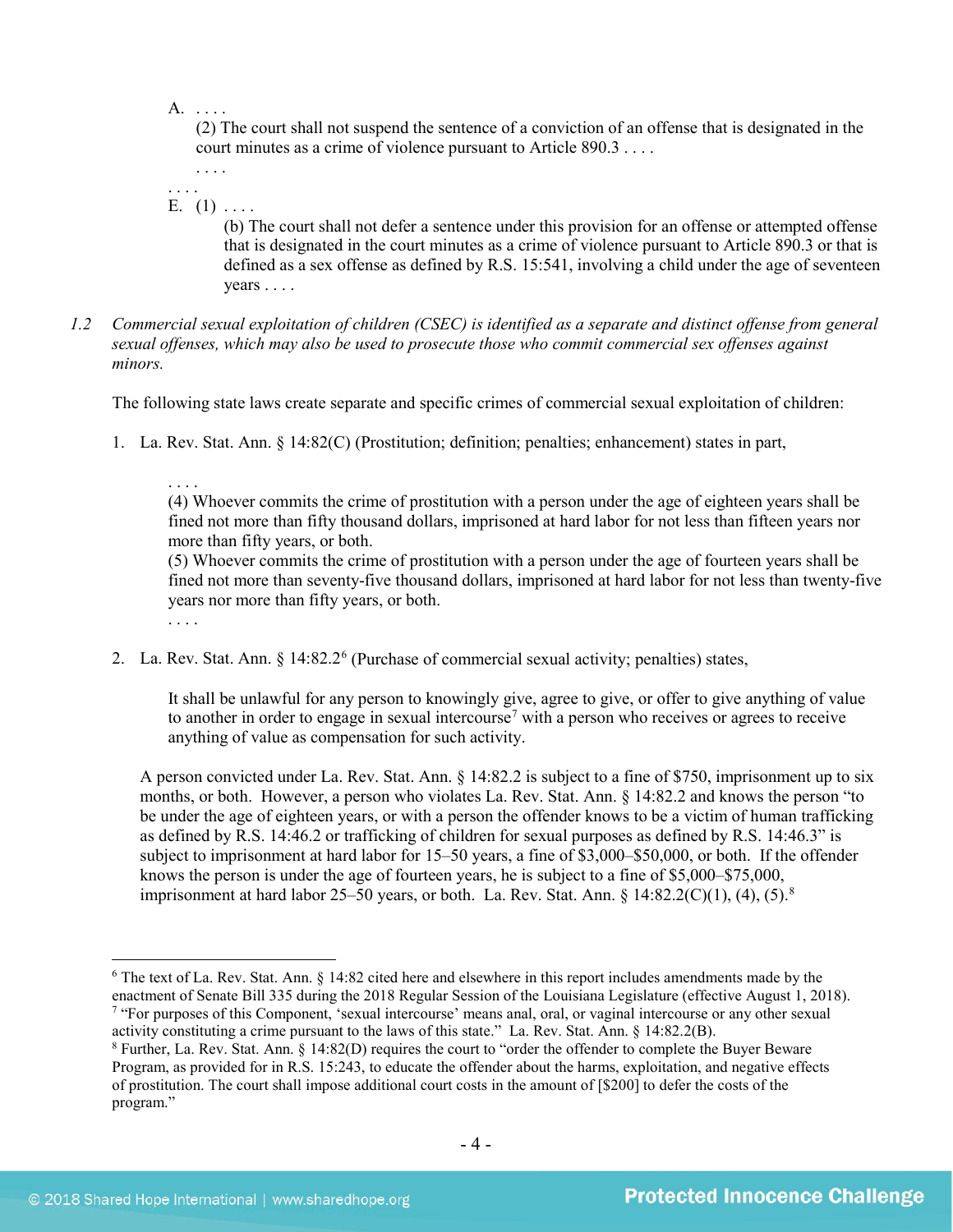- 3. La. Rev. Stat. Ann. § 14:82.1(A)(1) (Prostitution; persons under eighteen; additional offenses) makes it unlawful " $f$  or any person over the age of seventeen to engage in sexual intercourse<sup>[9](#page-4-0)</sup> with any person under the age of eighteen who is practicing prostitution, and there is an age difference of greater than two years between the two persons." A conviction under this statute is punishable by imprisonment for 15–50 years of hard labor, a possible fine of \$50,000, or both. La. Rev. Stat. Ann.  $§ 14:82.1(D)(1).$
- 4. La. Rev. Stat. Ann. § 14:86(A) (Enticing persons into prostitution) states,

Enticing persons into prostitution is committed when any person over the age of seventeen entices, places, persuades, encourages, or causes the entrance of any other person under the age of twenty-one into the practice of prostitution, either by force, threats, promises, or by any other device or scheme . . . .

A conviction under this statute when the person being enticed is under 18 years is punishable by imprisonment at hard labor for 15–50 years, a possible fine of \$50,000, or both, and if the person being enticed into prostitution is under 14 years, a conviction is punishable by 25–50 years at hard labor, a possible fine of \$75,000, or both. La. Rev. Stat. Ann. § 14:86(B)(1)(b), (c).

5. La. Rev. Stat. Ann. § 14:81.3(A)(1) (Computer-aided solicitation of a minor) states,

<span id="page-4-4"></span>Computer-aided solicitation of a minor is committed when a person seventeen years of age or older knowingly contacts or communicates, through the use of electronic textual communication,<sup>[10](#page-4-1)</sup> with a person who has not yet attained the age of seventeen where there is an age difference of greater than two years, or a person reasonably believed to have not yet attained the age of seventeen and reasonably believed to be at least two years younger, for the purpose of or with the intent to persuade, induce, entice, or coerce the person to engage or participate in sexual conduct<sup>[11](#page-4-2)</sup> or a crime of violence as defined in R.S.  $14:2(B)$  [Definitions],<sup>[12](#page-4-3)</sup> or with the intent to engage or participate in sexual conduct in the presence of the person who has not yet

. . . .

. . . .

<span id="page-4-1"></span><span id="page-4-0"></span><sup>9 &</sup>quot;Sexual intercourse" is defined in La. Rev. Stat. Ann. § 14:82.1(C) as "anal, oral, or vaginal sexual intercourse." <sup>10</sup> "Electronic textual communication" is defined in La. Rev. Stat. Ann. § 14:81.3(D)(1) as "a textual communication made through the use of a computer on-line service, Internet service, or any other means of electronic communication, including but not limited to a local bulletin board service, Internet chat room, electronic mail, or online messaging service."

<span id="page-4-2"></span><sup>&</sup>lt;sup>11</sup> "Sexual conduct" is defined in La. Rev. Stat. Ann.  $\S$  14:81.3(D)(2) as "actual or simulated sexual intercourse, deviant sexual intercourse, sexual bestiality, masturbation, sadomasochistic abuse, lewd exhibition of the genitals, or any lewd or lascivious act."

<span id="page-4-3"></span> $12$  La. Rev. Stat. Ann. § 14:2(B) defines a "crime of violence" as

an offense that has, as an element, the use, attempted use, or threatened use of physical force against the person or property of another, and that, by its very nature, involves a substantial risk that physical force against the person or property of another may be used in the course of committing the offense or an offense that involves the possession or use of a dangerous weapon. The following enumerated offenses and attempts to commit any of them are included as "crimes of violence":

<sup>(9)</sup> Aggravated or first degree rape.

<sup>(10)</sup> Forcible or second degree rape.

<sup>(11)</sup> Simple or third degree rape.

<sup>. . . .</sup> (42) Trafficking of children for sexual purposes.

<sup>(43)</sup> Human trafficking.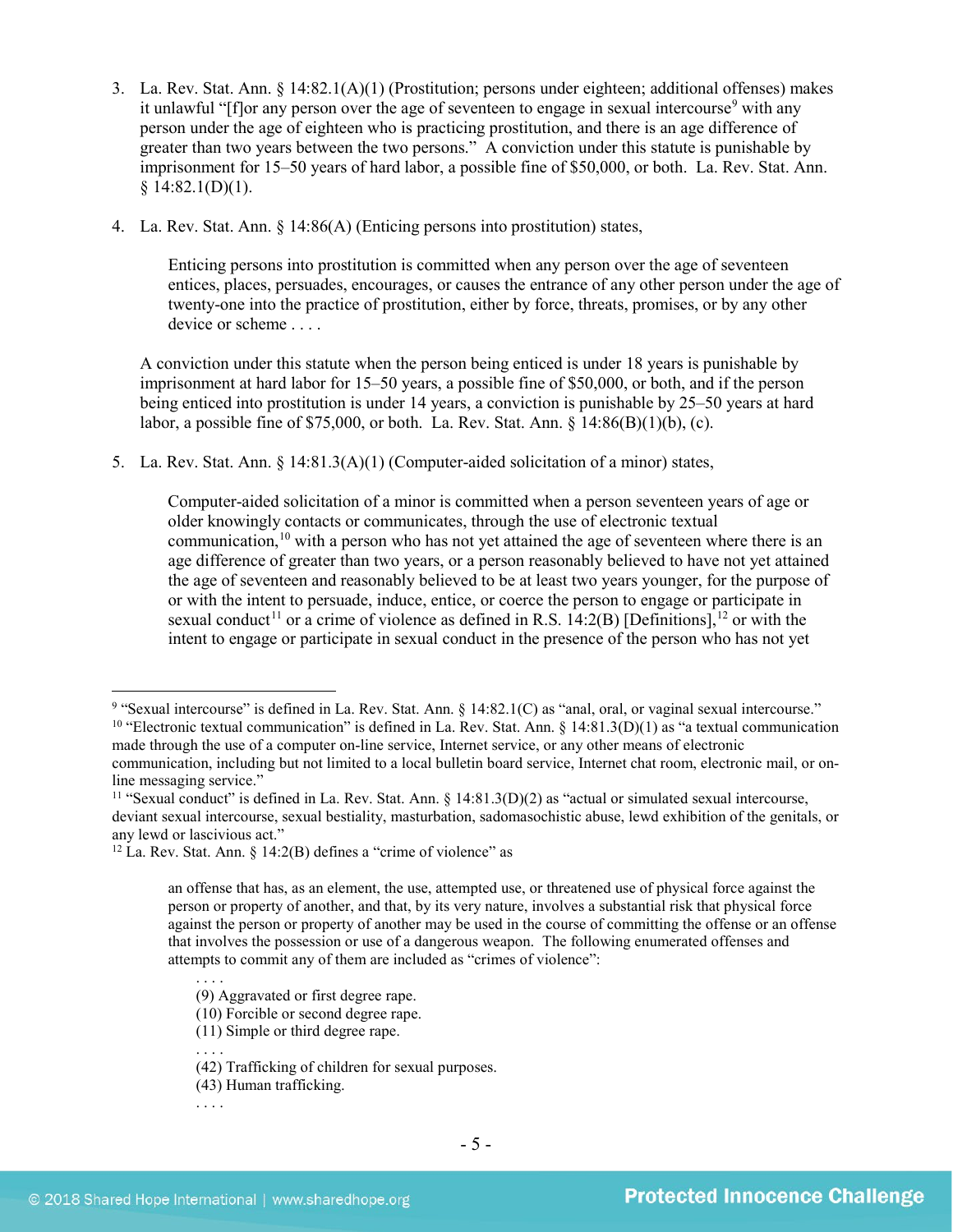attained the age of seventeen, or person reasonably believed to have not yet attained the age of seventeen.

Subsection (2) states in part that it is a crime for a person as described above to communicate "for the purpose of or with the intent to arrange for any third party to engage in any of the conduct proscribed by the provisions of Paragraph (1) of this Subsection," and subsection (3) criminalizes the use of electronic textual communication "for the purpose of recruiting, enticing, or coercing" a minor for commercial sexual activity. Subsection (4) ensures that the criminal liability attaches in cases where "the contact or communication is initially made through the use of electronic textual communication and subsequent communication is made through the use of any other form of communication." La. Rev. Stat. Ann. § 14:81.3(A)(2), (3), (4).

All convictions under La. Rev. Stat. Ann. § 14:81.3(A), unless specifically mentioned below, are punishable by imprisonment at hard labor "without benefit of parole, probation, or suspension of sentence" and a possible fine of \$10,000. La. Rev. Stat. Ann. § 14:81.3(B). If the victim is 13–16, a conviction is punishable by imprisonment for 5–10 years, and, if the victim is under 13, a conviction is punishable by imprisonment for 10–20 years. La. Rev. Stat. Ann. § 14:81.3(B)(1)(a), (b). If the victim is "reasonably believed to have not yet attained the age of seventeen," a conviction is punishable by imprisonment for 2–10 years. La. Rev. Stat. Ann.  $\S$  14:81.3(B)(1)(c). If "the computer-aided solicitation results in actual sexual conduct between the offender and victim and the difference between the age of the victim and the age of the offender is five years or greater," a conviction is punishable by imprisonment for 7–10 years, "with or without hard labor." La. Rev. Stat. Ann. § 14:81.3(B)(1)(d). Subsequent convictions are punishable by imprisonment for 10–20 years. La. Rev. Stat. Ann. § 14:81.3(B)(2). Finally, for any conviction under La. Rev. Stat. Ann. § 14:81.3(A), the court also may limit or restrict the offender's "access to the Internet when the Internet was used in the commission of the crime." La. Rev. Stat. Ann. § 14:81.3(B)(3).

- <span id="page-5-1"></span>6. La. Rev. Stat. Ann. § 14:81.1(A)(2)(Pornography involving juveniles) makes it a crime "for a parent, legal guardian, or custodian of a child to consent to the participation of the child in pornography involving juveniles." A conviction under La. Rev. Stat. Ann. § 14:81.1(A)(2) is punishable by imprisonment for 5–20 years at hard labor, "without benefit of probation, parole, or suspension of sentence," and a possible fine of \$50,000. La. Rev. Stat. Ann.  $\hat{\zeta}$  14:81.1(E)(3).<sup>[13](#page-5-0)</sup> Additionally, it is unlawful "for a person to produce, promote, advertise, distribute, possess, or possess with the intent to distribute pornography involving juveniles" and a conviction is punishable by a possible fine of \$50,000 and 5–20 years imprisonment at hard labor "without the benefit of parole, probation, or suspension of sentence." La. Rev. Stat. Ann. § 14:81.1(A)(1), (E)(1)(a), (2)(a), (4). A subsequent conviction for the intentional possession of, distribution of, or intent to distribute images of child sexual exploitation (ICSE) shall result in a possible fine of \$75,000 and 10–40 years imprisonment at hard labor "without benefit of parole, probation, or suspension of sentence." La. Rev. Stat. Ann. §  $14:81.1(E)(1)(b)$ ,  $(2)(b)$ .
- 7. La. Rev. Stat. Ann. § 14:89.2(A) (Crime against nature by solicitation) provides, "Crime against nature by solicitation is the solicitation by a human being of another with the intent to engage in any unnatural carnal copulation for compensation." Pursuant to La. Rev. Stat. Ann.  $\S$  14:89.2(B)(3)(a), "Whoever violates the provisions of this Section, when the person being solicited is under the age of eighteen years," shall be fined not more than \$50,000, imprisoned at hard labor for 15–50 years, or both, and when the person being solicited is under the age of 14 years a conviction is subject to a possible fine of \$75,000, 25–50 years imprisonment at hard labor, or both and "[t]wenty-five years of

<span id="page-5-0"></span><sup>&</sup>lt;sup>13</sup> The text of La. Rev. Stat. Ann. § 14:81.1 cited here and elsewhere in this report includes amendments made by the enactment of House Bill 237 during the 2018 Regular Session of the Louisiana Legislature (effective August 1, 2018).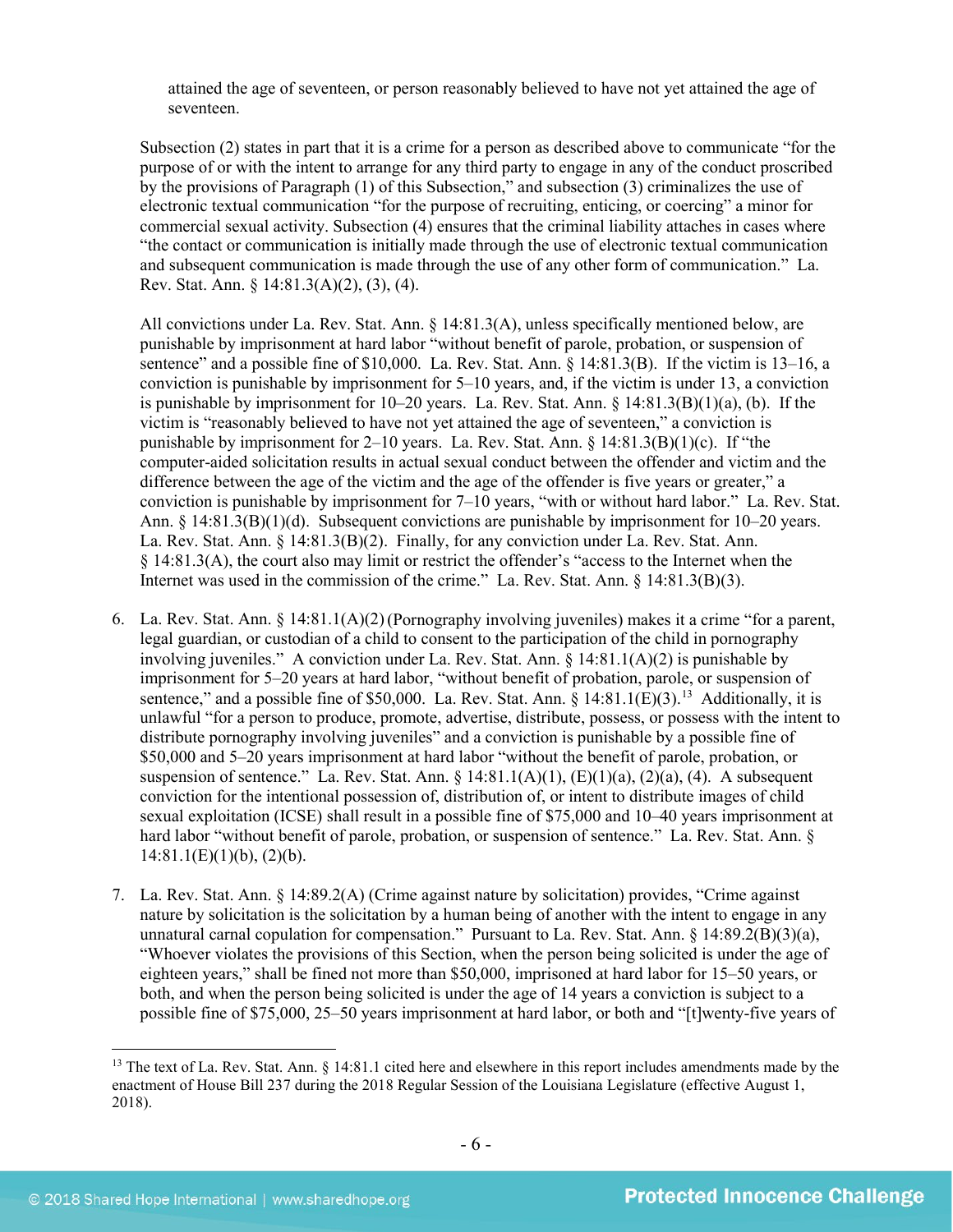the sentence imposed shall be without benefit of parole, probation, or suspension of sentence." La. Rev. Stat. Ann. § 14:89.2(B)(2), (3).

- 8. La. Rev. Stat. Ann. § 14:83.2 (Promoting prostitution) is "the knowing and willful control of, supervision of, or management of an enterprise for profit in which customers are charged a fee for services which include prostitution, regardless of what portion of the fee is actually for the prostitution services." A conviction under La. Rev. Stat. Ann. § 14:83.2 is punishable by a fine not to exceed \$50,000, 15–50 years imprisonment at hard labor, or both when prostitution of a person under 18 is involved, and an offender faces a fine not to exceed \$75,000, 25–50 years imprisonment at hard labor, or both if the person engaged in prostitution is under 14. La. Rev. Stat. Ann. § 14:83.2(B)(2), (3).
- 9. La. Rev. Stat. Ann. § 14:84(A) (Pandering) makes any of the following intentional acts a crime:

(1) Enticing, placing, persuading, encouraging, or causing the entrance of any person into the practice of prostitution, either by force, threats, promises, or by any other device or scheme. (2) Maintaining a place where prostitution is habitually practiced,

(3) Detaining any person in any place of prostitution by force, threats,

promises, or by any other device or scheme,

(4) Receiving or accepting by a person as a substantial part of support or

maintenance anything of value which is known to be from the earnings of any person engaged in prostitution,

(5) Consenting, on the part of any parent or tutor of any person, to the person's entrance or detention in the practice of prostitution,

(6) Transporting any person from one place to another for the purpose of promoting the practice of prostitution.

Whoever commits the crime of pandering involving the prostitution of persons under the age of 18 shall be fined up to \$50,000, imprisoned at hard labor for 15–50 years, or both. Additionally, whoever commits the crime of pandering involving a person under the age of 14 shall be subject to a possible fine of \$75,000 and 25–50 years imprisonment with hard labor, or both. La. Rev. Stat. Ann.  $§ 14:84(B)(2), (3).$ 

- 10. La. Rev. Stat. Ann. § 14:104(A) (Keeping a disorderly place) is "the intentional maintaining of a place to be habitually used for any illegal purpose." A person who "commits the crime of keeping a disorderly place for the purpose of prostitution of persons under the age of eighteen" shall be fined not more than \$50,000, imprisoned at hard labor 15–50 years, or both, and if the purpose of the offender is prostitution of persons under 14, the penalty shall be a fine not more than \$75,000, 25–50 years imprisoned at hard labor, or both. La. Rev. Stat. Ann. § 14:104(B)(2), (3).
- 11. La. Rev. Stat. Ann. § 14:105(A) (Letting a disorderly place) is the "granting of the right to use any premises knowing that they are to be used as a disorderly place, or allowing the continued use of the premises with such knowledge." A person who "commits the crime of letting a disorderly place for the purpose of prostitution of persons under the age of eighteen" shall be fined not more than \$50,000, imprisoned at hard labor 15–50 years, or both, and if the purpose of the offender is prostitution of persons under 14, the penalty shall be a fine not more than \$75,000, 25–50 years imprisoned at hard labor, or both. La. Rev. Stat. Ann.  $\S$  14:105(B)(2), (3).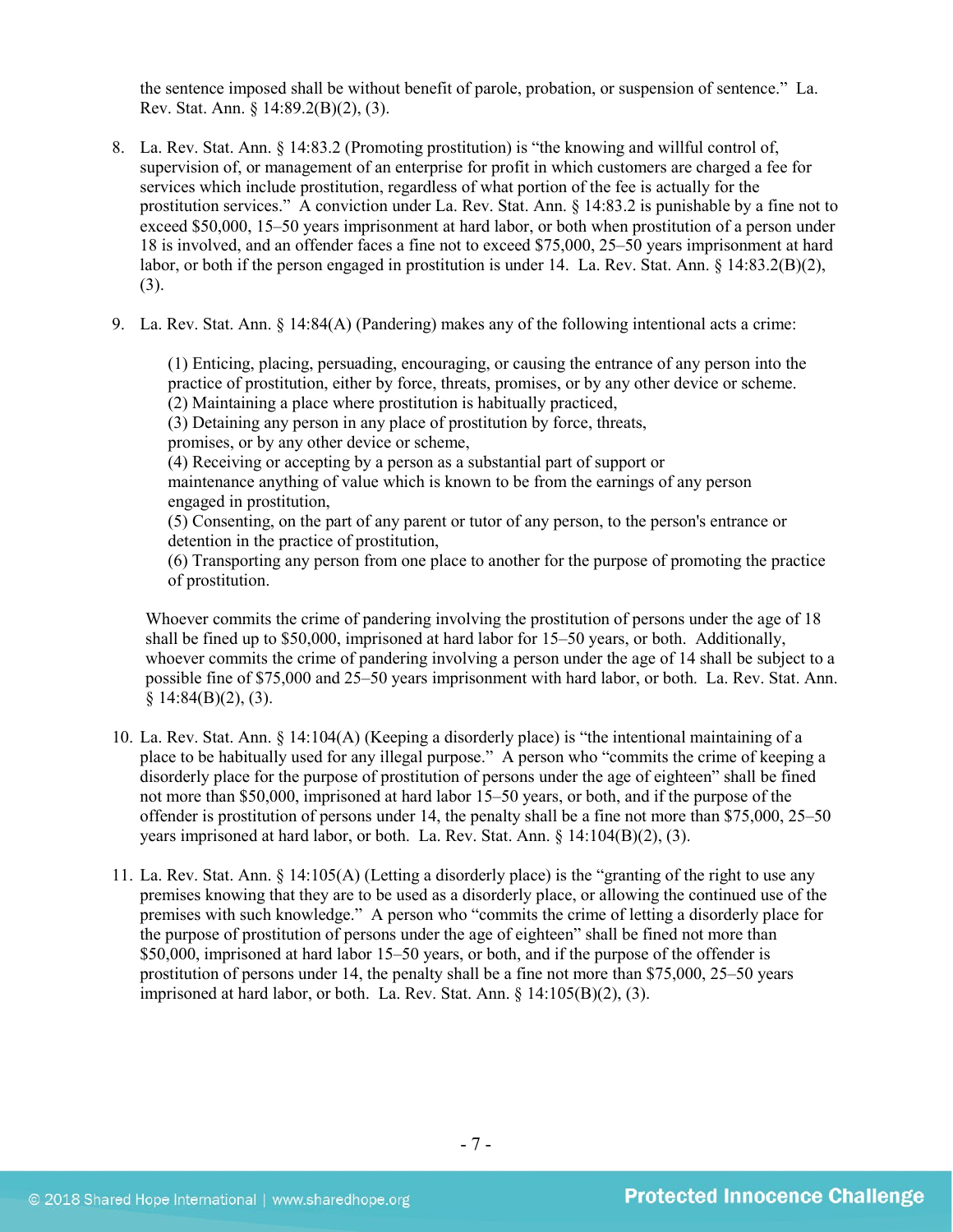- <span id="page-7-2"></span>12. La. Rev. Stat. Ann. § 14:83[14](#page-7-0) (Soliciting for prostitutes) criminalizes "soliciting, inviting, inducing, directing, or transporting a person to any place with the intention of promoting prostitution." A conviction, when the person being solicited is under 18, is punishable by a possible fine of \$3,000– \$50,000, 15–50 years imprisonment at hard labor, or both, and when the person being solicited is under 14, a violation is punishable by a possible fine of \$5,000–\$75,000, 25–50 years imprisonment at hard labor, or both. La. Rev. Stat. Ann.  $\S$  14:83(B)(2), (3).<sup>[15](#page-7-1)</sup>
- 13. La. Rev. Stat. Ann. § 14:83.1 (Inciting prostitution) is the unlawful aiding, abetting, or assisting in an enterprise for profit which:

(1) Customers are charged a fee for services which include prostitution . . . ,

(2) When the person knows or when a reasonable person in such a position would know that such aiding, abetting, or assisting is for prostitution, and

(3) When the proceeds or profits are to be in any way divided by the prostitute and the person aiding, abetting, or assisting the prostitute.

Whoever commits the crime of inciting prostitution involving the prostitution of persons under the age of 18 years shall be fined not more than \$50,000, imprisoned at hard labor for 15–50 years, or both. Additionally, whoever commits the crime of inciting prostitution involving a person under the age of 14 years shall be subject to a possible fine of \$75,000 and 25–50 years imprisoned at hard labor, or both. La. Rev. Stat. Ann. § 14:83:1(B)(2), (3).

- 14. La. Rev. Stat. Ann. § 14:85 (Letting premises for prostitution) makes unlawful "the granting of the right of use or the leasing of any premises, knowing that they are to be used for the practice of prostitution, or allowing the continued use of the premises with such knowledge." When La. Rev. Stat. Ann. § 14:85 is committed for prostitution of persons under 18, the crime is punishable by a possible fine of \$50,000, 15–50 years imprisoned at hard labor, or both, and when the purpose of the offense is prostitution of a person under 14 years it is punishable by a possible fine of \$75,000, 25–50 years imprisoned at hard labor, or both. La. Rev. Stat. Ann. § 14:85(B)(2), (3).
- 15. La. Rev. Stat. Ann. § 14:282(A) (Operation of places of prostitution; prohibited; penalty) states,

No person shall maintain, operate, or knowingly own any place or any conveyance used for the purpose of . . . prostitution, or shall rent or let any place or conveyance to any person with knowledge of or good reason to believe that the lessee intends to use the place or conveyance for the purpose of . . . prostitution or reside in, enter, or remain in any place for the purpose of . . . prostitution.

For a conviction pursuant to La. Rev. Stat. Ann. § 14:282 where the purpose is the prostitution of persons under 18 years of age the penalty is a possible fine of \$50,000, 15–50 years imprisoned at hard labor, or both, and if the person is under 14 years the penalty is a possible fine of \$75,000, 25– 50 years imprisoned at hard labor, or both. La. Rev. Stat. Ann. § 14:282(B)(2), (3).

Other laws that may apply in cases of commercial sexual exploitation of a child despite not specifically referring to commercial exchanges include,

<span id="page-7-0"></span><sup>&</sup>lt;sup>14</sup> The text of La. Rev. Stat. Ann. § 14:83 cited here and elsewhere in this report includes amendments made by the enactment of Senate Bill 335 during the 2018 Regular Session of the Louisiana Legislature (effective August 1, 2018).

<span id="page-7-1"></span><sup>15</sup> Further, La. Rev. Stat. Ann. § 14:83(B)(4) requires the court to "order the offender to complete the Buyer Beware Program, as provided for in R.S. 15:243, to educate the offender about the harms, exploitation, and negative effects of prostitution . . . . [T]he court shall impose additional court costs in the amount of [\$200] to defer the costs of the program . . . ."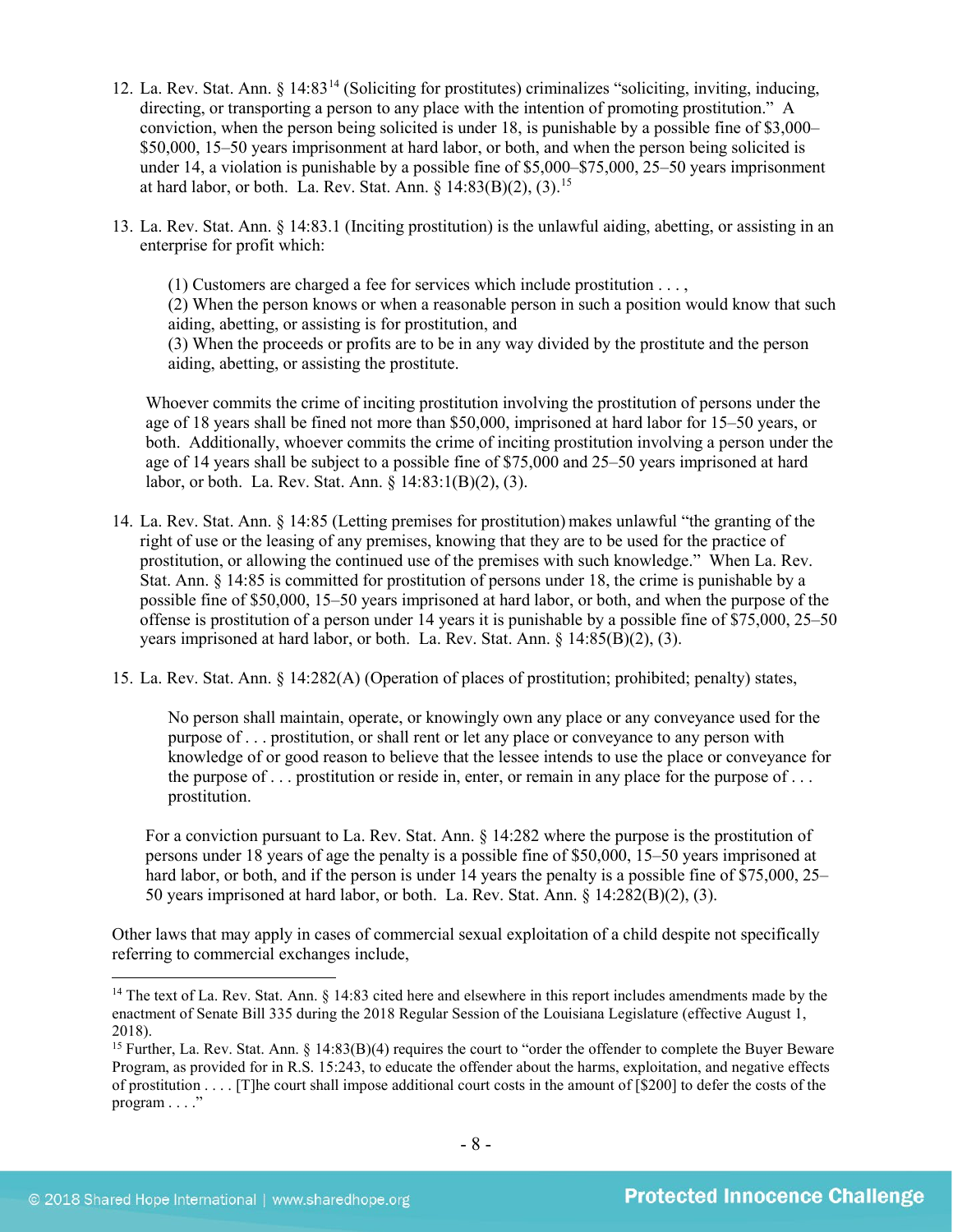- 1. La. Rev. Stat. Ann. § 14:42 (A)(4) (First degree rape) states that first degree rape occurs "where the anal, oral, or vaginal sexual intercourse is deemed to be without lawful consent of the victim because it is committed . . . [w]hen the victim is under the age of thirteen years. Lack of knowledge of the victim's age shall not be a defense." If a capital verdict is sought by the district attorney, a conviction is punishable by "death<sup>16</sup> or life imprisonment at hard labor without benefit of parole, probation, or suspension of sentence, in accordance with the determination of the jury." La. Rev. Stat. Ann.  $§$  14:42(D)(2)(a). If a capital verdict is not sought, a conviction is punishable "by life imprisonment" at hard labor without benefit of parole, probation, or suspension of sentence." La. Rev. Stat. Ann.  $§ 14:42(D)(2)(b).$
- 2. Pursuant to La. Rev. Stat. Ann. § 14:43.1 (A) (Sexual battery),

Sexual battery is the intentional touching of the anus or genitals of the victim by the offender using any instrumentality or any part of the body of the offender, directly or through clothing, or the touching of the anus or genitals of the offender by the victim using any instrumentality or any part of the body of the victim, directly or through clothing, when any of the following occur:

(1) The offender acts without the consent of the victim.

(2) The victim has not yet attained fifteen years of age and is at least three years younger than the offender.

. . . .[17](#page-8-1) 

If the victim is 13–14 years old, a conviction under this statute is punishable by imprisonment up to 10 years, "with or without hard labor, without benefit of parole, probation, or suspension of sentence;" however, where the victim is under 13 and the offender is 17 or older, a conviction is punishable by imprisonment for 25–99 years at hard labor, and "[a]t least twenty-five years of the sentence imposed shall be served without benefit of parole, probation, or suspension of sentence." La. Rev. Stat. Ann. § 14:43.1(C)(1), (2).

3. La. Rev. Stat. Ann. § 14:43.3(A) (Oral sexual battery) states,

Oral sexual battery is the intentional touching of the anus or genitals of the victim by the offender using the mouth or tongue of the offender, or the touching of the anus or genitals of the offender by the victim using the mouth or tongue of the victim, when any of the following occur:

(1) The victim, who is not the spouse of the offender, is under the age of fifteen years and is at least three years younger than the offender.

. . . .

If the victim is 13–14 years old, a conviction under this statute is punishable by imprisonment up to 10 years, "with or without hard labor, without benefit of parole, probation, or suspension of

<span id="page-8-0"></span> <sup>16</sup> In *Kennedy v. Louisiana*, 554 U.S. 407, 412 (2008), the Supreme Court held that imposing the death sentence for child rape when the rape does not cause, or is not intended to cause, the child's death violates the Eighth Amendment's prohibition on cruel or unusual punishments.

<span id="page-8-1"></span><sup>&</sup>lt;sup>17</sup> Defendants can also be charged with misdemeanor sexual battery under La. Rev. Stat. Ann. § 43.1.1(A), which states,

Misdemeanor sexual battery is the intentional touching of the breasts or buttocks of the victim by the offender using any instrumentality or any part of the body of the offender, directly or through clothing, or the intentional touching of the breasts or buttocks of the offender by the victim using any instrumentality or any part of the body of the victim, directly or through clothing, when the offender acts without the consent of the victim.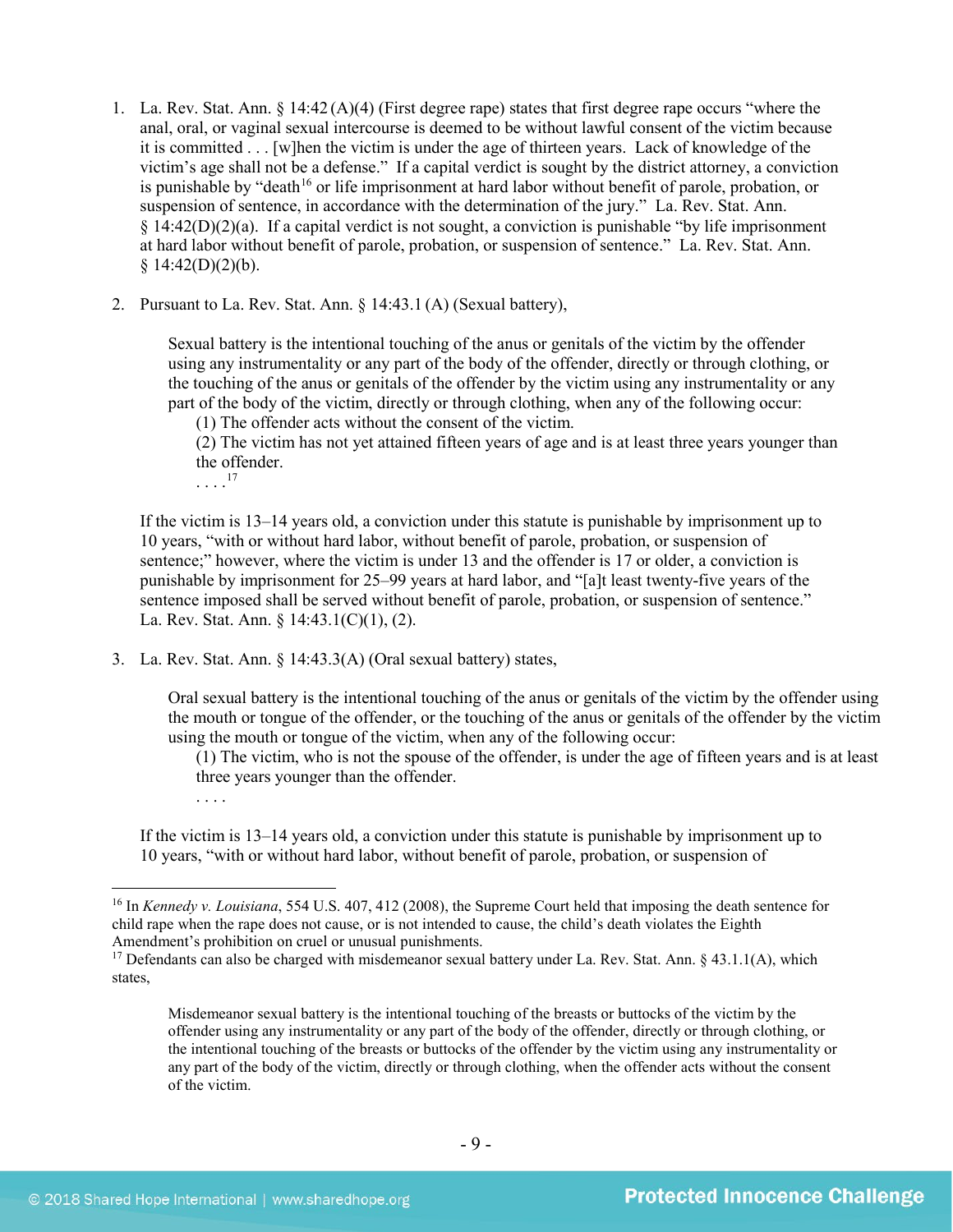sentence;" however, if the victim is under 13 and the offender is at least 17, a conviction is punishable by imprisonment for 25–99 years "at hard labor," and "[a]t least twenty-five years of the sentence imposed shall be served without benefit of parole, probation, or suspension of sentence." La. Rev. Stat. Ann. § 14:43.3(C)(1), (2).

- 4. La. Rev. Stat. Ann. § 14:89[18](#page-9-0) (Crime against nature) makes unlawful "the unnatural carnal copulation by a human being with another of the same sex or opposite sex . . ." and when the person solicited is under 18 years is punishable by a possible fine of \$50,000, 15–50 years imprisonment at hard labor, or both, and when the person solicited is under 14 years is punishable by a possible fine of \$75,000, 25–50 years imprisonment at hard labor, or both. La. Rev. Stat. Ann.  $\S$  14:89 $(B)(2)$ , (3).
- 5. La. Rev. Stat. Ann. § 14:92(A)(7) (Contributing to the delinquency of juveniles) prohibits "the intentional enticing, aiding, soliciting, or permitting, by anyone over the age of seventeen, of any child under the age of seventeen . . . to . . . (7) [p]erform any sexually immoral act." A conviction under this statute is punishable by imprisonment up to 2 years, "with or without hard labor," a possible fine of \$1,000, or both. La. Rev. Stat. Ann. § 14:92(D).
- 6. La. Rev. Stat. Ann. § 14:80(A) (Felony carnal knowledge of a juvenile) states,

Felony carnal knowledge of a juvenile is committed when:

(1) A person who is seventeen years of age or older has sexual intercourse, $19$  with consent, with a person who is thirteen years of age or older but less than seventeen years of age, when the victim is not the spouse of the offender and when the difference between the age of the victim and the age of the offender is four years or greater; or (2) A person commits a second or subsequent offense of misdemeanor carnal knowledge of a juvenile, or a person who has been convicted one or more times of violating one or more crimes for which the offender is required to register as a sex offender under R.S. 15:542 [Registration of sex offenders and child predators] commits a first offense of misdemeanor carnal knowledge of a juvenile.

A conviction under this statute is punishable by imprisonment up to 10 years, "with or without hard labor," a possible fine of \$5,000, or both, and "the defendant shall not be eligible to have his conviction set aside or his prosecution dismissed in accordance with the provisions of Code of Criminal Procedure Article 893." La. Rev. Stat. Ann. § 14:80(D)(1).

7. La. Rev. Stat. Ann. § 14:80.1(A) (Misdemeanor carnal knowledge of a juvenile) states,

Misdemeanor carnal knowledge of a juvenile is committed when a person who is seventeen years of age or older has sexual intercourse, with consent, with a person who is thirteen years of age or older but less than seventeen years of age, when the victim is not the spouse of the offender, and when the difference between the age of the victim and age of the offender is greater than two years, but less than four years.

A conviction under this statute is punishable by imprisonment up to 6 months, a possible fine of \$1,000, or both. La. Rev. Stat. Ann. § 14:80.1(D).

8. La. Rev. Stat. Ann. § 14:81(A) (Indecent behavior with juveniles) states,

<span id="page-9-1"></span><span id="page-9-0"></span><sup>&</sup>lt;sup>18</sup> The text of La. Rev. Stat. Ann. § 14:89 cited here and elsewhere in this report includes amendments made by the enactment of Senate Bill 236 during the 2018 Regular Session of the Louisiana Legislature (effective May 25, 2018). <sup>19</sup> "Sexual intercourse" is defined in La. Rev. Stat. Ann. § 14:80(B) as "anal, oral, or vaginal sexual intercourse."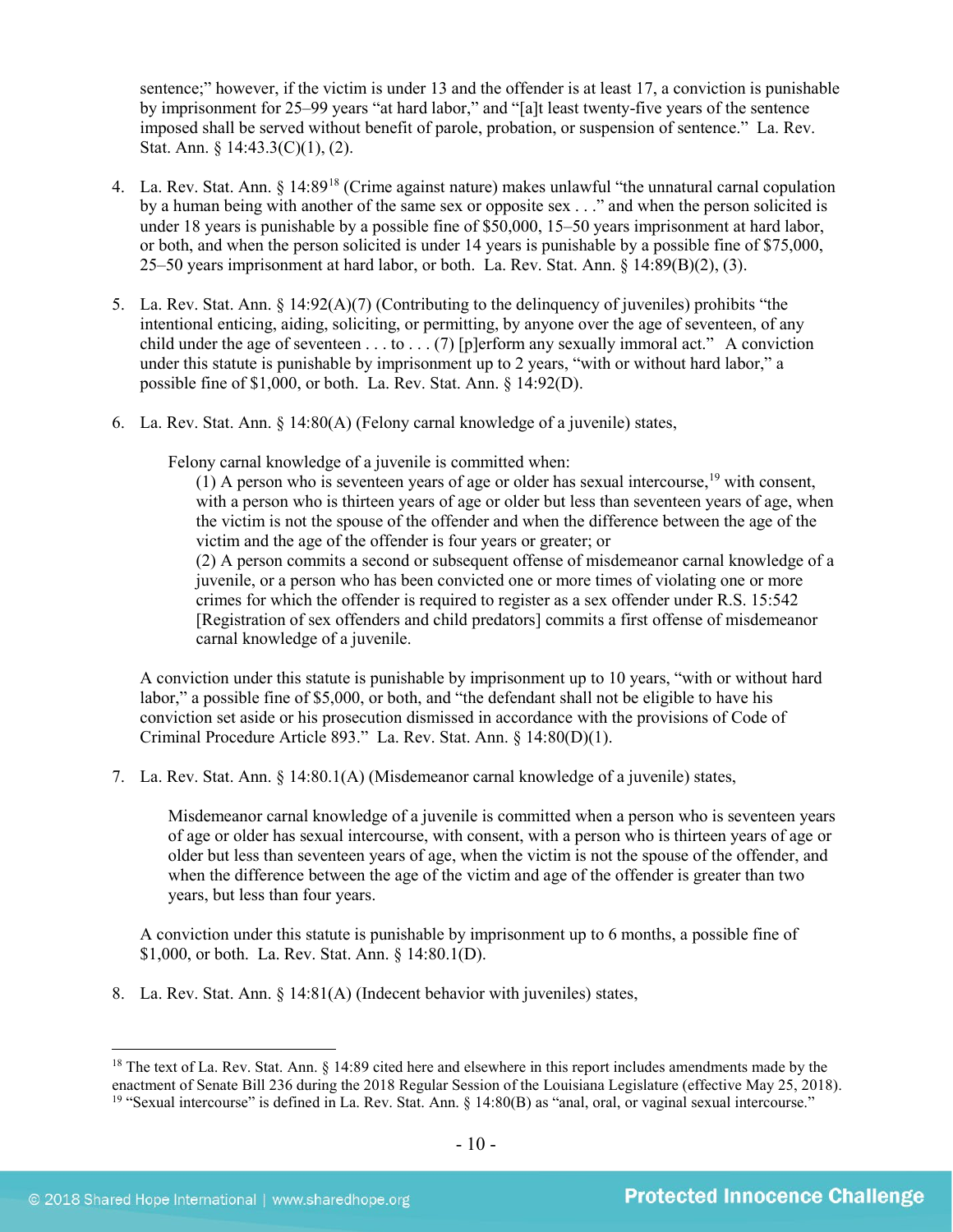Indecent behavior with juveniles is the commission of any of the following acts with the intention of arousing or gratifying the sexual desires of either person:

(1) Any lewd or lascivious act upon the person or in the presence of any child under the age of seventeen, where there is an age difference of greater than two years between the two persons . . . ; or

(2) The transmission, delivery or utterance of any textual, visual, written, or oral communication depicting lewd or lascivious conduct, text, words, or images to any person reasonably believed to be under the age of seventeen and reasonably believed to be at least two years younger than the offender . . . .

If the victim is 13–17, a conviction under this statute is punishable by imprisonment up to 7 years, "with or without hard labor," a possible fine of \$5,000, or both, and "the defendant shall not be eligible to have his conviction set aside or his prosecution dismissed in accordance with the provisions of Code of Criminal Procedure Article 893." La. Rev. Stat. Ann. § 14:81(H)(1). If the victim is under 13 and the offender is at least 17, a conviction is punishable by imprisonment for 2–25 years at hard labor, at least 2 years of which must "be served without benefit of parole, probation, or suspension of sentence." La. Rev. Stat. Ann.  $\S$  14:81(H)(2).

9. La. Rev. Stat. Ann. § 14:106(A) (Obscenity) states, in part,

The crime of obscenity is the intentional:

(1) Exposure of the genitals, pubic hair, anus, vulva, or female breast nipples in any public place open to public view . . . with the intent of arousing sexual desire or which appeals to the prurient interest or is patently offensive.

(2)(a) Participation or engagement in, or management, operation, production, presentation, performance, promotion, exhibition, advertisement, sponsorship, electronic communication, or display of, hard core sexual conduct<sup>[20](#page-10-0)</sup> when the trier of fact determines that the average person applying contemporary community standards would find that the conduct, taken as a whole, appeals to the prurient interest; and the hard core sexual conduct, as specifically defined herein, is presented in a patently offensive way; and the conduct taken as a whole lacks serious literary, artistic, political, or scientific value.

(5) Solicitation or enticement of an unmarried person under the age of seventeen years to commit any act prohibited by Paragraphs (1), (2), or (3) above.

the public portrayal, for its own sake, and for ensuing commercial gain of:

(ii) Masturbation, excretory functions or lewd exhibition, actual, simulated, or animated, of the genitals, pubic hair, anus, vulva, or female breast nipples; or

. . . .

<span id="page-10-0"></span><sup>&</sup>lt;sup>20</sup> Pursuant to La. Rev. Stat. Ann.  $\S 14:106(A)(2)(b)$ , "hard core sexual conduct" is defined as

<sup>(</sup>i) Ultimate sexual acts, normal or perverted, actual, simulated, or animated, whether between human beings, animals, or an animal and a human being; or

<sup>(</sup>iii) Sadomasochistic abuse, meaning actual, simulated or animated, flagellation, or torture by or upon a person who is nude or clad in undergarments or in a costume that reveals the pubic hair, anus, vulva, genitals, or female breast nipples, or in the condition of being fettered, bound, or otherwise physically restrained, on the part of one so clothed; or

<sup>(</sup>iv) Actual, simulated, or animated touching, caressing, or fondling of, or other similar physical contact with a pubic area, anus, female breast nipple, covered or exposed, whether alone or between humans, animals, or a human and an animal, of the same or opposite sex, in an act of apparent sexual stimulation or gratification; or

<sup>(</sup>v) Actual, simulated, or animated stimulation of a human genital organ by any device whether or not the device is designed, manufactured, or marketed for such purpose.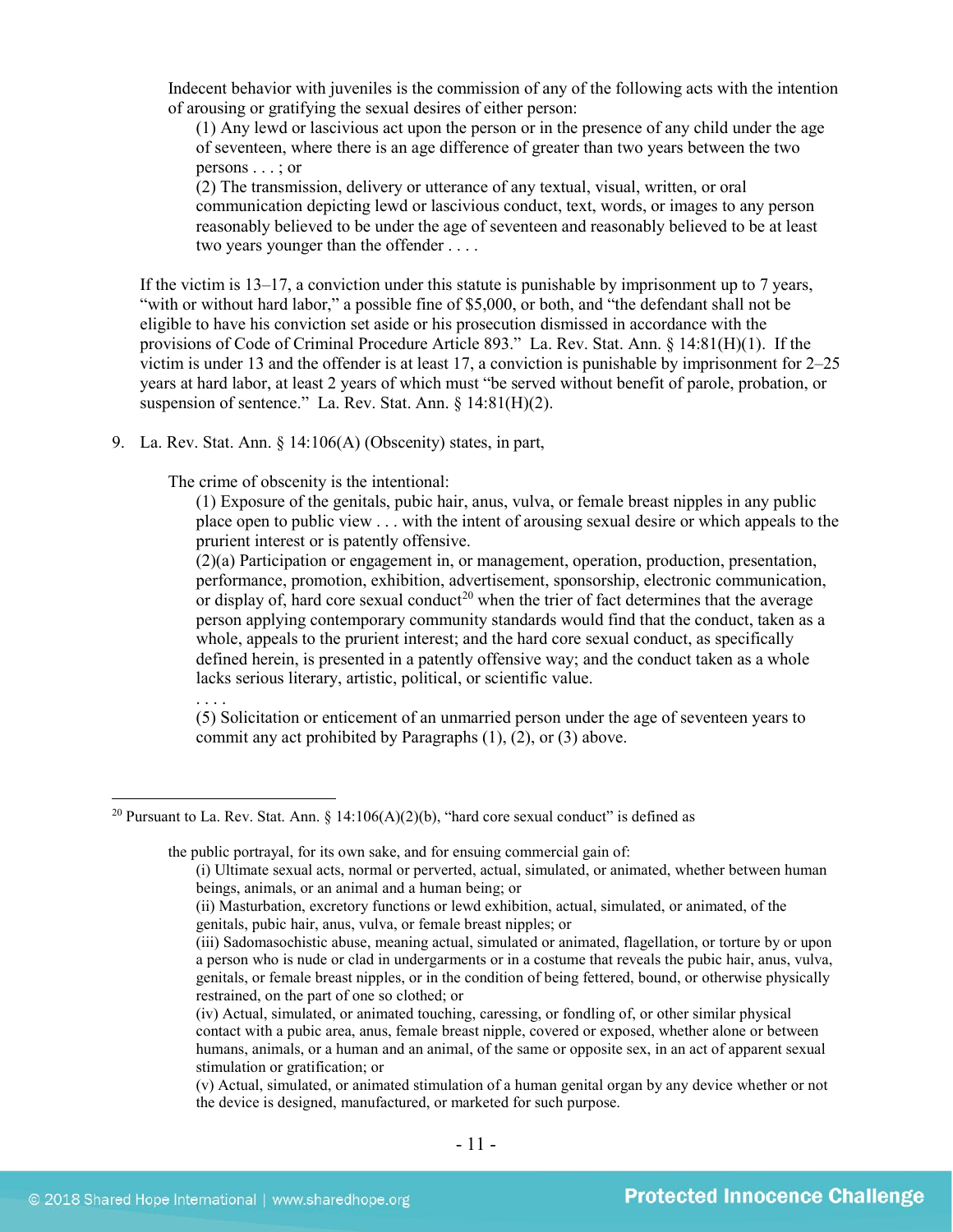A first conviction is punishable by imprisonment for 6 months–3 years, "with or without hard labor," a fine of  $$1,000–$2,500$ , or both. La. Rev. Stat. Ann.  $14:106(G)(1)$ . A second conviction is punishable by imprisonment for 6 months–3 years, "with or without hard labor," a fine of \$2,500– \$5,000, or both. La. Rev. Stat. Ann. 14:106(G)(2). Third and subsequent convictions are punishable by imprisonment for 2–5 years, "with or without hard labor," a fine of \$5,000–\$10,000, or both. La. Rev. Stat. Ann.  $14:106(G)(3)$ . A conviction under subsection 1 or 2 of this statute is punishable by imprisonment for 2–5 years, "with or without hard labor," but "without benefit of parole, probation, or suspension of sentence," and a possible fine of \$10,000 if committed "with or in the presence of an unmarried person under the age of seventeen years." La. Rev. Stat. Ann.  $\S$  14:106(G)(4).

*1.3 Prostitution statutes refer to the sex trafficking statute to acknowledge the intersection of prostitution with trafficking victimization.* 

Louisiana's prostitution statutes, La. Rev. Stat. Ann. § 14:83.3(D) (Prostitution by massage), § 14:83.4(C) (Massage; sexual conduct prohibited), and § 14:82(G) (Prostitution; definition; penalties; enhancement), refer to La. Rev. Stat. Ann. § 14:46.3 (Trafficking of children for sexual purposes) by providing an affirmative defense for minor trafficking victims. Each of these provisions state,

(1) It shall be an affirmative defense to prosecution for a violation of this Section that, during the time of the alleged commission of the offense, the defendant was a victim of trafficking of children for sexual purposes as provided in R.S. 14:46.3(E). Any child determined to be a victim pursuant to the provisions of this Paragraph shall be eligible for specialized serviced for sexually exploited children. (2) It shall be an affirmative defense to prosecution for a violation of this Section that, during the time of the alleged commission of the offense, the defendant is determined to be a victim of human trafficking pursuant to the provisions of R.S. 14:46.2(F). Any person determined to be a victim pursuant to the provisions of this Paragraph shall be notified of any treatment or specialized services for sexually exploited persons to the extent that such services are available.

Further, La. Rev. Stat. Ann. § 14:46.2(F) (Human trafficking) establishes an affirmative defense for victims of human trafficking, stating,

(1) A victim of trafficking involving services that include commercial sexual activity or any sexual contact which constitutes a crime pursuant to the laws of this state shall have an affirmative defense to prosecution for any of the following offenses which were committed as a direct result of being trafficked:

(a) R.S. 14:82 (Prostitution)

. . . .

(b) R.S. 14:83.3 (Prostitution by massage)

(c) R.S. 14:83.4 (Massage; sexual conduct prohibited)

(d) R.S. 14:89 (Crime against nature)

(e) R.S. 14:89.2 (Crime against nature by solicitation)

(3) Any person determined to be a victim pursuant to the provisions of this Subsection shall be notified of any treatment or specialized services for sexually exploited persons to the extent that such services are available.

. . . .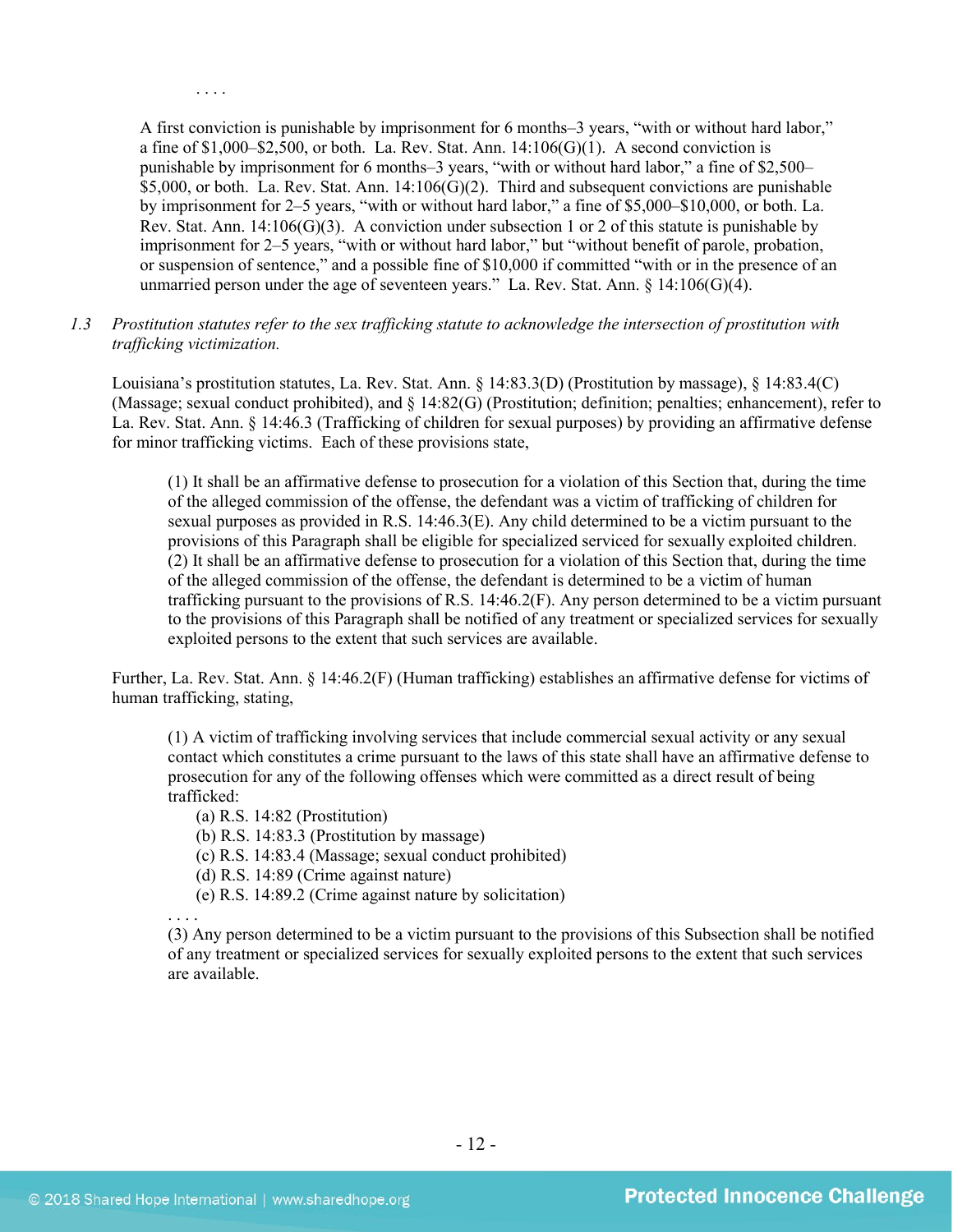*1.4 The state racketeering or gang crimes statute includes sex trafficking or commercial sexual exploitation of children (CSEC) offenses as predicate acts allowing the statute to be used to prosecute child sex trafficking crimes.* 

The Louisiana Racketeering Act is codified under Title 15, Chapter 11 of La. Rev. Stat. Ann. Under the act, La. Rev. Stat. Ann. § 15:1353 prohibits the following activities:

A. It is unlawful for any person who has knowingly received any proceeds derived, directly or indirectly, from a pattern of racketeering activity to use or invest, whether directly or indirectly, any part of such proceeds, or the proceeds derived from the investment or use thereof, in the acquisition of any title to, or any right, interest, or equity in immovable property or in the establishment or operation of any enterprise.

B. It is unlawful for any person, through a pattern of racketeering activity, knowingly to acquire or maintain, directly or indirectly, any interest in or control of any enterprise or immovable property.

C. It is unlawful for any person employed by, or associated with, any enterprise knowingly to conduct or participate in, directly or indirectly, such enterprise through a pattern of racketeering activity.

D. It is unlawful for any person to conspire or attempt to violate any of the provisions of Subsections A, B, or C of this Section.

Racketeering Activity is defined under La. Rev. Stat. Ann. § 15:1352(A) (Definitions) as "committing, attempting to commit, conspiring to commit, or soliciting, coercing, or intimidating another person to commit any crime that is punishable under the [select listed] provisions of Title 14 of the Louisiana Revised Statutes of 1950, the Uniform Controlled Dangerous Substances Law, or the Louisiana Securities Law . . . ." Notably, the CSEC offenses listed as racketeering activity under this definition are La. Rev. Stat. Ann. § 14:84 (Pandering), § 14:46.2 (Human trafficking), § 14:46.3 (Trafficking of children for sexual purposes), § 14:286 (Sale of minor children), § 14:81.1 (Pornography involving juveniles), § 14:81.3 (Computer-aided solicitation of a minor), § 14:82.1 (Prostitution; persons under eighteen; additional offenses), § 14:83 (Soliciting for prostitutes), § 14:83.1 (Inciting prostitution), § 14:83.2 (Promoting prostitution), § 14:85 (Letting premises for prostitution), § 14:86 (Enticing persons into prostitution), § 14:104 (Keeping a disorderly place), § 14:105 (Letting a disorderly place), and § 14:282 (Operation of places of prostitution; prohibited; penalty).

Racketeering is punishable under the act by imprisonment up to 50 years at hard labor, a possible fine of \$1,000,000 or "three times the gross value gained or three times the gross loss caused, whichever is greater, plus court costs and the costs of investigation and prosecution reasonably incurred," or both. La. Rev. Stat. Ann. § 15:1354(a).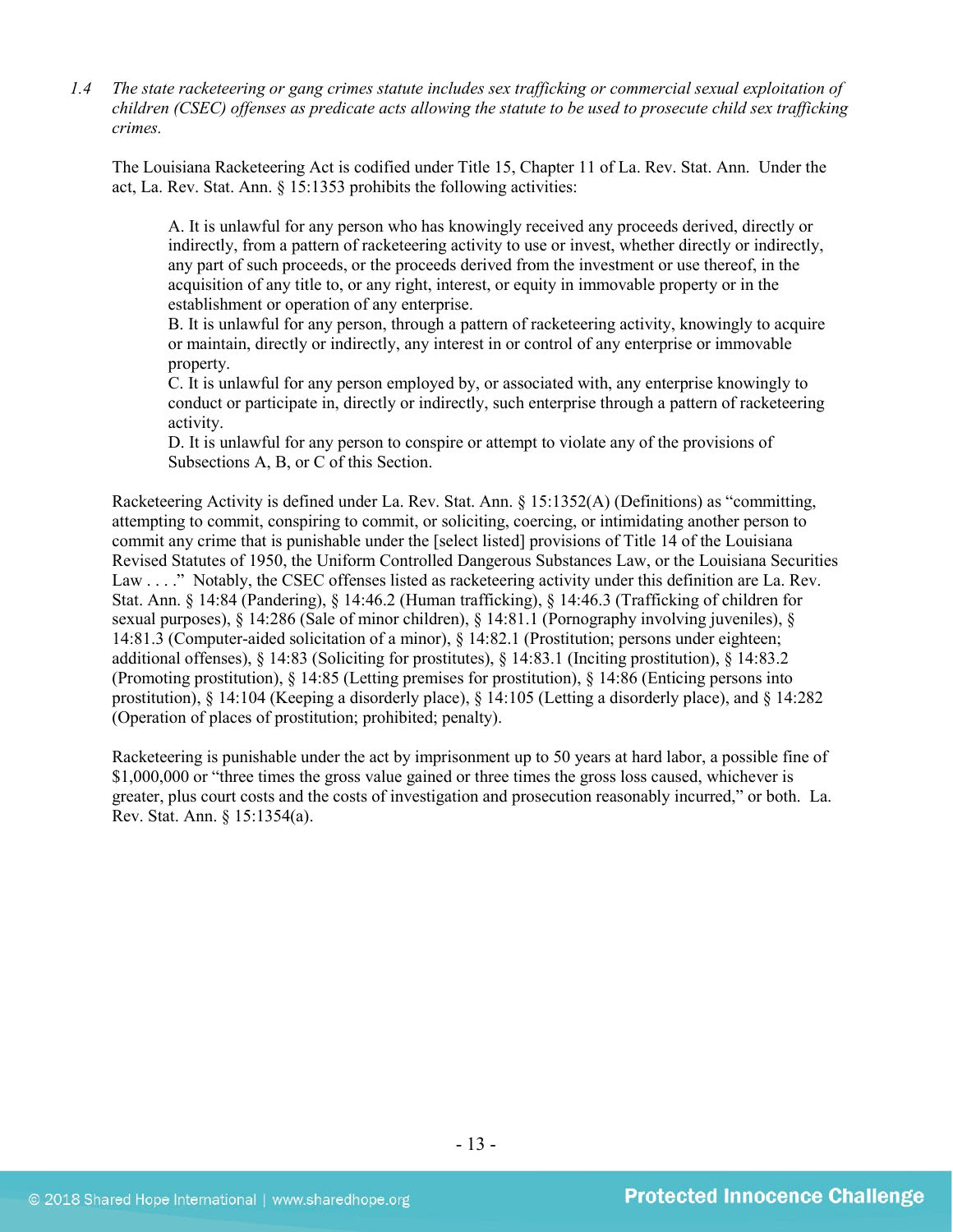#### FRAMEWORK ISSUE 2: CRIMINAL PROVISIONS FOR DEMAND

#### *Legal Components:*

- *2.1 The state sex trafficking law can be applied to buyers of commercial sex acts with a minor.*
- *2.2 Buyers of commercial sex acts with a minor can be prosecuted under commercial sexual exploitation of children (CSEC) laws.*
- *2.3 Solicitation laws differentiate between soliciting sex acts with an adult and soliciting sex acts with a minor under 18.*
- *2.4 Penalties for buyers of commercial sex acts with minors are as high as federal penalties.*
- *2.5 Using the Internet or electronic communications to lure, entice, or purchase, or attempt to lure, entice, or purchase commercial sex acts with a minor is a separate crime or results in an enhanced penalty for buyers.*
- *2.6 No age mistake defense is permitted for a buyer of commercial sex acts with any minor under 18.*
- *2.7 Base penalties for buying sex acts with a minor under 18 are sufficiently high and not reduced for older minors.*
- *2.8 Financial penalties for buyers of commercial sex acts with minors are sufficiently high to make it difficult for buyers to hide the crime.*
- *2.9 Buying and possessing images of child sexual exploitation carries penalties as high as similar federal offenses.*

\_\_\_\_\_\_\_\_\_\_\_\_\_\_\_\_\_\_\_\_\_\_\_\_\_\_\_\_\_\_\_\_\_\_\_\_\_\_\_\_\_\_\_\_\_\_\_\_\_\_\_\_\_\_\_\_\_\_\_\_\_\_\_\_\_\_\_\_\_\_\_\_\_\_\_\_\_\_\_\_\_\_\_\_\_\_\_\_\_\_\_\_\_\_

*2.10 Convicted buyers of commercial sex acts with minors are required to register as sex offenders.*

# *Legal Analysis:*

*2.1 The state sex trafficking law can be applied to buyers of commercial sex acts with a minor.*

La. Rev. Stat. Ann. § 14:46.3(A)(1) (Trafficking of children for sexual purposes) applies to buyers by making it illegal for a person to "knowingly . . . purchase, receive . . . entice, obtain, or maintain the use of a person under the age of eighteen years for the purpose of engaging in commercial sexual activity."<sup>[21](#page-13-0)</sup>

In addition, La. Rev. Stat. Ann. § 14:46.2(A) (Human trafficking) can apply to buyers of sex with minors through the terms, "purchase, receive, . . . [and] entice," as well as through the term "obtain," following federal precedent. [22](#page-13-1) La. Rev. Stat. Ann. § 14:46.2(A) states in part, "It shall be unlawful:

<span id="page-13-1"></span><span id="page-13-0"></span><sup>&</sup>lt;sup>21</sup> *See supra* Component 1.1 for a full description of the relevant provisions of La. Rev. Stat. Ann. § 14:46.3. <sup>22</sup> *See United States v. Jungers*, 702 F.3d 1066 (8th Cir. 2013). In this case, the Eighth Circuit held that the federal sex trafficking law, 18 U.S.C. § 1591 (Sex trafficking of children or by force, fraud, or coercion) applies to buyers of sex with minors. Reversing a District of South Dakota ruling that Congress did not intend the string of verbs constituting criminal conduct under 18 U.S.C. § 1591(a)(1) ("recruits, entices, harbors, transports, provides, obtains, or maintains") to reach the conduct of buyers (United States v. Jungers, 834 F. Supp. 2d 930, 931 (D.S.D. 2011)), the Eighth Circuit concluded that 18 U.S.C. § 1591 does not contain "a latent exemption for purchasers" because buyers can "engage in at least some of the prohibited conduct." Jungers, 702 F. 3d 1066, 1072. Congress codified Jungers clarifying that the federal sex trafficking law is intended to apply to buyers in the Justice for Victims of Trafficking Act (JVTA) of 2015 Pub. L. No. 114-22, 129 Stat 227), enacted on May 29, 2015. The JVTA adds the terms "patronize" and "solicit" to the list of prohibited conduct and expressly states, "section 108 of this title amends section 1591 of title 18, United States Code, to add the words 'solicits or patronizes' to the sex trafficking statute making absolutely clear for judges, juries, prosecutors, and law enforcement officials that criminals who purchase sexual acts from human trafficking victims may be arrested, prosecuted, and convicted as sex trafficking offenders when this is merited by the facts of a particular case." Id. at Sec. 109. The Eighth Circuit decision in *United States v. Jungers* and the federal sex trafficking law as amended by the Justice for Victims of Trafficking Act establish persuasive authority when state courts interpret the string of verbs constituting prohibited conduct in state sex trafficking laws (in particular the term "obtains") to the extent such interpretation does not conflict with state case law.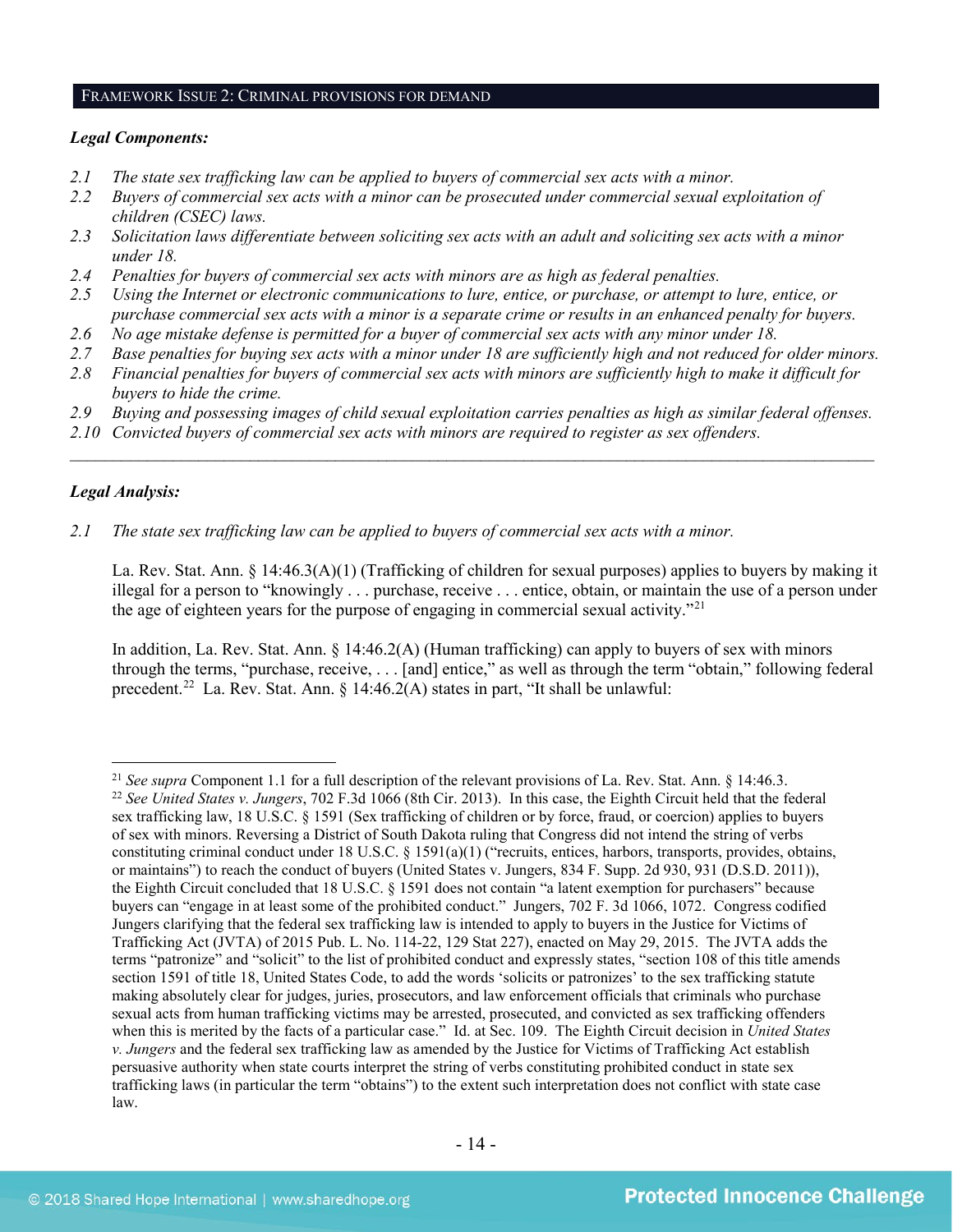(1) (a) For any person to knowingly recruit, harbor, transport, provide, solicit, receive, isolate, entice, obtain, or maintain the use of another person through fraud, force, or coercion<sup>[23](#page-14-0)</sup> to provide services or labor.

(b) For any person to knowingly recruit, harbor, transport, provide, solicit, sell, purchase, receive, isolate, entice, obtain, or maintain the use of a person under the age of twenty-one years for the purpose of engaging in commercial sexual activity regardless of whether the person was recruited, harbored, transported, provided, solicited, sold, purchased, received, isolated, enticed, obtained, or maintained through fraud, force, or coercion. It shall not be a defense to prosecution for a violation of the provisions of this Subparagraph that the person did not know the age of the victim or that the victim consented to the prohibited activity.

(2) For any person to knowingly benefit from activity prohibited by the provisions of this Section<sup>[24](#page-14-1)</sup> . . . .

Resultantly, buyers may be offenders under both trafficking statutes, La. Rev. Stat. Ann. § 14:46.3(A)(1) (Trafficking of child for sexual purposes) and § 14:46.2(A)(1)(b) (Human trafficking) when a buyer knowingly entices, solicits, purchases, obtains, or maintains a minor for the purposes of commercial sex acts.

# *2.2 Buyers of commercial sex acts with a minor can be prosecuted under commercial sexual exploitation of children (CSEC) laws.*

Louisiana CSEC laws clearly identify the crime of buying sex acts with a minor under 18. La. Rev. Stat. Ann. § 14:82.1(A)(1) (Prostitution; persons under eighteen; additional offenses) makes it a crime "[f]or any person over the age of seventeen to engage in sexual intercourse with any person under the age of eighteen who is practicing prostitution, and there is an age difference of greater than two years between the two persons." A conviction under this statute is punishable by imprisonment at hard labor for 15–50 years, a possible fine of \$50,000, or both. La. Rev. Stat. Ann. § 14:82.1(A)(1), (D)(1). Furthermore, a person who violates La. Rev. Stat. Ann. § 14:82.1(A)(1) when the person practicing prostitution is under 14 shall be fined up to \$75,000, imprisoned at hard labor 25–50 years, or both. "Twenty-five years of the sentence imposed shall be without benefit of parole, probation, or suspension of sentence." La. Rev. Stat. Ann. § 14:82.1(D)(2).

La. Rev. Stat. Ann. § 14:82(C)(4), (5) (Prostitution; definition; penalties; enhancement) makes it a crime for a person to commit "the crime of prostitution with a person under the age of eighteen [or fourteen] years." When this offense is committed with a person under 18, the buyer "shall be fined not more than fifty thousand dollars, imprisoned at hard labor for not less than fifteen years nor more than fifty years, or both," and when the offense is committed with a person under 14, a buyer "shall be fined not more than seventy-five thousand dollars, imprisoned at hard labor for not less than twenty-five years nor more than fifty years, or both."

Additionally, La. Rev. Stat. Ann. § 14:89.2(A) (Crime against nature by solicitation) includes the crime of buying oral or anal sex with a minor, making "the solicitation by a human being of another with the intent to engage in any unnatural carnal copulation for compensation" a crime. When the individual solicited is under 18, the crime is punishable by a fine not to exceed \$50,000, 15–50 years imprisonment at hard labor, or both, and if these offenses are committed with an individual under 14, the crime is punishable by a fine not to exceed \$75,000, 25–50 years imprisonment at hard labor, or both, and "[t]wenty-five years of the sentence imposed shall be without benefit of parole, probation, or suspension of sentence." La. Rev. Stat. Ann.  $§ 14:89.2(B)(3)(a), (b).$ 

La. Rev. Stat. Ann. § 14:82.2 (Purchase of commercial sexual activity; penalties) makes it unlawful to give anything of value in exchange for sexual intercourse with a person who receives compensation for sexual intercourse. A person convicted under La. Rev. Stat. Ann. § 14:82.2 is subject to a fine of \$750, imprisonment up to six months, or both. However, a person who violates La. Rev. Stat. Ann. § 14:82.2 and knows the person

<span id="page-14-0"></span> <sup>23</sup> *See supra* note [2.](#page-0-2)

<span id="page-14-1"></span><sup>&</sup>lt;sup>24</sup> See supra Component 1.1 for a full description of the relevant provisions of La. Rev. Stat. Ann. § 14:46.2.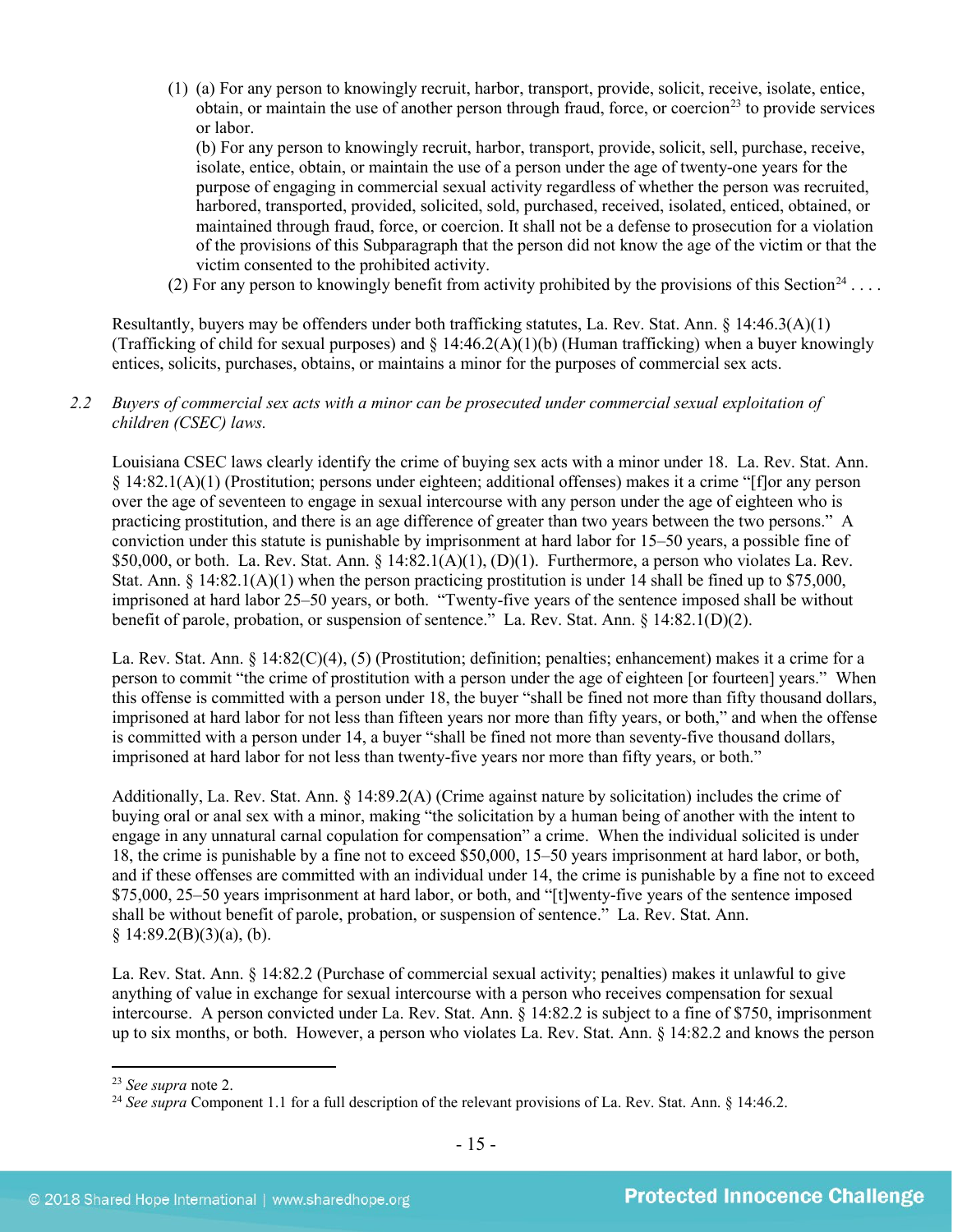"to be under the age of eighteen years, or with a person the offender knows to be a victim of human trafficking as defined by R.S. 14:46.2 or trafficking of children for sexual purposes as defined by R.S. 14:46.3" is subject to imprisonment at hard labor for 15–50 years, a fine of \$3,000–\$50,000, or both. If the offender knows the person is under the age of fourteen years, he is subject to a fine of \$5,000–\$75,000, imprisonment at hard labor [25](#page-15-0)–50 years, or both. La. Rev. Stat. Ann. §  $14:82.2(C)(1)$ ,  $(4)$ ,  $(5)$ . <sup>25</sup>

Where a computer is used, buyers may also be convicted under La. Rev. Stat. Ann. § 14:81.3(A) (Computeraided solicitation of a minor), which criminalizes using a computer to solicit a minor to engage in sexual acts. Pursuant to La. Rev. Stat. Ann. § 14:81.3(B),

(1) (a) Whoever violates the provisions of this Section when the victim is thirteen years of age or more but has not attained the age of seventeen shall be fined not more than ten thousand dollars and shall be imprisoned at hard labor for not less than five years nor more than ten years, without benefit of parole, probation, or suspension of sentence.

(b) Whoever violates the provisions of this Section when the victim is under thirteen years of age shall be fined not more than ten thousand dollars and shall be imprisoned at hard labor for not less than ten years nor more than twenty years, without benefit of parole, probation, or suspension of sentence.

(c) Whoever violates the provisions of this Section, when the victim is a person reasonably believed to have not yet attained the age of seventeen, shall be fined not more than ten thousand dollars and shall be imprisoned at hard labor for not less than two years nor more than ten years, without benefit of parole, probation, or suspension of sentence.

(d) If the computer-aided solicitation results in actual sexual conduct between the offender and victim and the difference between the age of the victim and the age of the offender is five years or greater, the offender shall be fined not more than ten thousand dollars and shall be imprisoned, with or without hard labor, for not less than seven years nor more than ten years.

(2) On a subsequent conviction, the offender shall be imprisoned for not less than ten years nor more than twenty years at hard labor without benefit of parole, probation, or suspension of sentence.

*2.3 Solicitation laws differentiate between soliciting sex acts with an adult and soliciting sex acts with a minor under 18.*

Louisiana's solicitation laws distinguish between the crime of soliciting sex with an adult and soliciting sex with a minor by enhancing the penalty when the person solicited is a minor. Pursuant to La. Rev. Stat. Ann. § 14:82(C)(1) (Prostitution; definition; penalties; enhancement), a first conviction for soliciting an adult is punishable by up to 6 months imprisonment, a possible fine of \$500, or both. In contrast, solicitation of a minor under 18 is punishable by imprisonment at hard labor for 15–50 years, a possible fine of \$50,000, or both, and solicitation of a minor under 14 is punishable by imprisonment at hard labor for 25–50 years, a possible fine up to \$75,000, or both. La. Rev. Stat. Ann. § 14:82(C)(4), (5).

Similarly, La. Rev. Stat. Ann. § 14:89.2(B)(3) (Crime against nature by solicitation) provides a penalty of 15– 50 years imprisonment at hard labor, a possible fine of \$50,000, or both when these offenses are committed with a minor under 18, and a penalty of imprisonment of 25–50 years of imprisonment at hard labor, a possible fine of \$75,000, or both when the offenses involve a minor under 14. When the minor is under 14, "[t]wenty-five

<span id="page-15-0"></span><sup>&</sup>lt;sup>25</sup> Further, La. Rev. Stat. Ann.  $\S$  14:82(D) requires the court to "order the offender to complete the Buyer Beware Program, as provided for in R.S. 15:243, to educate the offender about the harms, exploitation, and negative effects of prostitution. The court shall impose additional court costs in the amount of [\$200] to defer the costs of the program."

*See supra* note [6.](#page-3-3)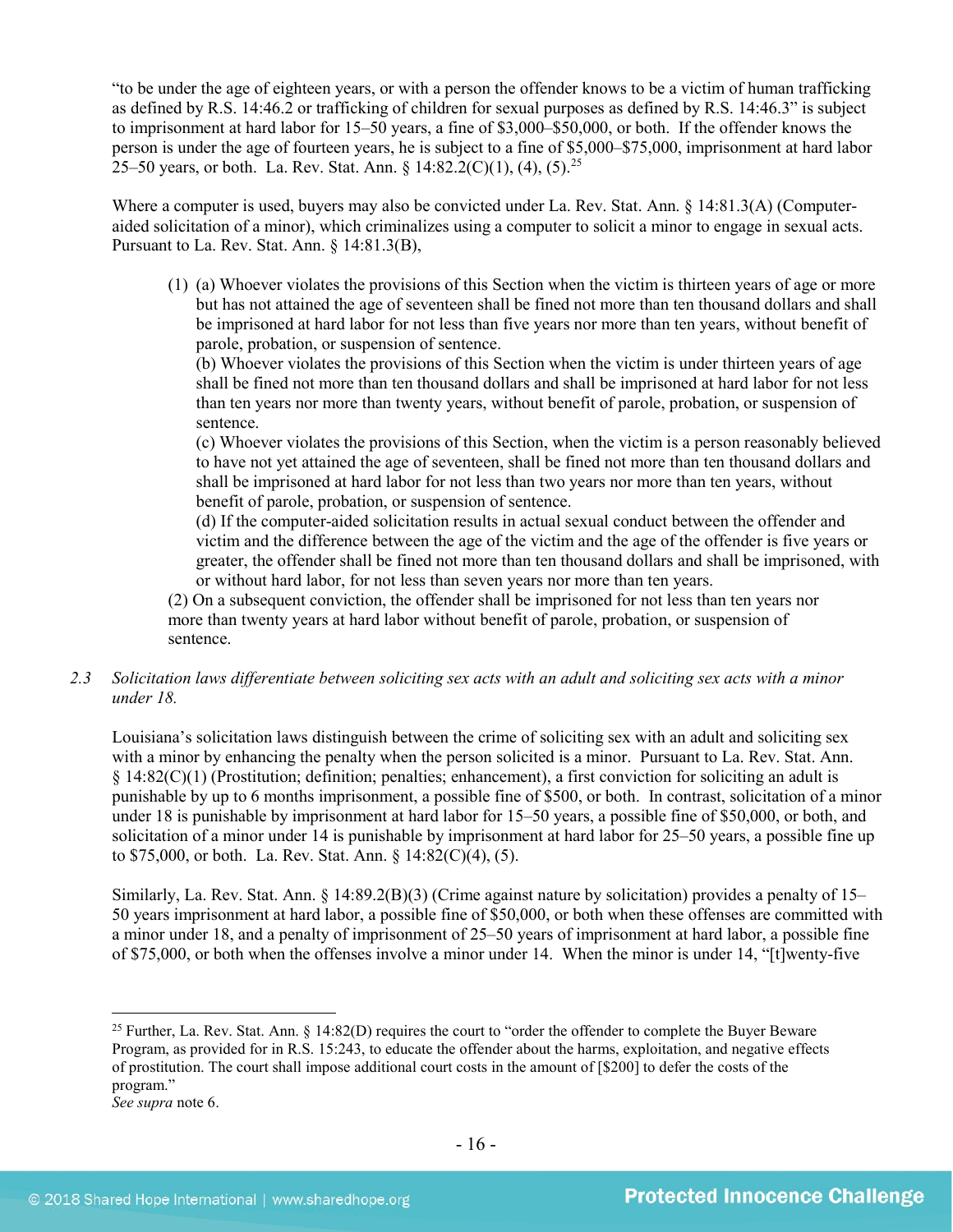years of the sentence imposed shall be without benefit of parole, probation, or suspension of sentence." La. Rev. Stat. Ann. § 14:89.2(B)(3)(a), (b).

Additionally, La. Rev. Stat. Ann. § 14:82.2 (Purchase of commercial sexual activity; penalties) establishes that a person convicted for offering or agreeing to give anything of value to engage commercial sexual activity is subject to a fine of \$750, imprisonment up to six months, or both. However, a person who violates La. Rev. Stat. Ann. § 14:82.2 and knows the person "to be under eighteen years, or with a person the offender knows to be a victim of human trafficking as defined by R.S. 14:46.2 or trafficking of children for sexual purposes as defined by R.S. 14:46.3" is subject to imprisonment at hard labor for 15–50 years, a fine of \$3,000–\$50,000, or both. If the offender knows the person is under age 14, he is subject to a fine of \$5,000–\$75,000, imprisonment at hard labor 25–50 years, or both. La. Rev. Stat. Ann. §  $14:82.2(C)(1)$ ,  $(4)$ ,  $(5)$ . <sup>[26](#page-16-0)</sup>

# *2.4 Penalties for buyers of commercial sex acts with minors are as high as federal penalties.*

A conviction under La. Rev. Stat. Ann. § 14:46.3(A)(1) (Trafficking of children for sexual purposes) generally is punishable by imprisonment for 15–50 years at hard labor, a possible fine of \$50,000, or both. La. Rev. Stat. Ann. § 14:46.3(D)(1)(a). However, if the victim is under 14, a conviction is punishable by imprisonment for 25–50 years at hard labor and a possible fine of \$75,000, with no eligibility for parole, probation, or suspension of sentence for the first 25 years. La. Rev. Stat. Ann. § 14:46.3(D)(1)(b). A conviction under La. Rev. Stat. Ann. § 14:46.2 (Human trafficking) "when the services include commercial sexual activity<sup>[27](#page-16-1)</sup> or any sexual conduct constituting a crime under the laws of this state" is punishable by imprisonment up to 20 years at hard labor and a possible fine of \$15,000. La. Rev. Stat. Ann. § 14:46.2(B)(2). Additionally, "whoever commits the crime of 'human trafficking' under Subparagraph  $(A)(1)(b)$  of this section shall be fined not more than \$50,000, imprisoned at hard labor for not less than 15 years, nor more than 50 years, or both." La. Rev. Stat. Ann. § 14:46.2(B)(2)(b). Also, a conviction involving a person under 18 is punishable by imprisonment up to 5–25 years at hard labor, "without the benefit of parole, probation, or suspension of sentence" for at least five years, and a possible fine of \$25,000. La. Rev. Stat. Ann. § 14:46.2(B)(3).

Furthermore, pursuant to La. Code Crim. Proc. art. 890.3(A)(1), (C) (Sentencing for crimes of violence), persons convicted of committing or attempting to commit offenses under La. Rev. Stat. Ann. § 14:46.2 (Human trafficking) or § 14:46.3 (Trafficking of children for sexual purposes) are considered offenders of "crimes of violence" and, thus, have restricted "eligibility for suspension or deferral of sentence[s] . . . ." La. Code Crim. Proc. art. 893(A), (E) (Suspension and deferral of sentence and probation in felony cases) further limits any sentence suspensions or deferments, stating,

# A. . . . .

(2) The court shall not suspend the sentence of a conviction of an offense that is designated in the court minutes as a crime of violence pursuant to Article 890.3 . . . .

. . . . E.  $(1)$  ....

. . . .

(b) The court shall not defer a sentence under this provision for an offense or attempted offense that is designated in the court minutes as a crime of violence pursuant to Article 890.3 or that is defined as a sex offense as defined by R.S. 15:541, involving a child under the age of seventeen years . . . .

<span id="page-16-0"></span><sup>&</sup>lt;sup>26</sup> Further, La. Rev. Stat. Ann.  $\S$  14:82(D) requires the court to "order the offender to complete the Buyer Beware Program, as provided for in R.S. 15:243, to educate the offender about the harms, exploitation, and negative effects of prostitution. The court shall impose additional court costs in the amount of [\$200] to defer the costs of the program."

*See supra* note [6.](#page-3-3)

<span id="page-16-1"></span><sup>27</sup> *See supra* note [4.](#page-1-2)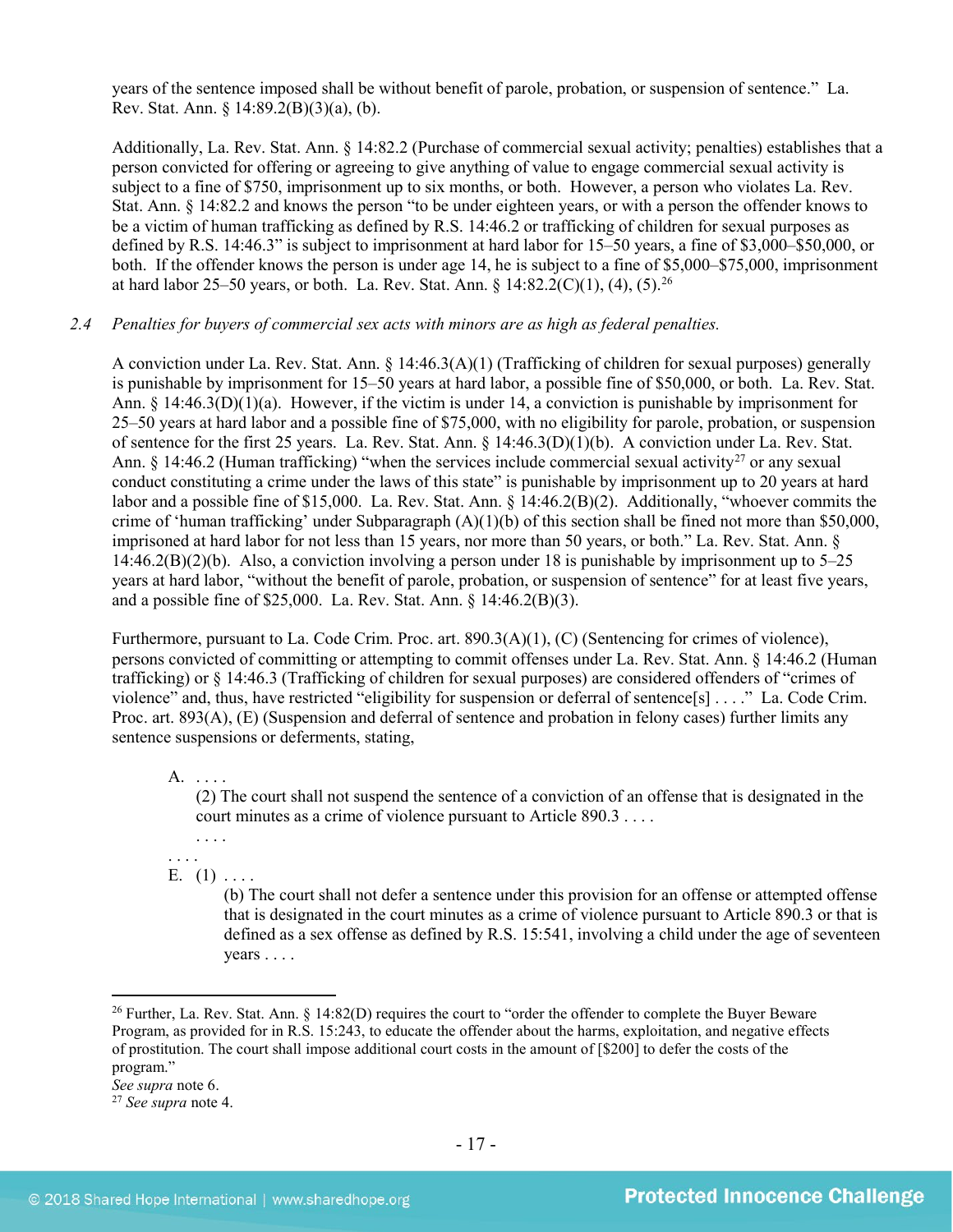Similarly, if prosecuted under the CSEC laws, a conviction under La. Rev. Stat. Ann. § 14:82(C)(4), (5) (Prostitution; definition; penalties; enhancement), § 14:82.1(A)(1) (Prostitution; persons under eighteen; additional offenses), § 14:89(A) (Crime against nature), § 14:82.2 (Purchase of commercial sexual activity; penalties), or § 14:89.2(A) (Crime against nature by solicitation) is punishable by imprisonment at hard labor for 15–50 years, a possible fine up to \$50,000, or both when the minor victim is under 18, and when the minor victim is under 14, a buyer faces 25–50 years imprisonment at hard labor, a fine up to \$75,000, or both. La. Rev. Stat. Ann. §§ 14:82(C)(4), (5), 14:82.1(D)(1), (2), 14:89(B)(2), (3), 14:82.2(C)(4), (5),[28](#page-17-0) 14:89.2(B)(3)(a), (b). For offenses under La. Rev. Stat. Ann. §§ 14:89.2 and 14:82.1 that involve a minor victim under 14, "[t]wenty-five years of the sentence imposed shall be without benefit of parole, probation, or suspension of sentence." La. Rev. Stat. Ann. §§ 14:82.1(D)(2), 14:89.2(B)(3)(b).

A conviction under La. Rev. Stat. Ann. § 14:81.3 (Computer-aided solicitation of a minor) is punishable by imprisonment for 5–10 years and a fine not to exceed \$10,000 if the victim is 13–16 years of age or by imprisonment for 10–20 years and a fine not to exceed \$10,000 if the victim is under 13. La. Rev. Stat. Ann. §  $14:81.3(B)(1)(a)$ , (b). If the victim is "reasonably believed to have not yet attained the age of seventeen," a conviction is punishable by imprisonment for 2–10 years and a fine not to exceed \$10,000. La. Rev. Stat. Ann. § 14:81.3(B)(1)(c). If "the computer-aided solicitation results in actual sexual conduct between the offender and victim and the difference between the age of the victim and the age of the offender is five years or greater," a conviction is punishable by imprisonment for 7–10 years, "with or without hard labor," and a fine not to exceed \$10,000. La. Rev. Stat. Ann. § 14:81.3(B)(1)(d).

<span id="page-17-4"></span>In comparison, if the victim is under the age of 14, a conviction under the TVPA for child sex trafficking is punishable by 15 years to life imprisonment and a fine not to exceed \$250,000. 18 U.S.C. §§ 1591(b)(1),  $3559(a)(1)$ ,  $3571(b)(3)$ . If the victim is between the ages of  $14-17$ , a conviction is punishable by 10 years to life imprisonment and a fine not to exceed \$250,000. 18 U.S.C. §§ 1591(b)(2), 3559(a)(1), 3571(b)(3). A conviction is punishable by mandatory life imprisonment, however, if the buyer has a prior conviction for a federal sex offense<sup>[29](#page-17-1)</sup> against a minor. 18 U.S.C. § 3559(e)(1). To the extent buyers can be prosecuted under other federal CSEC laws,<sup>[30](#page-17-2)</sup> a conviction is punishable by penalties ranging from a fine not to exceed \$250,000 to life imprisonment and a fine not to exceed \$250,000.<sup>[31](#page-17-3)</sup>

<span id="page-17-0"></span> <sup>28</sup> *See supra* note [6.](#page-3-3)

<span id="page-17-1"></span><sup>&</sup>lt;sup>29</sup> Pursuant to 18 U.S.C. § 3559(e)(2), "federal sex offense" is defined as

an offense under section 1591 [18 USCS § 1591] (relating to sex trafficking of children), 2241 [18 USCS § 2241] (relating to aggravated sexual abuse), 2242 [18 USCS  $\S$  2242] (relating to sexual abuse), 2244(a)(1) [18 USCS  $\S 2244(a)(1)$ ] (relating to abusive sexual contact), 2245 [18 USCS  $\S 2245$ ] (relating to sexual abuse resulting in death), 2251 [18 USCS § 2251] (relating to sexual exploitation of children), 2251A [18 USCS  $\S 2251$ A] (relating to selling or buying of children), 2422(b) [18 USCS  $\S 2422$ (b)] (relating to coercion and enticement of a minor into prostitution), or  $2423(a)$  [18 USCS § 2423(a)] (relating to transportation of minors).

<span id="page-17-3"></span><span id="page-17-2"></span><sup>30</sup> 18 U.S.C. §§ 2251A(b) (Selling or buying of children), 2251(a) (Sexual exploitation of children), 2423(a) (Transportation of a minor with intent for minor to engage in criminal sexual activity), 2422(a) (Coercion and enticement),  $2252(a)(2)$ ,  $(a)(4)$  (Certain activities relating to material involving the sexual exploitation of <sup>31</sup> 18 U.S.C. §§ 2251A(b) (conviction punishable by imprisonment for 30 years to life and a fine), 2251(e) (conviction punishable by imprisonment for 15–30 years and a fine), 2423(a) (conviction punishable by imprisonment for 10 years to life and a fine), 2422(a) (conviction punishable by a fine, imprisonment up to 20 years, or both.) 2252(b) (stating that a conviction under subsection (a)(2) is punishable by imprisonment for 5–20 years and a fine, while a conviction under subsection (a)(4) is punishable by imprisonment up to 10 years, a fine, or both); *see also* 18 U.S.C. §§ 3559(a)(1) (classifying all of the above listed offenses as felonies), 3571(b)(3) (providing a possible fine of \$250,000 for any felony conviction).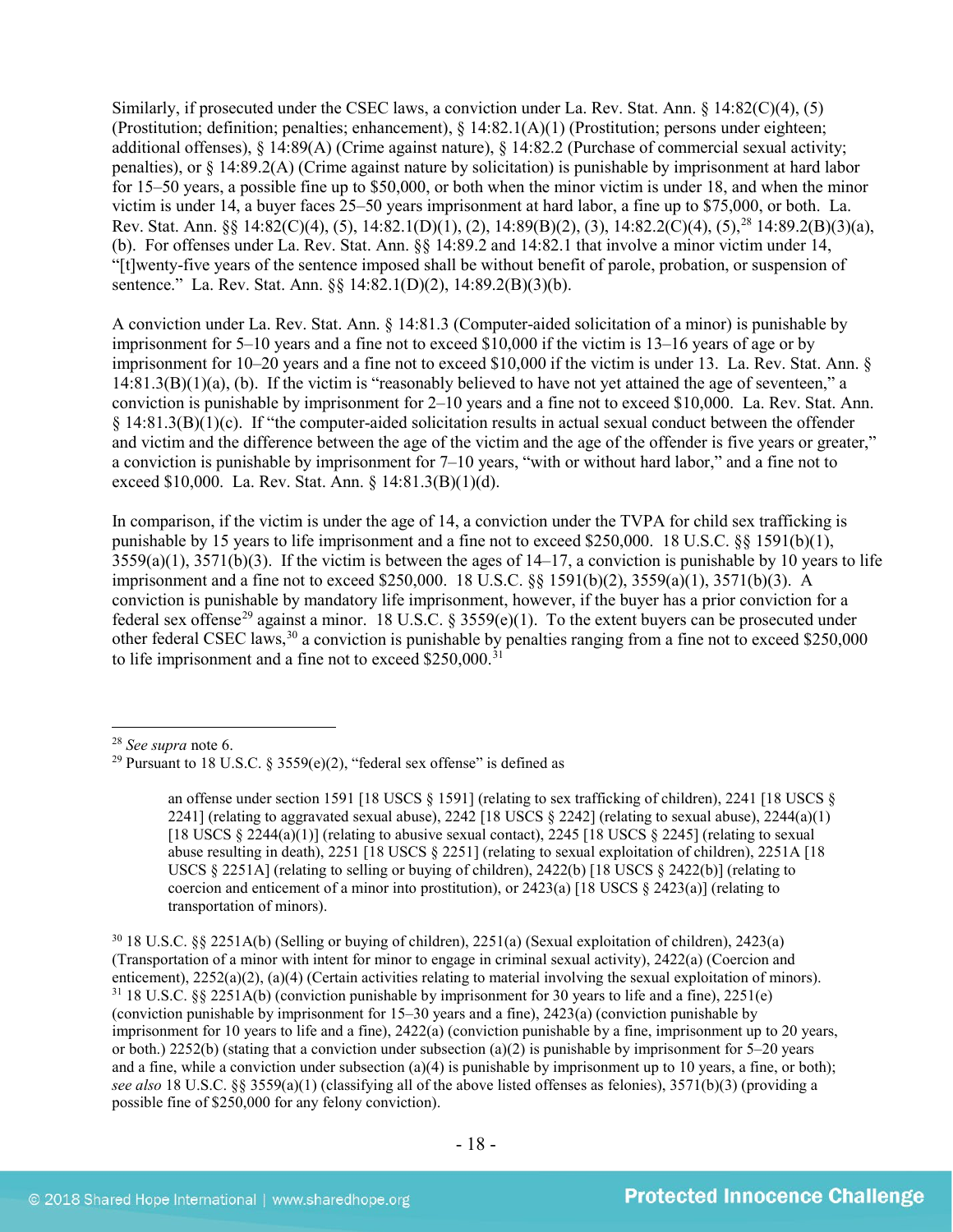Finally, a buyer of commercial sex acts with a minor under La. Rev. Stat. Ann. §15:539.3 will be mandated to pay restitution to the victim. La. Rev. Stat. Ann. § 15:539.3(A) states,

A person convicted of violation of R.S. 14:46.2 (human trafficking), R.S. 14:46.3 (trafficking of children for sexual purposes), R.S. 14:81.1 (pornography involving juveniles), . . . R.S. 14:83 (soliciting for prostitutes), R.S. 14:83.1 (inciting prostitution), R.S. 14:83.2 (promoting prostitution), R.S. 14:84 (pandering), R.S. 14:86 (enticing persons into prostitution), R.S. 14:104 (keeping a disorderly place), R.S. 14:105 (letting a disorderly place), and R.S. 14:282 (operation of places of prostitution) shall be ordered to pay mandatory restitution to the victim.

. . . . Restitution under this Section shall include any of the following;

(1) Costs of medical and psychological treatment.

(2) Costs of necessary transportation and temporary housing.

(3) . . . In the case of sex trafficking, the victim shall be entitled to restitution for the income he would have earned, had he not been victimized, as guaranteed under the minimum wage and overtime provisions of the federal Fair Labor Standards Act.

(4) Return of property, cost of damage to property, or full value of property if destroyed or damaged beyond repair.

(5) Expenses incurred by the victim and any household members or other family members in relocating away from the defendant or the defendant's associates, including but not limited to deposits for utilities and telephone service, deposits for rental housing, temporary lodging and food expenses, clothing, and personal items . . . .

. . . .

*2.5 Using the Internet or electronic communications to lure, entice, or purchase, or attempt to lure, entice, or purchase commercial sex acts with a minor is a separate crime or results in an enhanced penalty for buyers.*

It is a crime in Louisiana to use the Internet to solicit a minor to engage in sex acts. Pursuant to La. Rev. Stat. Ann. § 14:81.3(A) (Computer-aided solicitation of a minor),

(1) Computer-aided solicitation of a minor is committed when a person seventeen years of age or older knowingly contacts or communicates, through the use of electronic textual communication,  $32$  with a person who has not yet attained the age of seventeen where there is an age difference of greater than two years, or a person reasonably believed to have not yet attained the age of seventeen and reasonably believed to be at least two years younger, for the purpose of or with the intent to persuade, induce, entice, or coerce the person to engage or participate in sexual conduct or a crime of violence as defined in [R.S. 14:2\(B\),](https://www.lexis.com/research/buttonTFLink?_m=99d0f5a773918e7181bbcf01552bc950&_xfercite=%3ccite%20cc%3d%22USA%22%3e%3c%21%5bCDATA%5bLa.%20R.S.%2014%3a81.2%5d%5d%3e%3c%2fcite%3e&_butType=4&_butStat=0&_butNum=5&_butInline=1&_butinfo=LACODE%2015%3a539.1&_fmtstr=FULL&docnum=1&_startdoc=1&wchp=dGLzVlz-zSkAA&_md5=dbb10adb6468eeda4d3d1f1bc675eee1) or with the intent to engage or participate in sexual conduct in the presence of the person who has not yet attained the age of seventeen, or person reasonably believed to have not yet attained the age of seventeen.

(2) It shall also be a violation of the provisions of this Section when a person seventeen years of age or older knowingly contacts or communicates, through the use of electronic textual communication, with a person who has not yet attained the age of seventeen where there is an age difference of greater than two years, or a person reasonably believed to have not yet attained the age of seventeen and reasonably believed to be at least two years younger, for the purpose of or with the intent to arrange for any third party to engage in any of the conduct proscribed by the provisions of Paragraph (1) of this Subsection. (3) It shall also be a violation of the provisions of this Section when a person seventeen years of age or older knowingly contacts or communicates, through the use of electronic textual communication, with a person who has not yet attained the age of seventeen, or a person reasonably believed to have not yet attained the age of seventeen, for the purpose of recruiting, enticing, or coercing the person to engage in commercial sexual activity.

<span id="page-18-0"></span> <sup>32</sup> *See supra* note [10.](#page-4-4)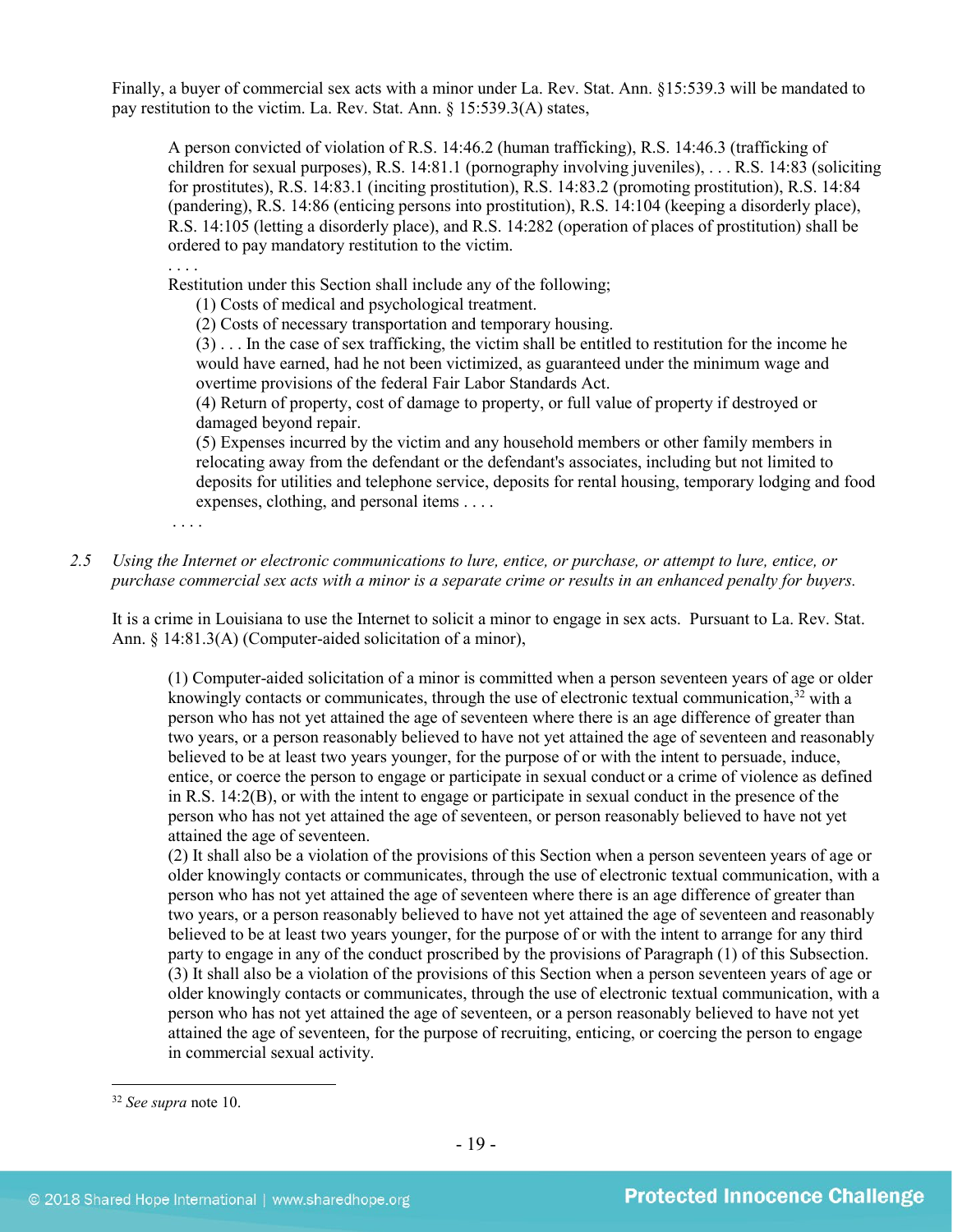All convictions under La. Rev. Stat. Ann. § 14:81.3(A), unless specifically mentioned below, are punishable by imprisonment at hard labor that is "without benefit of parole, probation, or suspension of sentence" and are subject to a possible fine of \$10,000. La. Rev. Stat. Ann. § 14:81.3(B). Where the victim is 13–16, a conviction is punishable by imprisonment for 5–10 years, and where the victim is under 13, a conviction is punishable by imprisonment for 10–20 years. La. Rev. Stat. Ann. § 14:81.3(B)(1)(a), (b). Where the victim is "reasonably believed to have not yet attained the age of seventeen," a conviction is punishable by imprisonment for 2–10 years. La. Rev. Stat. Ann. § 14:81.3(B)(1)(c). If "the computer-aided solicitation results in actual sexual conduct between the offender and victim and the difference between the age of the victim and the age of the offender is five years or greater," a conviction is punishable by imprisonment for 7–10 years, "with or without hard labor." La. Rev. Stat. Ann. § 14:81.3(B)(1)(d). Subsequent convictions are punishable by imprisonment for 10–20 years. La. Rev. Stat. Ann. § 14:81.3(B)(2). Finally, for any conviction under La. Rev. Stat. Ann. § 14:81.3(A), the court also may limit or restrict the offender's "access to the Internet when the Internet was used in the commission of the crime." La. Rev. Stat. Ann. § 14:81.3(B)(3).

# *2.6 No age mistake defense is permitted for a buyer of commercial sex acts with any minor under 18.*

Louisiana's human trafficking law expressly prohibits a mistake of age defense for buyers who purchase sex with any person under the age of 21 years. Pursuant to La. Rev. Stat. Ann.  $\S$  14:46.2(A)(1)(b) (Human trafficking), states, "It shall not be a defense to prosecution for a violation of the provisions of this Subparagraph that the person did not know the age of the victim . . . ."

Additionally, several of Louisiana's CSEC offenses and the child sex trafficking law specifically state that no age mistake defense is permitted for a buyer of commercial sex acts with a minor. La. Rev. Stat. Ann. § 14:46.3(C)(2) (Trafficking of children for sexual purposes) and § 14:81.1(D)(1) (Pornography involving juveniles) state, "Lack of knowledge of the victim's [juvenile's] age shall not be a defense." La. Rev. Stat. Ann. § 14:82.1(B)(1) (Prostitution; persons under eighteen; additional offenses) states, "Lack of knowledge of the age of the person practicing prostitution shall not be a defense." Finally, La. Rev. Stat. Ann. § 14:89.2(D)(2) (Crime against nature by solicitation) provides, "Lack of knowledge of the age of the person being solicited shall not be a defense."

*2.7 Base penalties for buying sex acts with a minor under 18 are sufficiently high and not reduced for older minors.*

Three of Louisiana's buyer-applicable offenses stagger penalties based on a minor's age, but base penalties under these offenses are sufficiently high. The child sex trafficking statute creates a substantial base penalty for the trafficking of minors, including any person under 21 years of age; additionally, an enhanced penalty is established for victims under 14 years of age, paralleling the federal Trafficking Victims Protect Act. La. Rev. Stat. Ann. § 14:46.3(A)(1) (Trafficking of children for sexual purposes). A conviction under La. Rev. Stat. Ann. § 14:46.3(A)(1) is generally punishable by imprisonment for 15–50 years at hard labor. La. Rev. Stat. Ann. § 14:46.3(D)(1)(a). However, if the victim is under 14, a conviction is punishable by imprisonment for 25–50 years at hard labor. La. Rev. Stat. Ann. § 14:46.3(D)(1)(b). Similarly, the operable statute regarding purchasing oral or anal sex acts with a minor, La. Rev. Stat. Ann. § 14:89.2(A) (Crime against nature by solicitation), punishes convictions by 15–50 years imprisonment at hard labor. If the minor is under 14 years of age, the offense is punishable by 25–50 years imprisonment at hard labor. La. Rev. Stat. Ann.  $§ 14:89.2(B)(3)(a), (b).$ 

Buyers convicted under La. Rev. Stat. Ann. § 14:81.3(A) (Computer-aided solicitation of a minor), which criminalizes using a computer to solicit a minor to engage in a sexual act, face imprisonment for 5–10 years if the victim is 13–16 or 10–20 years imprisonment if the victim is under 13. However, La. Rev. Stat. Ann. § 14:81.3(A) only protects minors who are less than 17 years of age.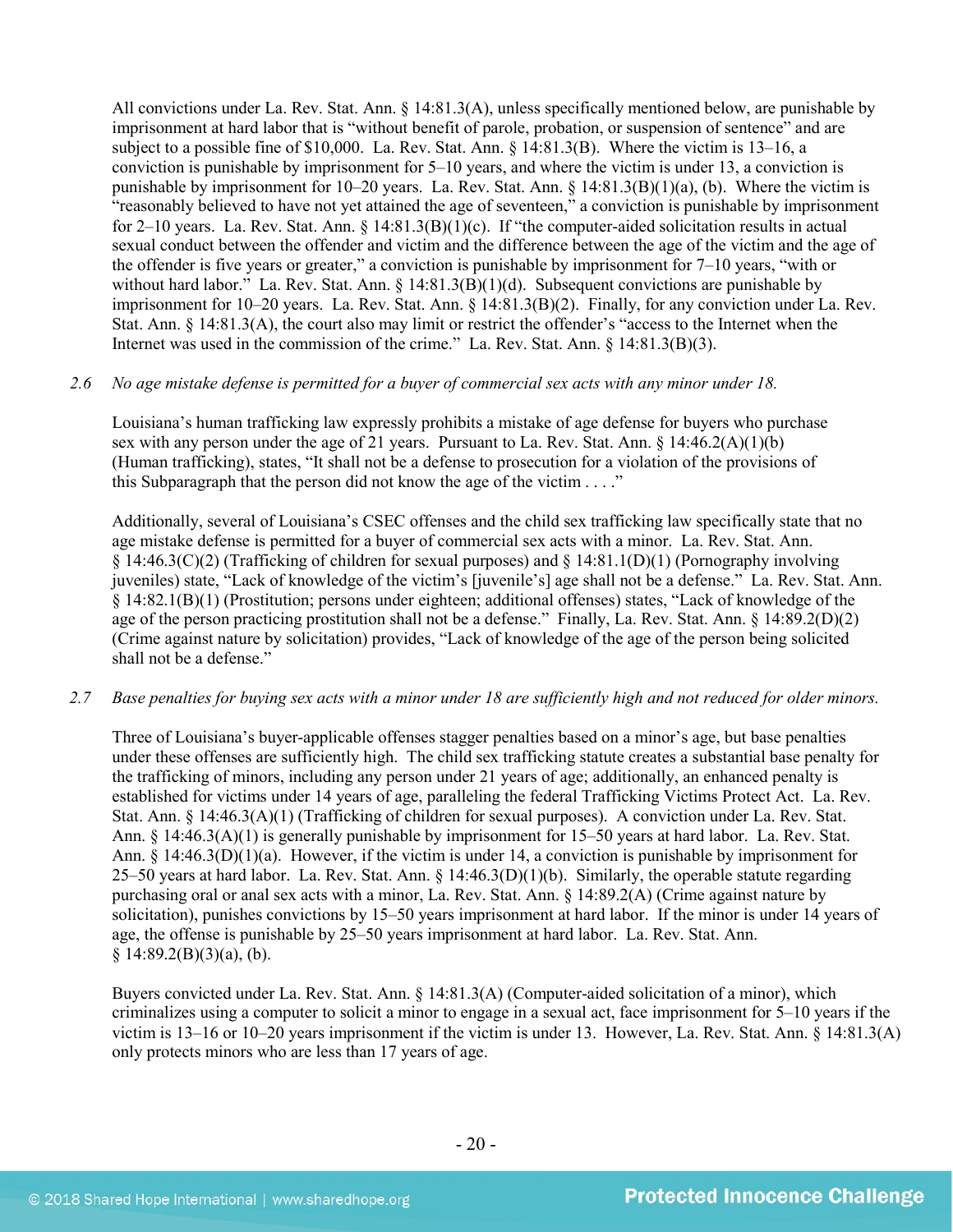Louisiana's other buyer-applicable trafficking and CSEC offenses do not stagger penalties based on a minor's age and provide sufficiently high penalties. If convicted under La. Rev. Stat. Ann. § 14:46.2(A)(1), (2) (Human trafficking) for commercial sex acts with any person under 21 years of age, buyers "shall be . . . imprisoned at hard labor for not less than fifteen years, nor more than fifty years . . . ." La. Rev. Stat. Ann. § 14:82 (Prostitution; definition; penalties; enhancement) and § 14:82.1 (Prostitution; persons under eighteen; additional offenses) make offenses involving any minor under 18 punishable by imprisonment for 15–50 years at hard labor.

Another of Louisiana's buyer-applicable CSEC offenses staggers penalties based on the offender's knowledge regarding the victim's age. La. Rev. Stat. Ann. § 14:82.2 (Purchase of commercial sexual activity; penalties) establishes that a person who knows the person "to be under the age of eighteen years, or with a person the offender knows to be a victim of human trafficking as defined by R.S. 14:46.2 or trafficking of children for sexual purposes as defined by R.S. 14:46.3" is subject to imprisonment at hard labor for 15–50 years. However, if the offender knows the person is under the age of fourteen years, he is subject to imprisonment at hard labor 25–50 years. La. Rev. Stat. Ann. § 14:82.2(C)(1), (4), (5).[33](#page-20-0)

# *2.8 Financial penalties for buyers of commercial sex acts with minors are sufficiently high to make it difficult for buyers to hide the crime.*

Various fines ranging from \$500 to \$75,000 are in place for buyers of commercial sex with minors. A conviction under La. Rev. Stat. Ann. § 14:46.3(A)(1) (Trafficking of children for sexual purposes) is punishable by a possible fine of \$50,000, or a possible fine of \$75,000 if the victim was under 14. La. Rev. Stat. Ann. § 14:46.3(D)(1)(a), (b). Under La. Rev. Stat. Ann. § 14:46.2 (Human trafficking), a sentencing court may add an additional fine of up to \$50,000 if the victim is under 21 years of age. A conviction under La. Rev. Stat. Ann. § 14:82.1 (Prostitution; persons under eighteen; additional offenses), § 14:82.2 (Purchase of commercial sexual activity; penalties), or § 14:89.2 (Crime against nature by solicitation) also carries a possible fine up to \$50,000 for minors under 18 and \$75,000 for minor under 14. La. Rev. Stat. Ann. §§ 14:82.1(D)(1), (2),  $14:82.2(C)(4)$ ,  $(5)$ ,  $^{34}$  $^{34}$  $^{34}$   $14:89.2(B)(1)$ ,  $(2)$ ,  $(3)$ . Lastly, a conviction under La. Rev. Stat. Ann. § 14:81.3 (Computer-aided solicitation of a minor) is punishable by a possible fine of \$10,000. La. Rev. Stat. Ann.  $§ 14:81.3(B)(1).$ 

La. Rev. Stat. Ann. § 15:539.2(A) (Exploited children's fund) states, "Any person who is convicted or pleads guilty or nolo contendere to an offense involving trafficking of children for sexual purposes . . ." is required to pay a fine of \$2,000 in addition to other mandatory restitution.

Asset forfeiture provisions also apply to buyers. La. Rev. Stat. Ann. § 14:46.3(D)(3) (Trafficking of children for sexual purposes) provides for criminal, mandatory asset forfeiture in conjunction with a conviction for child sex trafficking, stating,

(a) In addition, the court shall order that the personal property used in the commission of the offense, or the proceeds of any such conduct, shall be seized and impounded, and after conviction, sold at public sale or public auction by the district attorney, or otherwise distributed or disposed of, in accordance with R.S. 15:539.1 [Forfeited property related to certain sex crimes; exempt property; allocation of forfeited property].

(b) The personal property made subject to seizure and sale pursuant to Subparagraph (a) of this Paragraph may include, but shall not be limited to, electronic communication devices, computers, computer related equipment, motor vehicles, photographic equipment used to record or create still or moving visual images of the victim that are recorded on paper, film, video tape, disc, or any other type of digital recording media, and currency, instruments, or securities.

<span id="page-20-0"></span> <sup>33</sup> *See supra* note [6.](#page-3-3)

<span id="page-20-1"></span><sup>34</sup> *See supra* note [6.](#page-3-3)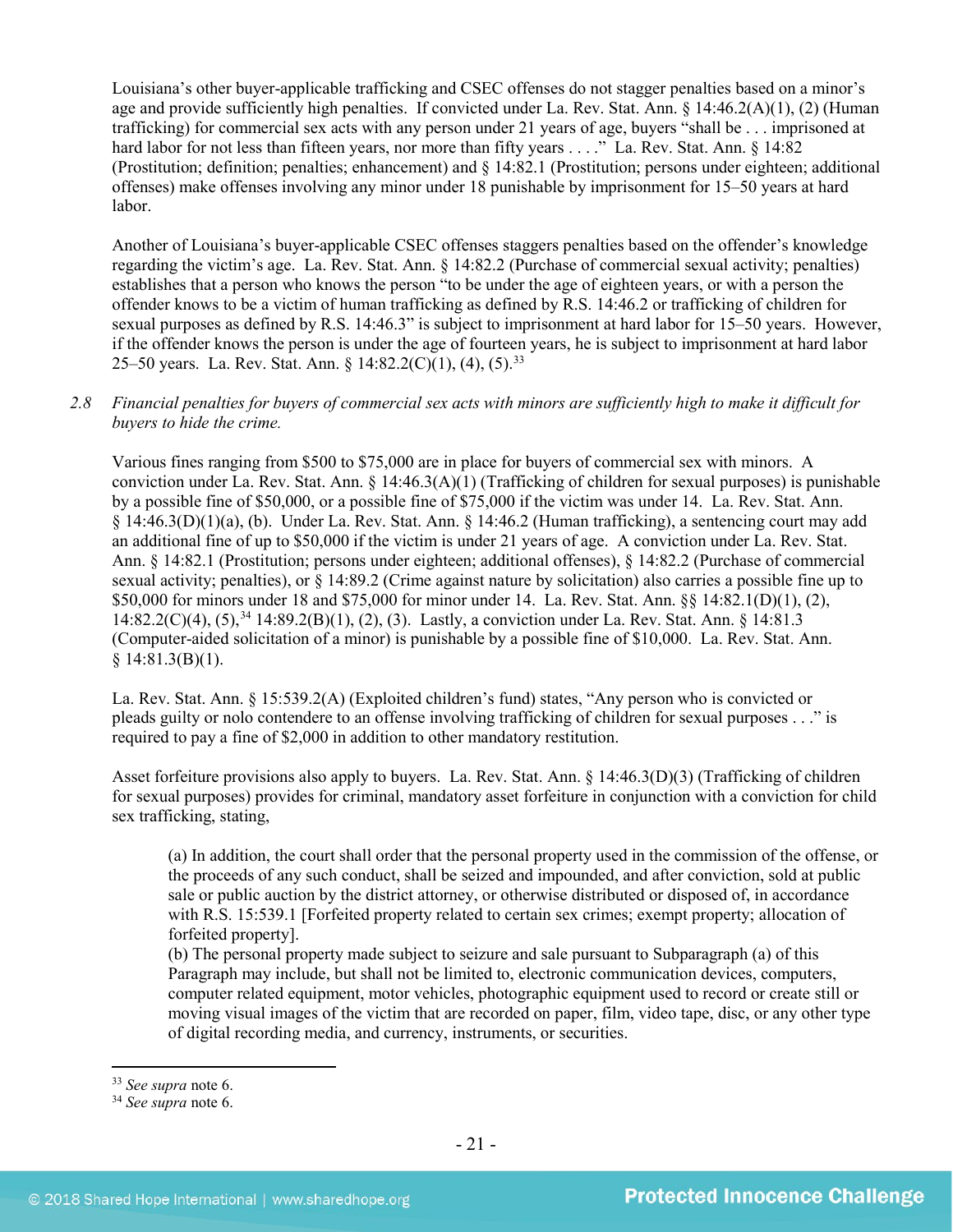Similarly, La. Rev. Stat. Ann. § 14:46.2(B)(4) (Human trafficking) states,

(a) In addition, the court shall order that the personal property used in the commission of the offense, or the proceeds of any such conduct, shall be seized and impounded, and after conviction, sold at public sale or public auction by the district attorney, or otherwise distributed or disposed of, in accordance with R.S. 15:539.1.

(b) The personal property made subject to seizure and sale pursuant to Subparagraph (a) of this Paragraph may include, but shall not be limited to, electronic communication devices, computers, computer related equipment, motor vehicles, photographic equipment used to record or create still or moving visual images of the victim that are recorded on paper, film, video tape, disc, or any other type of digital recording media, and currency, instruments, and securities.

Likewise, La. Rev. Stat. Ann. § 14:84(B)(4)(a) (Pandering), and § 14:82.1(D)(4)(a) (Prostitution; persons under eighteen; additional offenses), provide for mandatory criminal asset forfeiture, both stating in part,

(a) In addition, the court shall order that the personal property used in the commission of the offense, or the proceeds of any such conduct, shall be seized and impounded, and after conviction, sold at public sale or public auction by the district attorney, or otherwise distributed or disposed of, in accordance with R.S. 15:539.1.

(b) The personal property made subject to seizure and sale pursuant to Subparagraph (a) of this Paragraph may include, but shall not be limited to, electronic communication devices, computers, computer related equipment, motor vehicles, photographic equipment used to record or create still or moving visual images of the victim that are recorded on paper, film, video tape, disc, or any other type of digital recording media, and currency, instruments, or securities.

La. Rev. Stat. Ann. § 14:81.3(B)(4)(b) (Computer-aided solicitation of a minor) contains a similar asset forfeiture provision. Further, buyers convicted under La. Rev. Stat. Ann. § 14:81.1 (Pornography involving juveniles) shall have "personal property used in the commission of the offense, or the proceeds of any such conduct, . . . seized and impounded, and after conviction, sold at public sale." La. Rev. Stat. Ann. §  $14:81.1(E)(5)(c)$ .

Distribution of the forfeited property is governed by La. Rev. Stat. Ann. § 15:539.1 (Forfeited property related to certain sex crimes; exempt property; allocation of forfeited property), which states,

(A) When personal property is forfeited under the provisions of . . . R.S. 14:46.2 (human trafficking), R.S. 14:46.3 (trafficking of children for sexual purposes) . . . R.S. 14:81.1 (pornography involving juveniles) . . . R.S. 14:81.3 (computer-aided solicitation of a minor), R.S.14:82.1 (prostitution; persons under eighteen; additional offenses), R.S. 14:83 (soliciting for prostitutes) . . . R.S. 14:84 (pandering) . . . the district attorney shall authorize a public sale or a public auction conducted by a licensed auctioneer, without appraisal, of that which is not required by law to be destroyed and which is not harmful to the public. Any currency, instruments, or securities forfeited shall be distributed or disposed of as provided in this Section.

. . . . (E) Notwithstanding Subsection D of this Section, when the currency, instruments, securities, or other property is forfeited pursuant to the provisions of R.S. 14:46.2 (human trafficking), R.S. 14:46.3 (trafficking of children for sexual purposes), R.S. 14:81.1 (pornography involving juveniles), R.S. 14:81.3 (computer-aided solicitation of a minor), R.S. 14:82.1 (prostitution; persons under eighteen; additional offenses), R.S. 14:83 (soliciting for prostitutes), R.S. 14:83.1 (inciting prostitution), R.S. 14:83.2 (promoting prostitution), R.S. 14:84 (pandering), R.S. 14:85 (letting premises for prostitution), R.S. 14:86 (enticing persons into prostitution), R.S. 14:104 (keeping a disorderly place), R.S. 14:105 (letting a disorderly place), and R.S. 14:282 (operation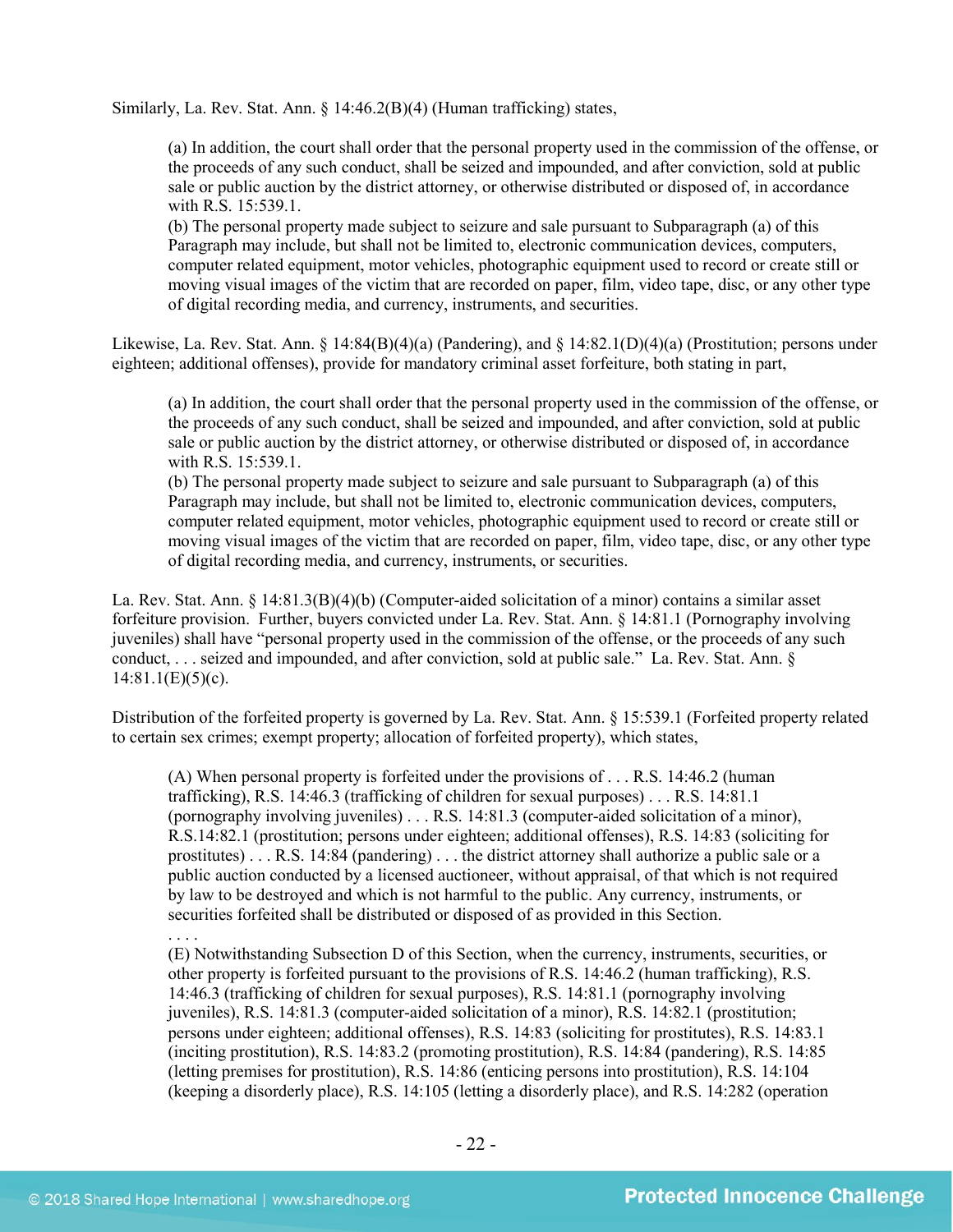of places of prostitution), the currency, instruments, and securities and proceeds of the public sale or public auction shall be applied first to any restitution granted to the victim, after the costs of the public sale or auction, court costs, and fees related to seizure and storage have been satisfied. Any remaining currency, instruments, securities, or proceeds shall be distributed in the following manner:

(1) Twenty-five percent to the seizing agency or agencies allocated among the seizing agencies in proportion to their participation in the management of the investigation, seizure, and forfeiture.

(2) Twenty-five percent to the prosecution agency.

(3) Fifty percent to the Exploited Children's Special Fund pursuant to R.S. 15:538.2.

A buyer of commercial sex acts with a minor under La. Rev. Stat. Ann. §15:539.3 will be mandated to pay restitution to the victim. La. Rev. Stat. Ann. § 15:539.3(A) states;

A person convicted of a violation of R.S. 14:46.2 (human trafficking), R.S. 14:46.3 (trafficking of children for sexual purposes), R.S. 14:81.1 (pornography involving juveniles), R.S. 14:81.3 (computeraided solicitation of a minor), R.S. 14:82.1 (prostitution; persons under eighteen; additional offenses), R.S. 14:83 (soliciting for prostitutes), . . . R.S. 14:84 (pandering) . . . shall be ordered to pay mandatory restitution to the victim, with the proceeds from property forfeited under R.S. 15:539.1 applied first to payment of restitution, after the costs of the public sale or auction, court costs, and fees related to seizure and storage have been satisfied . . . . Restitution under this Section shall include any of the following:

(1) Costs of medical and psychological treatment.

(2) Costs of necessary transportation and temporary housing.

(3) . . . In the case of sex trafficking, the victim shall be entitled to restitution for the income he would have earned, had he not been victimized, as guaranteed under the minimum wage and overtime provisions of the federal Fair Labor Standards Act.

(4) Return of property, cost of damage to property, or full value of property if destroyed or damaged beyond repair.

(5) Expenses incurred by the victim and any household members or other family members in relocating away from the defendant or the defendant's associates, including but not limited to deposits for utilities and telephone service, deposits for rental housing, temporary lodging and food expenses, clothing, and personal items . . . .

Buyers are also subject to mandatory restitution orders where pecuniary damages can be shown. La. Code Crim. Proc. Art. 883.2(A) (Restitution to victim) provides, "In all cases in which the court finds an actual pecuniary loss to a victim, or in any case where the court finds that costs have been incurred by the victim in connection with a criminal prosecution, the trial court shall order the defendant to provide restitution to the victim as a part of any sentence that the court shall impose."[35](#page-22-0)

<span id="page-22-0"></span> $35$  La. Rev. Stat. Ann. § 46:1844(M) (Basic rights for victim and witness) states,

<span id="page-22-1"></span><sup>(1)</sup> If the defendant is found guilty, the court or the committee on parole shall require the defendant to pay restitution to the appropriate party in an amount and manner determined by the court. In addition, the court or the committee on parole may require the defendant to perform community service work in an amount and according to a schedule determined by the court.

<sup>(2)</sup> One of the conditions of work release shall be a requirement that an inmate pay from his earnings all restitution ordered by the court or the committee on parole. Even if no restitution has been ordered, the sheriff or director of the program shall have the right to require payment of restitution as a condition of work release.

<sup>(3)</sup> A victim shall not be required to pay recording fees for the filing of a restitution order with the clerk of court. The defendant shall be responsible for all costs associated with this action.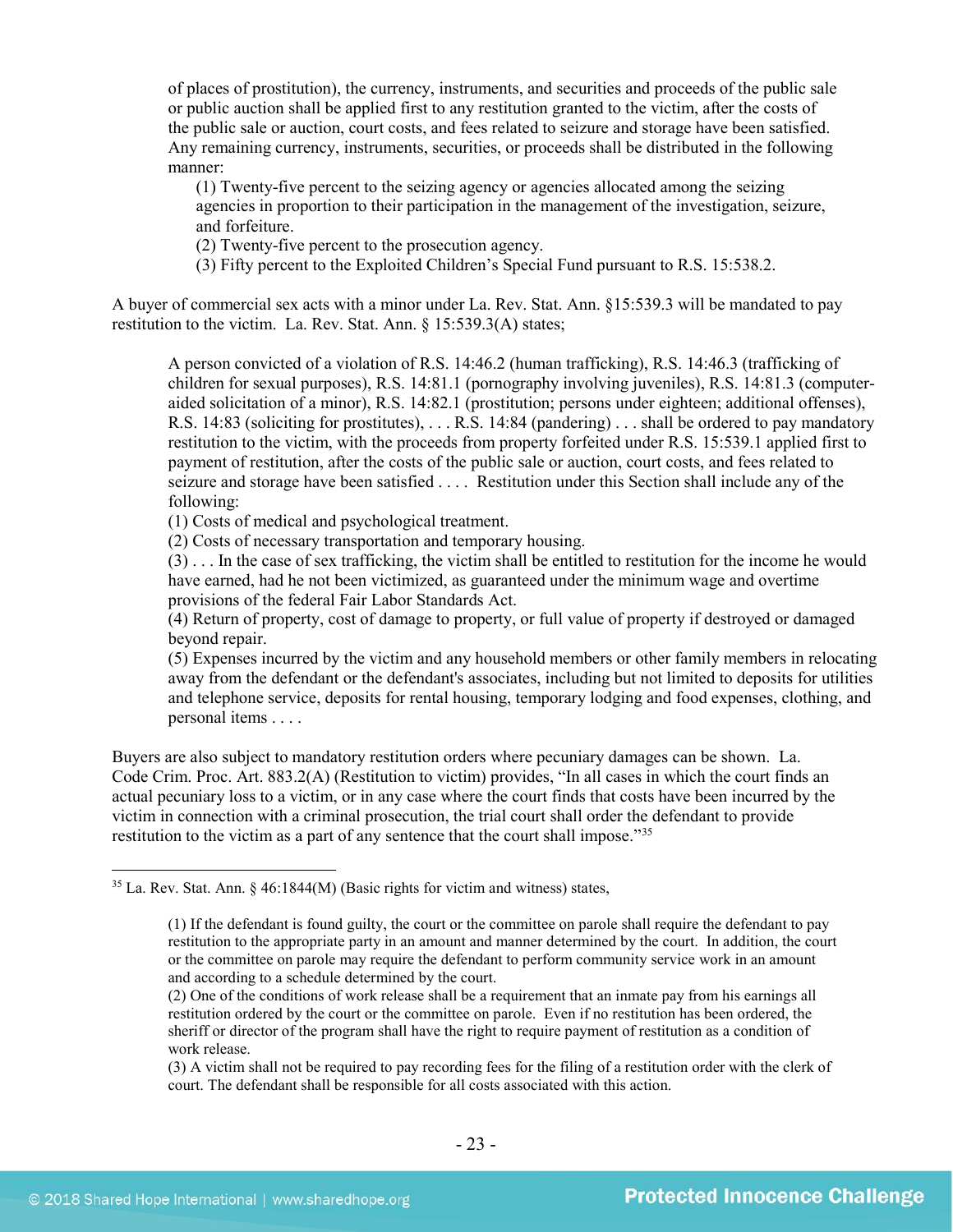# *2.9 Buying and possessing images of child sexual exploitation carries penalties as high as similar federal offenses.*

Possessing images of child sexual exploitation (ICSE) is prohibited under La. Rev. Stat. Ann. § 14:81.1(A)(1) (Pornography involving juveniles), which states that "[i]t shall be unlawful for a person to . . . possess . . . pornography involving juveniles."[36](#page-23-0) A conviction under this statute generally is punishable by imprisonment for 5–20 years at hard labor, "without benefit of parole, probation, or suspension of sentence," and a possible fine of \$50,000; however, if the victim is under 13 and the offender is at least 17, a conviction is punishable by "imprisonment at hard labor for not less than one-half the longest term nor more than twice the longest term of imprisonment provided," which also will "be served without benefit of parole, probation, or suspension of sentence," and under a second conviction for the intentional possession of ICSE, the offender shall be fined up to \$75,000 and imprisoned at hard labor for 10–40 years "without benefit of parole, probation, or suspension of sentence." La. Rev. Stat. Ann. § 14:81.1(E)(1)(a), (b),<sup>[37](#page-23-1)</sup> (E)(5)(a). Convicted offenders also will have any "personal property used in the commission of the offense, or the proceeds of any such conduct, . . . seized and impounded, and after conviction, sold at public sale or public auction by the district attorney, or otherwise distributed or disposed of . . . ."[38](#page-23-2) La. Rev. Stat. Ann. § 14:81.1(E)(5)(c).

Additionally, La. Rev. Stat. Ann. § 14:73.8(A) (Unauthorized use of a wireless router system; pornography involving juveniles; penalty) states that "[u]nauthorized use of a wireless router system is the accessing or causing to be accessed of any computer, computer system, computer network, or any part thereof via any wireless router system for the purposes of uploading, downloading, or selling of pornography involving juveniles as defined in R.S. 14:81.1[Pornography involving juveniles]."[39](#page-23-3) If the victim is 13–17 years old, a violation is punishable by imprisonment for 2–10 years at hard labor, "without benefit of parole, probation, or suspension of sentence," and a possible fine of \$10,000. La. Rev. Stat. Ann. § 14:73.8(C). However, if the victim is under 13, a violation is punishable by imprisonment for 25–99 years at hard labor, to "be served without benefit of parole, probation, or suspension of sentence." La. Rev. Stat. Ann. § 14:73.8(D).

<span id="page-23-6"></span>In comparison, a federal conviction for possession of  $ICSE<sup>40</sup>$  $ICSE<sup>40</sup>$  $ICSE<sup>40</sup>$  is generally punishable by imprisonment for  $5-20$ years and a fine not to exceed \$250,000.<sup>41</sup> Subsequent convictions, however, are punishable by imprisonment up to 40 years and a fine not to exceed \$250,000. $42$ 

<span id="page-23-0"></span><sup>&</sup>lt;sup>36</sup> "Pornography involving juveniles" is defined in La. Rev. Stat. Ann. § 14:81.1(B)(5) as "any photograph, videotape, film, or other reproduction, whether electronic or otherwise, of any sexual performance involving a child under the age of seventeen."

<span id="page-23-1"></span><sup>37</sup> *See supra* note [13.](#page-5-1)

<span id="page-23-2"></span> $38$  La. Rev. Stat. Ann. § 14:81.1(E)(5)(d) states,

The personal property made subject to seizure and sale pursuant to Subparagraph (c) of this Paragraph may include, but shall not be limited to, electronic communication devices, computers, computer related equipment, motor vehicles, photographic equipment used to record or create still or moving visual images of the victim that are recorded on paper, film, video tape, disc, or any other type of digital recording media, and currency, instruments, or securities.

<span id="page-23-3"></span><sup>&</sup>lt;sup>39</sup> La. Rev. Stat. Ann. § 14:73.8(B) defines "wireless router system" as "a device in a wireless local area network that determines the next network point to which a unit of data is routed between an origin and a destination on the Internet."

<span id="page-23-4"></span><sup>&</sup>lt;sup>40</sup> 18 U.S.C. §§ 2252(a)(2), (a)(4) (Certain activities relating to material involving the sexual exploitation of minors),  $2252A(a)(2)$ –(3) (Certain activities relating to material constituting or containing child pornography), 1466A(a), (b) (Obscene visual representations of the sexual abuse of children).

<span id="page-23-5"></span><sup>&</sup>lt;sup>41</sup> 18 U.S.C. §§ 2252(b) (stating that a conviction under subsection (a)(2) is punishable by imprisonment for 5–20 years and a fine, while a conviction under subsection (a)(4) is punishable by imprisonment up to 10 years, a fine, or both),  $2252A(b)(1)$  (a conviction is punishable by imprisonment for 5–20 years and a fine), 1466A(a), (b) (stating that a conviction under subsection (a) is "subject to the penalties provided in section  $2252A(b)(1)$ ," imprisonment for 5–20 years and a fine, while a conviction under subsection (b) is "subject to the penalties provided in section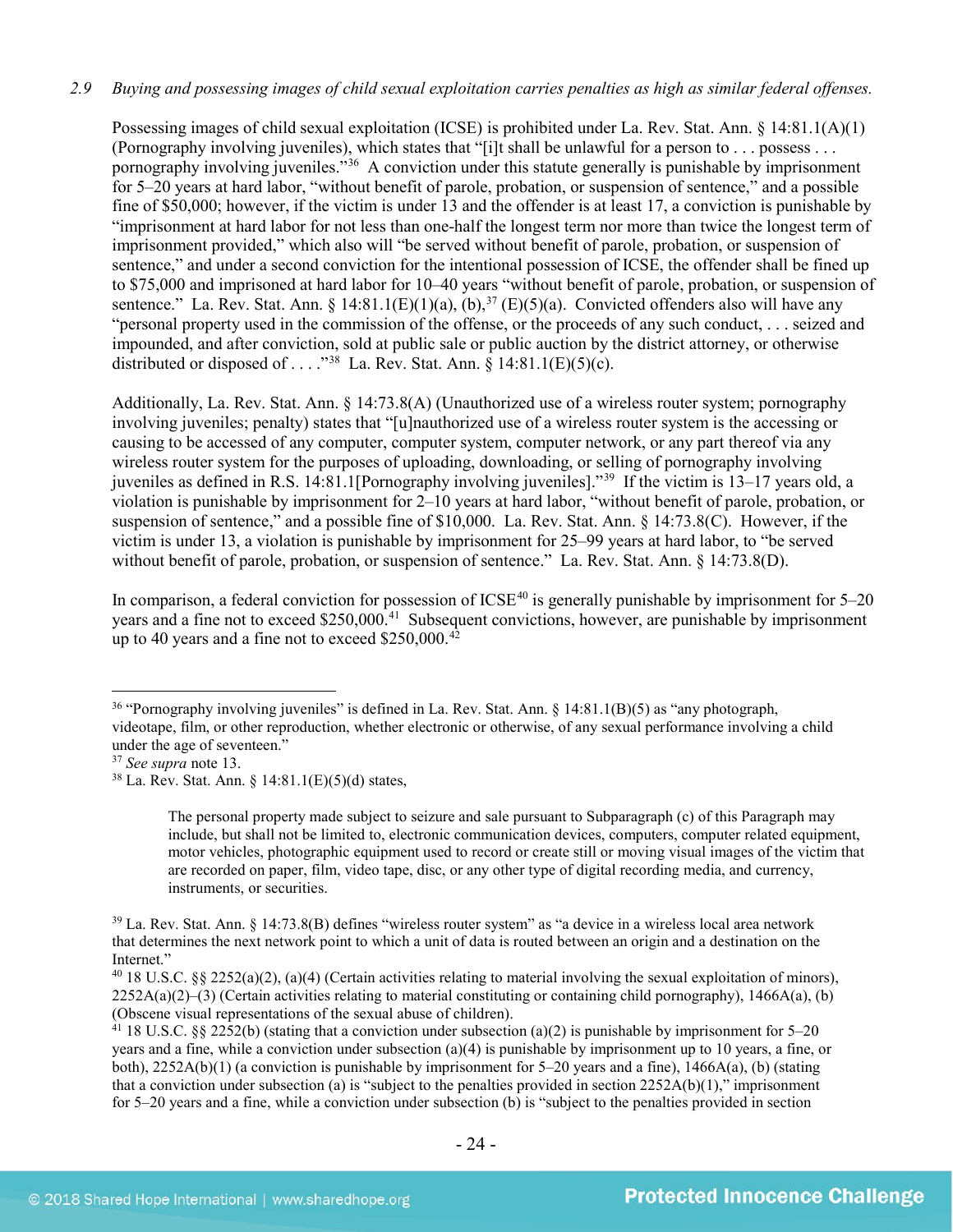#### *2.10 Convicted buyers of commercial sex acts with minors are required to register as sex offenders.*

Convicted buyers of commercial sex acts with minors and those convicted of possessing images of child sexual exploitation (ICSE) are required to register as sex offenders under La. Rev. Stat. Ann. § 15:542 (Registration of sex offenders and child predators). La. Rev. Stat. Ann. § 15:542(A)(1) states,

The following persons shall be required to register and provide notification as a sex offender or child predator in accordance with the provisions of this Chapter:

(1) Any adult residing in this state who has pled guilty to, has been convicted of, or where adjudication has been deferred or withheld for the perpetration or attempted perpetration of, or any conspiracy to commit either of the following:

(a) A sex offense as defined in R.S. 15:541 [Definitions],  $43$  with the exception of those convicted of felony carnal knowledge of a juvenile as provided in Subsection F of this Section;

(b) A criminal offense against a victim who is a minor as defined in R.S. 15:541.[44](#page-24-1)

Therefore, buyers convicted under La. Rev. Stat. Ann. § 14:46.3(A)(1) (Trafficking of children for sexual purposes), § 14:82.1(A)(1) (Prostitution; persons under eighteen; additional offenses), § 14:82.2(C)(4), (5) (Purchase of commercial sexual activity), and § 14:89.2(A) (Crime against nature by solicitation) will be required to register as sex offenders.

 2252A(b)(2)," imprisonment up to 10 years, a fine, or both); *see also* 18 U.S.C. §§ 3559(a)(1) (classifying all of the above listed offenses as felonies), 3571(b)(3) (providing a possible fine of \$250,000 for any felony conviction).  $42$  18 U.S.C. §§ 2252(b) (stating if a person has a prior conviction under subsection (a)(2), or a list of other statutes, a conviction is punishable by a fine and imprisonment for 15–40 years, but if a person has a prior conviction under subsection (a)(4) or a list of other statutes, a conviction is punishable by a fine and imprisonment for  $10-20$  years),  $2252A(b)(1)$  (stating if a person has a prior conviction under subsection (a)(2), (a)(3), or a list of other statutes, a conviction is punishable by a fine and imprisonment for  $15-40$  years),  $1466A(a)$ , (b) (stating that the penalty scheme for section 2252A(b) applies); *see also* 18 U.S.C. §§ 3559(a)(1) (classifying all of the above listed offenses as felonies), 3571(b)(3) (providing a possible fine of \$250,000 for any felony conviction).  $43$  La. Rev. Stat. Ann. § 15:541(24)(a) (Definitions) defines "sex offense" as

<span id="page-24-0"></span>deferred adjudication, adjudication withheld, or conviction for the perpetration or attempted perpetration of or conspiracy to commit human trafficking when prosecuted under the provisions of R.S.  $14:46.2(B)(2)$ , R.S. 14:46.3 (trafficking of children for sexual purposes), . . . R.S. 14:89.2(B)(3) (crime against nature by solicitation), R.S. 14:80 (felony carnal knowledge of a juvenile), R.S. 14:81 (indecent behavior with juveniles), R.S.14:81.1 (pornography involving juveniles), R.S. 14:81.2 (molestation of a juvenile), R.S. 14:81.3 (computer-aided solicitation of a minor), R.S. 14:81.4 (prohibited sexual conduct between an educator and student), R.S. 14:82.1 (Prostitution; persons under eighteen), R.S. 14:82.2(C)(4) and (5) (Purchase of commercial sexual activity), R.S. 14:92(A)(7) (contributing to the delinquency of juveniles), . . . R.S. 14:106(A)(5) (obscenity by solicitation of a person under the age of seventeen), . . . R.S. 14:42 (aggravated or first degree rape) . . . committed on or after June 18, 1992 . . . .

<span id="page-24-1"></span>The text of La. Rev. Stat. Ann. § 15:541 cited here and elsewhere in this report includes amendments made by the enactment of Senate Bill 236 during the 2018 Regular Session of the Louisiana Legislature (effective May 25, 2018). <sup>44</sup> La. Rev. Stat. Ann. § 15:541(12)(b), (c) (Definitions) defines "criminal offense against a victim who is a minor" in part as a "conviction for the perpetration or attempted perpetration of or conspiracy to commit . . . (b)(i) A violation of any of the following provisions when the victim is under eighteen years of age: R.S. 14:84(1), (3), (5), or (6) [Pandering], or 86 [Enticing persons into prostitution], or R.S. 23:251(A)(4) [Minors under sixteen; prohibited employments or occupations; penalty—In any illegal, indecent, or immoral exhibition or practice] (ii) A violation of R.S. 14:46.2 when the victim is under twenty-one years of age and (c) a violation of R.S. 14:83 (Soliciting for prostitutes), 83.1 (Inciting prostitution), 83.2 (Promoting prostitution), and 14:282 (Operation of places of prostitution prohibited; penalty) when the prostitution involves persons under the age of 18 years.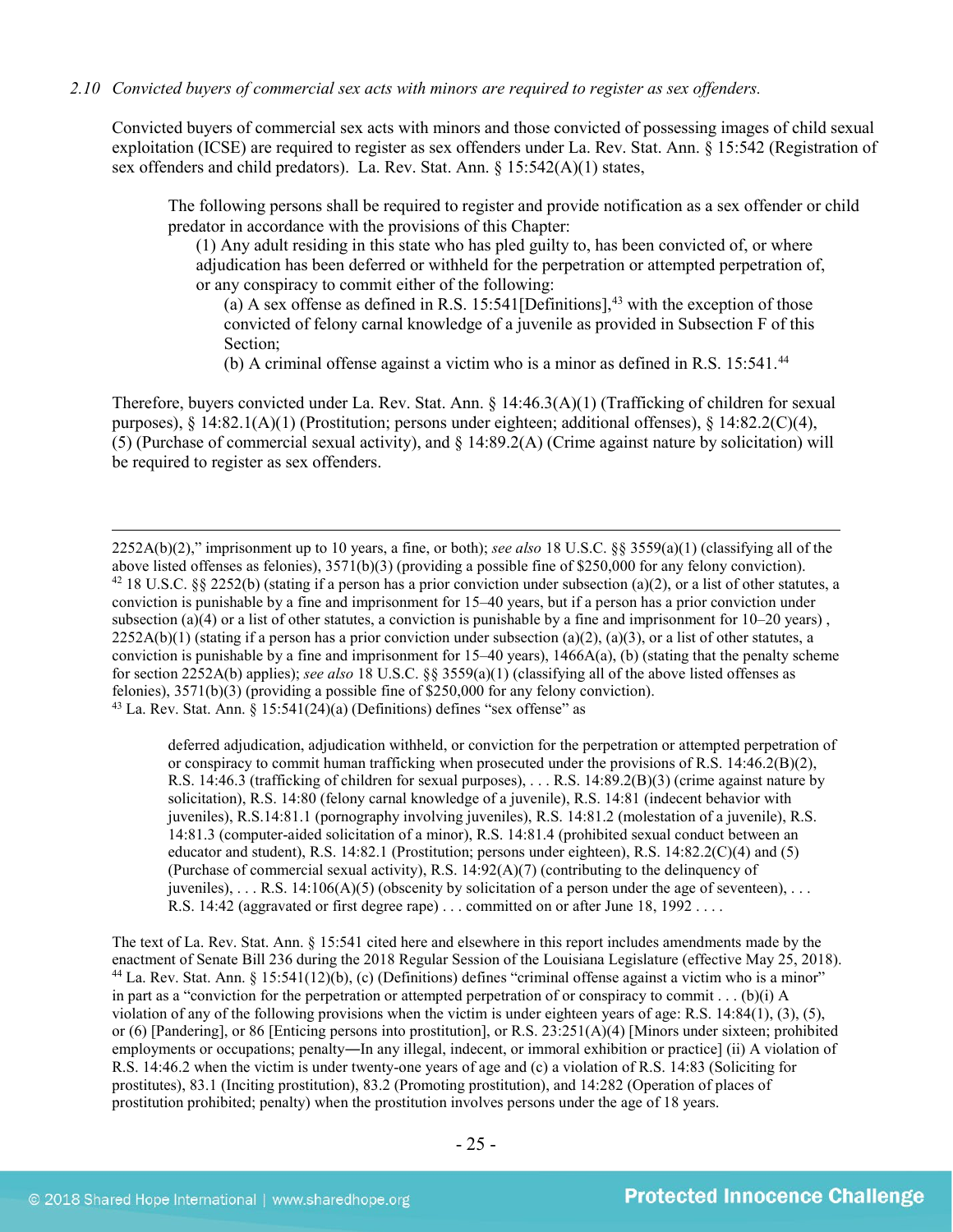<span id="page-25-3"></span><span id="page-25-2"></span>Finally, buyers required to register as sex offenders are prohibited from the unlawful use of a social networking websites. La. Rev. Stat. Ann. § 14:91.5(A)(1) (Unlawful use of a social networking website), makes unlawful "the intentional use of a social networking website<sup>[45](#page-25-0)</sup> by a person who is required to register as a sex offender and who was convicted of R.S. 14:81 (Indecent behavior with juveniles), R.S. 14:81.1 (Pornography involving juveniles), R.S. 14:81.3 (Computer-aided solicitation of a minor), or R.S. 14:283 (Video voyeurism) or was previously convicted of a sex offense as defined in R.S. 15:541 in which the victim of the sex offense was a minor."<sup>[46](#page-25-1)</sup> Buyers that "commit the crime of unlawful use of a social networking website" are subject to a possible fine of \$10,000 and imprisonment at hard labor for up to 10 years "without benefit of parole, probation, or suspension of sentence." La. Rev. Stat. Ann.  $$14:91.5(C)(1).$ 

<span id="page-25-0"></span><sup>&</sup>lt;sup>45</sup> La. Rev. Stat. Ann. § 14:91.5 (2)(a) defines "social networking website" in part as "an Internet website, the primary purpose of which is facilitating social interaction with other users of the website . . . ."

<span id="page-25-1"></span> $^{46}$  La. Rev. Stat. Ann. § 15:541(25) (Definitions) defines "sexual offense against a victim who is a minor" in part as a "conviction for the perpetration or attempted perpetration of or conspiracy to commit . . . (d) R.S. 14:81.1 (Pornography involving juveniles, . . . (f) R.S. 14:81.3 (Computer-aided solicitation of a minor), (g) R.S. 14:82.1 (Prostitution; persons under eighteen), (hg) R.S. 14:86 (Enticing minors into prostitution), (i) R.S. 14:84(1), (3), (5), (6) (Pandering), and (j) R.S. 14:83 (Soliciting for prostitutes when the person being solicited for prostitution is under the age of eighteen years), (k) R.S. 14:83.1 (Inciting prostitution when the prostitution involves persons under the age of eighteen years), (l) R.S. 14:83.2 (Promoting prostitution when the prostitution being promoted involves persons under the age of eighteen years), (m) 14:282 (Operation of places of prostitution when the prostitution involves persons under the age of eighteen years), . . . (o) 14:46.2 (Human trafficking when the trafficking involves a person under the age of twenty-one years or when the services include commercial sexual activity or any sexual conduct constituting a crime under the laws of this state."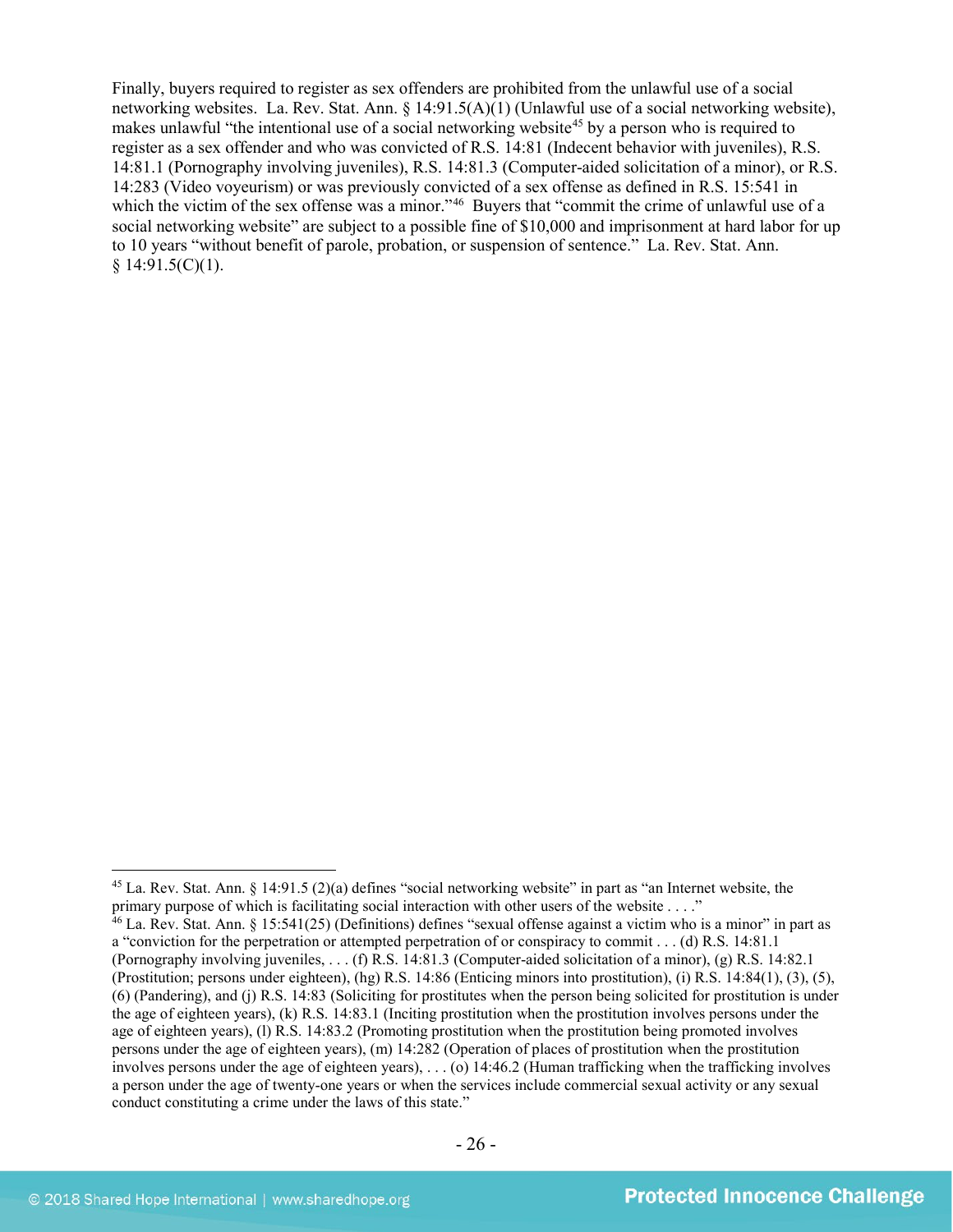#### FRAMEWORK ISSUE 3: CRIMINAL PROVISIONS FOR TRAFFICKERS

#### *Legal Components:*

- *3.1 Penalties for trafficking a child for sexual exploitation are as high as federal penalties.*
- *3.2 Creating and distributing images of child sexual exploitation carries penalties as high as similar federal offenses.*
- *3.3 Using the Internet or electronic communications to lure, entice, recruit, or sell commercial sex acts with a minor is a separate crime or results in an enhanced penalty for traffickers.*
- *3.4 Financial penalties for traffickers, including asset forfeiture, are sufficiently high.*
- *3.5 Convicted traffickers are required to register as sex offenders.*
- *3.6 Laws relating to parental custody and termination of parental rights include sex trafficking or commercial sexual exploitation of children (CSEC) offenses as grounds for sole custody or termination in order to prevent traffickers from exploiting their parental rights as a form of control.*

*\_\_\_\_\_\_\_\_\_\_\_\_\_\_\_\_\_\_\_\_\_\_\_\_\_\_\_\_\_\_\_\_\_\_\_\_\_\_\_\_\_\_\_\_\_\_\_\_\_\_\_\_\_\_\_\_\_\_\_\_\_\_\_\_\_\_\_\_\_\_\_\_\_\_\_\_\_\_\_\_\_\_\_\_\_\_\_\_\_\_\_\_\_\_*

# *Legal Analysis:*

*3.1 Penalties for trafficking a child for sexual exploitation are as high as federal penalties.*

La. Rev. Stat. Ann. § 14:46.3(A) (Trafficking of children for sexual purposes) makes it a crime for a person to "knowingly recruit, harbor, transport, provide, sell, purchase, receive, isolate, entice, obtain, or maintain the use of a person under the age of eighteen years for the purpose of engaging in commercial sexual activity."[47](#page-26-0) A conviction under this statute is punishable by imprisonment for 15–50 years at hard labor, a possible fine of \$50,000, or both; however, if the victim is under 14, a conviction is punishable by imprisonment for 25–50 years at hard labor and a possible fine of \$75,000, with no eligibility for "probation, parole, or suspension of sentence" for the first 25 years. La. Rev. Stat. Ann. § 14:46.3(D)(1)(a), (b). Pursuant to La. Rev. Stat. Ann. § 14:46.3(D)(1)(c), "Any person who violates the provisions of Paragraph  $(A)(1)$ ,  $(2)$ ,  $(4)$ ,  $(5)$ , or  $(6)$  of this Section, who was previously convicted of a sex offense as defined in R.S. 15:541 when the victim of the sex offense was under the age of eighteen years, shall be fined not more than one hundred thousand dollars and shall be imprisoned at hard labor for not less than fifty years or for life. At least fifty years of the sentence imposed shall be served without benefit of parole, probation, or suspension of sentence."

In addition, a trafficker could be convicted under La. Rev. Stat. Ann. § 14:46.2(A) (Human trafficking).<sup>[48](#page-26-1)</sup> A conviction "when the services include commercial sexual activity<sup>[49](#page-26-2)</sup> or any sexual conduct constituting a crime under the laws of this state" is punishable by imprisonment up to 20 years at hard labor and a possible fine of \$15,000. La. Rev. Stat. Ann. § 14:46.2(B)(2)(a). Furthermore, "Whoever commits the crime of human trafficking" under Subparagraph  $(A)(1)(b)$ , which includes all victims under 21 years of age, shall be fined no more than \$50,000, imprisoned at hard labor for not less than 15 years, nor more than 50 years, or both. La. Rev. Stat. Ann.  $\S$  14:46.2(B)(2)(b). Additionally, a conviction when the victim is under 18 is punishable by imprisonment for 5–25 years at hard labor, "which shall be without the benefit of parole, probation, or suspension of sentence" for 5 years, and a possible fine of \$25,000. La. Rev. Stat. Ann. § 14:46.2(B)(3).

Pursuant to La. Code Crim. Proc. art. 890.3(A)(1), (C) (Sentencing for crimes of violence), traffickers convicted of committing or attempting to commit offenses under La. Rev. Stat. Ann. § 14:46.2 (Human trafficking) or § 14:46.3 (Trafficking of children for sexual purposes) are considered offenders of "crimes of violence" and, thus, have restricted "eligibility for suspension or deferral of sentence[s] . . . ." La. Code Crim. Proc. art. 893(A), (E)

<span id="page-26-0"></span> <sup>47</sup> *See supra* Component 1.1 for a full description of the applicable provisions of La. Rev. Stat. Ann. § 14:46.3.

<span id="page-26-1"></span><sup>48</sup> *See supra* Component 1.1 for a full description of the applicable provisions of La. Rev. Stat. Ann. § 14:46.2.

<span id="page-26-2"></span><sup>49</sup> *See supra* note [4.](#page-1-2)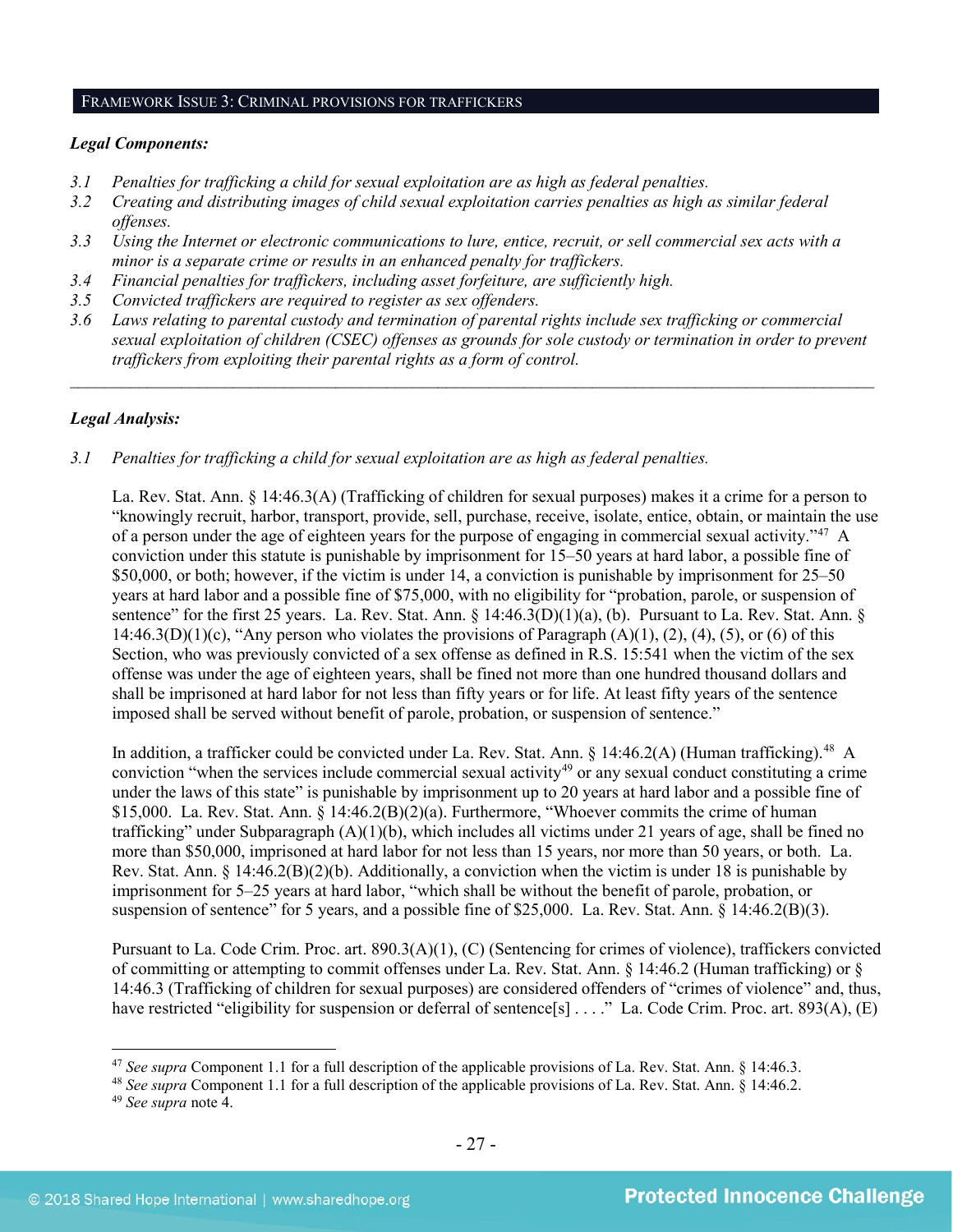(Suspension and deferral of sentence and probation in felony cases) further limits any sentence suspensions or deferments, stating,

A. . . . .

(2) The court shall not suspend the sentence of a conviction of an offense that is designated in the court minutes as a crime of violence pursuant to Article 890.3 . . . .

. . . .  $E. (1) \ldots$ 

. . . .

(b) The court shall not defer a sentence under this provision for an offense or attempted offense that is designated in the court minutes as a crime of violence pursuant to Article 890.3 or that is defined as a sex offense as defined by R.S. 15:541, involving a child under the age of seventeen years . . . .

Traffickers may also be convicted under Louisiana's CSEC offenses, including La. Rev. Stat. Ann. § 14:86(A) (Enticing persons into prostitution), § 14:282 (Operation of places of prostitution prohibited; penalty), § 14:83.2 (Promoting prostitution), § 14:84 (Pandering), § 14:104 (Keeping a disorderly place), § 14:105 (Letting a disorderly place), § 14:83 (Soliciting for prostitutes), § 14:83.1 (Inciting Prostitution) and § 14:85 (Letting premises for prostitution). These crimes are punishable by imprisonment at hard labor for 15–50 years if the minor victim is under 18 and 25–50 years imprisonment at hard labor if the minor victim is under 14. La. Rev. Stat. Ann. §§ 14:86 (B)(1)(b), (c), 14:282(B)(2), (3), 14:83.2(B)(2), (3), 14:84(B)(2), (3), 14:104(B)(2), (3), 14:105(B)(2), (3), 14:83.1(B)(2), (3), 14:85(B)(2), (3),  $14:83(B)(2)$ , (3).<sup>[50](#page-27-0)</sup>

A parent-trafficker may be convicted under La. Rev. Stat. Ann. § 14:81.1(A)(2) (Pornography involving juveniles), which makes it unlawful "for a parent, legal guardian, or custodian of a child to consent to the participation of the child in pornography involving juveniles." A conviction for violating La. Rev. Stat. Ann. § 14:81.1(A)(2) is punishable by imprisonment for 5–20 years at hard labor, "without benefit of probation, parole, or suspension of sentence," and a possible fine of \$50,000; however, if the victim is under 13, the parent-trafficker will be punished by "imprisonment at hard labor for not less than one-half the longest term nor more than twice the longest term of imprisonment [otherwise] provided . . . without benefit of probation, parole, or suspension of sentence." La. Rev. Stat. Ann.  $\S$  14:81.1(E)(3), (E)(5)(a).

Traffickers may also be prosecuted under La. Rev. Stat. Ann. § 14:230(B) (Money laundering; transactions involving proceeds of criminal activity) if they

(1) Conduct, supervise, or facilitate a financial transaction involving proceeds known to be derived from criminal activity,<sup>[51](#page-27-1)</sup> when the transaction is designed in whole or in part to conceal or disguise the nature, location, source, ownership, or the control of proceeds known to be derived from such violation or to avoid a transaction reporting requirement under state or federal law.

(2) Give, sell, transfer, trade, invest, conceal, transport, maintain an interest in, or otherwise make available anything of value known to be for the purpose of committing or furthering the commission of any criminal activity.

(3) Direct, plan, organize, initiate, finance, manage, supervise, or facilitate the transportation or transfer of proceeds known to be derived from any violation of criminal activity.

<span id="page-27-0"></span> <sup>50</sup> *See supra* note [14.](#page-7-2)

<span id="page-27-1"></span><sup>51</sup> "Criminal activity" is defined in La. Rev. Stat. Ann. § 14:230(A)(1) as "any offense, including conspiracy and attempt to commit the offense, that is classified as a felony under the laws of this state or the United States or that is punishable by confinement for more than one year under the laws of another state." Further, a "felony" is defined in La. Rev. Stat. Ann. § 14:2(A)(4) (Definitions) as "any crime for which an offender may be sentenced to death or imprisonment at hard labor."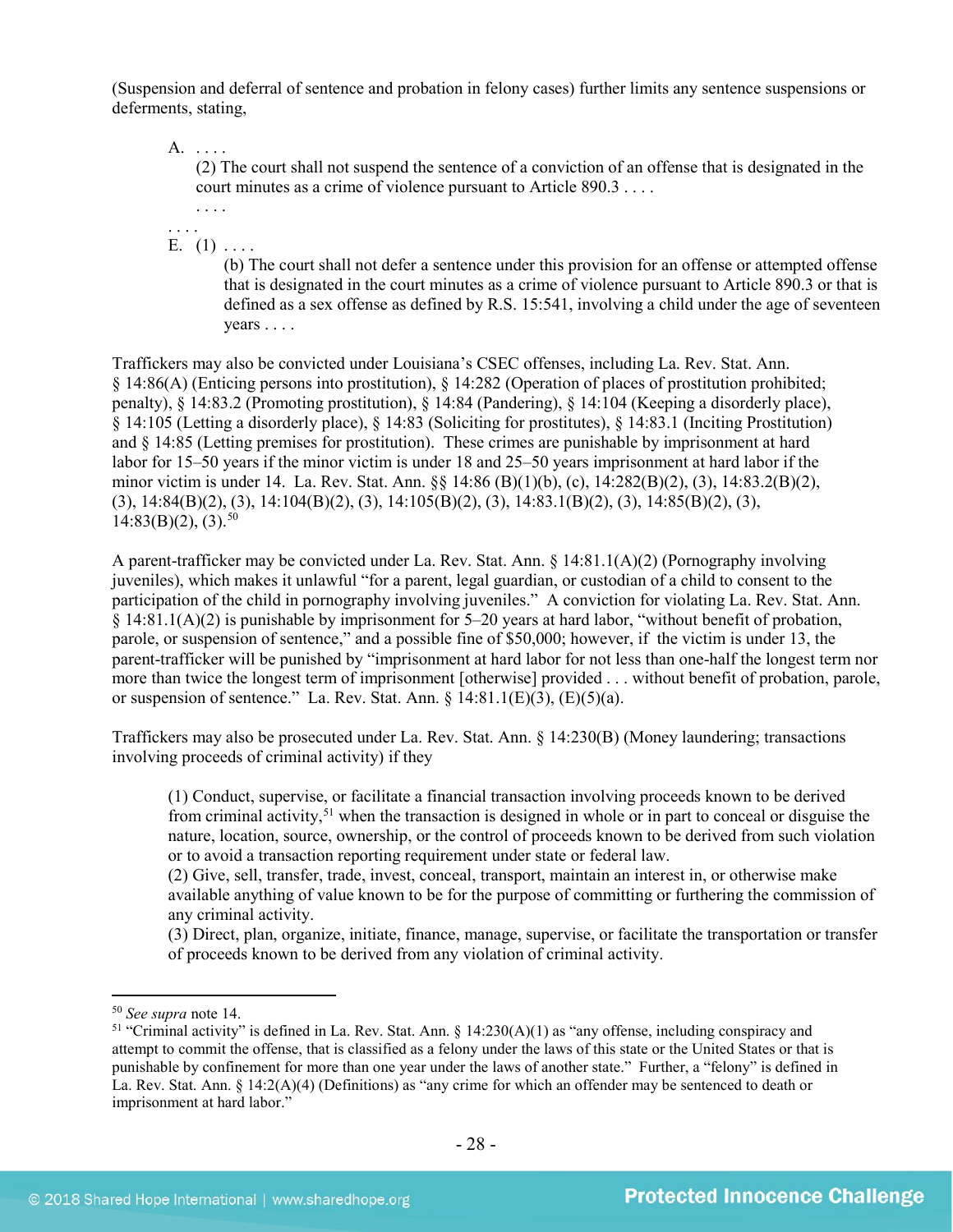(4) Receive or acquire proceeds derived from any violation of criminal activity, or knowingly or intentionally engage in any transaction that the person knows involves proceeds from any such violations.

(5) Acquire or maintain an interest in, receive, conceal, possess, transfer, or transport the proceeds of criminal activity.

(6) Invest, expend, or receive, or offer to invest, expend, or receive, the proceeds of criminal activity.

Because criminal activities include convictions under La. Rev. Stat. Ann. § 14:46.3(A)(1), (2), (4), or (5) (Trafficking of children for sexual purposes), § 14:83.2(A) (Promoting prostitution), and § 14:86(A) (Enticing persons into prostitution), persons convicted would be subject to the provisions of La. Rev. Stat. Ann. § 14:230. Punishments for convictions under La. Rev. Stat. Ann. § 14:230 vary based on the value of the funds derived, invested, spent, or received in the violation. If the value is less than \$3,000, a conviction is punishable by imprisonment up to 6 months, a possible fine of \$1,000, or both; if the value is \$3,000–\$19,999.99, a conviction is punishable by imprisonment for 2–10 years and a possible fine of \$10,000; if the value is \$20,000– \$99,999.99, a conviction is punishable by imprisonment for 2–20 years at hard labor and a possible fine of \$20,000; if the value is \$100,000 or more, a conviction is punishable by imprisonment for 2–50 years and a possible fine of \$50,000. La. Rev. Stat. Ann. § 14:230(E).

The Louisiana Racketeering Act, codified at La. Rev. Stat. Ann. Title 15 (Criminal procedure), Chapter 11 (Drug racketeering and related organizations) provides greater financial penalties through criminal fines and civil remedies. La. Rev. Stat. Ann. § 15:1352(A) (Definitions) defines "racketeering activity" as "committing, attempting to commit, conspiring to commit, or soliciting, coercing, or intimidating another person to commit any crime that is punishable under the following provisions of Title 14 of the Louisiana Revised Statutes of 1950: . . . (17) [R.S. 14:230](https://owa.regent.edu/owa/redir.aspx?C=0e2d79adea07471dbdda445e0bdec5a1&URL=https%3a%2f%2fwww.lexis.com%2fresearch%2fbuttonTFLink%3f_m%3d77bedd41a1d353e2f7fb983c7e7d9776%26_xfercite%3d%253ccite%2520cc%253d%2522USA%2522%253e%253c%2521%255bCDATA%255bLa.%2520R.S.%252015%253a1352%255d%255d%253e%253c%252fcite%253e%26_butType%3d4%26_butStat%3d0%26_butNum%3d17%26_butInline%3d1%26_butinfo%3dLACODE%252014%253a230%26_fmtstr%3dFULL%26docnum%3d1%26_startdoc%3d1%26wchp%3ddGLbVzS-zSkAA%26_md5%3d250b0b7bf18842c9490cfcc3fc704d6e) (Money laundering), . . . (47) R.S. 14:46.2 (Human trafficking), (48) R.S. 14:46.3 (Trafficking of children for sexual purposes), . . . (51) R.S. 14:286 (Sale of minor children), (52) R.S. 14:81.1 (Pornography involving juveniles), (53) R.S. 14:81.3 (Computer-aided solicitation of a minor), (54) R.S. 14:82.1 (Prostitution; persons under eighteen; additional offenses), (55) R.S. 14:83 (Soliciting for prostitutes), (56) R.S. 14:83.1 (Inciting prostitution), (57) R.S. 14:83.2 (Promoting prostitution), (58) R.S. 14:85 (Letting premises for prostitution), (59) R.S. 14:86 (Enticing persons into prostitution), (60) R.S. 14:104 (Keeping a disorderly place), (61) R.S. 14:105 (Letting a disorderly place), and (62) R.S. 14:282 (Operation of places of prostitution; prohibited;  $penalty$ )  $\ldots$  .  $\overline{y}$ 

La. Rev. Stat. Ann. § 15:1353 (Prohibited activities) states,

A. It is unlawful for any person who has knowingly received any proceeds derived, directly or indirectly, from a pattern of racketeering activity to use or invest, whether directly or indirectly, any part of such proceeds, or the proceeds derived from the investment or use thereof, in the acquisition of any title to, or any right, interest, or equity in immovable property or in the establishment or operation of any enterprise.

B. It is unlawful for any person, through a pattern of racketeering activity, knowingly to acquire or maintain, directly or indirectly, any interest in or control of any enterprise or immovable property. C. It is unlawful for any person employed by, or associated with, any enterprise knowingly to conduct or participate in, directly or indirectly, such enterprise through a pattern of racketeering activity. D. It is unlawful for any person to conspire or attempt to violate any of the provisions of Subsections A, B, or C of this Section.

A conviction under La. Rev. Stat. Ann. § 15:1353 is punishable by imprisonment up to 50 years at hard labor, a possible fine of \$1,000,000 or "three times the gross value gained or three times the gross loss caused, whichever is greater, plus court costs and the costs of investigation and prosecution reasonably incurred," or both. La. Rev. Stat. Ann. § 15:1354(A), (B).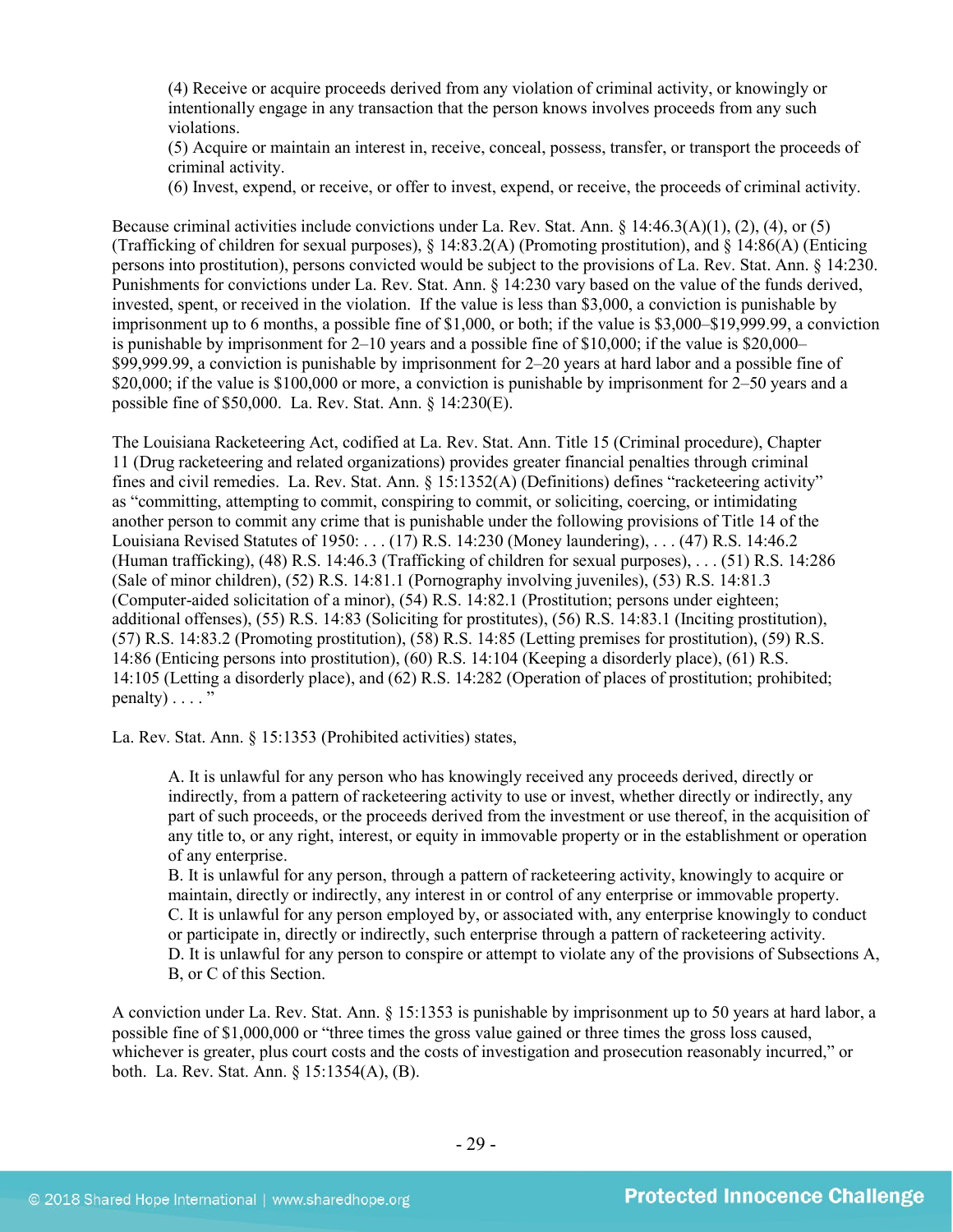Finally, any person convicted of commercial sex acts with a minor under R.S. 15:539.3 will be mandated to pay restitution to the victim. La. Rev. Stat. Ann. § 15:539.3(A) states,

A person convicted of a violation of R.S. 14:46.2 (human trafficking), R.S. 14:46.3 (trafficking of children for sexual purposes), R.S. 14:81.1 (pornography involving juveniles), . . . R.S. 14:83 (soliciting for prostitutes), R.S. 14:83.1 (inciting prostitution), R.S. 14:83.2 (promoting prostitution), R.S. 14:84 (pandering), R.S. 14:86 (enticing persons into prostitution), R.S. 14:104 (keeping a disorderly place), R.S. 14:105 (letting a disorderly place), and R.S. 14:282 (operation of places of prostitution) shall be ordered to pay mandatory restitution to the victim . . . . Restitution under this Section shall include any of the following:

(1) Costs of medical and psychological treatment.

(2) Costs of necessary transportation and temporary housing.

(3) . . . In the case of sex trafficking, the victim shall be entitled to restitution for the income he would have earned, had he not been victimized, as guaranteed under the minimum wage and overtime provisions of the federal Fair Labor Standards Act.

(4) Return of property, cost of damage to property, or full value of property if destroyed or damaged beyond repair.

(5) Expenses incurred by the victim and any household members or other family members in relocating away from the defendant or the defendant's associates, including but not limited to deposits for utilities and telephone service, deposits for rental housing, temporary lodging and food expenses, clothing, and personal items . . . .

In comparison, if the victim is under the age of 14, a conviction under the Trafficking Victims Protection Act (TVPA) for child sex trafficking is punishable by 15 years to life imprisonment and a fine not to exceed \$250,000. 18 U.S.C. §§ 1591(b)(1),  $3559(a)(1)$ ,  $3571(b)(3)$ . If the victim is between the ages of 14–17, a conviction is punishable by 10 years to life imprisonment and a fine not to exceed \$250,000. 18 U.S.C. §§ 1591(b)(2), 3559(a)(1), 3571(b)(3). A conviction is punishable by mandatory life imprisonment however, if the trafficker has a prior conviction for a federal sex offense against a minor. 18 U.S.C. § 3559(e)(1).

# *3.2 Creating and distributing images of child sexual exploitation carries penalties as high as similar federal offenses*.

La. Rev. Stat. Ann. § 14:81.1(A) (Pornography involving juveniles) states,

(1) It shall be unlawful for a person to produce,  $52$  promote, advertise, distribute,  $53$  possess, or possess with the intent to distribute pornography involving juveniles.

(2) It shall also be a violation of the provision of this Section for a parent, legal guardian, or custodian of a child to consent to the participation of the child in pornography involving juveniles.

Distributing images of child sexual exploitation (ICSE) is punishable by imprisonment for 5–20 years at hard labor, "without benefit of parole, probation, or suspension of sentence" and a possible fine of \$50,000; however, where the victim is under 13 and the offender is at least 17, the trafficker can be punished by "imprisonment at hard labor for not less than one-half the longest term nor more than twice the longest term of imprisonment [otherwise] provided," and on a second or subsequent conviction for distributing ICSE, the offender shall be

<span id="page-29-0"></span> $52$  La. Rev. Stat. Ann. § 14:81.1(B)(6) defines "produce" as "to photograph, videotape, film, or otherwise reproduce pornography involving juveniles, or to solicit, promote, or coerce any child for the purpose of pornography involving juveniles."

<span id="page-29-1"></span> $53$  La. Rev. Stat. Ann. § 14:81.1(B)(3) defines "distribute" as "to issue, sell, give, provide, lend, mail, deliver, transfer, transmute, distribute, circulate, or disseminate by any means."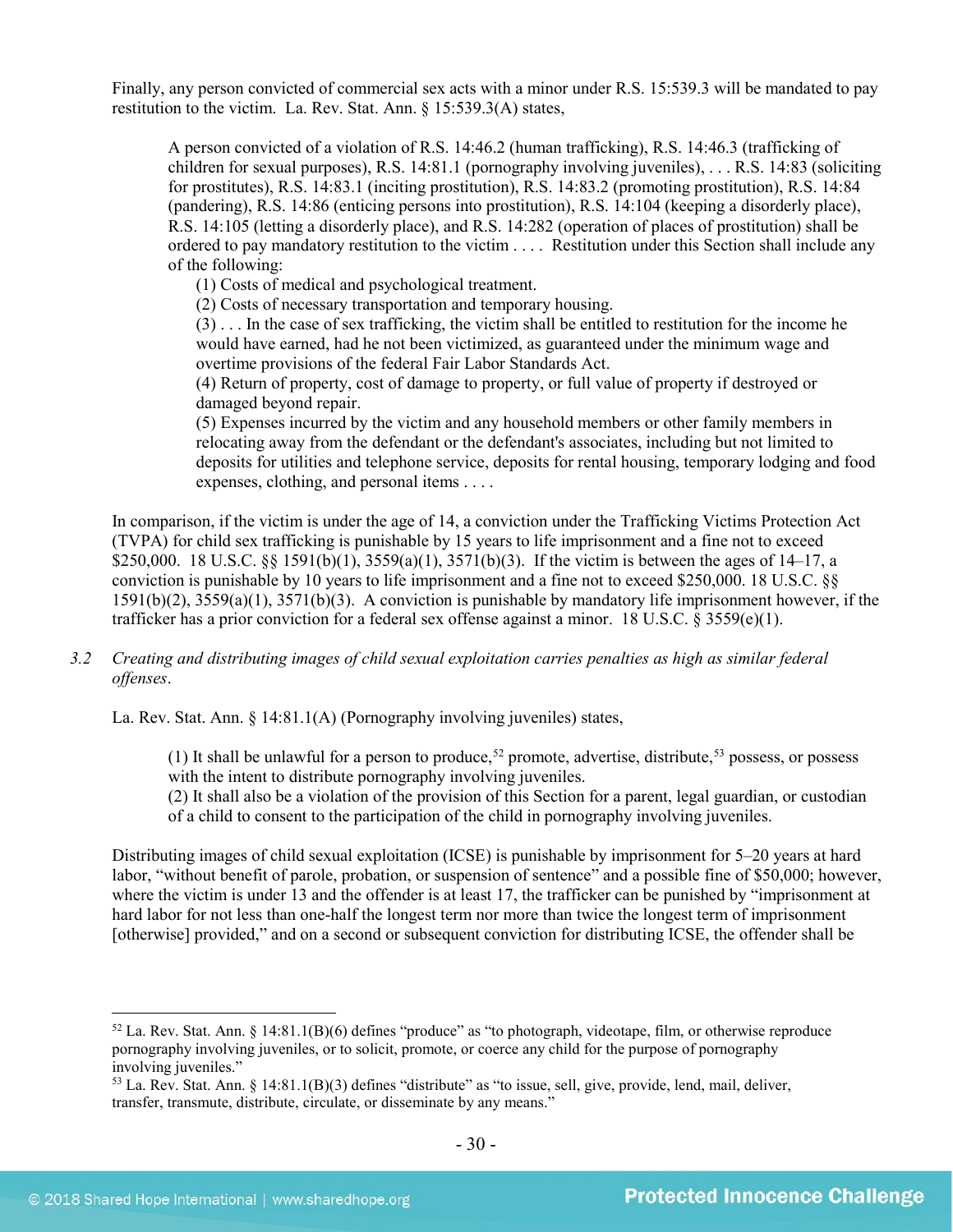fined up to \$75,000 and imprisoned at hard labor for 10–40 years "without benefit of parole, probation, or suspension of sentence." La. Rev. Stat. Ann.  $\S$  14:81.1(E)(2)(a), (b),  $54$  (E)(5)(a).

The promotion, advertisement, and production of ICSE is punishable by imprisonment for 10–20 years at hard labor, "without benefit of probation, parole, or suspension of sentence" and a possible fine of \$50,000; however, if the victim is under 13 and the offender is at least 17, the trafficker can be punished by imprisonment for 25– 99 years at hard labor, at least 25 of which must "be served without benefit of parole, probation, or suspension of sentence." La. Rev. Stat. Ann. § 14:81.1(E)(4)(a), (E)(5)(b).

Traffickers who sell or upload ICSE using a computer also may be prosecuted under La. Rev. Stat. Ann. § 14:73.8 (Unauthorized use of a wireless router system; pornography involving juveniles; penalty)[.55](#page-30-1) If the victim is 13–17, a conviction under this statute is punishable by imprisonment for 2–10 years at hard labor, "without benefit of parole, probation, or suspension of sentence," and a possible fine of \$10,000; however, if the victim is under 13, a conviction is punishable by imprisonment for 25–99 years at hard labor, 25 years of which must "be served without benefit of parole, probation, or suspension of sentence." La. Rev. Stat. Ann.  $§$  14:73.8(C), (D).

In comparison, if the victim is under the age of 14, a conviction under the TVPA for child sex trafficking is punishable by 15 years to life imprisonment and a fine not to exceed \$250,000. 18 U.S.C. §§ 1591(b)(1), 3559(a)(1), 3571(b)(3). If the victim is between the ages of 14–17, a conviction is punishable by 10 years to life imprisonment and a fine not to exceed \$250,000. 18 U.S.C. §§ 1591(b)(2), 3559(a)(1), 3571(b)(3). A conviction is punishable by mandatory life imprisonment, however, if the trafficker has a prior conviction for a federal sex offense<sup>[56](#page-30-2)</sup> against a minor. 18 U.S.C. § 3559(e)(1). Additionally, a federal conviction for distribution of ICSE<sup>[57](#page-30-3)</sup> is generally punishable by imprisonment for  $5-20$  years and a fine not to exceed \$250,000.<sup>[58](#page-30-4)</sup> Subsequent convictions, however, are punishable by imprisonment up to 40 years and a fine not to exceed \$250,000.<sup>[59](#page-30-5)</sup>

*3.3 Using the Internet or electronic communications to lure, entice, recruit, or sell commercial sex acts with a minor is a separate crime or results in an enhanced penalty for traffickers.*

It is a crime in Louisiana for a person at least 17 years old to use the Internet to communicate with a minor under 17 who is at least two years younger for the purpose of persuading that person to engage in or arranging for a third party to engage in sex acts (including acts constituting trafficking of children for sexual purposes)

<span id="page-30-0"></span> <sup>54</sup> *See supra* note [13.](#page-5-1)

<span id="page-30-2"></span><span id="page-30-1"></span><sup>&</sup>lt;sup>55</sup> See supra Component 2.9 for a more complete description of relevant provisions of La. Rev. Stat. Ann. § 14:73.8. <sup>56</sup> *See supra* note [29.](#page-17-4)

<span id="page-30-3"></span> $57\,18$  U.S.C. §§ 2252(a)(1), (a)(2), (a)(3) (Certain activities relating to material involving the sexual exploitation of minors),  $2252A(a)(2)$ ,  $(a)(3)$  (Certain activities relating to material constituting or containing child pornography), 1466A(a) (Obscene visual representations of the sexual abuse of children).<br><sup>58</sup> 18 U.S.C. §§ 2252(b) (stating that a conviction under subsection (a)(1), (a)(2), or (a)(3) is punishable by

<span id="page-30-4"></span>imprisonment for 5–20 years and a fine), 2252A(b)(1) (a conviction is punishable by imprisonment for 5–20 years and a fine), 1466A(a), (b) (stating that a conviction under subsection (a) is "subject to the penalties provided in section 2252A(b)(1)," imprisonment for 5–20 years and a fine, while a conviction under subsection (b) is "subject to the penalties provided in section 2252A(b)(2)," imprisonment up to 10 years, a fine, or both); *see also* 18 U.S.C. §§ 3559(a)(1) (classifying all of the above listed offenses as felonies), 3571(b)(3) (providing a possible fine of \$250,000 for any felony conviction).<br><sup>59</sup> 18 U.S.C. §§ 2252(b) (stating if a person has a prior conviction under subsection (a)(1), (a)(2), or (a)(3) or a list of

<span id="page-30-5"></span>other statutes, a conviction is punishable by a fine and imprisonment for  $15-40$  years),  $2252A(b)(1)$  (stating if a person has a prior conviction under subsection (a)(2), (a)(3), or a list of other statutes, a conviction is punishable by a fine and imprisonment for 15–40 years),  $1466A(a)$ , (b) (stating that the penalty scheme for section 2252A(b) applies); *see also* 18 U.S.C. §§ 3559(a)(1) (classifying all of the above listed offenses as felonies), 3571(b)(3) (providing a possible fine of \$250,000 for any felony conviction).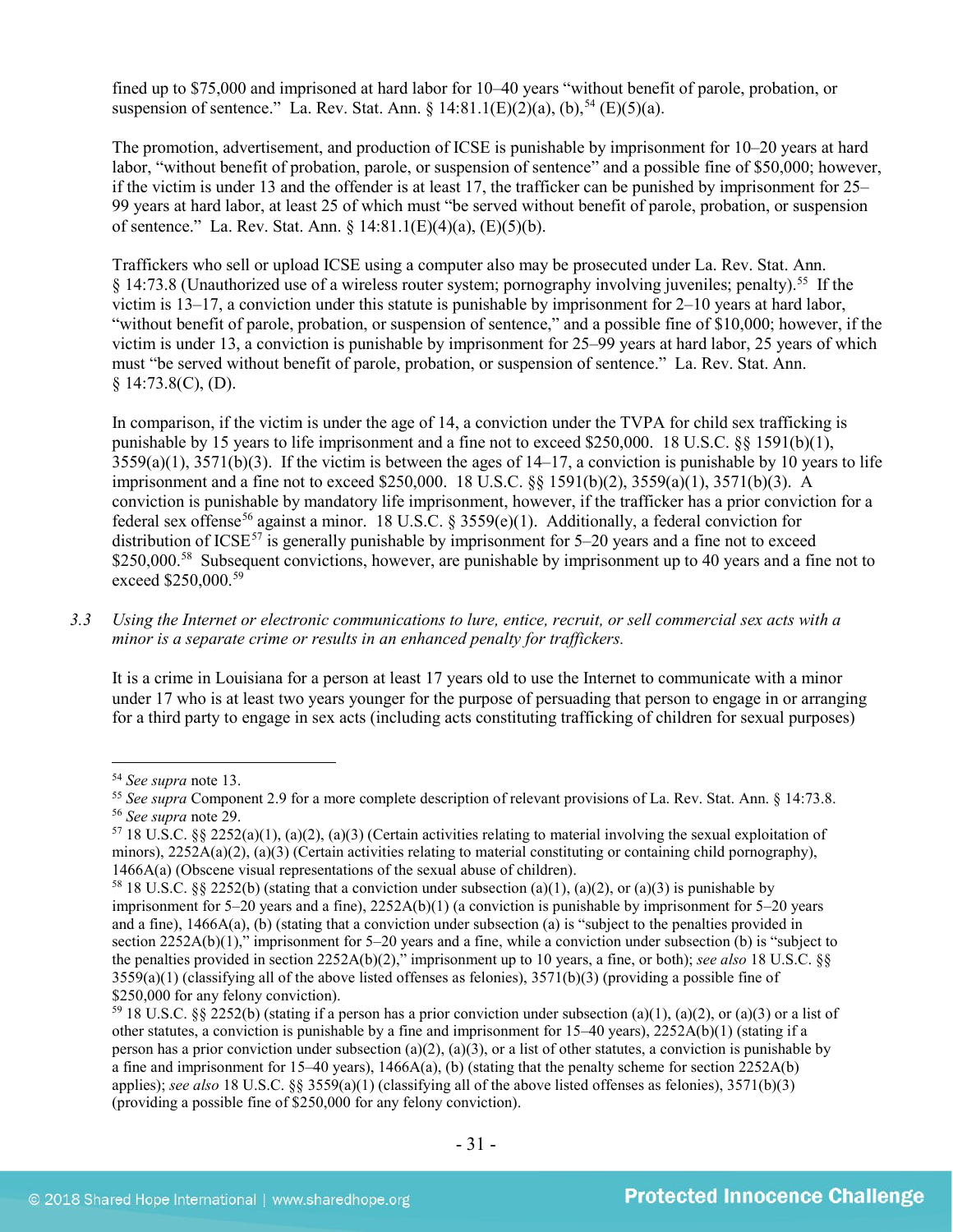under La. Rev. Stat. Ann. § 14:81.3 (Computer-aided solicitation of a minor).<sup>60</sup> All convictions under La. Rev. Stat. Ann. § 14:81.3, unless specifically mentioned below, are punishable by imprisonment at hard labor that is "without benefit of parole, probation, or suspension of sentence" and are subject to a possible fine of \$10,000. La. Rev. Stat. Ann. § 14:81.3(B). If the victim is 13–16, a conviction is punishable by imprisonment for 5–10 years, and, if the victim is under 13, a conviction is punishable by imprisonment for 10–20 years. La. Rev. Stat. Ann.  $\S$  14:81.3(B)(1)(a), (b). If the victim is "reasonably believed to have not yet attained the age of seventeen," a conviction is punishable by imprisonment for 2–10 years. La. Rev. Stat. Ann. § 14:81.3(B)(1)(c). If "the computer-aided solicitation results in actual sexual conduct between the offender and victim and the difference between the age of the victim and the age of the offender is five years or greater," a conviction is punishable by imprisonment for 7–10 years, "with or without hard labor." La. Rev. Stat. Ann. § 14:81.3(B)(1)(d). Subsequent convictions are punishable by imprisonment for 10–20 years. La. Rev. Stat. Ann. § 14:81.3(B)(2). Finally, for any conviction under La. Rev. Stat. Ann. § 14:81.3(A), the court also may limit or restrict the offender's "access to the Internet when the Internet was used in the commission of the crime." La. Rev. Stat. Ann. § 14:81.3(B)(3).

# *3.4 Financial penalties for traffickers, including asset forfeiture, are sufficiently high*.

Several statutes impose significant financial penalties for trafficking a child for sexual exploitation, including fines, asset forfeiture, restitution, and potential civil damages. A trafficker convicted under La. Rev. Stat. Ann. § 14:46.3(A)(1), (A)(2), (A)(4), or (A)(5) (Trafficking of children for sexual purposes), if the victim is 14–17, may be required to pay a possible fine of \$50,000, and, if the victim is under 14, a trafficker is required to pay a possible fine of \$75,000. La. Rev. Stat. Ann. § 14:46.3(D)(1)(a), (1)(b). Pursuant to La. Rev. Stat. Ann. § 14:46.3(D)(1)(c), "Any person who violates the provisions of Paragraph  $(A)(1)$ ,  $(2)$ ,  $(4)$ ,  $(5)$ , or  $(6)$  of this Section, who was previously convicted of a sex offense as defined in R.S. 15:541 when the victim of the sex offense was under the age of eighteen years, shall be fined not more than one hundred thousand dollars." A trafficker could be convicted under La. Rev. Stat. Ann. § 14:46.2(A) (Human trafficking). A conviction "when the services include commercial sexual activity or any sexual conduct constituting a crime under the laws of this state" is punishable by a possible fine of \$15,000. La. Rev. Stat. Ann. § 14:46.2(B)(2)(a). Additionally, "whoever commits the crime of human trafficking" under Subparagraph (A)(1)(b), which includes all victims under 21 years of age, shall be fined no more than \$50,000, imprisoned at hard labor for not less than 15 years, nor more than 50 years, or both. La. Rev. Stat. Ann. § 14:46.2(B)(2)(b). When the victim is under 18, the fine is up to \$25,000. La. Rev. Stat. Ann. § 14:46.2(B)(3).

A trafficker who produces or distributes images of child sexual exploitation (ICSE) faces a possible fine of \$50,000. La. Rev. Stat. Ann. § 14:81.1(E)(2)(a), (E)(4)(a).<sup>61</sup> A person convicted under La. Rev. Stat. Ann. § 14:81.3 (Computer-aided solicitation of a minor) is subject to a possible fine of \$10,000. La. Rev. Stat. Ann. § 14:81.3(B). A conviction under La. Rev. Stat. Ann. § 14:73.8 (Unauthorized use of a wireless router system; pornography involving juveniles; penalty) is also punishable by a possible fine of \$10,000. La. Rev. Stat. Ann.  $§$  14:73.8(D).

La. Rev. Stat. Ann. § 15:539.2(A) (Exploited children's fund) states, "Any person who is convicted or pleads guilty or nolo contendere to an offense involving trafficking of children for sexual purposes . . ." will be required to pay a fine of \$2,000 in addition to other mandatory restitution.

Louisiana's CSEC laws may also subject traffickers to fines. A conviction under La. Rev. Stat. Ann. § 14:83 (Soliciting for prostitutes),  $\S$  14:86(A) (Enticing persons into prostitution),  $\S$  14:83.2 (Promoting prostitution),  $\S$ 14:84 (Pandering), or § 14:83.1 (Inciting Prostitution) is punishable by a possible fine up to \$50,000 if the person solicited is under 18 and \$75,000 if the person solicited is under 14. La. Rev. Stat. Ann. §§ 14:83(B)(2),

<span id="page-31-0"></span> <sup>60</sup> *See supra* Components 1.2 and 2.5 for more complete descriptions of relevant provisions of La. Rev. Stat. Ann. § 14:81.3.

<span id="page-31-1"></span><sup>61</sup> *See supra* note [13.](#page-5-1)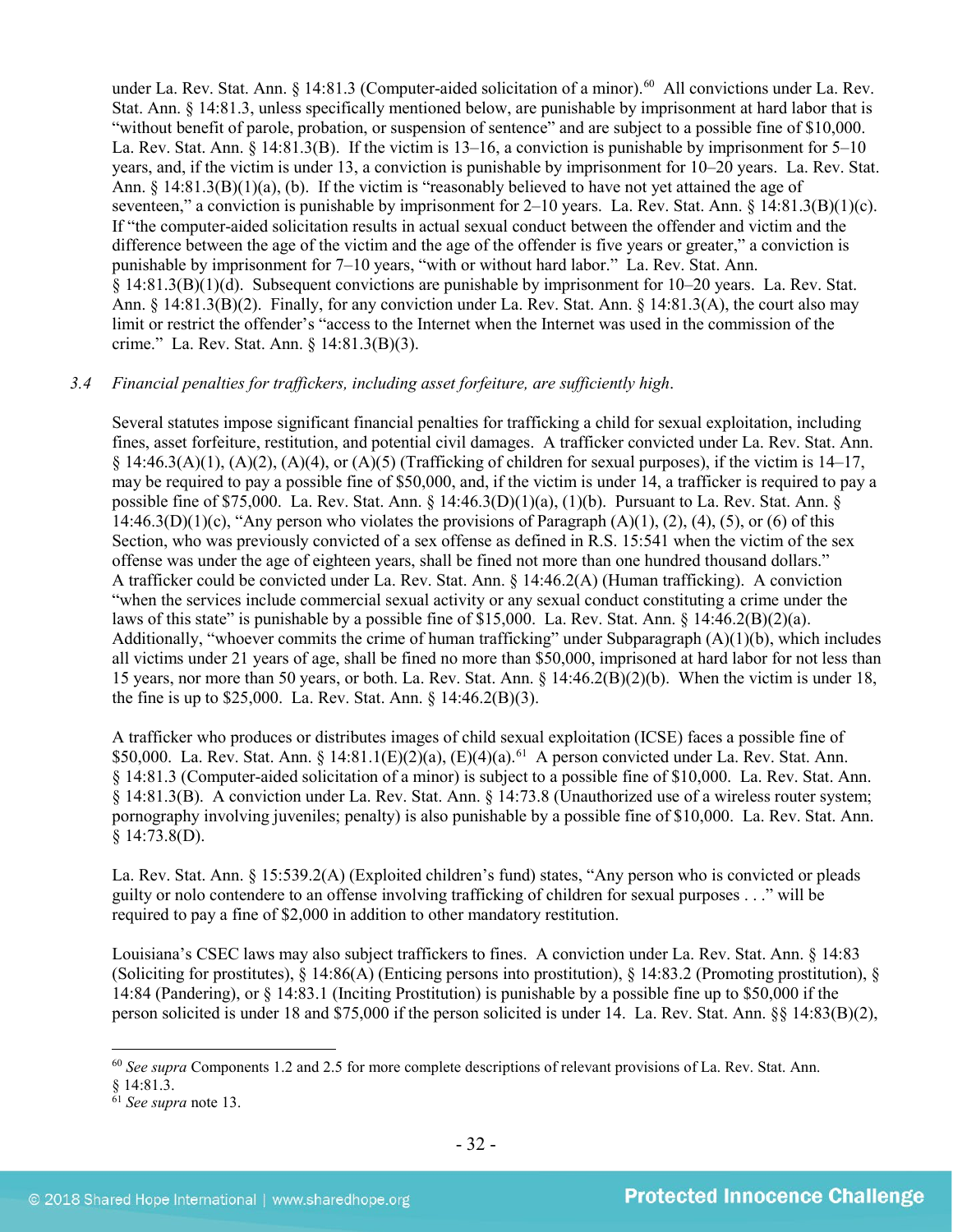$(3)$ ,<sup>[62](#page-32-0)</sup> 14:86(B)(1)(b), (c), 14:83.2(B)(2), (3), 14:84(B)(2), (3), 14:83:1(B)(2), (3). A conviction under La. Rev. Stat. Ann. § 14:104 (Keeping a disorderly place), § 14:282 (Operation of places of prostitution prohibited; penalty), § 14:105 (Letting a disorderly place), or § 14:85 (Letting premises for prostitution) is punishable by a possible fine of \$50,000 if the purpose of the offense is prostitution of a person under 18 or by a possible fine of \$75,000 if the person is under 14. La. Rev. Stat. Ann. §§ 14:104(B)(2), (3), 14:105(B)(2), (3), 14:282(B)(2),  $(3)$ , 14:85 $(B)(2)$ ,  $(3)$ .

Convicted traffickers of certain crimes face asset forfeiture. The "personal property used in the commission of" La. Rev. Stat. Ann. § 14:46.3 (Trafficking of children for sexual purposes), "or the proceeds of any such conduct, shall be seized and impounded, and, after conviction, sold at public sale or public auction . . . ." La. Rev. Stat. Ann. § 14:46.3(D)(3)(a). Similarly, La. Rev. Stat. Ann. § 14:46.2(B)(4) (Human trafficking) states,

(a) In addition, the court shall order that the personal property used in the commission of the offense, or the proceeds of any such conduct, shall be seized and impounded, and after conviction, sold at public sale or public auction by the district attorney, or otherwise distributed or disposed of, in accordance with R.S. 15:539.1.

(b) The personal property made subject to seizure and sale pursuant to Subparagraph (a) of this Paragraph may include, but shall not be limited to, electronic communication devices, computers, computer related equipment, motor vehicles, photographic equipment used to record or create still or moving visual images of the victim that are recorded on paper, film, video tape, disc, or any other type of digital recording media, and currency, instruments, and securities.

Traffickers convicted under La. Rev. Stat. Ann. § 14:86 (Enticing persons into prostitution), § 14:83.1 (Inciting prostitution), § 14:83.2 (Promoting prostitution), § 14:84 (Pandering), § 14:85 (Letting premises for prostitution), § 14:104 (Keeping a disorderly place), § 14:105 (Letting a disorderly place), § 14:282 (Operation of places of prostitution prohibited; penalty) or § 14:81.1 (Pornography involving juveniles) are also subject to mandatory, criminal asset forfeiture and shall have any "personal property used in the commission of the offense, or the proceeds of any such conduct, . . . seized and impounded, and after conviction, sold at public sale or public auction . . . ." La. Rev. Stat. Ann. §§ 14:86(B)(2), 14:83.1(B)(4)(a), 14:83.2(B)(4)(a), 14:84(B)(4)(a), 14:85(B)(4)(a), 14:104(B)(4)(a), 14:105(B)(4)(a), 14:282(B)(4)(a), 14:81.1(E)(5)(c). La. Rev. Stat. Ann. § 14:81.3 (Computer-aided solicitation of a minor) contains a similar asset forfeiture provision.

Distribution of the forfeited property is governed by La. Rev. Stat. Ann. § 15:539.1 (Forfeited property related to certain sex crimes; exempt property; allocation of forfeited property), which states,

(A) When personal property is forfeited under the provisions of . . . R.S. 14:46.2 (human trafficking), R.S. 14:46.3 (trafficking of children for sexual purposes), R.S. 14:80 (felony carnal knowledge of a juvenile), R.S. 14:81 (indecent behavior with juveniles), R.S. 14:81.1 (pornography involving juveniles), R.S. 14:81.2 (molestation of a juvenile), R.S. 14:81.3 (computer-aided solicitation of a minor), R.S. 14:83.1 (inciting prostitution), R.S. 14:83.2 (promoting prostitution), R.S. 14:84 (pandering), R.S. 14:85 (letting premises for prostitution), R.S. 14:86 (enticing persons into prostitution), R.S. 14:104 (keeping a disorderly place), R.S. 14:105 (letting a disorderly place), and R.S. 14:282 (operation of places of prostitution; prohibited; penalty), the district attorney shall authorize a public sale or a public auction conducted by a licensed auctioneer, without appraisal, of that which is not required by law to be destroyed and which is not harmful to the public. Any currency, instruments, or securities forfeited shall be distributed or disposed of as provided in this Section.

(E) Notwithstanding Subsection D of this Section, when the currency, instruments, securities, or other property to be is forfeited is related to human trafficking under pursuant to the provisions of R.S. 14:46.2 or trafficking of children for sexual purposes under (human trafficking), R.S.

. . . .

<span id="page-32-0"></span> <sup>62</sup> *See supra* note [14.](#page-7-2)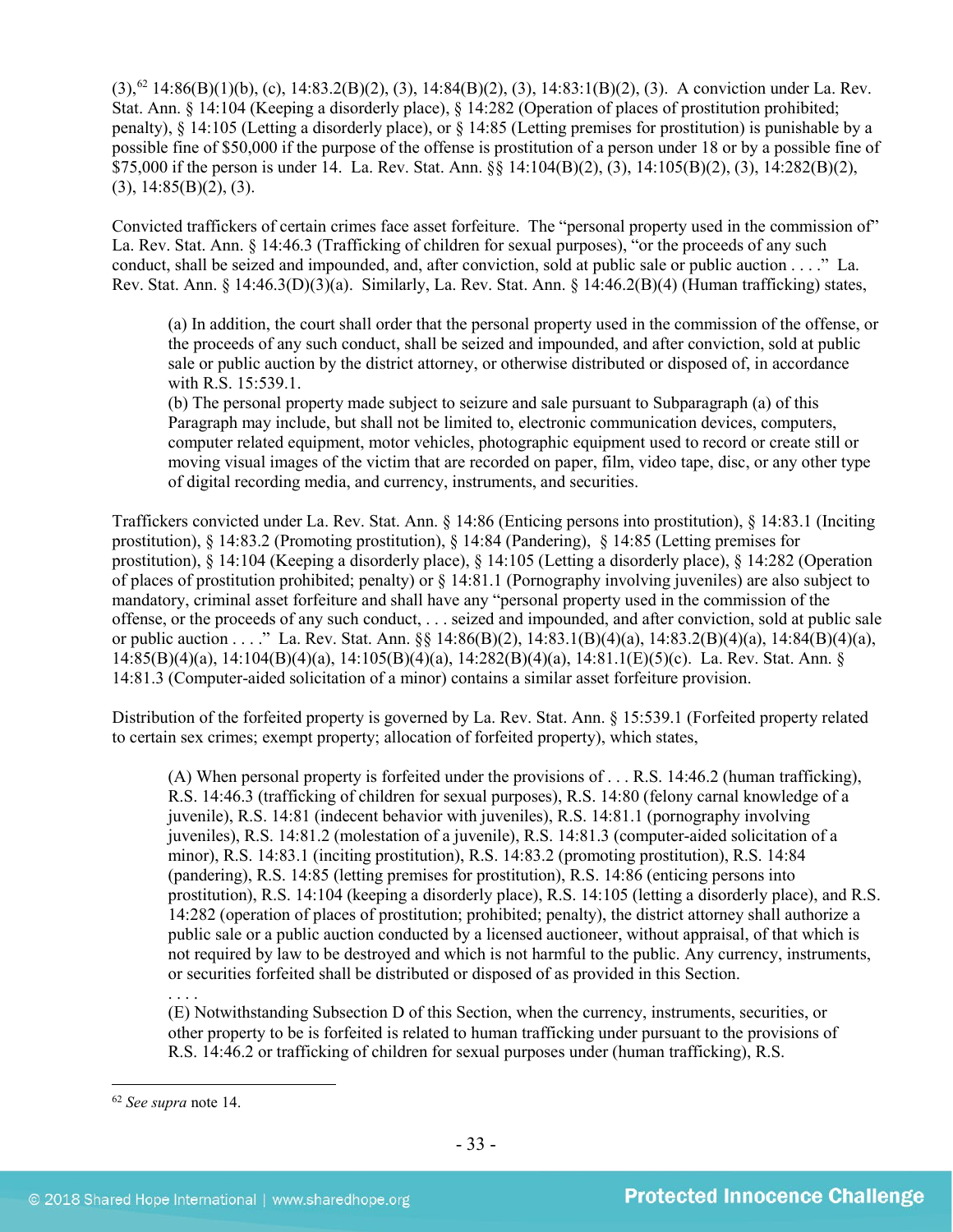14:46.3 (trafficking of children for sexual purposes), R.S. 14:81.1 (pornography involving juveniles), R.S. 14:81.3 (computer-aided solicitation of a minor), . . . R.S. 14:83.1 (inciting prostitution), R.S. 14:83.2 (promoting prostitution), . . . R.S. 14:85 (letting premises for prostitution), R.S. 14:86 (enticing persons into prostitution), R.S. 14:104 (keeping a disorderly place), R.S. 14:105 (letting a disorderly place), and R.S. 14:282 (operation of places of prostitution), the currency, instruments, and securities and proceeds of the public sale or public auction shall be applied first to any restitution granted to the victim, after the costs of the public sale or auction, court costs, and fees related to seizure and storage have been satisfied. Any remaining currency, instruments, securities, or proceeds shall be distributed in the following manner:

(1) Twenty-five percent to the seizing agency or agencies allocated among the seizing agencies in proportion to their participation in the management of the investigation, seizure, and forfeiture.

(2) Twenty-five percent to the prosecution agency.

(3) Fifty percent to the Exploited Children's Special Fund pursuant to R.S. 15:538.2.

Any person convicted of trafficking a minor under La. Rev. Stat. Ann. § 15:539.3 (Mandatory restitution) must pay restitution to the victim. La. Rev. Stat. Ann. § 15:539.3(A) states;

A person convicted of a violation of R.S. 14:46.2 (human trafficking), R.S. 14:46.3 (trafficking of children for sexual purposes). R.S. 14:81.1 (pornography involving juveniles), . . . R.S. 14:83 (soliciting for prostitutes), R.S. 14:83.1 (inciting prostitution), R.S. 14:83.2 (promoting prostitution), R.S. 14:84 (pandering), R.S. 14:86 (enticing persons into prostitution), R.S. 14:104 (keeping a disorderly place), R.S. 14:105 (letting a disorderly place), and R.S. 14:282 (operation of places of prostitution) shall be ordered to pay mandatory restitution to the victim . . . . Restitution under this Section shall include any of the following:

(1) Costs of medical and psychological treatment.

(2) Costs of necessary transportation and temporary housing.

(3) . . . In the case of sex trafficking, the victim shall be entitled to restitution for the income he would have earned, had he not been victimized, as guaranteed under the minimum wage and overtime provisions of the federal Fair Labor Standards Act.

(4) Return of property, cost of damage to property, or full value of property if destroyed or damaged beyond repair.

(5) Expenses incurred by the victim and any household members or other family members in relocating away from the defendant or the defendant's associates, including but not limited to deposits for utilities and telephone service, deposits for rental housing, temporary lodging and food expenses, clothing, and personal items . . . .

Fines for convictions under La. Rev. Stat. Ann. § 14:230 (Money laundering; transactions involving proceeds of criminal activity) vary based on the value of the funds involved in the violation. If the value is less than \$3,000, a conviction is punishable by a possible fine of \$1,000; if the value is \$3,000–\$19,999.99, a conviction is punishable by a possible fine of \$10,000; if the value is \$20,000–\$99,999.99, a conviction is punishable by a possible fine of \$20,000; if the value is \$100,000 or more, a conviction is punishable by a possible fine of \$50,000. La. Rev. Stat. Ann. § 14:230(E). Lastly, those traffickers convicted under La. Rev. Stat. Ann. § 15:1353 (Prohibited activities) may be required to pay a possible fine of \$1,000,000 or up to "three times the gross value gained or three times the gross loss caused, whichever is greater, plus court costs and the costs of investigation and prosecution reasonably incurred." La. Rev. Stat. Ann. § 15:1354(A), (B).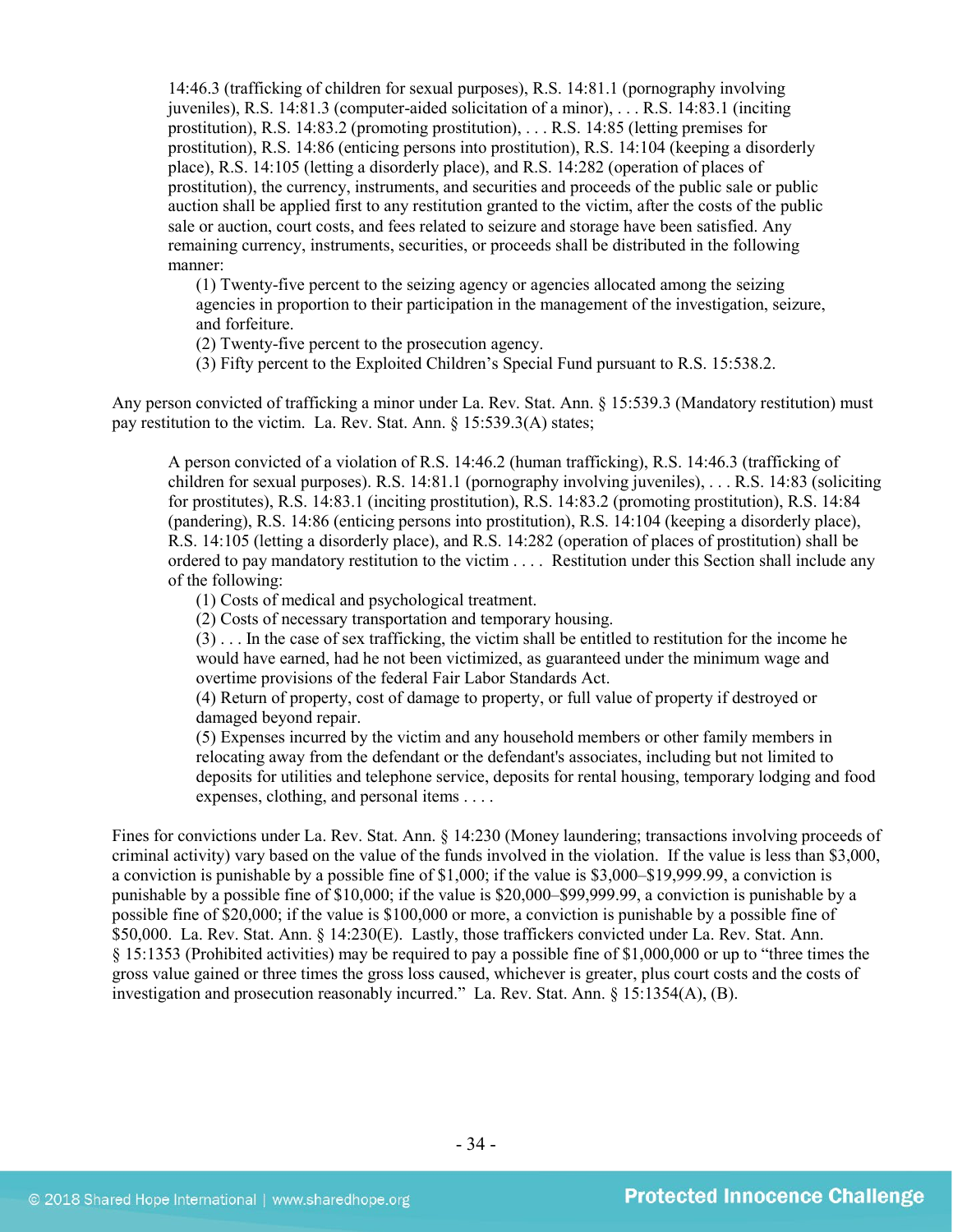To the extent that a victim suffers "an actual pecuniary loss" or incurs costs "in connection with a criminal prosecution," a trafficker will also be subject to a mandatory order of restitution to the victim pursuant to La. Code Crim. Proc. Art.  $883.2(A)$  (Restitution to victim).<sup>63</sup>

### *3.5 Convicted traffickers are required to register as sex offenders.*

Traffickers convicted under Louisiana's human trafficking and CSEC laws, along with those convicted of creating or distributing images of child sexual exploitation (ICSE), are required to register as sex offenders under La. Rev. Stat. Ann. § 15:542 (Registration of sex offenders and child predators). La. Rev. Stat. Ann.  $§ 15:542(A)(1)$  states,

The following persons shall be required to register and provide notification as a sex offender or child predator in accordance with the provisions of this Chapter:

(1) Any adult residing in this state who has pled guilty to, has been convicted of, or where adjudication has been deferred or withheld for the perpetration or attempted perpetration of, or any conspiracy to commit either of the following:

(a) A sex offense as defined in R.S. 15:541 [Definitions], with the exception of those convicted of felony carnal knowledge of a juvenile as provided in Subsection F of this Section;

(b) A criminal offense against a victim who is a minor as defined in R.S. 15:541.

Therefore, traffickers convicted under La. Rev. Stat. Ann. § 14:46.2 (Human trafficking), § 14:46.3 (Trafficking of children for sexual purposes), § 14:81.1 (Pornography involving juveniles), § 14:81.3 (Computer-aided solicitation of a minor), § 14:86(A) (Enticing persons into prostitution), § 14:83.2 (Promoting prostitution), § 14:83 (Soliciting for prostitutes), § 14:83.1 (Inciting prostitution), § 14:84 (Pandering), or § 14:282 (Operation of places of prostitution prohibited; penalty) will be required to register as required in La. Rev. Stat. Ann. § 15:542 (Registration of sex offenders and child predators). La. Rev. Stat. Ann. §§ 15:541(12), (24), (25),  $15:542(A)(1)$ .

Additionally, traffickers required to register as sex offenders are prohibited from the unlawful use of a social networking websites. La. Rev. Stat. Ann. § 14:91.5(A)(1) (Unlawful use of a social networking website), makes unlawful "the intentional use of a social networking website<sup>[64](#page-34-1)</sup> by a person who is required to register as a sex offender and who was convicted of R.S. 14:81 (Indecent behavior with juveniles), R.S. 14:81.1 (Pornography involving juveniles), R.S. 14:81.3 (Computer-aided solicitation of a minor), or R.S. 14:283 (Video voyeurism) or was previously convicted of a sex offense as defined in R.S. 15:541 in which the victim of the sex offense was a minor."[65](#page-34-2) Traffickers that "commit the crime of unlawful use of a social networking website" are subject to a possible fine of \$10,000 and imprisonment at hard labor for up to 10 years "without benefit of parole, probation, or suspension of sentence." La. Rev. Stat. Ann. § 14:91.5(C)(1).

*3.6 Laws relating to parental custody and termination of parental rights include sex trafficking or commercial sexual exploitation of children (CSEC) offenses as grounds for sole custody or termination in order to prevent traffickers from exploiting their parental rights as a form of control.*

Convictions under La. Rev. Stat. Ann. § 14:46.2 (Human trafficking), § 14:46.3(A)(1), (2), (4), or (5) (Trafficking of children for sexual purposes), or any of Louisiana's CSEC laws are expressly provided as

<span id="page-34-0"></span> <sup>63</sup> *See infra* Component 5.10 for the provisions of La. Code Crim. Proc. Art. 883.2(A) and La. Rev. Stat. Ann. § 46:1844 (Basic rights for victim and witness).

<span id="page-34-1"></span><sup>&</sup>lt;sup>64</sup> See supra note [45](#page-25-2) for the definition of "social networking website."

<span id="page-34-2"></span><sup>65</sup> *See supra* note [46](#page-25-3) for the definition of "sexual offense against a minor."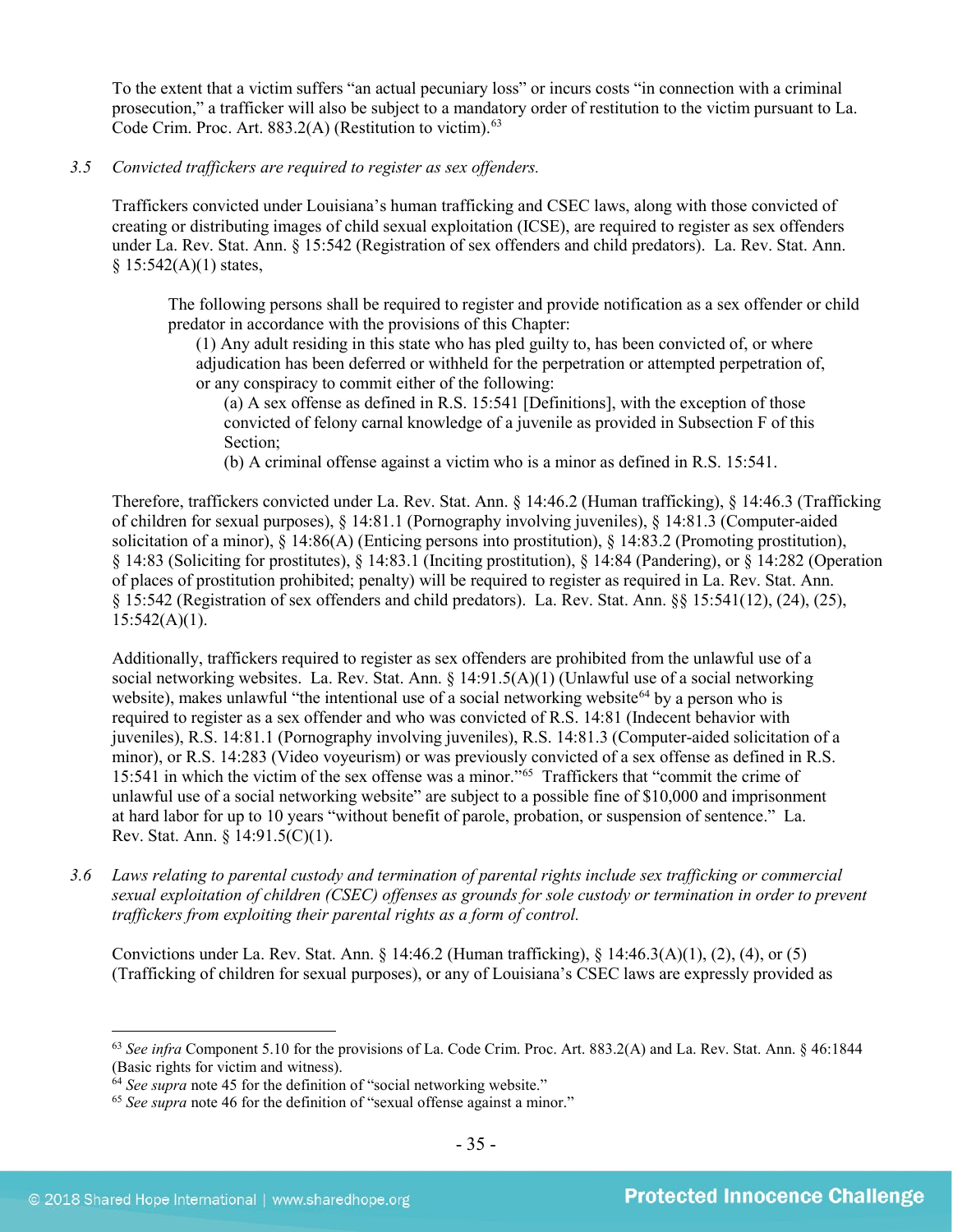grounds for terminating parental rights under La. Child. Code Ann. art. 1015 (Grounds). The grounds provided in La. Child. Code Ann. art. 1015[66](#page-35-0) include, in part,

(3) Conviction of a sex offense as defined in R.S. 15:541 by the natural parent which resulted in the conception of the child.

(4) Misconduct of the parent toward this child or any other child of the parent or any other child in his household which constitutes extreme abuse,<sup>[67](#page-35-1)</sup> cruel and inhuman treatment,<sup>[68](#page-35-2)</sup> or grossly negligent behavior<sup>[69](#page-35-3)</sup> below a reasonable standard of human decency, including but not limited to the conviction, commission, aiding or abetting, attempting, conspiring, or soliciting to commit any of the following:

. . . . (h) A felony that has resulted in serious bodily injury.[70](#page-35-4)

(i) Abuse<sup>[71](#page-35-5)</sup> or neglect<sup>[72](#page-35-6)</sup> which is chronic, life-threatening, or results in gravely disabling physical or psychological injury or disfigurement.

(j) Abuse or neglect after the child is returned to the parent's care and custody while under department supervision, when the child had previously been removed for his safety from the parent pursuant to a disposition judgment in a child in need of care proceeding.

. . . .

. . . .

. . . .

(l) Sexual exploitation or abuse, which shall include, but is not limited to acts which are prohibited by R.S. 14: 43.1 [Sexual battery], 43.2 [Second degree sexual battery], 46.3 [Trafficking of children for sexual purposes], 80 [Felony carnal knowledge of a juvenile], 81 [Indecent behavior with juveniles], 81.1 [Pornography involving juveniles], 81.2 [Molestation of a juvenile], 82.1(A)(2) [Prostitution; persons under eighteen; additional offenses], 89 [Crime against nature] and 89.1 [Aggravated crime against nature].

(m) Human trafficking when sentenced pursuant to the provisions of R.S.  $14:46(B)(2)$  or (3) [Human trafficking].

<span id="page-35-0"></span> <sup>66</sup> The text of La. Child Code Ann. art. 1015 cited here and elsewhere in this report includes amendments made by the enactment of House Bill 326 during the 2018 Regular Session of the Louisiana Legislature (effective August 1, 2018).

<span id="page-35-1"></span><sup>67</sup> "Extreme abuse" is not defined in La. Child. Code Ann. art. 1003 (Definitions).

<span id="page-35-2"></span><sup>68</sup> "Cruel and inhuman treatment" is not defined in La. Child. Code Ann. art. 1003 (Definitions).

<span id="page-35-3"></span> $69$  "Grossly negligent behavior" is not defined in La. Child. Code Ann. art. 1003 (Definitions).

<span id="page-35-4"></span><sup>70</sup> "Serious bodily injury" is not defined in La. Child. Code Ann. art. 1003 (Definitions).

<span id="page-35-5"></span><sup>&</sup>lt;sup>71</sup> "Abuse" is defined in La. Child. Code Ann. art.  $1003(1)$  (Definitions) as

any of the following acts which seriously endanger the physical, mental, or emotional health and safety of the child:

<sup>(</sup>a) The infliction or attempted infliction, or, as a result of inadequate supervision, the allowance or toleration of the infliction or attempted infliction of physical or mental injury upon the child by a parent or any other person.

<sup>(</sup>b) The exploitation or overwork of a child by a parent or any other person.

<sup>(</sup>c) The involvement of the child in any sexual act with a parent or any other person, or the aiding or toleration by the parent or the caretaker of the child's sexual involvement with any other person or of the child's involvement in pornographic displays, or any other involvement of a child in sexual activity constituting a crime under the laws of this state.

<span id="page-35-6"></span> $72$  "Neglect" is defined in La. Child. Code Ann. art. 1003(10) (Definitions) in part as "the refusal or failure of a parent or caretaker to supply the child with necessary food, clothing, shelter, care, treatment, or counseling for any injury, illness, or condition of the child, as a result of which the child's physical, mental, or emotional health and safety is substantially threatened or impaired."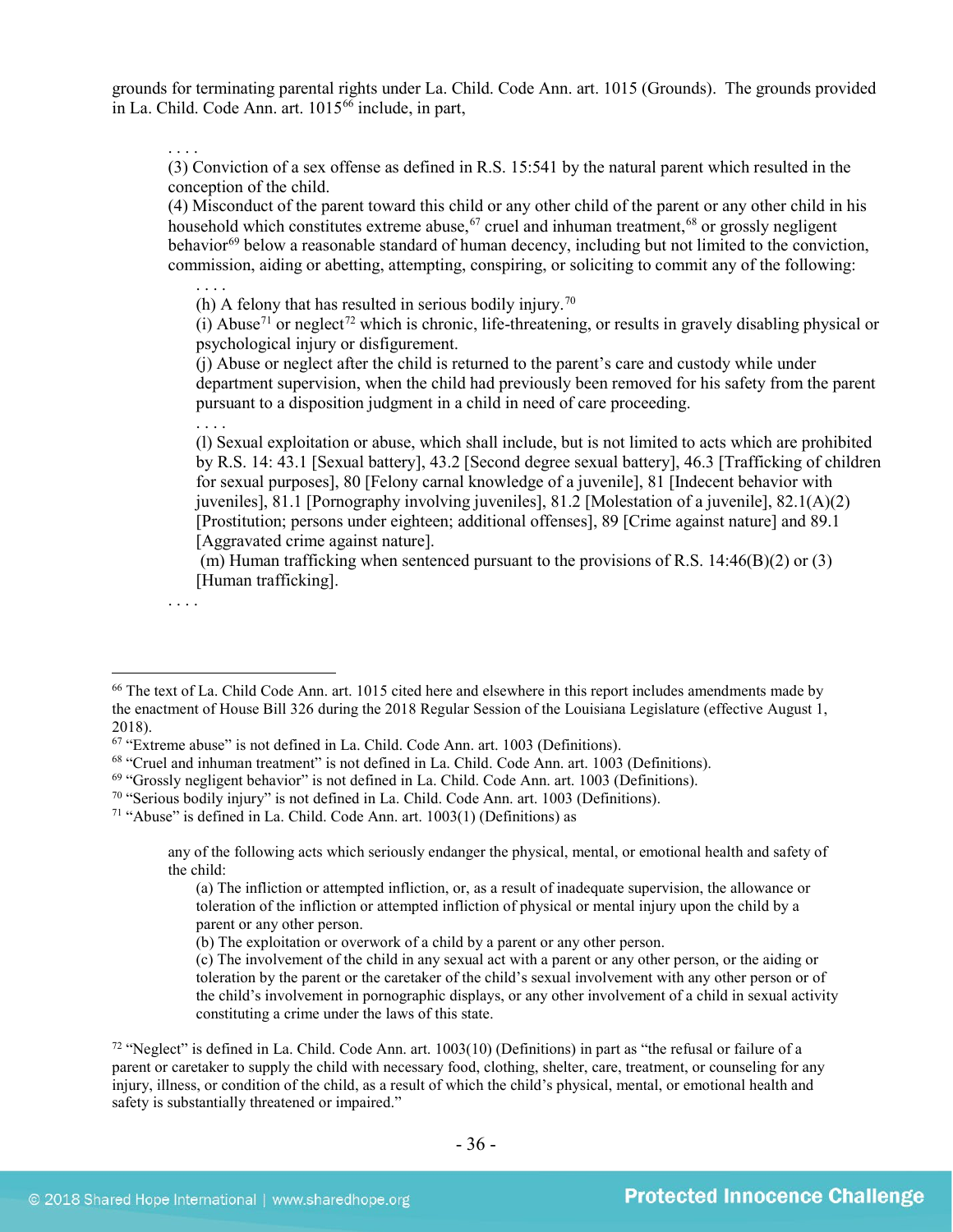In addition, persons who conceive a child as a result of a committing a sex offence may have their parental rights terminated. Pursuant to La. Child. Code Ann. art. 1004(I) (Petition for termination of parental rights; authorization to file),

When a child is conceived as the result of a sex offense as defined in R.S. 15:541, the victim of the sex offense may petition to terminate the rights of the perpetrator of the sex offense. Termination may result in the loss of custody, visitation, contact, and other parental rights of the perpetrator regarding the child, but shall not affect the inheritance rights of the child . . . .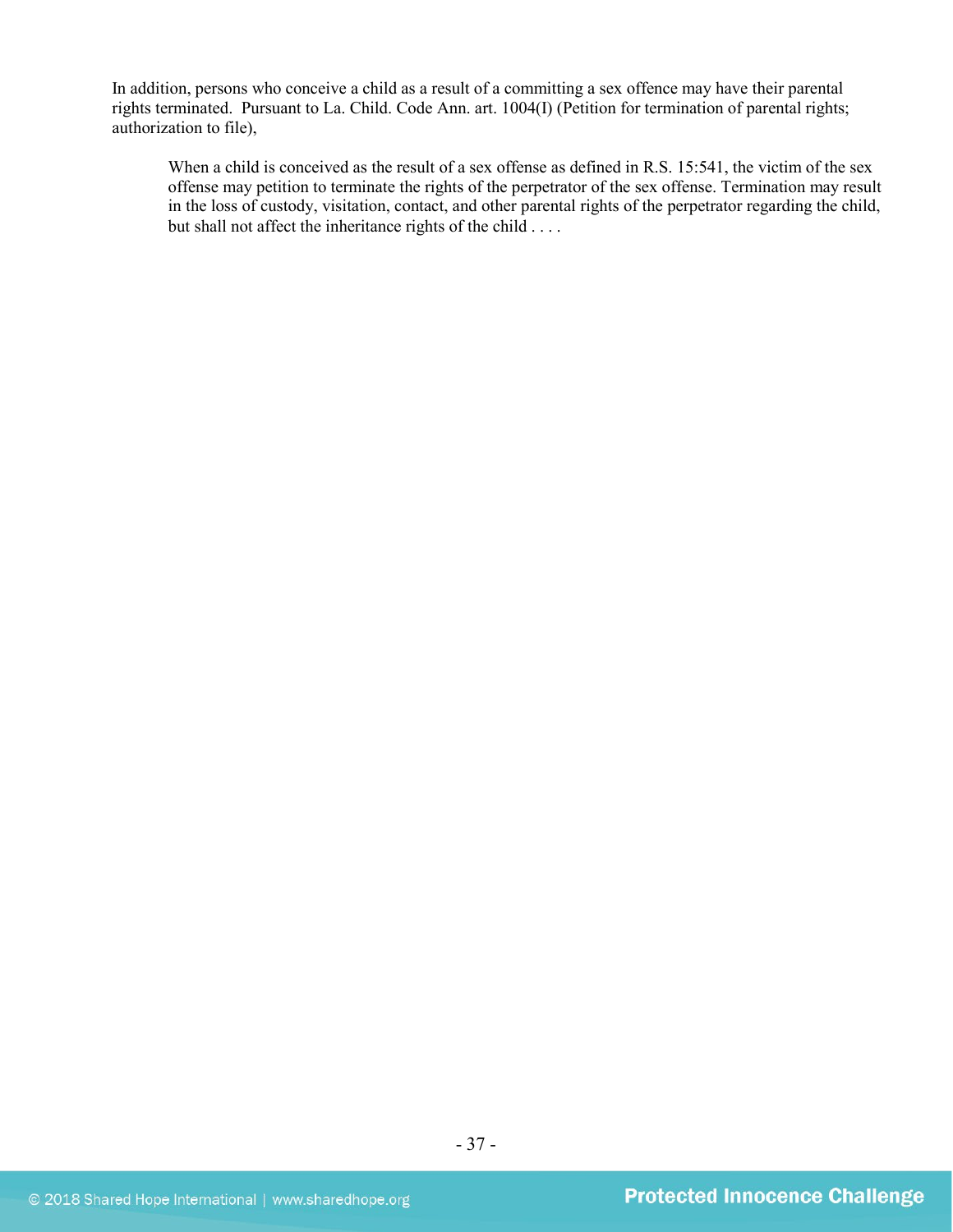### FRAMEWORK ISSUE 4: CRIMINAL PROVISIONS FOR FACILITATORS

#### *Legal Components:*

- *4.1 The acts of assisting, enabling, or financially benefitting from child sex trafficking are included as criminal offenses in the state sex trafficking statute.*
- *4.2 Financial penalties, including asset forfeiture laws, are in place for those who benefit financially from or aid and assist in committing domestic minor sex trafficking.*
- *4.3 Promoting and selling child sex tourism is illegal.*
- *4.4 Promoting and selling images of child sexual exploitation carries penalties as high as similar federal offenses. \_\_\_\_\_\_\_\_\_\_\_\_\_\_\_\_\_\_\_\_\_\_\_\_\_\_\_\_\_\_\_\_\_\_\_\_\_\_\_\_\_\_\_\_\_\_\_\_\_\_\_\_\_\_\_\_\_\_\_\_\_\_\_\_\_\_\_\_\_\_\_\_\_\_\_\_\_\_\_\_\_\_\_\_\_\_\_\_\_\_\_\_\_\_*

#### *Legal Analysis:*

*4.1 The acts of assisting, enabling, or financially benefitting from child sex trafficking are included as criminal offenses in the state sex trafficking statute*.

La. Rev. Stat. Ann. § 14:46.3(A)(2), (4) (Trafficking of children for sexual purposes) makes it unlawful to "knowingly benefit from" trafficking or "to knowingly facilitate . . . by any means, including but not limited to helping, aiding, abetting, or conspiring, regardless of whether a thing of value has been promised to or received by the person.["73](#page-37-0) A conviction under this statute is punishable by imprisonment for 15–50 years at hard labor, a possible fine of \$50,000, or both; however, if the victim is under 14, a conviction is punishable by imprisonment for 25–50 years at hard labor, 25 years of which must be "served without benefit of probation, parole, or suspension of sentence," and a possible fine of \$75,000. La. Rev. Stat. Ann. § 14:46.3(D)(1)(a), (b).

In addition, a facilitator could be convicted under La. Rev. Stat. Ann. § 14:46.2(A) (Human trafficking), which makes it unlawful for a person to knowingly "benefit from activity prohibited by the provisions of this Section" or "facilitate any of the activities prohibited by the provisions of this Section by any means, including but not limited to helping, aiding, abetting, or conspiring, regardless of whether a thing of value has been promised to or received by the person." La. Rev. Stat. Ann. § 14:46.2(A)(2), (3). A conviction "when the services include commercial sexual activity or any sexual conduct constituting a crime under the laws of this state" is punishable by imprisonment up to 20 years at hard labor and a possible fine of \$15,000. La. Rev. Stat. Ann. § 14:46.2(B)(2). Additionally, "whoever commits the crime of human trafficking" under Subparagraph (A)(1)(b), which includes all victims under 21 years of age, shall be fined no more than \$50,000, imprisoned at hard labor for not less than 15 years, nor more than 50 years, or both. La. Rev. Stat. Ann. § 14:46.2(B)(2)(b). Additionally, a conviction when the victim is under 18 is punishable by imprisonment for 5–25 years at hard labor, "which shall be without the benefit of parole, probation, or suspension of sentence" for 5 years, and a possible fine of \$25,000. La. Rev. Stat. Ann. § 14:46.2(B)(3). Pursuant to La. Code Crim. Proc. art. 890.3(A)(1), (C) (Sentencing for crimes of violence), facilitators convicted of committing or attempting to commit offenses under La. Rev. Stat. Ann. § 14:46.2 (Human trafficking) or § 14:46.3 (Trafficking of children for sexual purposes) are considered offenders of "crimes of violence" and, thus, have restricted "eligibility for suspension or deferral of sentence[s] . . . ." La. Code Crim. Proc. art. 893(A), (E) (Suspension and deferral of sentence and probation in felony cases) further limits any sentence suspensions or deferments, stating,

A. . . . .

(2) The court shall not suspend the sentence of a conviction of an offense that is designated in the court minutes as a crime of violence pursuant to Article 890.3 . . . .

. . . . E.  $(1)$  ....

. . . .

<span id="page-37-0"></span> <sup>73</sup> *See supra* Component 1.1 for the substantive provisions of La. Rev. Stat. Ann. § 14:46.3.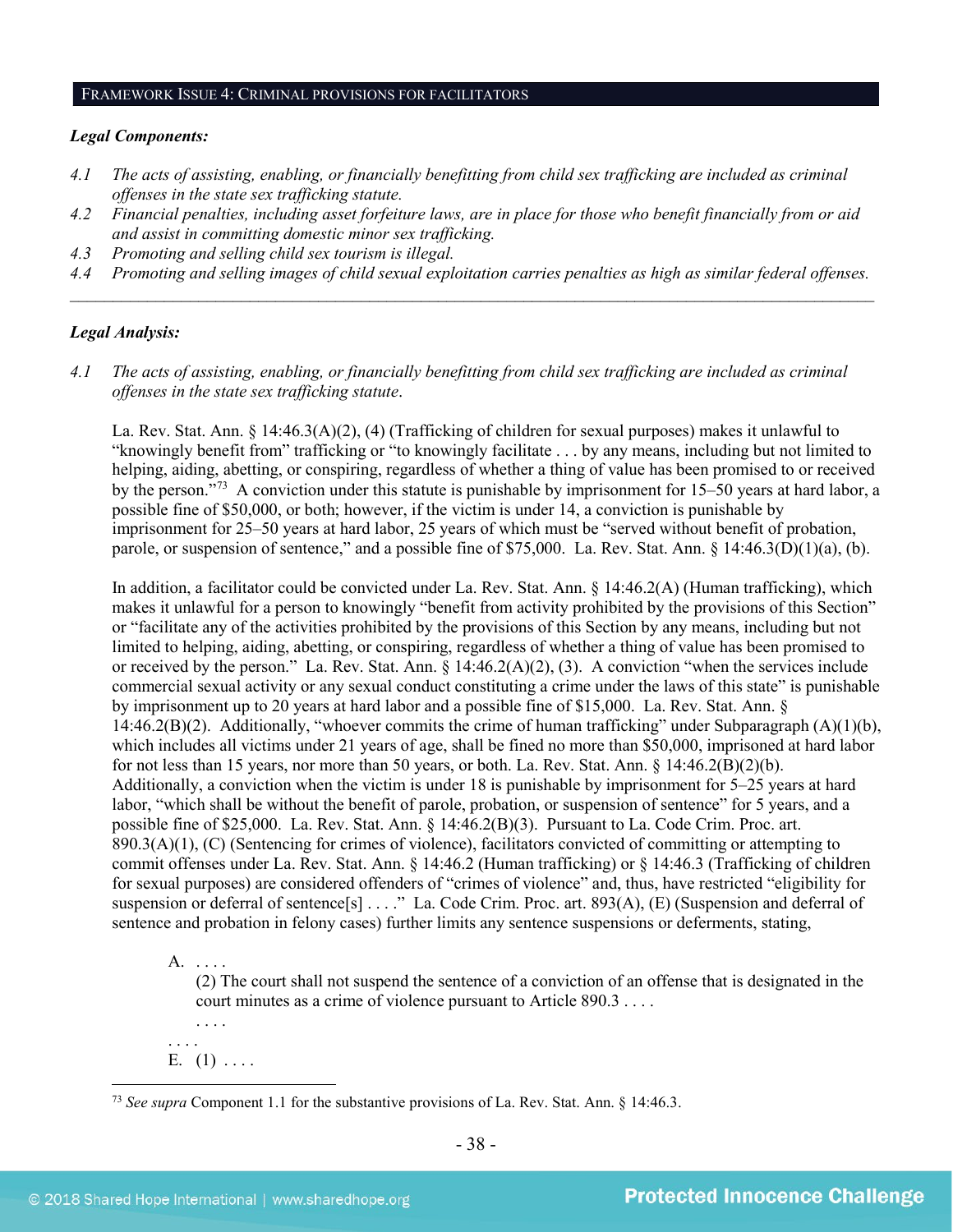(b) The court shall not defer a sentence under this provision for an offense or attempted offense that is designated in the court minutes as a crime of violence pursuant to Article 890.3 or that is defined as a sex offense as defined by R.S. 15:541, involving a child under the age of seventeen years . . . .

Facilitators also may face penalties for convictions under La. Rev. Stat. Ann. § 14:230 (Money laundering; transactions involving proceeds of criminal activity).<sup>[74](#page-38-0)</sup> Punishments under La. Rev. Stat. Ann. § 14:230 (Money laundering; transactions involving proceeds of criminal activity) vary based on the value of the funds involved in the violation. If the value is less than \$3,000, a conviction is punishable by imprisonment up to 6 months, a possible fine of \$1,000, or both; if the value is \$3,000–\$19,999.99, a conviction is punishable by imprisonment for 2–10 years and a possible fine of \$10,000; if the value is \$20,000–\$99,999.99, a conviction is punishable by imprisonment for 2–20 years and a possible fine of \$20,000; if the value is \$100,000 or more, a conviction is punishable by imprisonment for 2–50 years and a possible fine of \$50,000. La. Rev. Stat. Ann. § 14:230(E).

Finally, facilitators could be convicted under La. Rev. Stat. Ann. § 14:104(A) (Keeping a disorderly place) which is "the intentional maintaining of a place to be used habitually for any illegal purpose." A facilitator who violates La. Rev. Stat. Ann. § 14:104 for the purpose of prostitution of persons under eighteen shall be fined up to \$50,000, imprisoned at hard labor for 15–50 years, or both, and if the person is under 14 the facilitator shall be fined up to \$75,000, imprisoned at hard labor 25–50 years, or both. La. Rev. Stat. Ann. § 14:104(B)(2), (3). Similarly, a facilitator could be convicted of La. Rev. Stat. Ann. § 14:105(A) (Letting a disorderly place), which is "the granting of the right to use any premises knowing that they are to be used as a disorderly place, or allowing the continued use of the premises with such knowledge." A facilitator who violates La. Rev. Stat. Ann. § 14:105 for the purpose of prostitution of persons under eighteen shall be fined up to \$50,000, imprisoned at hard labor for 15–50 years, or both, and if the person is under 14 the facilitator shall be fined up to \$75,000, imprisoned at hard labor for  $25-50$  years, or both. La. Rev. Stat. Ann.  $\S$  14:105(B)(2), (3).

*4.2 Financial penalties, including asset forfeiture laws, are in place for those who benefit financially from or aid and assist in committing domestic minor sex trafficking.*

Facilitators face fines ranging from \$15,000–\$1,000,000. A facilitator convicted under La. Rev. Stat. Ann.  $§$  14:46.3(A)(2), (4) (Trafficking of children for sexual purposes), if the victim is 14–17, may be required to pay a possible fine of \$50,000, and if the victim is under 14, a facilitator will be required to pay a possible fine of \$75,000. La. Rev. Stat. Ann. § 14:46.3(D)(1)(a), (b). If force, fraud, or coercion is involved in commission of the offense, a facilitator convicted under La. Rev. Stat. Ann. § 14:46.2 (Human trafficking) faces up to a possible fine of \$15,000 when the services include "commercial sexual activity or any sexual conduct constituting a crime under the laws of this state" and a possible fine of \$25,000 when the victim is under 18. La. Rev. Stat. Ann. § 14:46.2(B)(2), (3). Additionally, "whoever commits the crime of human trafficking" under Subparagraph  $(A)(1)(b)$ , which includes all victims under 21 years of age, shall be fined no more than \$50,000, imprisoned at hard labor for not less than 15 years, nor more than 50 years, or both. La. Rev. Stat. Ann. § 14:46.2(B)(2)(b).

Similarly, penalties related to facilitating CSEC offenses pursuant to La. Rev. Stat. Ann. § 14:83.1 (Inciting prostitution), § 14:85 (Letting premises for prostitution), § 14:84 (Pandering), and § 14:282 (Operation of places of prostitution prohibited; penalty) include up to a \$50,000 fine if the person is under 18 years or up to \$75,000 if the person is under 14 years of age. La. Rev. Stat. Ann. §§ 14:83.1(B)(2), (3), 14:85(B)(2), (3), 14:84(B)(2), (3), 14:282(B)(2), (3). Furthermore, a facilitator convicted under La. Rev. Stat. Ann. § 14:104(A) (Keeping a disorderly place) or § 14:105(A) (Letting a disorderly place) shall be fined \$50,000 if the purpose of keeping or letting the disorderly place is for the purpose of prostitution of persons under 18, and the fine increases to \$75,000 when the purpose of keeping or letting the disorderly place is prostitution of a person under 14 years of

<span id="page-38-0"></span> <sup>74</sup> *See supra* Component 3.1 for the substantive provisions of La. Rev. Stat. Ann. § 14:230.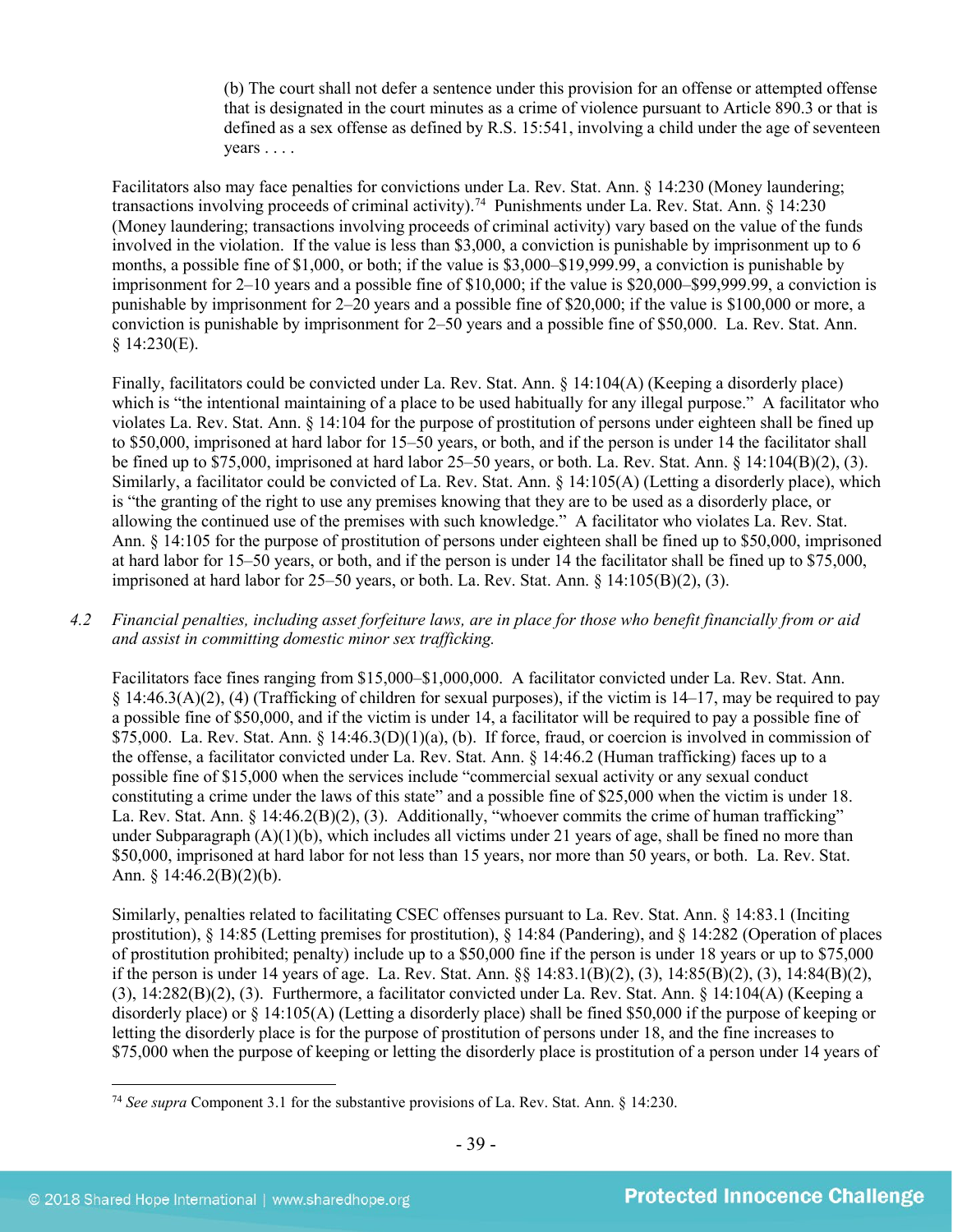age. La. Rev. Stat. Ann. § 14:104(B)(2) (3), 105(B)(2), (3). Fines applicable to facilitators convicted under La. Rev. Stat. Ann. § 14:230 (Money laundering; transactions involving proceeds of criminal activity) vary based on the value of the funds involved in the violation. If the value is less than \$3,000, a conviction is punishable by a possible fine of \$1,000; if the value is \$3,000–\$19,999.99, a conviction is punishable by a fine of up to \$10,000; if the value is \$20,000–\$99,999.99, a conviction is punishable by a possible fine of \$20,000; if the value is \$100,000 or more, a conviction is punishable by a possible fine of \$50,000. La. Rev. Stat. Ann. § 14:230(E). Lastly, a facilitator convicted under La. Rev. Stat. Ann. § 15:1353 may be required to pay a possible fine of \$1,000,000 or "three times the gross value gained or three times the gross loss caused, whichever is greater, plus court costs and the costs of investigation and prosecution reasonably incurred." La. Rev. Stat. Ann. § 15:1354(A), (B).

Facilitators also are subject to mandatory criminal asset forfeiture for committing certain crimes. Specifically, "personal property used in the commission of" La. Rev. Stat. Ann. § 14:46.3 (Trafficking of children for sexual purposes), "or the proceeds of any such conduct, shall be seized and impounded, and after conviction, sold at public sale or auction . . . ." La. Rev. Stat. Ann. § 14:46.3(D)(3)(a). Similarly, La. Rev. Stat. Ann. § 14:46.2(B)(4) (Human trafficking) states,

(a) In addition, the court shall order that the personal property used in the commission of the offense, or the proceeds of any such conduct, shall be seized and impounded, and after conviction, sold at public sale or public auction by the district attorney, or otherwise distributed or disposed of, in accordance with R.S. 15:539.1.

(b) The personal property made subject to seizure and sale pursuant to Subparagraph (a) of this Paragraph may include, but shall not be limited to, electronic communication devices, computers, computer related equipment, motor vehicles, photographic equipment used to record or create still or moving visual images of the victim that are recorded on paper, film, video tape, disc, or any other type of digital recording media, and currency, instruments, and securities.

A facilitator convicted under La. Rev. Stat. Ann. § 14:86 (Enticing persons into prostitution), § 14:83.1 (Inciting prostitution), § 14:85 (Letting premises for prostitution), § 14:104 (Keeping a disorderly place), § 14:105(A) (Letting a disorderly place), § 14:282 (Operation of places of prostitution prohibited; penalty) or § 14:81.1 (Pornography involving juveniles) is also subject to mandatory, criminal asset forfeiture and, following a conviction, shall have any "personal property used in the commission of the offense, or proceeds of any such conduct, . . . seized and impounded, and after conviction, sold at public sale . . . ." La. Rev. Stat. Ann.  $\S$ § 14:86(B)(2), 14:83.1(B)(4)(a), 14:85(B)(4)(a), 14:104(B)(4)(a), 14:105(B)(4)(a), 14:282(B)(4)(a),  $14:81.1(E)(5)(c)$ .

The distribution of the forfeited property is governed by La. Rev. Stat. Ann. § 15:539.1 (Forfeited property related to certain sex crimes; exempt property; allocation of forfeited property), which states,

(A) When personal property is forfeited under the provisions of . . . R.S. 14:46.2 (human trafficking), R.S. 14:46.3 (trafficking of children for sexual purposes), R.S. 14:80 (felony carnal knowledge of a juvenile), R.S. 14:81 (indecent behavior with juveniles), R.S. 14:81.1 (pornography involving juveniles), R.S. 14:81.2 (molestation of a juvenile), R.S. 14:81.3 (computer-aided solicitation of a minor), R.S. 14:83.1 (inciting prostitution), R.S. 14:83.2 (promoting prostitution), R.S. 14:84 (pandering), R.S. 14:85 (letting premises for prostitution), R.S. 14:86 (enticing persons into prostitution), R.S. 14:104 (keeping a disorderly place), R.S. 14:105 (letting a disorderly place), and R.S. 14:282 (operation of places of prostitution; prohibited; penalty), the district attorney shall authorize a public sale or a public auction conducted by a licensed auctioneer, without appraisal, of that which is not required by law to be destroyed and which is not harmful to the public. Any currency, instruments, or securities forfeited shall be distributed or disposed of as provided in this Section. . . . .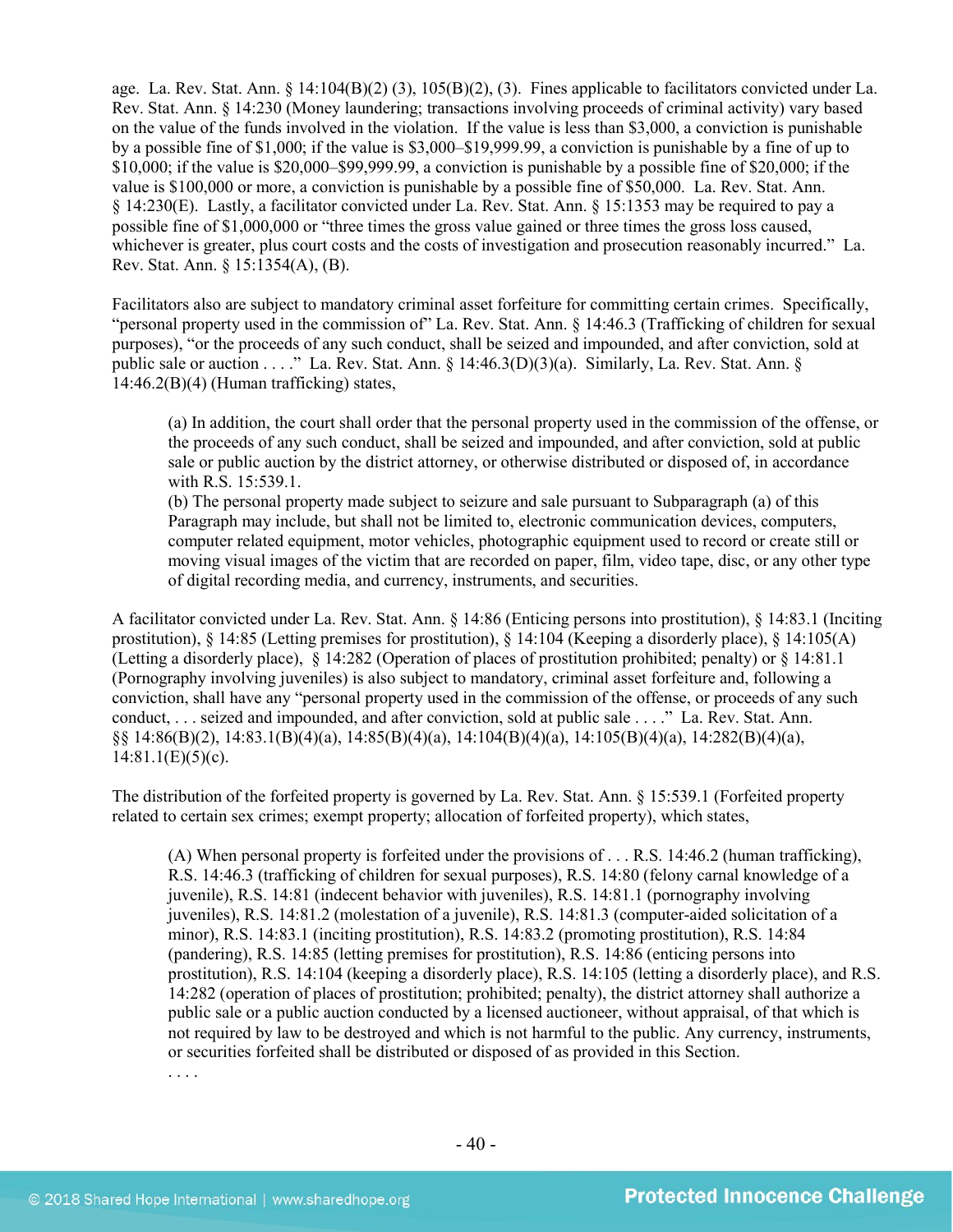(E) Notwithstanding Subsection D of this Section, when the currency, instruments, securities, or other property is forfeited pursuant to the provisions of R.S. 14:46.2 (human trafficking), R.S. 14:46.3 (trafficking of children for sexual purposes), R.S. 14:81.1 (pornography involving juveniles), R.S. 14:81.3 (computer-aided solicitation of a minor), R.S. 14:82.1 (prostitution; persons under eighteen; additional offenses), R.S. 14:83 (soliciting for prostitutes), R.S. 14:83.1 (inciting prostitution), R.S. 14:83.2 (promoting prostitution), R.S. 14:84 (pandering), R.S. 14:85 (letting premises for prostitution), R.S. 14:86 (enticing persons into prostitution), R.S. 14:104 (keeping a disorderly place), R.S. 14:105 (letting a disorderly place), and R.S. 14:282 (operation of places of prostitution), the currency, instruments, and securities and proceeds of the public sale or public auction shall be applied first to any restitution granted to the victim, after the costs of the public sale or auction, court costs, and fees related to seizure and storage have been satisfied. Any remaining currency, instruments, securities, or proceeds shall be distributed in the following manner:

(1) Twenty-five percent to the seizing agency or agencies allocated among the seizing agencies in proportion to their participation in the management of the investigation, seizure, and forfeiture.

(2) Twenty-five percent to the prosecution agency.

(3) Fifty percent to the Exploited Children's Special Fund pursuant to R.S. 15:538.2.

Additionally, to the extent that a victim suffers "an actual pecuniary loss" or incurs costs "in connection with a criminal prosecution," a facilitator will be required to make restitution to the victim pursuant to La. Code Crim. Proc. Art. 883.2(A) (Restitution to victim).<sup>75</sup>

La. Rev. Stat. Ann. § 15:539.2(A) (Exploited children's fund) states, "Any person who is convicted or pleads guilty or nolo contendere to an offense involving trafficking of children for sexual purposes . . ." will have to pay a fine of \$2,000 in addition to other mandatory restitution. Thus, any person that assists in any manner and is found guilty or pleas guilt to trafficking children for sexual purposes as stated under La. Rev. Stat. Ann. § 14:63:3 (Trafficking of children), § 14:82.1 (Prostitution with a minor under 17 years of age), or § 14:86 (Enticing persons into prostitution) will deposit \$2,000 into the Exploited Children's Special Fund. La. Rev. Stat. Ann. § 15:539.1.

Additionally, Stat. Ann. § 15:539.3 mandates that any person:

. . . convicted of violation of R.S. 14:46.2 (human trafficking), R.S. 14:46.3 (trafficking of children for sexual purposes), R.S. 14:83.1 (inciting prostitution), . . . R.S. 14:104 (keeping a disorderly place), R.S. 14:105 (letting a disorderly place), and R.S. 14:282 (operation of places of prostitution) shall be ordered to pay mandatory restitution to the victim . . . . Restitution under this Section shall include any of the following;

(1) Costs of medical and psychological treatment.

(2) Costs of necessary transportation and temporary housing.

(3) . . . In the case of sex trafficking, the victim shall be entitled to restitution for the income he would have earned, had he not been victimized, as guaranteed under the minimum wage and overtime provisions of the federal Fair Labor Standards Act.

(4) Return of property, cost of damage to property, or full value of property if destroyed or damaged beyond repair.

(5) Expenses incurred by the victim and any household members or other family members in relocating away from the defendant or the defendant's associates, including but not limited to deposits for utilities and telephone service, deposits for rental housing, temporary lodging and food expenses, clothing, and personal items . . . .

. . . .

<span id="page-40-0"></span> <sup>75</sup> *See supra* Component 2.8.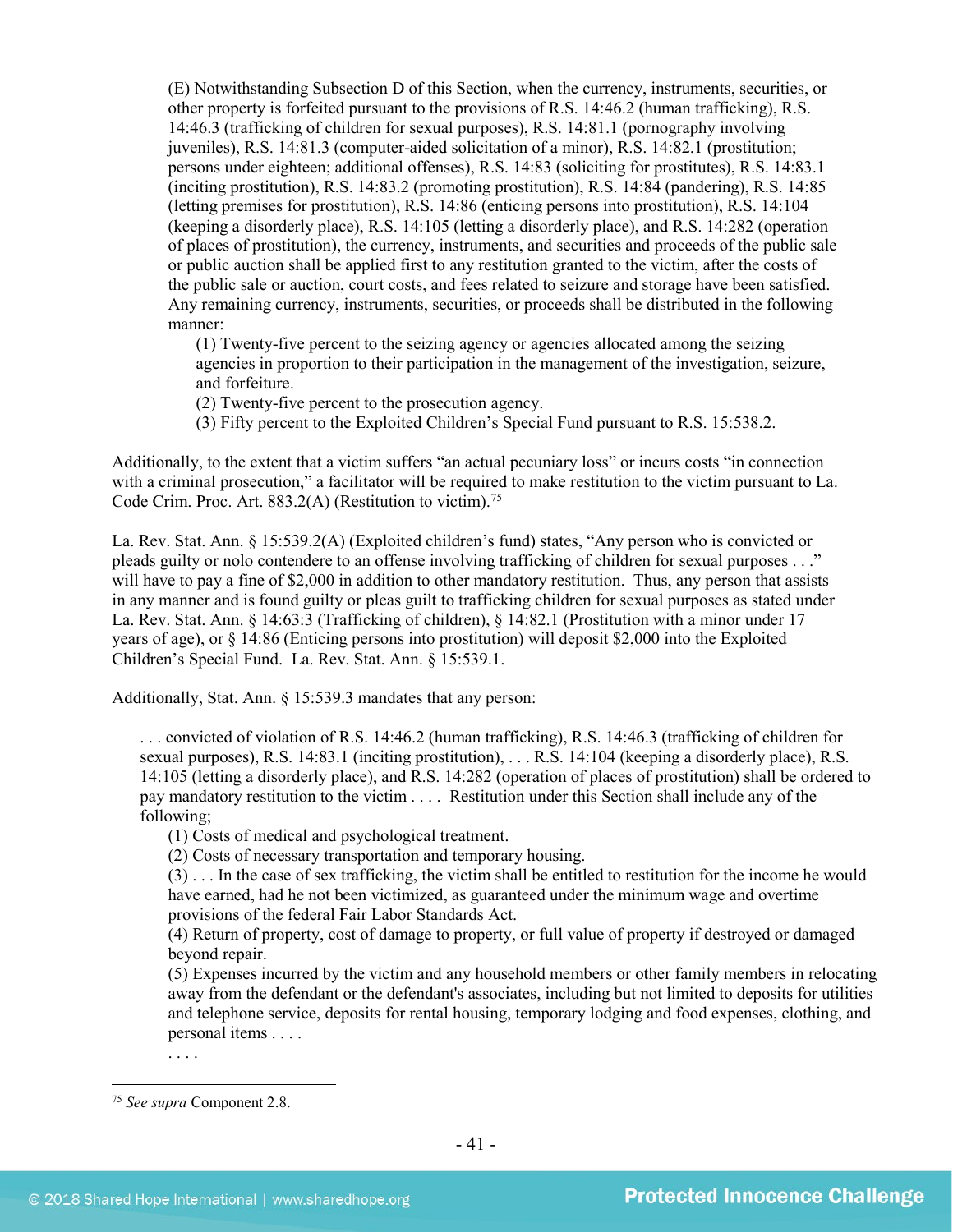# *4.3 Promoting and selling child sex tourism is illegal.*

La. Rev. Stat. Ann. § 14:46.3(A)(6) (Trafficking of children for sexual purposes) makes it unlawful "for any person to knowingly sell or offer to sell travel services that include or facilitate any of the activities prohibited by this Section." Additionally, La. Rev. Stat. Ann. § 14:46.3(A)(5) (Trafficking of children for sexual purposes) makes it unlawful "[f]or any person to knowingly advertise any of the activities prohibited by this Section."

# *4.4 Promoting and selling images of child sexual exploitation carries penalties as high as similar federal offenses.*

Promoting or selling images of child sexual exploitation (ICSE) is prohibited. La. Rev. Stat. Ann. § 14:81.1(A)(1) (Pornography involving juveniles) states, "It shall be unlawful for a person to produce, promote, advertise, distribute, possess, or possess with the intent to distribute pornography involving juveniles." A conviction under this statute for distributing or possessing with intent to distribute is punishable by imprisonment for 5–20 years at hard labor, "without benefit of parole, probation, or suspension of sentence," and a possible fine of \$50,000. La. Rev. Stat. Ann. § 14:81.1(E)(2)(a). On a second conviction for distributing ICSE, the offender shall be fined up to \$75,000 and imprisoned at hard labor for 10–40 years, "without benefit of parole, probation, or suspension of sentence." La. Rev. Stat. Ann. § 14:81.1(E)(2)(b)[.76](#page-41-0) However, if the victim is under 13, and the facilitator is at least 17, a conviction is punishable "by imprisonment at hard labor for not less than one-half the longest term nor more than twice the longest term of imprisonment [otherwise] provided." La. Rev. Stat. Ann. § 14:81.1(E)(5)(a).

Additionally, La. Rev. Stat. Ann. § 14:73.8(A) (Unauthorized use of a wireless router system; pornography involving juveniles; penalty) makes the "[u]nauthorized use of a wireless router system . . . for the purposes of . . . selling . . . pornography involving juveniles" unlawful. If the victim is 13–17 years old, a conviction under this statute is punishable by imprisonment for 2–10 years at hard labor, "without benefit of parole, probation, or suspension of sentence," and a possible fine of \$10,000. La. Rev. Stat. Ann. § 14:73.8(C). However, if the victim is under 13 and the offender is at least 17, a conviction is punishable by imprisonment for 25–99 years at hard labor, and "[a]t least twenty-five years of the sentence imposed shall be served without benefit of parole, probation, or suspension of sentence." La. Rev. Stat. Ann. § 14:73.8(D).

<span id="page-41-0"></span> <sup>76</sup> *See supra* note [13.](#page-5-1)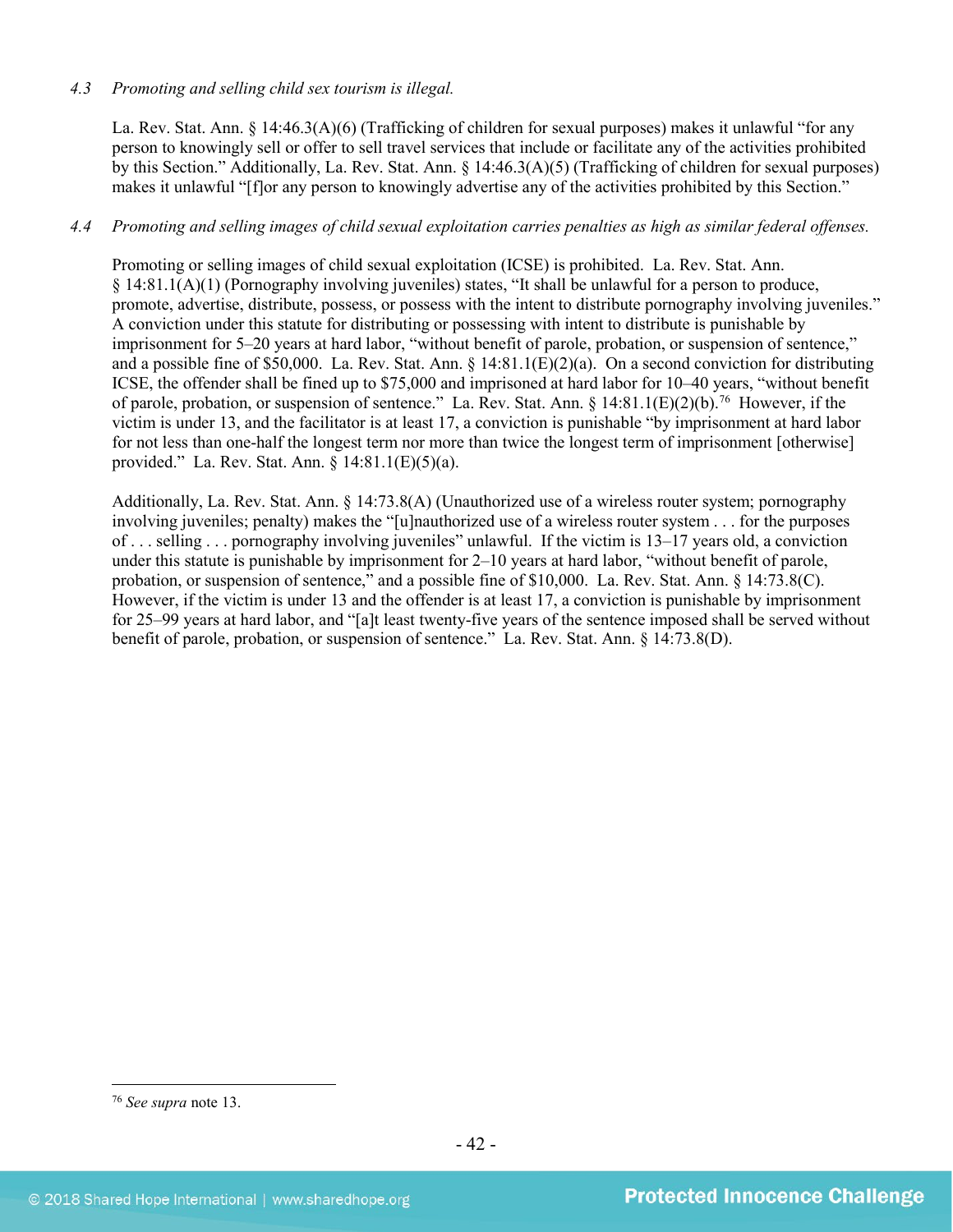# FRAMEWORK ISSUE 5: PROTECTIVE PROVISIONS FOR THE CHILD VICTIMS

### *Legal Components:*

- *5.1 Victims under the core child sex trafficking offense include all commercially sexually exploited children.*
- *5.2 The state sex trafficking statute expressly prohibits a defendant from asserting a defense based on the willingness of a minor under 18 to engage in the commercial sex act.*
- *5.3 State law prohibits the criminalization of minors under 18 for prostitution offenses.*
- *5.4 State law provides a non-punitive avenue to specialized services through one or more points of entry.*
- *5.5 Child sex trafficking is identified as a type of abuse and neglect within child protection statutes.*
- *5.6 The definition of "caregiver" or another related term in the child welfare statutes is not a barrier to a sex trafficked child accessing the protection of child welfare.*
- *5.7 Crime victims' compensation is specifically available to a child victim of sex trafficking or commercial sexual exploitation of children (CSEC).*
- *5.8 Victim-friendly procedures and protections are provided in the trial process.*
- *5.9 Child sex trafficking victims may vacate delinquency adjudications and expunge related records for prostitution and other offenses arising from trafficking victimization, without a waiting period.*
- *5.10 Victim restitution and civil remedies for victims of domestic minor sex trafficking or commercial sexual exploitation of children (CSEC) are authorized by law.*
- *5.11 Statutes of limitations for civil and criminal actions for child sex trafficking or commercial sexual exploitation of children (CSEC) offenses are eliminated or lengthened to allow prosecutors and victims a realistic opportunity to pursue criminal action and legal remedies.*

*\_\_\_\_\_\_\_\_\_\_\_\_\_\_\_\_\_\_\_\_\_\_\_\_\_\_\_\_\_\_\_\_\_\_\_\_\_\_\_\_\_\_\_\_\_\_\_\_\_\_\_\_\_\_\_\_\_\_\_\_\_\_\_\_\_\_\_\_\_\_\_\_\_\_\_\_\_\_\_\_\_\_\_\_\_\_\_\_\_\_\_\_\_\_*

# *Legal Analysis:*

*5.1 Victims under the core child sex trafficking offense include all commercially sexually exploited children.[77](#page-42-0)*

All commercially sexually exploited children are identifiable as sex trafficking victims under Louisiana's core trafficking statutes. Pursuant to La. Rev. Stat. Ann. § 14:46.3 (Trafficking of children for sexual purposes) and § 14:46.2 (Human trafficking), when the victim is a minor under the age of 18 years and 21 years, respectively, means of force, fraud, or coercion are not required.<sup>[78](#page-42-1)</sup> Additionally, both trafficking laws apply to buyers; thus, buying commercial sex with a minor, as established under each statute, constitutes human trafficking. Finally, the offense of human trafficking under La. Rev. Stat. Ann. §§ 14:46.3, 14:46.2, does not require that a trafficker or controlling third party be identified. Consequently, Louisiana's human trafficking offenses include any child who is bought for sex, regardless of whether force, fraud, or coercion is used, regardless of whether a buyer exploited the youth without a trafficker's involvement, and regardless of whether the victim identifies a trafficker. La. Rev. Stat. Ann. §§ 14:46.3, 14:46.2.

<span id="page-42-1"></span><span id="page-42-0"></span> 77 *See generally* **SHARED HOPE INTERNATIONAL**, "Eliminating the Third Party Control Barrier to Identifying Juvenile Sex Trafficking Victims," JuST Response Policy Paper (2015), [http://sharedhope.org/wp](http://sharedhope.org/wp-content/uploads/2015/08/Policy-Paper_Eliminating-Third-Party-Control_Final1.pdf)[content/uploads/2015/08/Policy-Paper\\_Eliminating-Third-Party-Control\\_Final1.pdf](http://sharedhope.org/wp-content/uploads/2015/08/Policy-Paper_Eliminating-Third-Party-Control_Final1.pdf) (discussing need to include all commercially sexually exploited children within sex trafficking definitions and corresponding need to include buyer conduct in core sex trafficking offenses regardless of whether victim is under control of a third party). <sup>78</sup> *See supra* discussion in Component 1.1.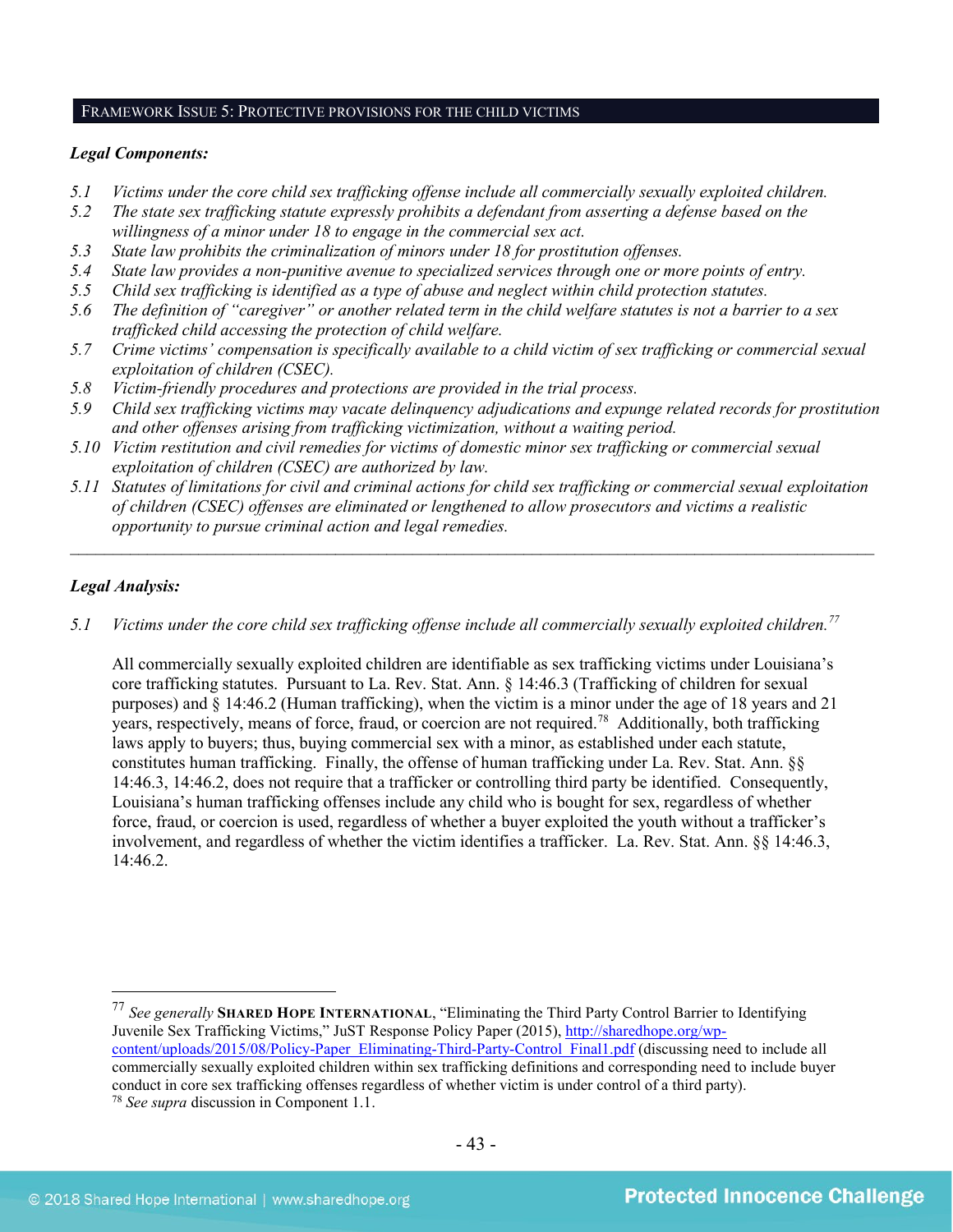*5.2 The state sex trafficking statute expressly prohibits a defendant from asserting a defense based on the willingness of a minor under 18 to engage in the commercial sex act.* 

La. Rev. Stat. Ann. § 14:46.3(C)(1) (Trafficking of children for sexual purposes) expressly states that the "[c]onsent of the minor shall not be a defense to a prosecution pursuant to the provisions of this Section." La. Rev. Stat. Ann. § 14:46.2(A)(1)(b) (Human trafficking) also prohibits the defense, stating, "It shall not be a defense to prosecution . . . that the victim consented to the prohibited activity."

# *5.3 State law prohibits the criminalization of minors under 18 for prostitution offenses. [79](#page-43-0)*

Louisiana's prostitution laws do not expressly prevent the criminalization of minors for prostitution-related offenses. However, Louisiana's laws governing delinquent acts appear to establish an affirmative defense to prostitution charges. Despite the specific exclusion in La. Child. Code Ann. art. 804(3) and (5) of prostitution offenses from the definition of "delinquent act" and "felony grade delinquent act" for child sex trafficking victims, La. Child. Code Ann. art. 839(D) sets out a diversion process for minors charged with a delinquent act in violation of the prostitution laws. Thus, the exclusion of prostitution offenses from the definition of delinquent act appears to act as an affirmative defense because it only applies if the child was a victim of trafficking at the time of the offense, shifting the burden to the victim to prove that status in order to avoid prosecution.

This interpretation of the Children's Code also appears consistent with the protections provided under the criminal code. La. Rev. Stat. § 14:46.3(E) (Trafficking of children for sexual purposes) states, "No victim of trafficking as defined by the provisions of this Section shall be prosecuted for unlawful acts committed as a direct result of being trafficked." However, Louisiana's prostitution offenses, La. Rev. Stat. Ann. § 14:82(G)(1) (Prostitution; definition; penalties; enhancement), § 14:83.3(D)(1) (Prostitution by massage), and § 14:83.4(C)(1) (Massage; sexual conduct prohibited), provide an affirmative defense from prosecution for prostitution offenses if "during the time of the alleged commission of the offense, the defendant was a victim of trafficking of children for sexual purposes," and further provide that "[a]ny child determined to be a victim pursuant to the provisions of this Paragraph shall be eligible for specialized services for sexually exploited children." Consequently, the prohibition on prosecution in  $\S$  14:46.3 when read together with the prostitution statutes also appears to establish an affirmative defense if a juvenile sex trafficking victim is charged with prostitution.

- <span id="page-43-5"></span>5.3.1 Recommendation: Amend state law to ensure that all minors are protected from criminalization for prostitution offenses.[80](#page-43-1)
- <span id="page-43-3"></span>*5.4 State law provides a non-punitive avenue to specialized services through one or more points of entry.*

# **System response to child engaged in commercial sex act**

Under Louisiana law, a juvenile sex trafficking victim should be identified as a child in need of care<sup>[81](#page-43-2)</sup> or as a child in need of services,  $82$  rather than as delinquent,  $83$  and given access to a range of specialized services.

<span id="page-43-4"></span><span id="page-43-0"></span><sup>&</sup>lt;sup>79</sup> For more information regarding recent federal legislation impacting this component see: http://go.sharedhope.org/stateimpactmemo.

<span id="page-43-1"></span><sup>80</sup> *See generally* SHARED HOPE INTERNATIONAL, "Seeking Justice: Legal approaches to eliminate criminal liability for child sex trafficking victims" (2018), https://sharedhope.org/wp-content/uploads/2018/08/ANALYSIS-OF-STATUTORY-APPROACHES\_ver7.pdf (discussing need to eliminate a minor's criminal liability for prostitution and other offenses committed pursuant to trafficking victimization and to establish a statutory avenue to specialized services).

<span id="page-43-2"></span> $81$  Pursuant to La. Child. Code Ann. art. 606(A) (Grounds; child in need of care), a child will be deemed a "child in need of care" when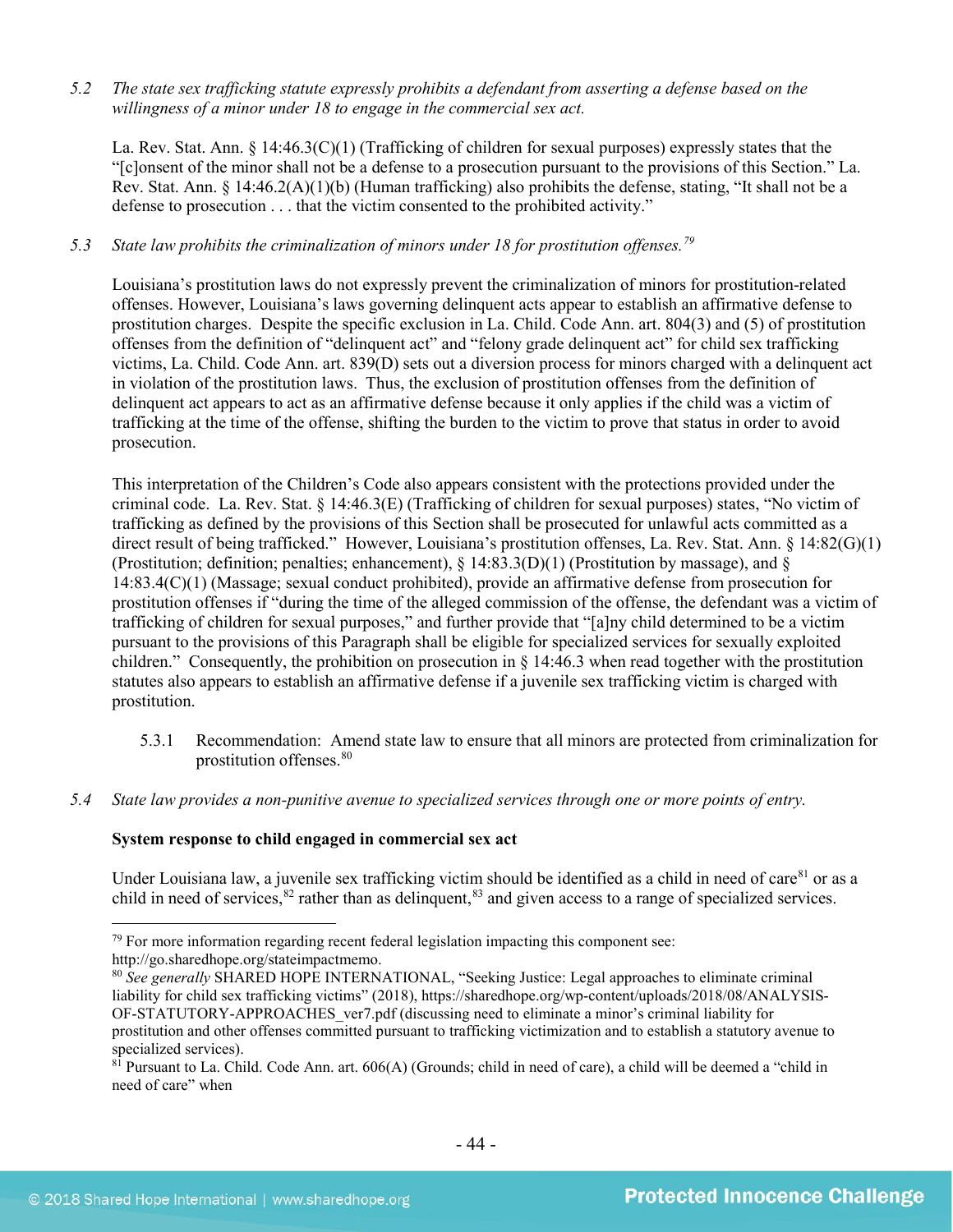Following an encounter with a suspected trafficking victim, law enforcement and state prosecutors must make a preliminary assessment as to whether the person is a victim of human trafficking. La. Rev. Stat. Ann. § 46:2162 (Assistance to victims of human trafficking) states,

(a) If it is determined that the victim or possible victim appears to meet such criteria, then the agency or office shall report the finding to the victim and shall refer the child victim to appropriate services available, including legal service providers. (b) If the victim or possible victim is under the age of eighteen . . . the agency or office shall also

notify the appropriate protective service agency.

In addition, La. Child. Code Ann. art. 725.4 (Duties of law enforcement) states,

The officer shall notify the Crime Victims Services Bureau of the Department of Public Safety and Corrections that the child may be eligible for special services and, as a mandatory reporter as required by Children's Code Article 610, shall notify the Department of Children and Family Services that the child is in need of protective services.

In turn, La. Child. Code Ann. art. 725.5(B) (Duties of the Department of Children and Family Services) requires the Department of Children and Family Services to "cooperate with law enforcement, prosecutors, and court staff in the investigation and prosecution of child sexual exploitation, including ensuring that all state, federal, and community-based resources for sexually exploited children are known to the child."

Pending a continued custody hearing, a juvenile sex trafficking victim may be placed in a shelter care facility. La. Child. Code Ann. art. 622(B)(5) (Placement pending a continued custody hearing). La. Child. Code Ann.

. . . . (6) The child is a victim of human trafficking or trafficking of children for sexual purposes. (7) The child is a victim of commercial sexual exploitation, human trafficking, or trafficking of children for sexual purposes perpetrated by any person regardless of their relationship to the child. . . . .

The text of La. Child Code Ann. art. 606 cited here and elsewhere in this report includes amendments made by the enactment of House Bill 488 during the 2018 Regular Session of the Louisiana Legislature (effective August 1, 2018). <sup>82</sup> Pursuant to La. Child. Code Ann. art. 730 (Grounds), a child will be deemed in need of services if the court finds

. . . . (6) That a child under ten years of age has committed any act which if committed by an adult would be a crime under any federal, state, or local law.

. . . . (8) That a child is a sexually exploited child [which includes child sex trafficking victims and children who engage in prostitution].

 $83$  La. Child. Code Ann. art.  $804(3)$  (Definitions) defines a "delinguent act" as "an act committed by a child of ten years of age or older which if committed by an adult is designated an offense under the statutes or ordinances of this state, or of another state if the offense occurred there, or under federal law, except traffic violations."

However, La. Child. Code Ann. art. 804(3) further provides,

"Delinquent act" shall not include a violation of R.S. 14:82 [Prostitution; definition; penalties; enhancement], § 83.3 [Prostitution by massage], § 83.4 [Massage; sexual conduct prohibited], § 89 [Crime against nature] or § 89.2 [Crime against nature by solicitation] for a child who, during the time of the alleged commission of the offense, was a victim of trafficking of children for sexual purposes pursuant to R.S. § 14:46.3(E).

 $\overline{a}$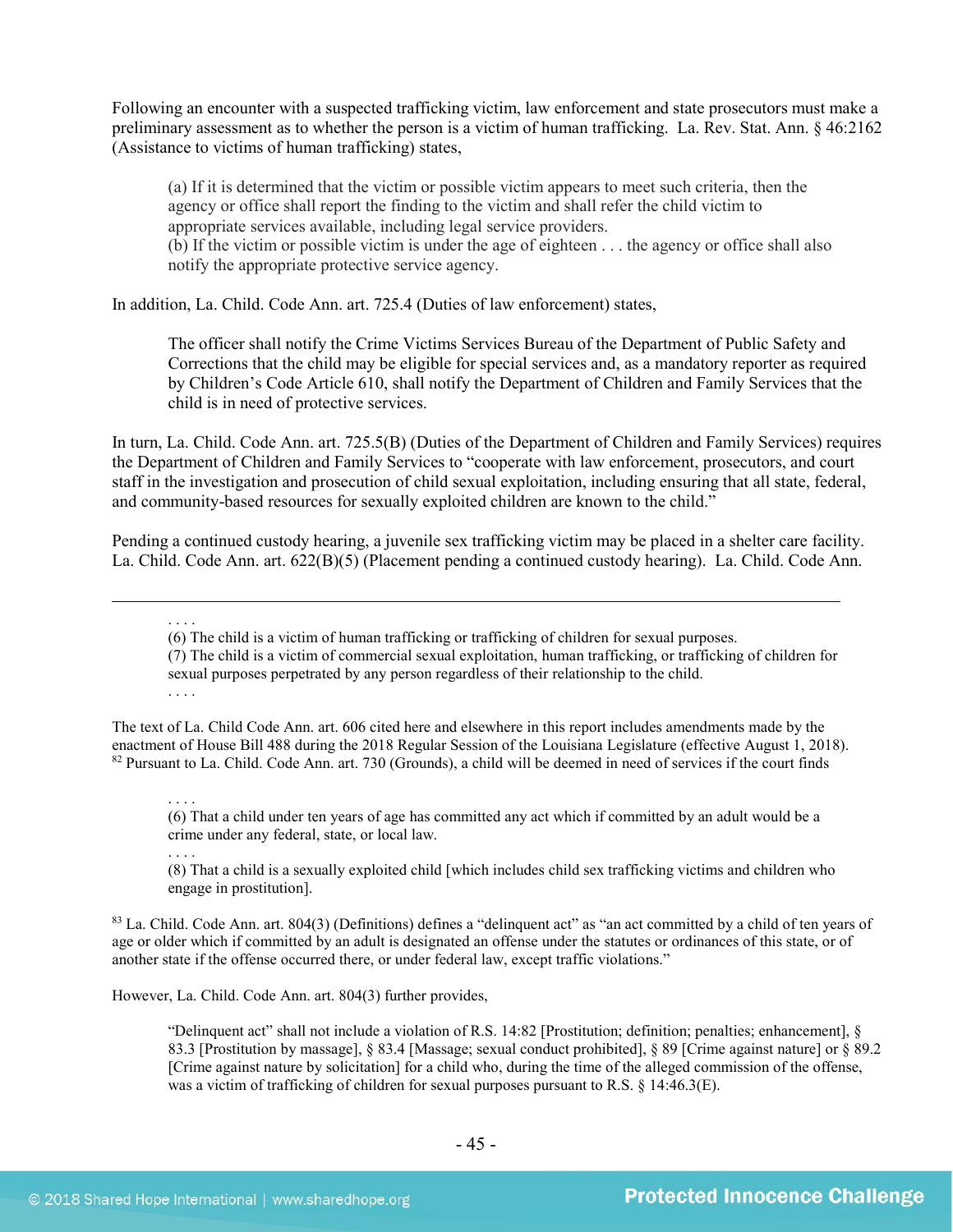art. 116(25) (Definitions) defines "shelter care facility" to include "a licensed, physically unrestricting public or private child carding facility, a residential facility operated for runaway, homeless, or sexually exploited children, or a safe house<sup>[84](#page-45-0)</sup> as defined in Children's Code Article 725.1 [Definitions] which provides temporary care for children."

Safe houses must provide specialized services. La Child. Code Ann. art. 725.2(A) (Safe house for sexually exploited children) states,

(2) The department may . . . operate or contract with an appropriate nongovernmental agency with experience working with sexually exploited children to operate one or more safe houses in a geographically appropriate area of the state.

(3) Each safe house shall provide safe and secure housing and specialized services for sexually exploited children.

. . . .

. . . .

. . . .

Additionally, La. Rev. Stat. Ann. § 46:1861(A)(1)(f) (Family justice centers) states, "[a] family justice center may be established in any judicial district to provide support, services, and assistance to victims of . . . [h]uman trafficking as defined by R.S. 14:46.2 and trafficking of children for sexual purposes as defined by R.S. 14:46.3." Furthermore, subsection (D) provides,

No family justice center shall:

(1) Deny services to any victim on the grounds of the victim's criminal history.

(2) Request the criminal history of a victim without the victim's written consent unless pursuant to a criminal investigation.

(3) Require a victim to participate in the criminal justice system or cooperate with law enforcement in order to receive counseling, medical care, or any other services at a family justice center.

(4) Require a victim to sign a consent form to share information in order to access services at the family justice center. La. Rev. Stat. Ann. § 46:1861(D).

Additionally, La. Child. Code Ann. art. 681(B) (Dispositional alternatives) provides that "[a] child in need of care shall not be committed to the Department of Public Safety and Corrections, nor shall such department accept a child in need of care."

To the extent that a juvenile sex trafficking victim enters the juvenile justice system, La. Child. Code Ann. art. 839 (Availability of an informal adjustment agreement) states,

(A) Prior to the filing of a petition, the district attorney or the court with the consent of the district attorney may authorize an informal adjustment agreement.

(C) When entering an informal adjustment agreement, the court may, with concurrence of the district attorney, utilize or initiate a teen or youth court program . . . .

(D) (1) Where a petition involves an allegation of an act of prostitution pursuant to R.S. 14:82, prostitution by massage pursuant to R.S. 14:83.3 or 83.4, or crimes against nature by solicitation pursuant to R.S. 14:89.2 and it is the child's first offense and the child expresses a willingness to cooperate and receive specialized services for sexually exploited children, the district attorney may effect an informal adjustment agreement which includes specialized services for the child.

<span id="page-45-0"></span><sup>&</sup>lt;sup>84</sup> "Safe house" means "a residential facility or a shelter care facility operated by an authorized agency, including a nonprofit agency, with experience in providing services to sexually exploited children and approved by the department to provide shelter for sexually exploited children." La. Child Code Ann. art. 725.1(2).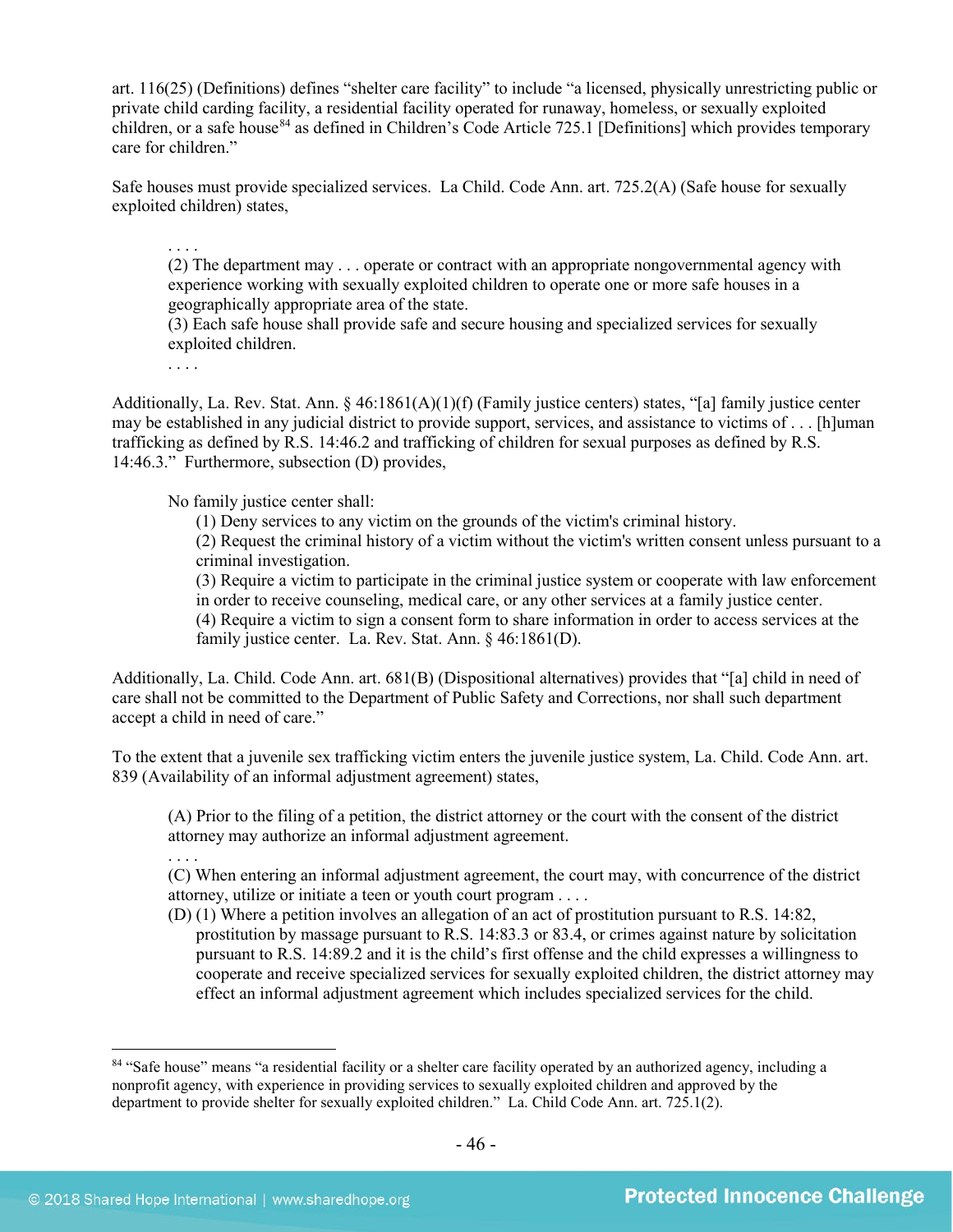(2) If, however, the child has previously been adjudicated a delinquent in violation of R.S. 14:82, 83.3, 83.4, or 89.2 or is unwilling to cooperate with specialized services for sexually exploited children, continuing with the delinquency proceeding shall be within the discretion of the district attorney.

(3) The specialized services referenced in Subparagraph (1) of this Paragraph may include but are not limited to safe and stable housing, comprehensive on-site case management, integrated mental health and chemical dependency services, including specialized trauma recovery services, education and employment training, and referrals to off-site specialized services, as appropriate.

La. Child. Code Ann. art. 841(B) (Effect of agreement) explains that

[a]n informal adjustment agreement suspends the proceedings on the delinquent acts charged in the complaint or petition. If any of the terms of the agreement are violated, the case may proceed to an adjudication hearing on the charges. If the child satisfies the terms of the agreement, he shall be discharged from further supervision, and the pending complaint or petition shall be dismissed with prejudice.

Finally, La Child. Code Ann. art. 725.3(1) (Statewide protocol; applicability of child in need of care procedure) establishes a statewide protocol for victim's services, stating,

The department shall develop a statewide protocol for helping to coordinate the delivery of services to sexually exploited children and shall work with court intake officers to ensure that all state, federal, and community-based resources for sexually exploited children are known to children who have been granted diversion under Article 839.

#### **Summary**

Louisiana law provides a juvenile sex trafficking victim with a statutory avenue to specialized services. Further, these children may be able to avoid delinquency adjudications through informal adjustments, which include specialized services as a condition for participation.

*5.5 Child sex trafficking is identified as a type of abuse and neglect within child protection statutes.[85](#page-46-0)*

Child victims of sex trafficking and commercial sexual exploitation will be identified as abused and in need of care. "Abuse" is defined to include commercial sexual exploitation of a child under La. Child. Code Ann. art.  $502(1)^{86}$  $502(1)^{86}$  $502(1)^{86}$  (Definitions),<sup>[87](#page-46-2)</sup> which states,

"Abuse" means any one of the following acts which seriously endanger the physical, mental, or emotional health and safety of the child $88$ :

<span id="page-46-0"></span><sup>&</sup>lt;sup>85</sup> For more information regarding recent federal legislation impacting this component see: http://go.sharedhope.org/stateimpactmemo.

<span id="page-46-1"></span><sup>86</sup> The text of La. Child Code Ann. art. 502 cited here and elsewhere in this report includes amendments made by the enactment of House Bill 488 during the 2018 Regular Session of the Louisiana Legislature (effective August 1, 2018).

<span id="page-46-2"></span><sup>87</sup> A similar definition of "abuse" is found in La. Child. Code Ann. art. 603(2).

The text of La. Child Code Ann. art. 603 cited here and elsewhere in this report includes amendments made by the enactment of House Bill 488 during the 2018 Regular Session of the Louisiana Legislature (effective August 1, 2018).

<span id="page-46-3"></span><sup>&</sup>lt;sup>88</sup> La. Child. Code Ann. art. 502(2) (Definitions) defines a "child" as "a person under the age of eighteen years who has not been judicially emancipated or emancipated by marriage as provided by law." La. Child. Code Ann. art. 603(6) defines "child" very similarly.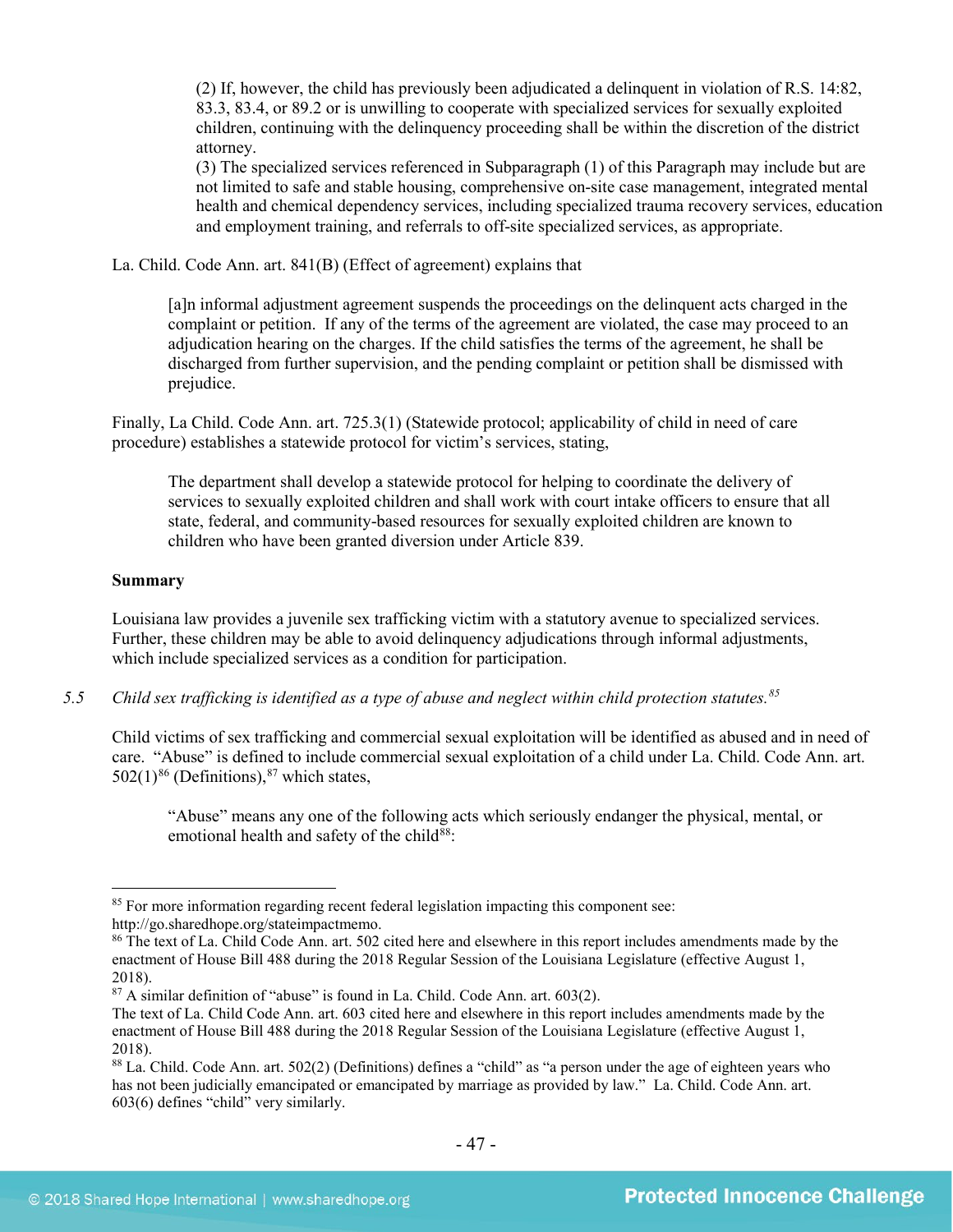(a) The infliction, attempted infliction, or, as a result of inadequate supervision, the allowance of the infliction or attempted infliction of physical or mental injury upon the child by a parent or any other person.

(b) The exploitation or overwork of a child by a parent or any other person. [89](#page-47-0)

(c) The involvement of the child in any sexual act with a parent or any other person, the aiding or toleration by the parent or the caretaker of the child's sexual involvement with any other person, the child's involvement in pornographic displays, or any other involvement of a child in sexual activity constituting a crime under the laws of this state.

. . . .

In addition, La. Child. Code Ann. art.  $606(A)^{90}$  (Grounds; child in need of care) states,

Allegations that a child is in need of care shall assert one or more of the following grounds:

. . . . (6) The child is a victim of human trafficking or trafficking of children for sexual purposes. NOTE: Paragraph (A)(7) shall become effective when a child, who is a victim of commercial sexual exploitation, human trafficking, or trafficking of children for sexual purposes perpetrated by someone other than a parent or caretaker, becomes an eligible victim for which federal match funds are available through Title IV-E of 47 U.S.C. 672.

(7) The child is a victim of commercial sexual exploitation, human trafficking, as provided for in R.S. 14:46.2, or trafficking of children for sexual purposes, as provided for in R.S. 14:46.3, perpetrated by any person regardless of the perpetrator's relationship to the child. . . . .

Lastly, La. Child. Code Ann. art.  $502(5)^{91}$  states, "'Neglect' means the unreasonable refusal or failure of a parent or caretaker to supply the child with necessary food, clothing, shelter, care, treatment, or counseling for any injury, illness, or condition of the child, as a result of which the child's physical, mental, or emotional health and safety is substantially threatened or impaired . . . ."

*5.6 The definition of "caregiver" or another related term in the child welfare statutes is not a barrier to a sex trafficked child accessing the protection of child welfare.*

The definition of "caretaker"[92](#page-47-3) creates a barrier to a sex trafficked child accessing the protection of child welfare. Although a child sex trafficking victim may be identified as a "child in need of care" regardless of the child's relationship to the perpetrator,  $93$  La. Child. Code Ann. art. 725.5(A) (Duties of the Department of Children and Family Services) only requires DCFS to investigate as follows:

The department shall be responsible for investigating reports of abuse or neglect where the abuser is believed to be a parent or caretaker, a person who maintains an interpersonal dating or engagement

<span id="page-47-0"></span> <sup>89</sup> "'Commercial sexual exploitation" means involvement of the child' [in] *sic* activity prohibited by the following statutes: R.S. 14:46.2, 46.3, 81.1, 81.3, 82, 82.1, 82.2, 83, 83.1, 83.2, 83.3, 83.4, 84, 85, 86, 89.2, 104, 105, and 282." La. Child. Code Ann. art. 603(9.1). 90 *See supra* note [81.](#page-43-5)

<span id="page-47-2"></span><span id="page-47-1"></span> $91$  A similar definition of "neglect" is found in La. Child. Code Ann. art. 603(18).

<span id="page-47-3"></span> $92$  As used in Title 6 (Child in need of care), La. Child. Code Ann. art. 603(4) (Definitions) defines "caretaker" as "any person legally obligated to provide or secure adequate care for a child, including a parent, tutor, guardian, legal custodian, foster home parent, an employee of a public or private day care center, an operator or employee of a registered family child day care home, or other person providing a residence for the child." Additionally, as used in Title 7 (Families in need of services), a "caretaker" is "any person providing a residence for the child or any person legally obligated to provide or secure adequate care for the child, including a parent, tutor, guardian, or legal custodian." La. Child. Code Ann. art. 728(1).

<span id="page-47-4"></span><sup>93</sup> *See supra* Component 5.5 for grounds for identification as a "child in need of care."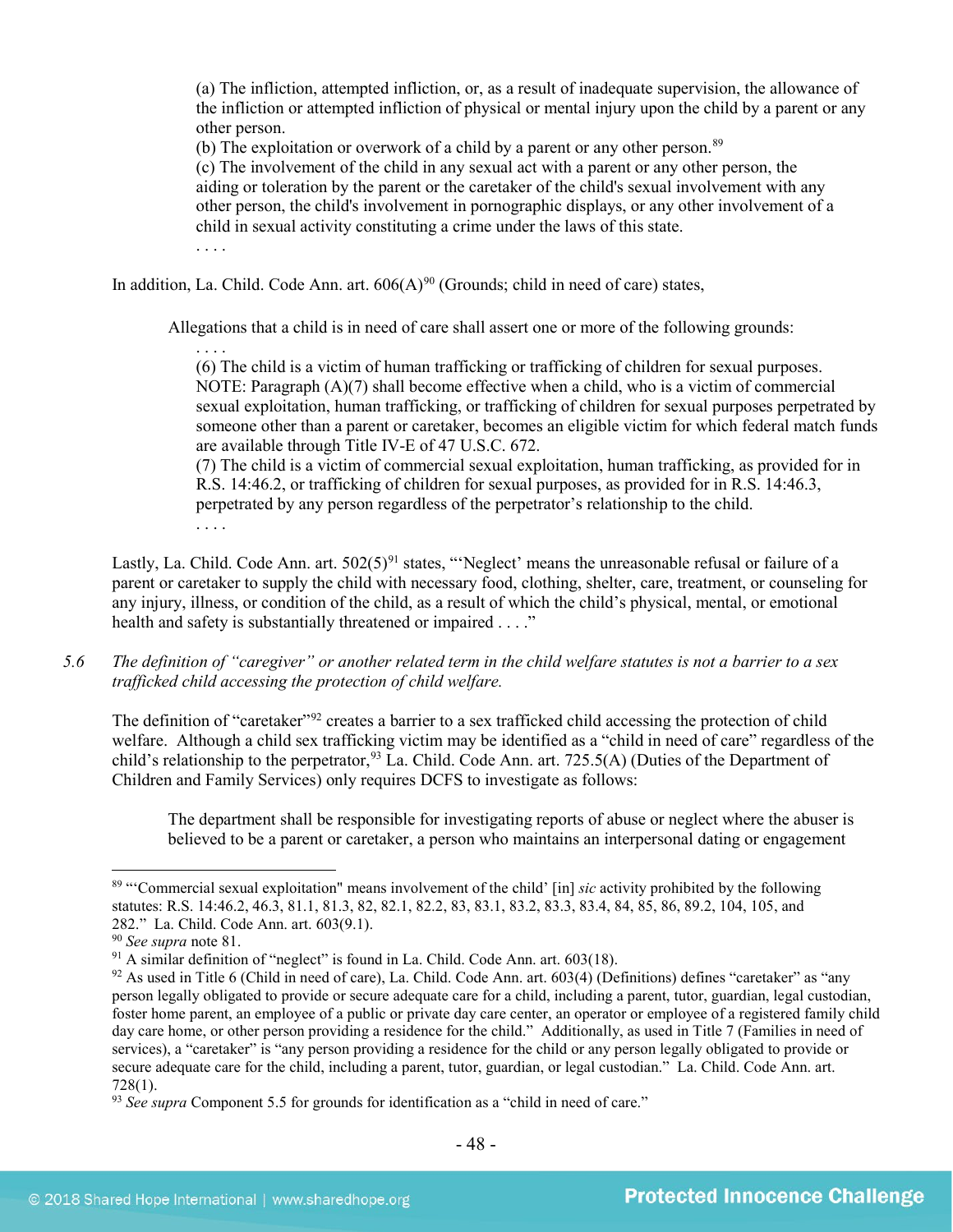relationship with the parent or caretaker, or a person living in the same residence with the parent or caretaker as a spouse whether married or not.

5.6.1 Recommendation: Amend La. Child. Code Ann. art. 725.5(A) (Duties of the Department of Children and Family Services) to require child welfare investigation in cases of child sex trafficking regardless of the child's relationship to the perpetrator of the abuse.

# *5.7 Crime victims' compensation is specifically available to a child victim of sex trafficking or commercial sexual exploitation of children (CSEC).*

Child sex trafficking victims may be eligible to receive compensation under Louisiana's Crime Victims Reparations Act. La. Rev. Stat. Ann. § 46:1804 (Eligibility to apply for reparations) states,

A person who believes he is a victim of a crime enumerated in R.S. 46:1805 [Crimes to which chapter applies], <sup>[94](#page-48-0)</sup> or his legal representative, or in the case of death, a dependent or the legal representative of a dependent, or the rightful claimant as defined in R.S. 46:1802 (4) [Definitions], shall be eligible to make application to the board for reparations and shall be eligible for an award of reparations in accordance with the provisions of this Chapter.

As used in La. Rev. Stat. Ann. § 46:1804, a "victim" is defined to include trafficking and CSEC crimes under La. Rev. Stat. Ann. § 46:1802(13)(a) and states that

[a]ny person who suffers personal injury, death, or catastrophic property loss as a result of a crime committed in this state and covered by this Chapter. This includes any person who is a victim of human trafficking as defined by R.S. 14:46.2, a victim of trafficking of children for sexual purposes as defined by R.S. 14:46.3, or a victim of any offense involving commercial sexual exploitation including but not limited to R.S. 14:81.1, 81.3, 82, 82.1, 82.2, 83, 83.1, 83.2, 83.3, 83.4, 84, 85, 86, 89.2, 104, 105, and 282.

However, certain requirements under La. Rev. Stat. Ann. § 46:1806 (Application; requirements; confidentiality) may hinder the ability of commercially sexually exploited children to obtain compensation. Under La. Rev. Stat. Ann. § 46:1806(A), an application for compensation

shall be valid only if the act resulting in the personal injury, death, or catastrophic property loss was reported to the appropriate law enforcement officers within seventy-two hours after the date of the personal injury . . . or within such longer period as the board determines is justified by the circumstances.

Furthermore, La. Rev. Stat. Ann. § 46:1806(B) provides that

(1) An application for reparations related to a sexually-oriented criminal offense shall be filed in writing with the board within one year after the date on which the personal injury, death, or catastrophic property loss occurred or within such longer period as the board determines is justified by the circumstances.

<span id="page-48-0"></span> <sup>94</sup> La. Rev. Stat. Ann. § 46:1805(A) (Crimes to which Chapter applies) allows the board to award reparations for pecuniary loss for "personal injury, death, or catastrophic property loss resulting from any act or omission to act that is defined as a misdemeanor under any local ordinance or as a crime under state or federal law and involves the use of force or the threat of the use of force or any human trafficking-related offense." La. Rev. Stat. Ann. § 46:1805(B)(3) defines "human trafficking-related offense" to include "the perpetration or attempted perpetration of R.S. 14:46.2 or 46.3 or any other crime involving commercial exploitation including R.S. 14:81.1, 81.3, 82, 82.1, 82.2, 83, 83.1, 83.2, 83.3, 83.4, 84, 85, 86, 89.2, 104, 105, and 282."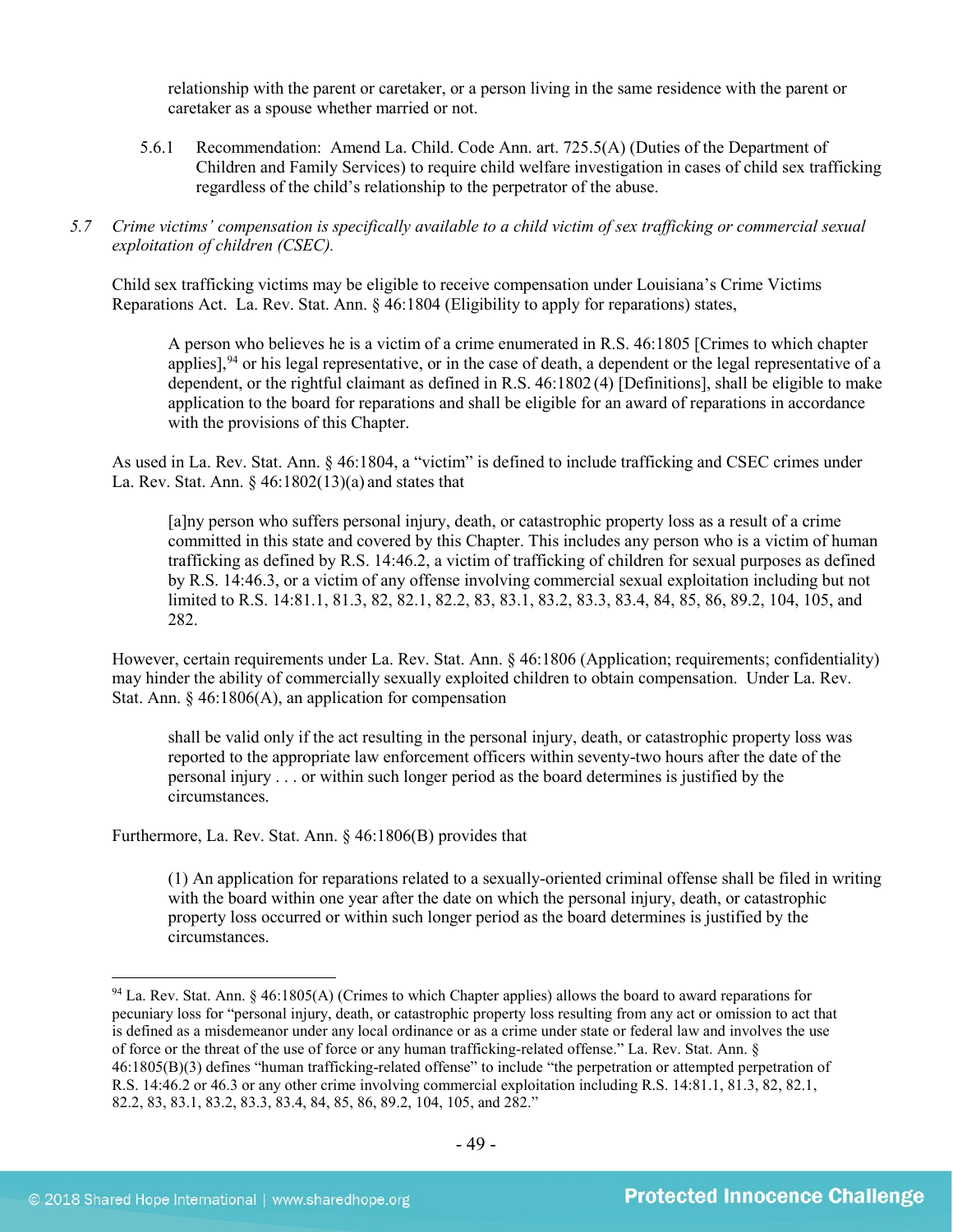(2) A victim of a sexually-oriented criminal offense shall not be required to report a sexually-oriented criminal offense to any law enforcement officer for purposes of a claimant filing a valid application for reparations pursuant to this Subsection.

However, La. Rev. Stat. Ann. § 46:1809 (B)(3), (4) (Criteria for making awards; prohibitions; authority to deny or reduce awards) states,

(3) (a) No award of reparations shall be made if the board finds that:

(i) The crime was not reported within the time specified by R.S.  $46:1806(A)$  [Application; requirements; confidentiality].

(ii) The claimant failed or refused to cooperate substantially with the reasonable requests of appropriate law enforcement officials.

. . . . (iv) The claimant was the offender or an accessory, or that an award to the claimant would unjustly benefit any of them. However, such ineligibility shall not apply if the claimant is a victim of human trafficking or trafficking of children for sexual purposes. (v) The claim was not filed timely, as provided by R.S. 46:1806(A) and (B).

. . . . (b) The ineligibility provisions provided for in Items  $(a)(i)$  and (ii) of this Paragraph shall not apply if the claim for reparations results from a sexually-oriented criminal offense.

(4) The board may deny or reduce an award:

(a) If it finds that the behavior of the victim at the time of the crime giving rise to the claim was such that the victim bears some measure of responsibility for the crime that caused the physical injury, death, or catastrophic property loss or for the physical injury, death, or catastrophic property loss. However, such ineligibility shall not apply if the claimant is a victim of a human traffickingrelated offense as defined by R.S. 46:1805 or a sexually-oriented criminal offense as defined by R.S. 15:622.

. . . .

. . . .

. . . .

*5.8 Victim-friendly procedures and protections are provided in the trial process.*

Child victim witnesses are provided with certain protections through the trial process. La. Rev. Stat. Ann. § 14:46.3(F) (Trafficking of children for sexual purposes) specifically provides that "the multidisciplinary team approach" applies to child victims of trafficking.

La. Child. Code Ann. art. 507 (Purpose) explains that the purpose of the multidisciplinary team approach

is to protect children whose physical or mental health and welfare is substantially at risk of harm by sexual abuse, other physical abuse, neglect, or exploitation and who may be further threatened by the conduct of others, by providing a formal, comprehensive, integrated, multidisciplinary response to the investigation and disposition of cases of child abuse; by expediting and improving the validation or invalidation of such allegations for the benefit of the child, his family and any accused perpetrator; by encouraging the use of collaborative decision making and case management thereby reducing to a minimum the number of times a child victim is questioned and examined, thus preventing further trauma to the child; by coordinating a therapeutic services program thereby providing safety and treatment for a child victim and his family; by developing communication and case coordination among community professionals and agencies who are involved in child protection; by collecting data needed to continually improve cooperative interagency investigations; and, by maintaining the confidentiality of agency records, to ensure the protection of the privacy of the child, his family and any accused perpetrator.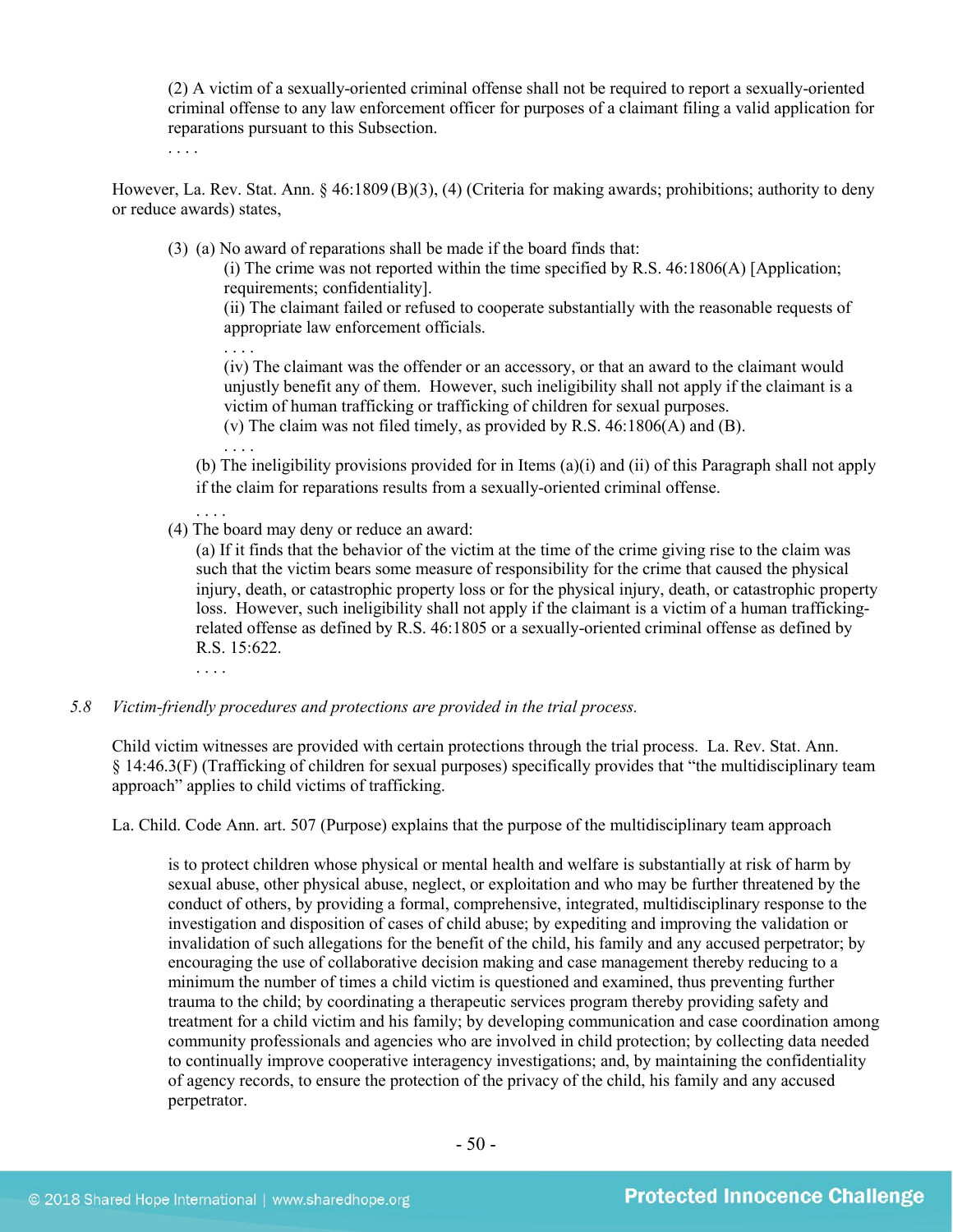La. Child. Code Ann. art. 510(A) (Contents of protocols; formal requirements) mandates certain protocols for the "multidisciplinary investigation of allegations of child abuse," including,

. . . . (4) Procedures for ensuring that interviews of the child victim are conducted in a neutral, legally sound manner and by a qualified forensic interviewer, except when the circumstances of the particular case justify the assignment of another interviewer.

(5) Procedures for reducing the risk of harm to child victims, including ensuring that the child is in a safe surrounding, and when necessary the removal of the alleged perpetrator.

(6) Procedures for reducing the number of interviews of the child victim and the use, if available, of a child advocacy center.

(7) Procedures for developing a service and treatment plan for the child victim and his family. (8) Procedures for respecting the confidentiality of agency records and information, and a policy identifying the conditions for the sharing of information.

. . . .

(10) Any other procedures to avoid duplication of fact-finding efforts and interviews of the child.

Additionally, under La. Rev. Stat. Ann. § 15:283 (Protected person; testimony taken outside courtroom), victims of La. Rev. Stat. Ann. § 14:46.3 (Trafficking of children for sexual purposes) and Louisiana's CSEC laws who are under 17 years of age, may give testimony via closed circuit television. Specifically, La. Rev. Stat. Ann. § 15:283 states in part,

A. On its own motion or on the motion of the attorney for any party, a court may order that the testimony of a protected person<sup>[95](#page-50-0)</sup> who may have been a witness to or victim of a crime be taken in a room other than the courtroom and be simultaneously televised by closed circuit television to the court and jury, when the court makes a specific finding of necessity based upon both of the following:

(1) Expert testimony that the protected person would be likely to suffer serious emotional distress if forced to give testimony in open court.

(2) Expert testimony that, without such simultaneous televised testimony, the protected person cannot reasonably communicate his testimony to the court or jury.

B. The court shall ensure that the protected person cannot see or hear the accused unless such viewing or hearing is requested for purposes of identification. However, the court shall ensure that the accused is afforded the ability to consult with his attorney during the testimony of the protected person. C. The only persons who may be present in the room with the protected person are the person or persons operating the audio-video equipment, the presiding judge, the attorneys for the state, the attorneys for the defendant, and any person, other than a relative of the protected person, whose presence is determined by the court to be necessary to the welfare and well-being of the protected person during his testimony . . . .

D. Only the attorneys, or the presiding judge as authorized by law, may question the protected person. . . . .

La. Rev. Stat. Ann. § 15:469.1 (Receipt of testimony from victims of certain crimes who are fifteen years of age or younger; closed session of court or in chambers; procedure) provides,

In cases of simple or third degree rape, attempted simple or third degree rape, aggravated or first degree rape, attempted aggravated or first degree rape, forcible or second degree rape, attempted forcible or second degree rape, or carnal knowledge of a juvenile in which the victim is a child of fifteen years of age or younger, the court, upon its own motion or that of the defendant or state, may

<span id="page-50-0"></span><sup>&</sup>lt;sup>95</sup> Pursuant to La. Rev. Stat. Ann. §  $15:283(E)(1)$ , "protected person" is defined as "a person who is the victim of a crime or a witness in a criminal prosecution who is . . . [u]nder the age of seventeen years."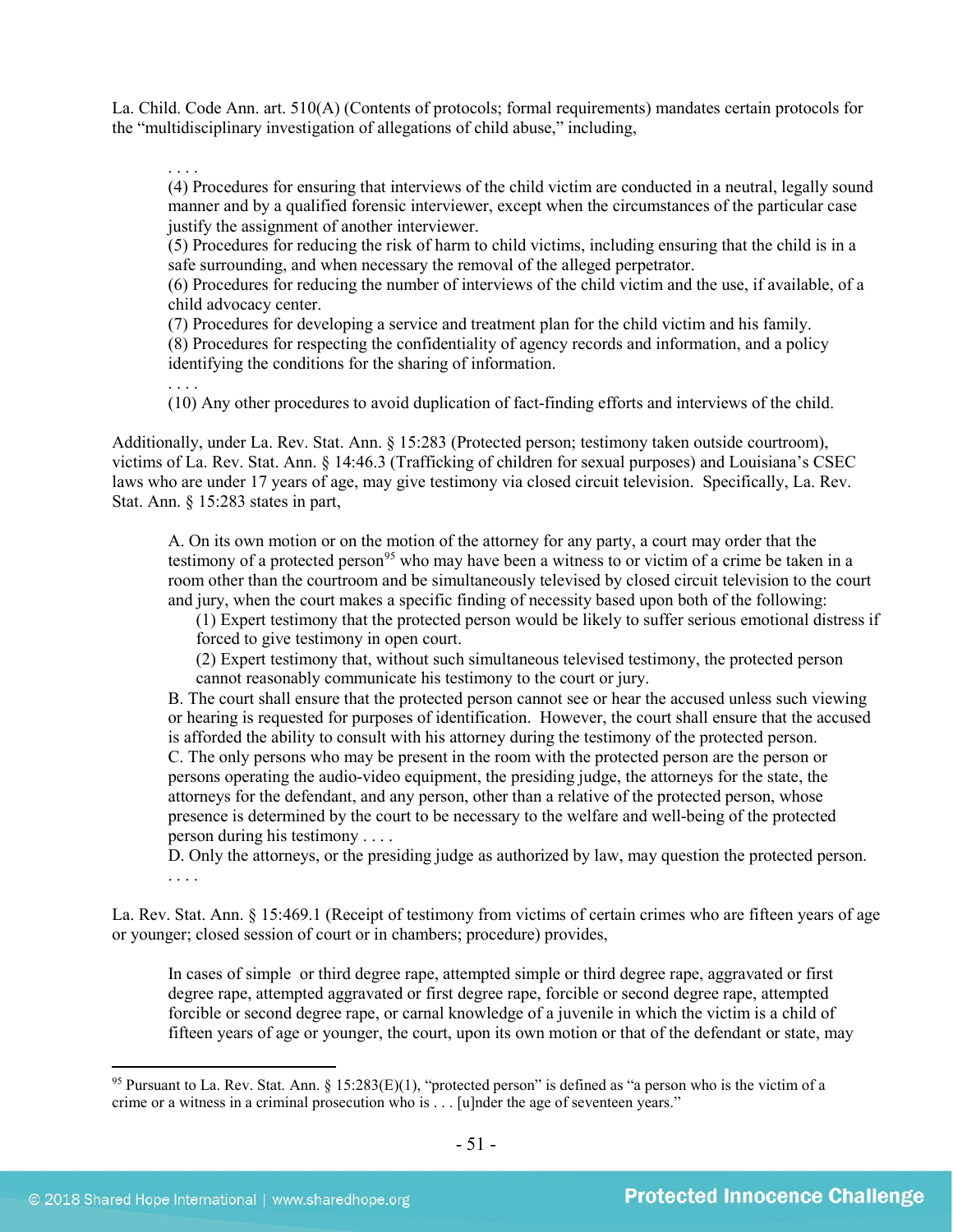order that the testimony of such victim be heard either in closed session of court or in the judge's chambers, in the presence of the judge or jury, the defendant, counsel for the defendant, the family of the defendant, the parents or parent of the victim, the attorney for the state, a reasonable but limited number of members of the public which the court may allow in its discretion under these circumstances, and any other party which the court determines has a valid interest in the proceedings.

Victims and witness are provided additional protective measures throughout the course of court procedures. Pursuant to La. Rev. Stat. Ann. § 46:1844(G) (Basic rights for victim and witness),

The court shall provide, whenever possible, a secure waiting area during the court proceedings which does not require victims, witnesses, or victims' families to be in close proximity to the defendants, their families or friends, and shall provide a secure waiting area in cases involving violent crimes. Upon request of a victim, victim's family, or witness, the court shall also provide, whenever possible, designated seating in a courtroom for victim's, victims' families, and witnesses separate from defendants, defendants' families, or witnesses for defendants. The designated seating area should be positioned, whenever possible, in the courtroom in a way that does not require victims, victims' families, and witnesses to be in close proximity to defendants, defendants' families, or witnesses.

Additional protections apply to child sex trafficking victims for cases involving sexual assault and human trafficking. Specifically, La. Code Evid. Ann. art. 412(B)(1) (Victim's past sexual behavior in sexual assault cases; trafficking cases) states that "[w]hen an accused is charged with a crime involving human trafficking or trafficking of children for sexual purposes, reputation or opinion evidence of the past sexual behavior of the victim is not admissible." Furthermore, under La. Code Evid. Ann. art. 412(A), "[w]hen an accused is charged with a crime involving sexually assaultive behavior, reputation or opinion evidence of the past sexual behavior of the victim is not admissible." Additionally, La. Code Evid. Ann. art. 412(G) states, "the rules of admissibility of evidence provided by this article shall also apply to civil actions brought by victim for damages which are alleged to arise from sexually assaultive behavior, human trafficking or trafficking of children for sexual purposes by the defendant, whether or not convicted of such crimes." Several evidentiary exceptions fall under La. Code Evid. Ann. art. 412(B)(2), including precluding "evidence of specific instances of the victim's past sexual behavior . . . unless the evidence is offered by the prosecution in a criminal case to prove a pattern of trafficking activity by the defendant."

Courts specializing in human trafficking offenses as the subject matter of the court are established in the district courts of Louisiana. La. Child Code Ann. Art 13:587.4(C) states,

(1) If a special division or section of court is designated as a human trafficking section, the presiding judge may be trained in issued of human trafficking and the support services available to victims. (2) All cases where a person is charged or indicted pursuant to R.S. 14:46.2 [Human trafficking], 46.3 [Trafficking of children for sexual purposes], 81.1 [Pornography involving juveniles], 81.2 [Molesting of a juvenile], 81.3 [Computer-aided solicitation of a minor], 82 [Operating a place of prostitution], 82.1 [Prostitution with a minor under 17 years of age], 83 [Soliciting for prostitutes], 83.1 [Inciting prostitution], 83.2 [Promoting prostitution], 83.3 [Prostitution by massage], 83.4 [Massage; sexual conduct prohibited], 84 [Pandering], 85 [Letting premises for prostitution], 86 [Enticing persons into prostitution], 89 [Crime against nature], 89.1 [Aggravated crime against nature], 89.2 [Crimes against nature by solicitation], 104 [Keeping a disorderly place], 105 [Letting a disorderly place], 281 [Maintaining disorderly place] or 282 [Operation of places of prostitution] shall be transferred to the human trafficking section of the court.

Statements made by a victim related to a prosecution for an unlawful act arising from the trafficking offense are eligible for specialized protections during criminal proceedings. La. Code Evid. Ann. art. 412.3 (Statements made by victims of trafficking during investigations) states,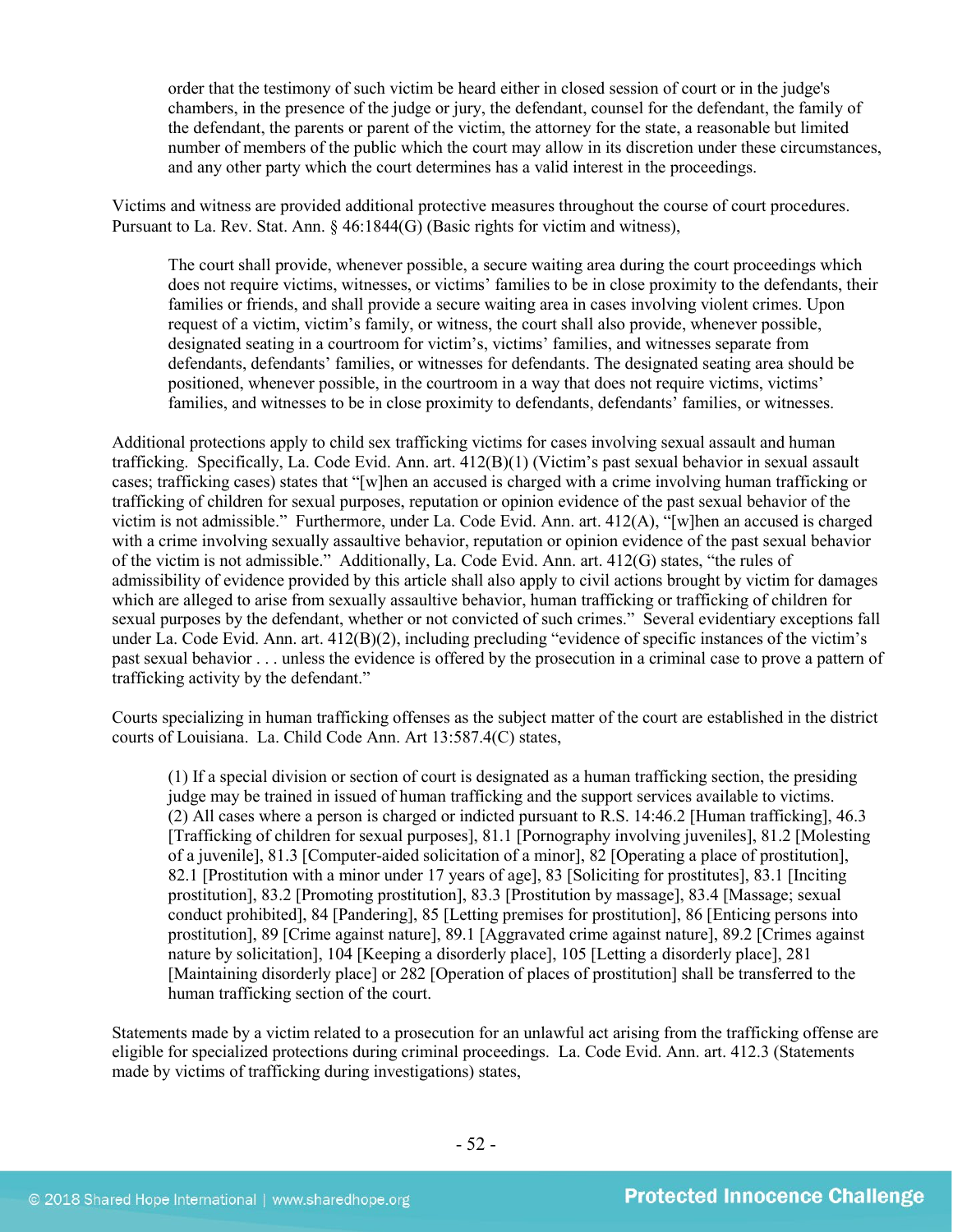If a victim of human trafficking or trafficking of children for sexual purposes is also a defendant in any case arising from unlawful acts committed as part of the same trafficking activity, any inculpatory statement made by the victim as a result of questioning by any person then known by the victim to be a law enforcement officer is inadmissible against the victim, except pursuant to Article 801 of this Code or in any prosecution of the victim for perjury, at a trial of the victim for the unlawful acts committed by the victim as part of the same trafficking activity if all of the following conditions exist:

(1) The victim cooperates with the investigation and prosecution, including the giving of a useimmunity statement as directed by the prosecuting attorney.

(2) The victim testifies truthfully at any hearing or trial related to the trafficking activity, or agrees, either in writing or on the record, to testify truthfully at any hearing or trial related to the trafficking activity in any prosecution of any other person charged with an offense arising from the same trafficking activity, regardless of whether the testimony is unnecessary due to entry of a plea by the other person.

(3) The victim has agreed in writing to receive services or participate in a program that provides services to victims of human trafficking or trafficking of children for sexual purposes, if such services are available.

La. Rev. Stat. Ann.  $\S 44:3(J)(1)^{96}$  $\S 44:3(J)(1)^{96}$  $\S 44:3(J)(1)^{96}$  (Records of prosecutive, investigative, and law enforcement agencies and communications districts) provides for the confidentiality of identifying information, stating, "[n]othing in this Chapter [Public records] shall be construed to require the disclosure of information which would reveal the name, address, contact information, or identify of a victim of a sex offense or a human trafficking-related offense as those terms are defined in R.S. 46:1844." Under La. Rev. Stat. Ann. § 46:1844(W)(2), which also protects the confidentiality of crime victims who are minors, victims of sex offenses, and victims of human trafficking-related offenses<sup>97</sup>, "sex offense" is defined to "include the perpetration or attempted perpetration of . . . any offense listed in R.S. 15:541(24) [Definitions]."

La. Code Crim. Proc. Ann. art. 718.1(A) (Evidence of obscenity, video voyeurism, or pornography involving juveniles) affords special protection for children used in images of child sexual exploitation (ICSE), video voyeurism, or obscenity. Pursuant to art. 718.1(A), "In any criminal proceeding, any property or material that is alleged to constitute evidence of obscenity as defined in R.S.  $14:106(A)(2)^{98}$  $14:106(A)(2)^{98}$  $14:106(A)(2)^{98}$  that is unlawfully possessed, video voyeurism as defined in R.S. 14:283,<sup>[99](#page-52-3)</sup> or pornography involving juveniles as defined in R.S. 14:81.1 shall remain in the care, custody, and control of the investigating law enforcement agency, the court, or the district attorney." Additionally, "the court shall deny any request by the defendant to copy, photograph, duplicate, or otherwise reproduce any property or material that is alleged to constitute evidence of obscenity . . . that is unlawfully possessed, video voyeurism . . . or pornography involving juveniles . . . provided that the district attorney makes the property or material reasonably available<sup>[100](#page-52-4)</sup> to the defendant." La. Code Evid. Ann. art. 718.1(B).

<span id="page-52-1"></span><span id="page-52-0"></span> <sup>96</sup> The text of La. Rev. Stat. Ann. § 44:3 cited here and elsewhere in this report includes amendments made by the enactment of House Bill 307 during the 2018 Regular Session of the Louisiana Legislature (effective August 1, 2018). <sup>97</sup> For purposes of this Component "human trafficking-related offense" is defined to include the perpetration or attempted perpetration of R.S. 14:46.2 or 46.3 or any other crime involving commercial sexual exploitation including R.S. 14:81.1, 81.3, 82, 82.1, 82.2, 83, 83.1, 83.2, 83.3, 83.4, 84, 85, 86, 89.2, 104, 105, and 282." La. Rev. Stat. Ann. § 46:1844(W)(2)(a).<br><sup>98</sup> See supra Component 1.2 for the definition of "obscenity."

<span id="page-52-3"></span><span id="page-52-2"></span><sup>&</sup>lt;sup>99</sup> Video voveurism is defined under La. Rev. Stat. Ann. § 14:283 as "The use of any camera, videotape, photooptical, photo-electric, or any other image recording device for the purpose of observing, viewing, photographing, filming, or videotaping a person where that person has not consented to the observing, viewing, photographing, filming, or videotaping and it is for a lewd or lascivious purpose; or the transfer of an image obtained by activity described in Paragraph (1) of this Subsection by live or recorded telephone message, electronic mail, the Internet, or a commercial online service."

<span id="page-52-4"></span><sup>&</sup>lt;sup>100</sup> Under La. Code Evid. Ann. art. 718.1(C), "the property or material shall be deemed reasonably available to the defendant if the district attorney provides ample opportunity for the inspection, viewing, and examination at the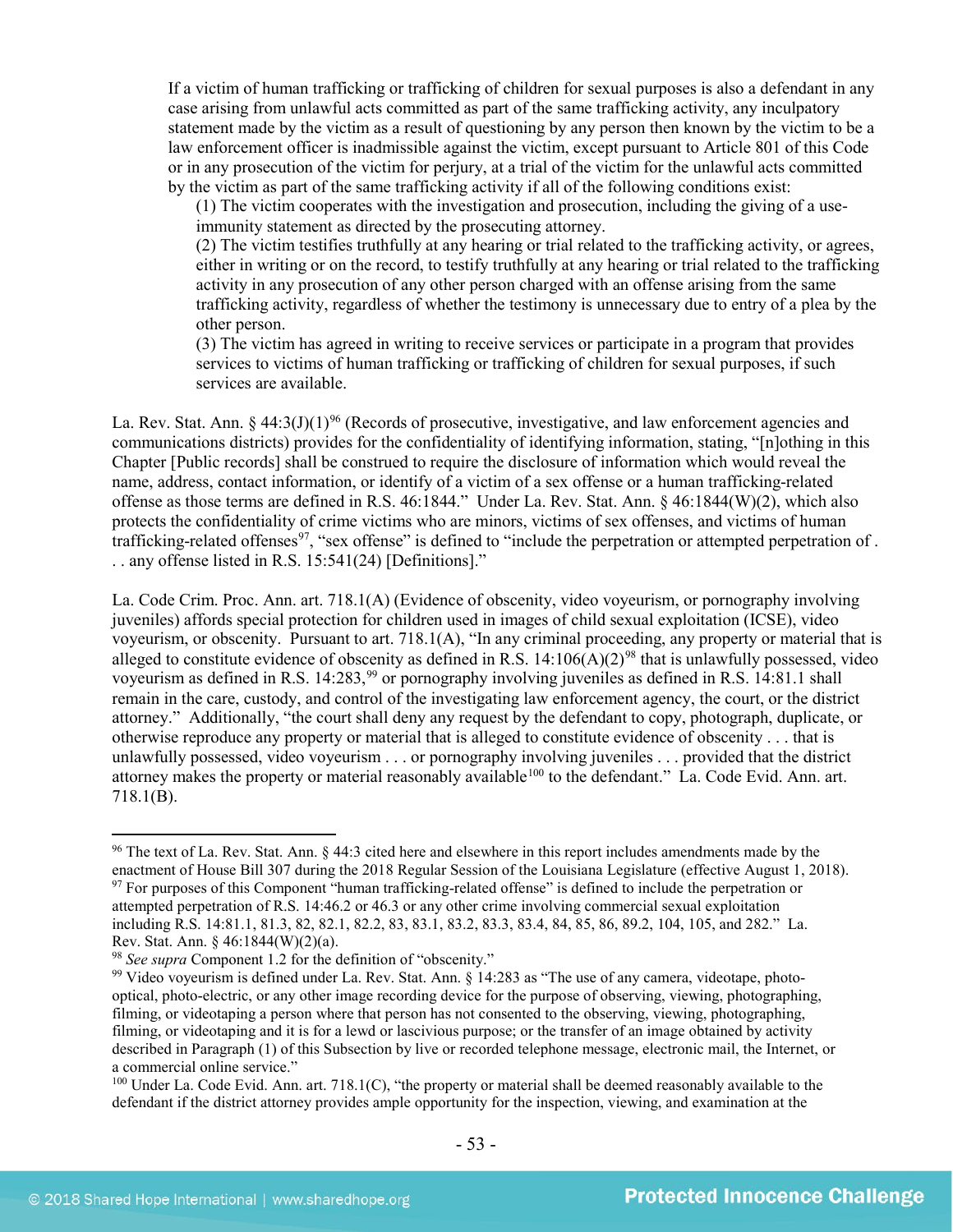For child victims who are involved in dependency cases, La. Child. Code Ann. art. 424.1(A) (CASA; appointment) authorizes the court in a child in need of care proceeding to appoint a special advocate.

*5.9 Child sex trafficking victims may vacate delinquency adjudications and expunge related records for prostitution and other offenses arising from trafficking victimization, without a waiting period.*

Louisiana law allows child sex trafficking victims to petition for vacatur of adjudications without a waiting period and makes expungement automatic upon granting vacatur; however, relief extends only to adjudications for prostitution-related offenses. Specifically, La. Child. Code Ann. art. 923 (Expungement and sealing of adjudications involving human trafficking victims) provides,

A. A motion to set aside an adjudication pursuant to the provisions of this Article, may be filed and served upon the district attorney at any time following an adjudication of delinquency and completion of the disposition relating thereto involving the offenses of prostitution pursuant to R.S. 14:82, prostitution by massage pursuant to R.S. 14:83.3 or 83.4, or crime against nature by solicitation pursuant to R.S. 14:89.2 when the child's participation in the offense was a result of having been a victim of human trafficking under R.S. 14:46.2 or a victim of a severe form of trafficking under the federal Trafficking Victims Protection Act (22 U.S.C. 7101 et seq.).

. . . .

D. The court shall grant the motion if the court finds by a preponderance of the evidence that the violation was a result of the child having been a victim of human trafficking. Documentation of a child's status as a victim of human trafficking provided by a federal, state, or local government agency shall create a presumption that the child's adjudication was obtained as a result of having been a victim of human trafficking. However, such documentation shall not be required to grant a motion under this Article.

E. If the motion is granted, the court shall order the expungement and sealing of the record and report of the juvenile proceedings including all records and files related to the child's arrest, citation, investigation, charge, delinquency proceedings, adjudication, and probation for the offense.

Accordingly, an adjudication may be set aside or vacated immediately and related records are expunged automatically. However, La. Child. Code Ann. art. 923 applies specifically to adjudications for prostitutionrelated offenses, foreclosing the law's applicability to other offenses related to trafficking victimization.

Records for other offenses related to trafficking victimization may be expunged and sealed in accordance with La. Child. Code Ann. art. 918 (Grounds), which states,

A. Records and reports of a delinquency matter that did not result in adjudication and records concerning delinquency adjudications for R.S. 14:82 [Prostitution; definition; penalties; enhancement], 83.3 [Prostitution by massage], 83.4 [Massage; sexual conduct prohibited], 89 [Crime against nature], 89.2 [Crime against nature by solicitation] may be expunged and sealed at any time.

B. Records and reports of a matter that resulted in a finding of Families in Need of Services or an adjudication for any charge other than murder, manslaughter, an offense requiring registration as a sex offender under R.S. 15:542, kidnapping, or armed robbery shall be expunged and sealed only if the court exercising juvenile jurisdiction has ceased to exercise jurisdiction in accordance with Article 313. C. Records concerning conduct or conditions that resulted in a delinquency adjudication may be expunged and sealed only if all of the following circumstances exist:

(1) The person seeking expungement and sealing has no criminal court felony convictions and no criminal court convictions for misdemeanors against a person involving a firearm.

office of the district attorney of the property or material by the defendant, the defendant's attorney, and any individual the defendant may seek to qualify to furnish expert testimony at trial."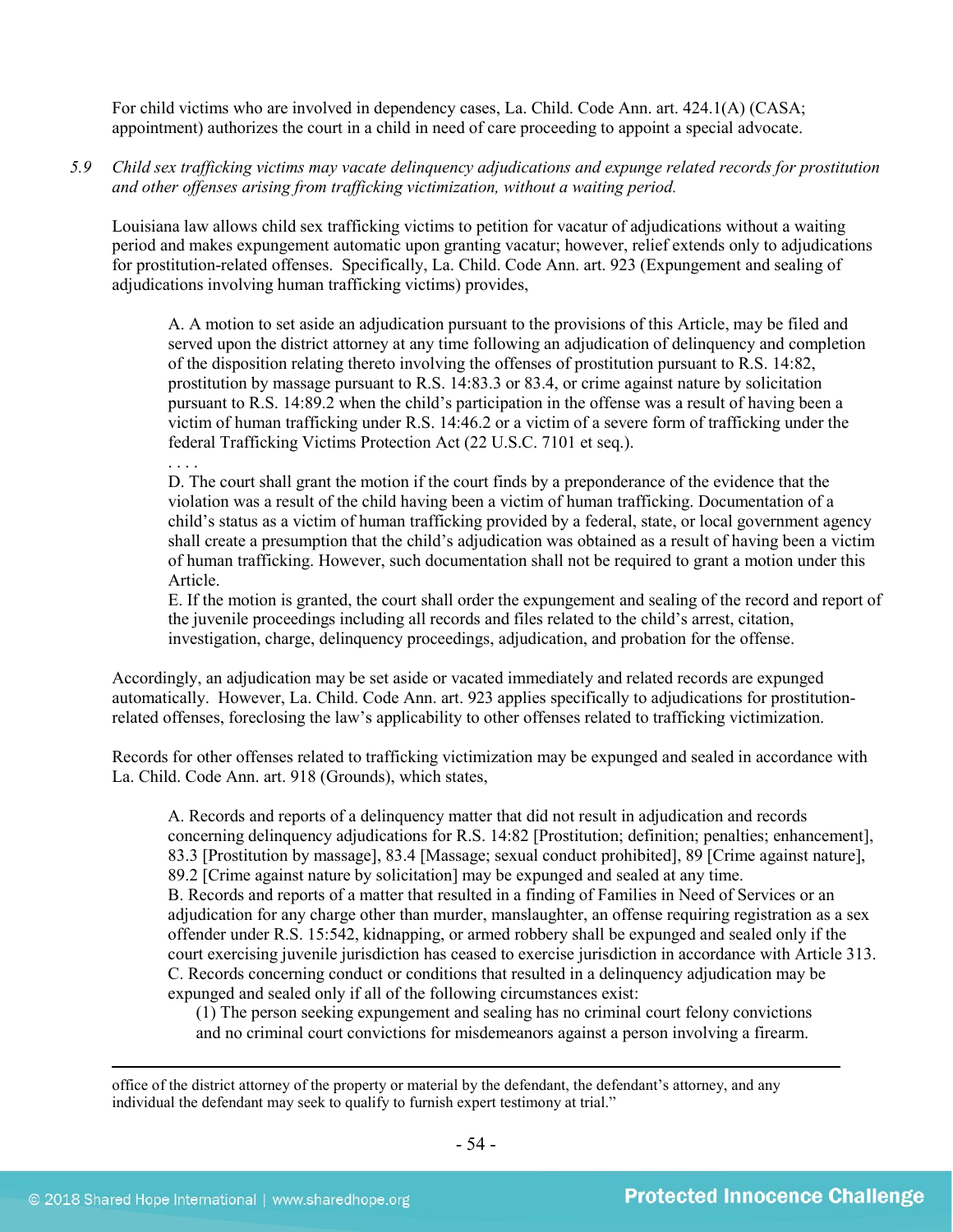(2) The person seeking expungement and sealing has no pending indictment or bill of information.

D. If the adjudication was for murder, manslaughter, a sex offense requiring registration under R.S. 15:542, kidnapping, or armed robbery, the child may petition the court for an expungement of his juvenile record when the court has ceased to exercise jurisdiction in accordance with Article 313 and all of the following conditions are met:

(1) Five or more years have elapsed since the person seeking expungement and sealing satisfied the most recent judgment against him.

(2) The person seeking expungement and sealing has no criminal court felony convictions and no criminal court convictions for misdemeanors against a person involving a firearm. (3) The person seeking expungement and sealing has no pending indictment or bill of information.

According to La. Child. Code Ann. art. 922(A) (Expungement and sealing order; effect),

Except for the limited purposes stated in Articles 920 [Order of expungement and sealing; court records]<sup>[101](#page-54-0)</sup> and 921 [Order of expungement and sealing; agency records],<sup>102</sup> upon an order of expungement and sealing, the records and reports expunged and sealed and the underlying conduct and conditions are considered nonexistent and shall not be made available to any person. No person who juvenile records and reports have been expunged and sealed shall be required to disclose to any person that he was arrested or adjudicated or that the records and reports of arrest or adjudication have been expunged and sealed.

- 5.9.1 Recommendation: Amend La. Child. Code Ann. art. 923 (Expungement of adjudications involving human trafficking victims) to allow child sex trafficking victims to vacate delinquency adjudications and expunge related records for other offenses arising from trafficking victimization.
- *5.10 Victim restitution and civil remedies for victims of domestic minor sex trafficking or commercial sexual exploitation of children (CSEC) are authorized by law.*

In Louisiana, trafficking victims have a civil cause of action. La. Rev. Stat. Ann. § 46:2163 (Civil cause of action for victims of human trafficking) provides that,

An individual who is a victim of human trafficking shall have a civil cause of action in district court for injunctive relief and to recover actual damages, compensatory damages, punitive damages, and for any

<span id="page-54-0"></span> <sup>101</sup> La. Child. Code Ann. art. 920 states,

A. An order for the expungement and sealing of juvenile court records and reports shall be in the form provided in Article 925 and, except as otherwise provided by law, shall require that the clerk of court expunge and seal all records and reports relating to the conduct or conditions referred to in the motion for expungement and sealing, including pleadings, exhibits, reports, minute entries, correspondence, and all other documents.

B. References, documents, recordings, or other materials shall be expunged and sealed. Under no circumstances may any expunged and sealed information be released.

C. The court may maintain a confidential record, such as a minute entry, of the fact of an adjudication. This information may be released only upon written motion of a court exercising criminal jurisdiction over the person whose record is sought and then only for the purposes authorized by the Code of Criminal Procedure.

<span id="page-54-1"></span><sup>102</sup> La. Child. Code Ann. art. 921(D) states, "A copy of the order of expungement and sealing may be maintained by the custodian of records and reports of the agency or office. However, the custodian shall not disclose to anyone the fact that such order is maintained or that the expunged and sealed records or reports previously existed except upon written order of the court."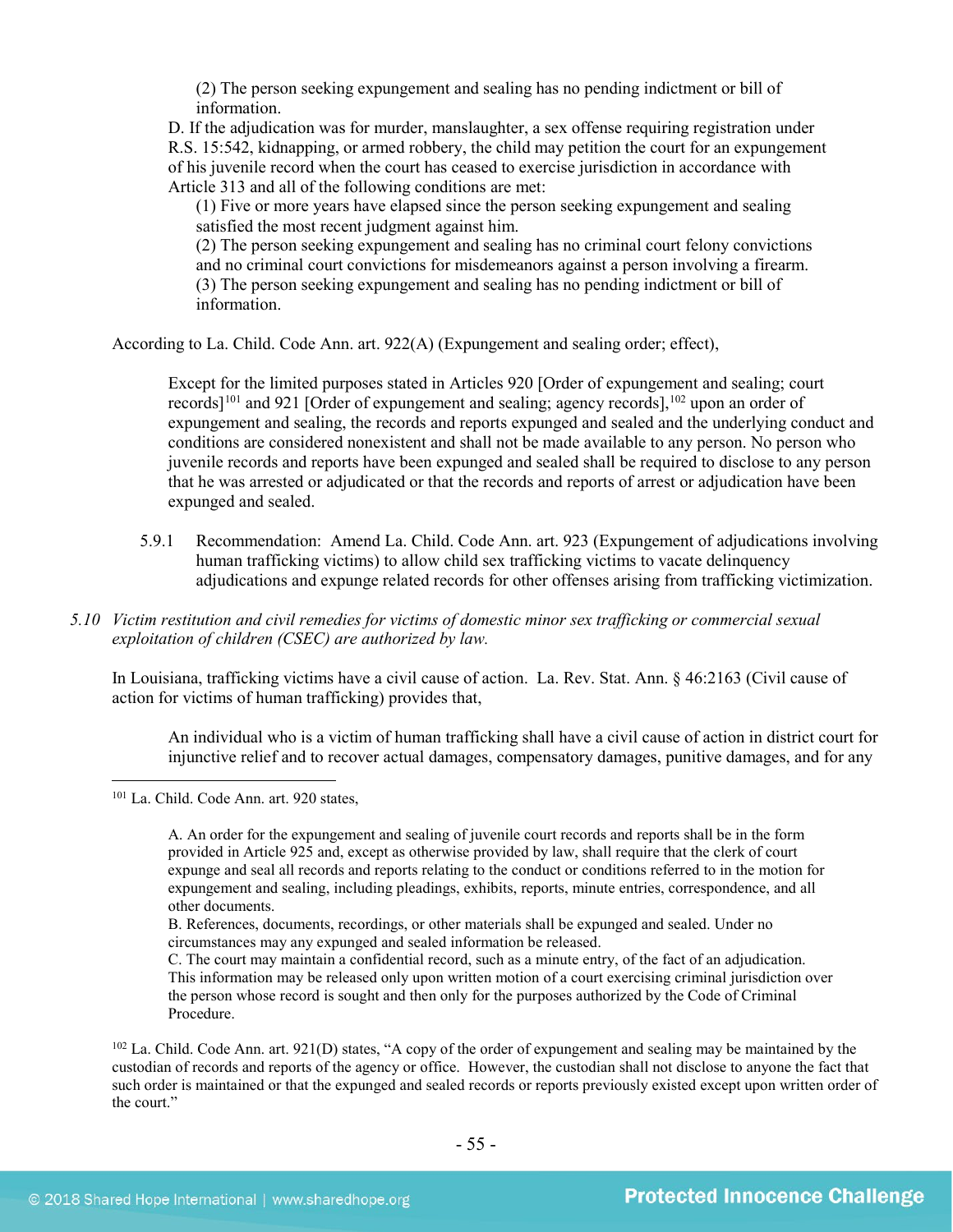other appropriate relief. A prevailing plaintiff shall also be awarded court costs and attorney fees. Treble damages shall be awarded on proof of actual damages where the defendant's actions were willful and malicious.

Additionally, victims can pursue civil remedies against persons convicted under the Louisiana Racketeering Act.[103](#page-55-0) Specifically, civil remedies are available pursuant to La. Rev. Stat. Ann. § 15:1356 (Civil remedies), which states in part,

A. (1) All property, immovable or movable, including money, used in the course of, intended for use in the course of, derived from, or realized through, conduct in violation of a provision of [R.S. 15:1353](https://www.lexis.com/research/buttonTFLink?_m=adbaaf1e18f2b659dc9b502e460590c9&_xfercite=%3ccite%20cc%3d%22USA%22%3e%3c%21%5bCDATA%5bLa.%20R.S.%2015%3a1356%5d%5d%3e%3c%2fcite%3e&_butType=4&_butStat=0&_butNum=2&_butInline=1&_butinfo=LACODE%2015%3a1353&_fmtstr=FULL&docnum=1&_startdoc=1&wchp=dGLbVzV-zSkAW&_md5=1d254099e34f73c122bf836a1bcd50ac) [Prohibited activities] is subject to civil forfeiture to the state. Any injured person shall have an in rem right or claim to forfeited property or to the proceeds derived therefrom superior to any right or claim the state has in the same property or proceeds . . . .

. . . . . . . .

E. Any person who is injured by reason of any violation of the provisions of R.S. 15:1353 [Prohibited activities] shall have a cause of action against any person engaged in racketeering activity who violates a provision of R.S. 15:1353. Such injured person shall be entitled to recover three times the actual damages sustained or ten thousand dollars, whichever is greater. Such person shall also recover attorney fees in the trial and appellate courts and costs of investigation and litigation reasonably incurred.

La. Rev. Stat. Ann. § 15:1356(I) provides that this civil remedy will not preclude the application of other remedies.

Victims also have the right to seek restitution under La. Rev. Stat. Ann. § 46:1844(M)(1)–(3)<sup>[104](#page-55-1)</sup> (Basic rights for victim and witness), which states,

(1) If the defendant is found guilty, the court or the committee on parole shall require the defendant to pay restitution to the appropriate party in an amount and manner determined by the court. In addition, the court or the committee on parole may require the defendant to perform community service work in an amount and according to a schedule determined by the court.

(2) One of the conditions of work release shall be a requirement that an inmate pay from his earnings all restitution ordered by the court or the committee on parole. Even if no restitution has been ordered, the sheriff or director of the program shall have the right to require payment of restitution as a condition of work release.

(3) A victim shall not be required to pay recording fees for the filing of a restitution order with the clerk of court. The defendant shall be responsible for all costs associated with this action.

Additionally, La. Code Crim. Proc. Ann. art. 883.2 (Restitution to victim) provides,

A. In all cases in which the court finds an actual pecuniary loss to a victim, or in any case where the court finds that costs have been incurred by the victim in connection with a criminal prosecution, the trial court shall order the defendant to provide restitution to the victim as a part of any sentence that the court shall impose.

B. Additionally, if the defendant agrees as a term of a plea agreement, the court shall order the defendant to provide restitution to other victims of the defendant's criminal conduct, although those persons are not the victim of the criminal charge to which the defendant pleads. Such restitution to other persons may be ordered pursuant to Article 895 [Conditions of probation] or 895.1 [Probation;

<span id="page-55-0"></span> <sup>103</sup> *See supra* Component 3.1 for the provisions of the Louisiana Racketeering Act.

<span id="page-55-1"></span><sup>104</sup> *See supra* not[e 35.](#page-22-1)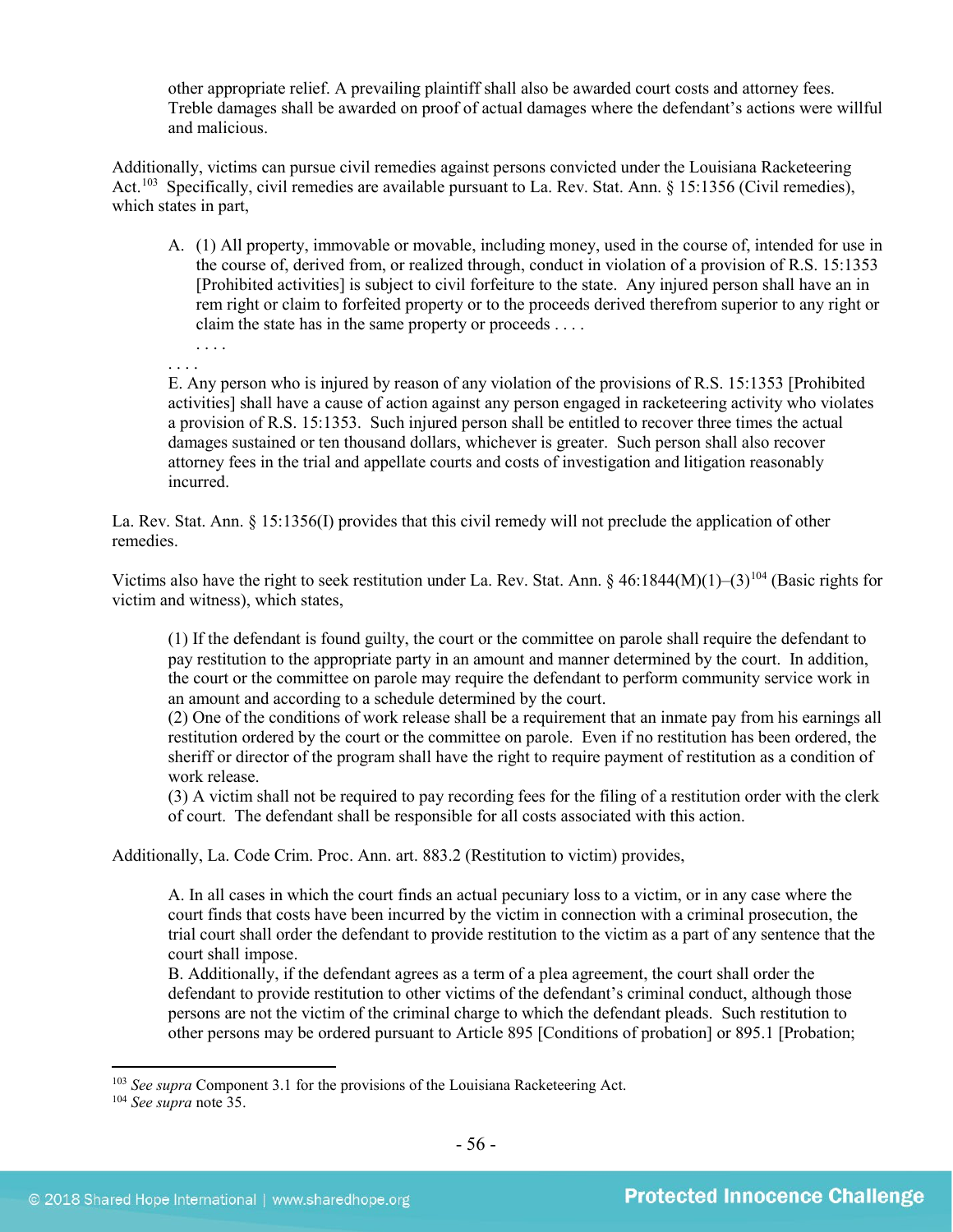restitution; judgment for restitution; fees] or any other provision of law permitting or requiring restitution to victims.

C. The court shall order that all restitution payments be made by the defendant to the victim through the court's designated intermediary, and in no case shall the court order the defendant to deliver or send a restitution payment directly to a victim, unless the victim consents.

. . . .

Finally, La. Rev. Stat. Ann. § 15:539.3(A) (Mandatory restitution) mandates that

A person convicted of a violation of R.S. 14:46.2 (human trafficking). R.S. 14:46.3 (trafficking of children for sexual purposes), R.S. 14:81.1 (pornography involving juveniles), R.S. 14:81.3 (computeraided solicitation of a minor), R.S. 14:82.1 (prostitution; persons under eighteen; additional offenses), R.S. 14:83 (soliciting for prostitutes), R.S. 14:83.1 (inciting prostitution), R.S. 14:83.2 (promoting prostitution), R.S. 14:84 (pandering), R.S. 14:86 (enticing persons into prostitution), R.S. 14:104 (keeping a disorderly place), R.S. 14:105 (letting a disorderly place), and R.S. 14:282 (operation of places of prostitution) shall be ordered to pay mandatory restitution to the victim . . . . Restitution under this Section shall include any of the following;

(1) Costs of medical and psychological treatment.

(2) Costs of necessary transportation and temporary housing.

(3) . . . In the case of sex trafficking, the victim shall be entitled to restitution for the income he would have earned, had he not been victimized, as guaranteed under the minimum wage and overtime provisions of the federal Fair Labor Standards Act.

(4) Return of property, cost of damage to property, or full value of property if destroyed or damaged beyond repair.

(5) Expenses incurred by the victim and any household members or other family members in relocating away from the defendant or the defendant's associates, including but not limited to deposits for utilities and telephone service, deposits for rental housing, temporary lodging and food expenses, clothing, and personal items . . . .

*5.11 Statutes of limitations for civil and criminal actions for child sex trafficking or commercial sexual exploitation of children (CSEC) offenses are eliminated or lengthened to allow prosecutors and victims a realistic opportunity to pursue criminal action and legal remedies.*

Although the criminal statutes of limitations for prosecuting child sex trafficking and certain CSEC crimes are lengthened, the statutes of limitations for related civil actions are not.

Pursuant to La. Code Crim. Proc. Ann. art. 571.1 (Time limitation for certain sexual offenses), the criminal statutes of limitations for human trafficking and several CSEC offenses are extended to 30 years. For various sexual offenses, La. Code Crim. Proc. Ann. art. 571.1 (Time limitation for certain sex offenses) states,

Except as provided by Article 572 of this Chapter, the time within which to institute prosecution of the following sex offenses, regardless of whether the crime involves force, serious physical injury, death, or is punishable by imprisonment at hard labor shall be thirty years: attempted first degree rape, also formerly titled aggravated rape (R.S. 14:28, R.S. 14:42), attempted second degree rape, also formerly titled forcible rape (R.S. 14:27, R.S. 14:42.1, sexual battery (R.S. 14:43.1), second degree sexual battery (R.S. 14:43.2), oral sexual battery (R.S. 14:43.3), human trafficking (R.S. 14:46.2(B)(2) or (3)), trafficking of children for sexual purposes (R.S. 14:46.3), felony carnal knowledge of a juvenile (R.S. 14:80), indecent behavior with juveniles (R.S. 14:81), pornography involving juveniles (R.S. 14:81.1), molestation of a juvenile . . . (R.S. 14:81.2), prostitution of persons under eighteen (R.S. 14:82.1), enticing persons into prostitution (R.S. 14:86), crime against nature (R.S. 14:89), aggravated crime against nature  $(R.S. 14:89.1)$ , crime against nature by solicitation  $(R.S. 14:89.2(B)(3))$ , incest  $(R.S. 14:89.1)$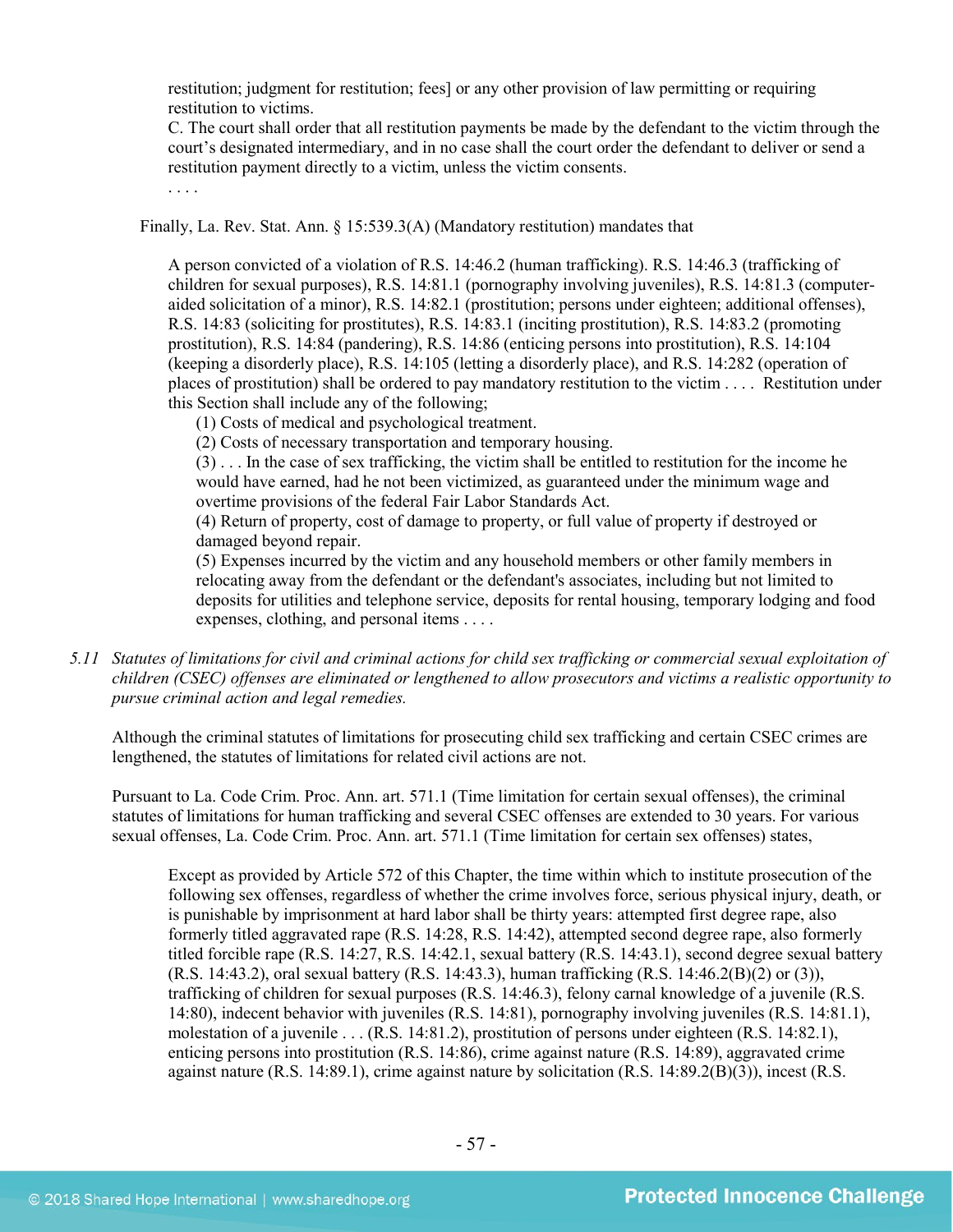14:78) [repealed], or aggravated incest (R.S. 14:78.1) [repealed] which involves a victim under seventeen years of age. This thirty-year period begins to run when the victim attains the age of eighteen.

For noncapital offenses, La. Code Crim. Proc. Ann. art. 572 (Limitation of prosecution of noncapital offenses) sets out the time frames for commencing criminal prosecutions. La. Code Crim. Proc. Ann. art. 572(A) states,

Except as provided in Articles 571 and 571.1, no person shall be prosecuted, tried, or punished for an offense not punishable by death or life imprisonment, unless the prosecution is instituted within the following periods of time after the offense has been committed:

- (1) Six years, for a felony necessarily punishable by imprisonment at hard labor.
- (2) Four years, for a felony not necessarily punishable by imprisonment at hard labor.
- (3) Two years, for a misdemeanor punishable by a fine, or imprisonment, or both.
- (4) Six months, for a misdemeanor punishable only by a fine or forfeiture.

No general tolling applies to offenses against minors; however, La. Code Crim. Proc. Ann. art. 573 (Running of time limitations; exception) specifies that the time limitations found in La. Code Crim. Proc. Ann. art. 572 will not start to run "until the relationship or status involved has ceased to exist when: . . . . [t]he offense charged is aggravated battery (R.S. 14:34) and the victim is under seventeen years of age."

The statute of limitations for commencing civil actions is provided for under La. Civ. Code Ann. art. 3499 (Personal actions), which states, "[u]nless otherwise provided by legislation, a personal action is subject to a liberative prescription<sup> $105$ </sup> of ten years."

- 5.11.1 Recommendation: Amend La. Civ. Code Ann. art. 3499 (Personal actions) to extend the time for victims of La. Rev. Stat. Ann. § 14:46.3(A), (B) (Trafficking of children for sexual purposes) and Louisiana's CSEC laws to commence civil actions against their exploiters.
- 5.11.2 Recommendation: Amend La. Code Crim. Proc. Ann. art. 571.1 (Time limitation for certain sex offenses) to eliminate the statute of limitations for commencing prosecutions of La. Rev. Stat. Ann. § 14:46.3(A), (B) (Trafficking of children for sexual purposes) and Louisiana's CSEC laws.

<span id="page-57-0"></span> <sup>105</sup> Pursuant to La. Civ. Code Ann. art. 3447, a "[l]iberative prescription is a mode of barring of actions as a result of inaction for a period of time."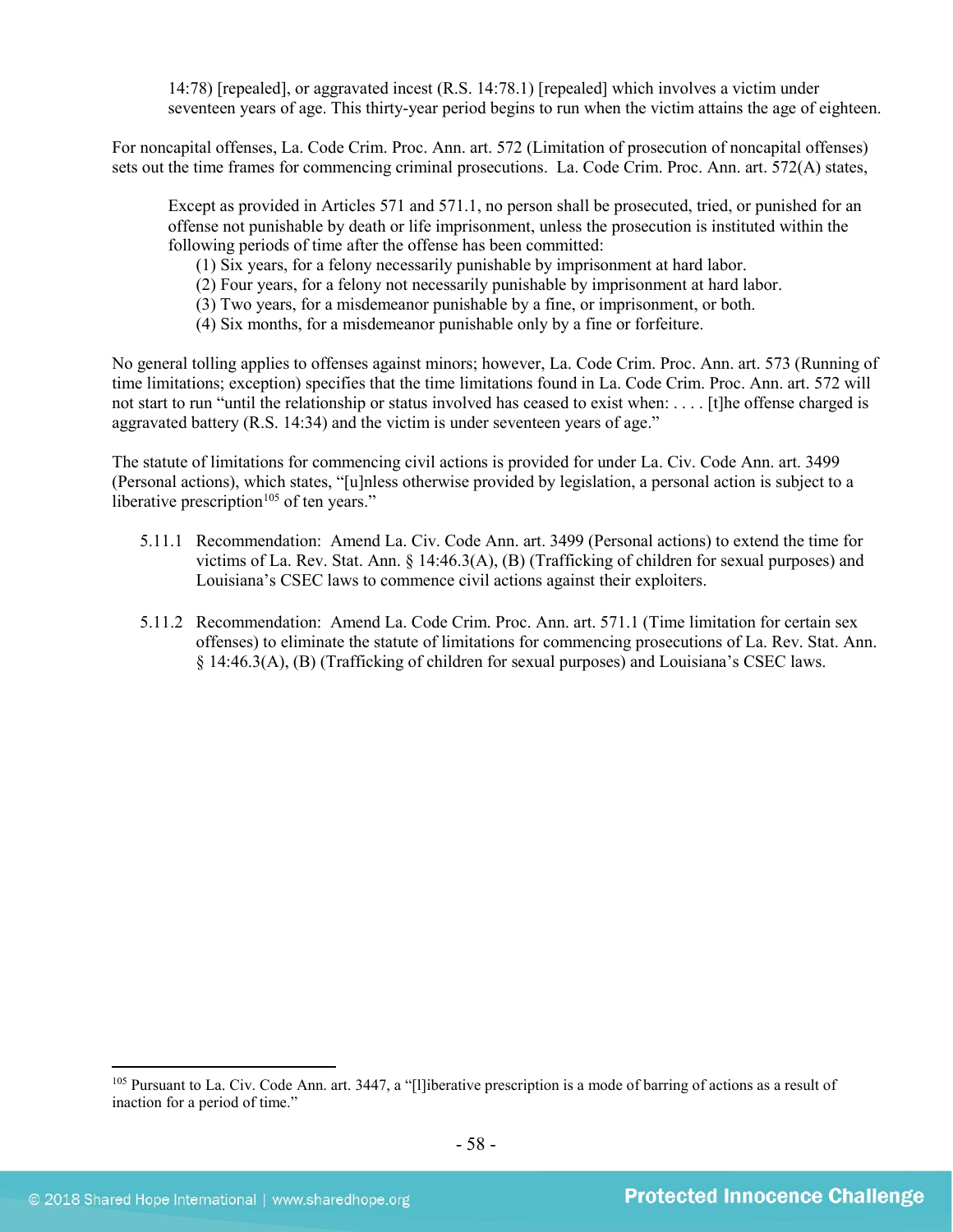#### FRAMEWORK ISSUE 6: CRIMINAL JUSTICE TOOLS FOR INVESTIGATION AND PROSECUTIONS

#### *Legal Components:*

- *6.1 Training on human trafficking and domestic minor sex trafficking for law enforcement is statutorily mandated or authorized.*
- *6.2 Single party consent to audiotaping is permitted in law enforcement investigations.*
- *6.3 Wiretapping is an available tool to investigate domestic minor sex trafficking and commercial sexual exploitation of children (CSEC).*
- *6.4 Using a law enforcement decoy to investigate buying or selling commercial sex is not a defense to soliciting, purchasing, or selling sex with a minor.*
- *6.5 Using the Internet or electronic communications to investigate buyers and traffickers is a permissible investigative technique.*
- *6.6 State law requires reporting of missing children and located missing children.*

# *Legal Analysis:*

*6.1 Training on human trafficking and domestic minor sex trafficking for law enforcement is statutorily mandated or authorized.*

*\_\_\_\_\_\_\_\_\_\_\_\_\_\_\_\_\_\_\_\_\_\_\_\_\_\_\_\_\_\_\_\_\_\_\_\_\_\_\_\_\_\_\_\_\_\_\_\_\_\_\_\_\_\_\_\_\_\_\_\_\_\_\_\_\_\_\_\_\_\_\_\_\_\_\_\_\_\_\_\_\_\_\_\_\_\_\_\_\_\_\_\_\_\_*

Human trafficking training for law enforcement is statutorily mandated in Louisiana. La. Rev. Stat. Ann. § 2405.7 (Human trafficking training) states,

- A. The council shall provide training for law enforcement agencies in addressing human trafficking.
- B. Such training shall focus on all of the following:

(1) Investigating human trafficking under R.S. 14:46.2.

(2) Investigating trafficking of children for sexual purposes under R.S. 14:46.3 and the special needs of sexually exploited children.

(3) Methods used in identifying United States citizens and foreign national victims of human trafficking, including preliminary interview techniques and appropriate questioning methods. (4) Methods of increasing effective collaboration with nongovernmental organizations and other relevant social service organizations in the course of investigating and prosecuting a human trafficking case.

(5) Methods for protecting the rights of victims of human trafficking, taking into account the need to consider human rights and the special needs of female and child victims.

(6) The necessity of treating victims of human trafficking as crime victim rather than criminals.

(7) Methods for promoting the safety of victims of human trafficking.

C. The council shall seek input and participation of appropriate nongovernmental organizations and other relevant organizations in the preparation and presentation of training called for in this Section.

*6.2 Single party consent to audiotaping is permitted in law enforcement investigations.*

Louisiana allows single party consent to audiotaping. La. Rev. Stat. Ann. § 15:1303(C)(4) (Interception and disclosure of wire, electronic, or oral communications) states,

It shall not be unlawful under this Chapter for a person not acting under color of law to intercept a wire, electronic, or oral communication where such person is a party to the communication or where one of the parties to the communication has given prior consent to such interception, unless such communication is intercepted for the purpose of committing any criminal or tortious act in violation of the constitution or laws of the United States or of the state or for the purpose of committing any other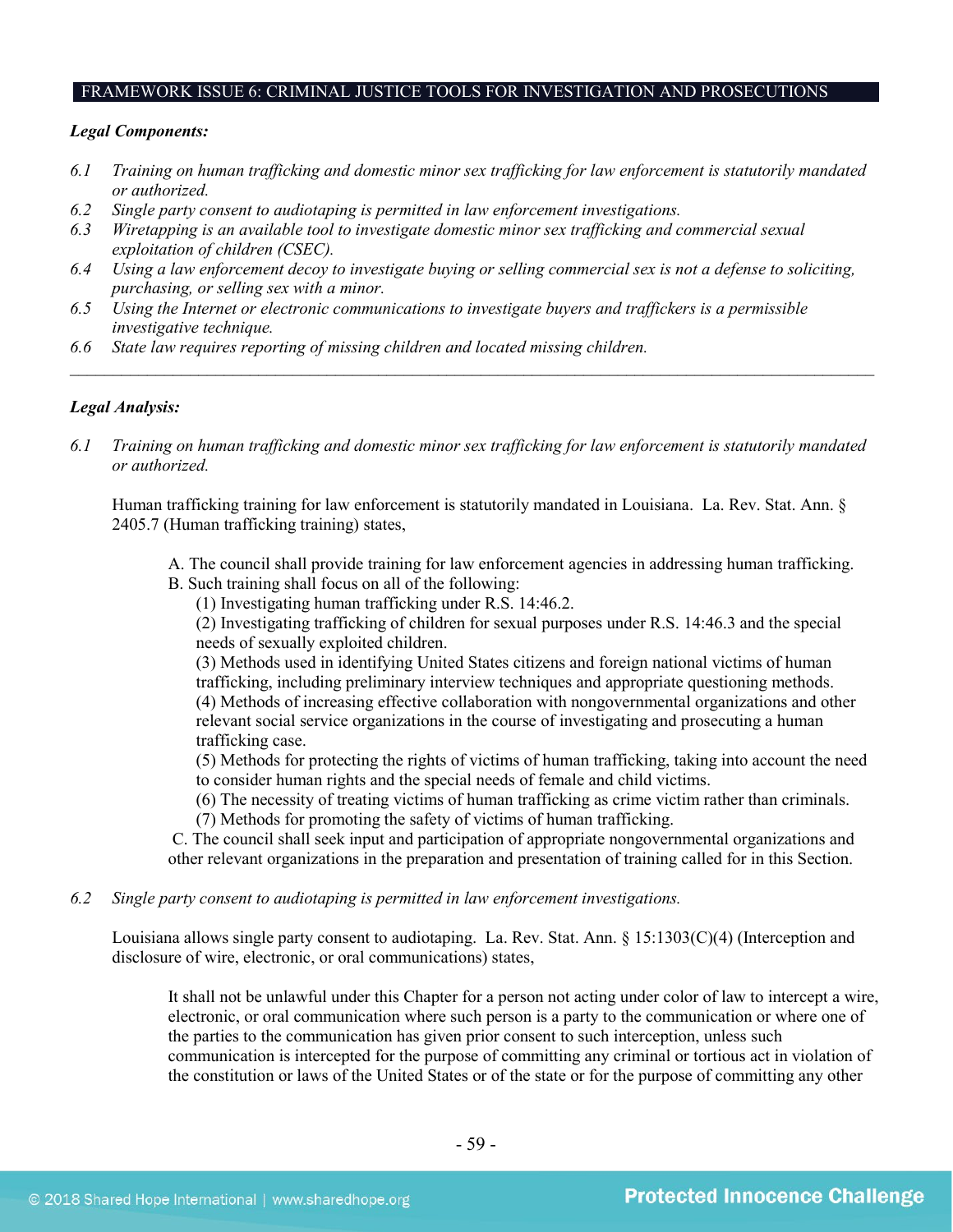injurious act.

*6.3 Wiretapping is an available tool to investigate domestic minor sex trafficking and commercial sexual exploitation of children (CSEC).*

La. Rev. Stat. Ann. § 15:1303(A)(1) (Interception and disclosure of wire, electronic, or oral communications) makes it illegal to "[w]illfully intercept, endeavor to intercept, or procure any other person to intercept or endeavor to intercept, any wire, electronic or oral communication." La. Rev. Stat. Ann. § 15:1308(A) (Authorization for interception of wire or oral communications) allows a judge to issue an order authorizing wiretapping for the investigation of specified crimes, including in part, aggravated kidnapping and money laundering, human trafficking when prosecuted under La. Rev. Stat. Ann. § 14:46.2(B)(3), trafficking of children for sexual purposes, and "(s) [c]ommercial sexual exploitation of children including R.S. 14:81.1 [Pornography involving juveniles], 81.3 [Computer-aided solicitation of a minor], 82 [Prostitution; definition; penalties; enhancement], 82.1 Prostitution; persons under eighteen; additional offenses], 82.2 [Purchase of commercial sexual activity; penalties], 83 [Soliciting for prostitutes], 83.1 [Inciting prostitution], 83.2 [Promoting prostitution], 83.3 [Prostitution by massage], 83.4 [Massage; sexual conduct prohibited], 84 [Pandering], 85 [Letting premises for prostitution], 86 [Enticing persons into prostitution], 89.2 [Crime against nature by solicitation], 104 [Keeping a disorderly place], 105 [Letting a disorderly place], and 282 [Operation of places of prostitution prohibited; penalty]." La. Rev. Stat. Ann. § 15:1308(A)(2)(b), (m), (q), (r), (s).

*6.4 Using a law enforcement decoy to investigate buying or selling commercial sex is not a defense to soliciting, purchasing, or selling sex with a minor.*

Under Louisiana's core sex trafficking statutes, La. Rev. Stat. Ann. § 14:46.2 (Human trafficking) and § 14:46.3 (Trafficking of children for sexual purposes), a defense as to the use of a law enforcement decoy is expressly prohibited. Both La. Rev. Stat. Ann. § 14:46.2(D) and § 14:46.3(B)(3), state, "It shall not be a defense to prosecution for a violation of this Section that the person being recruited, harbored, provided, solicited, received, isolated, enticed, obtained, or maintained is actually a law enforcement officer or peace officer acting within the official scope of his duties."

Furthermore, the defense is prohibited from being raised under Louisiana's CSEC offense, which mirrors the language of the trafficking statutes. Pursuant to La. Rev. Stat. Ann.  $\S$  14:82.2(F)<sup>[106](#page-59-0)</sup> (Purchase of commercial sexual activity; penalties), "It shall not be a defense to prosecution a violation of this Section that the person being recruited, harbored, transported, provided, sold, purchased, received, isolated, enticed, obtained, or maintained is actually a law enforcement officer or peace officer acting within the official scope of his duties."

Additionally, pursuant to La. Rev. Stat. Ann. § 14:86 (Enticing persons into prostitution), "it shall not be a defense to prosecution . . . that the person being enticed is actually a law enforcement officer or peace officer acting in his official capacity" and similarly under La. Rev. Stat. Ann. § 14:89.2 (Crime against nature by solicitation) it shall not be a defense "that the person being solicited is actually a law enforcement officer or peace officer acting within the official scope of his duties." La. Rev. Stat. Ann. § 14:86(C), 89.2 (D)(4).

Finally, under La. Rev. Stat. Ann. § 14:82.1 (Prostitution; persons under eighteen; additional offenses), "it shall not be a defense . . . that the person practicing prostitution who is believed to be under the age of eighteen is actually a law enforcement officer or peace officer acting within the official scope of his duties." La. Rev. Stat. Ann. § 14:82.1(E).

<span id="page-59-0"></span> <sup>106</sup> *See supra* not[e 6.](#page-3-3)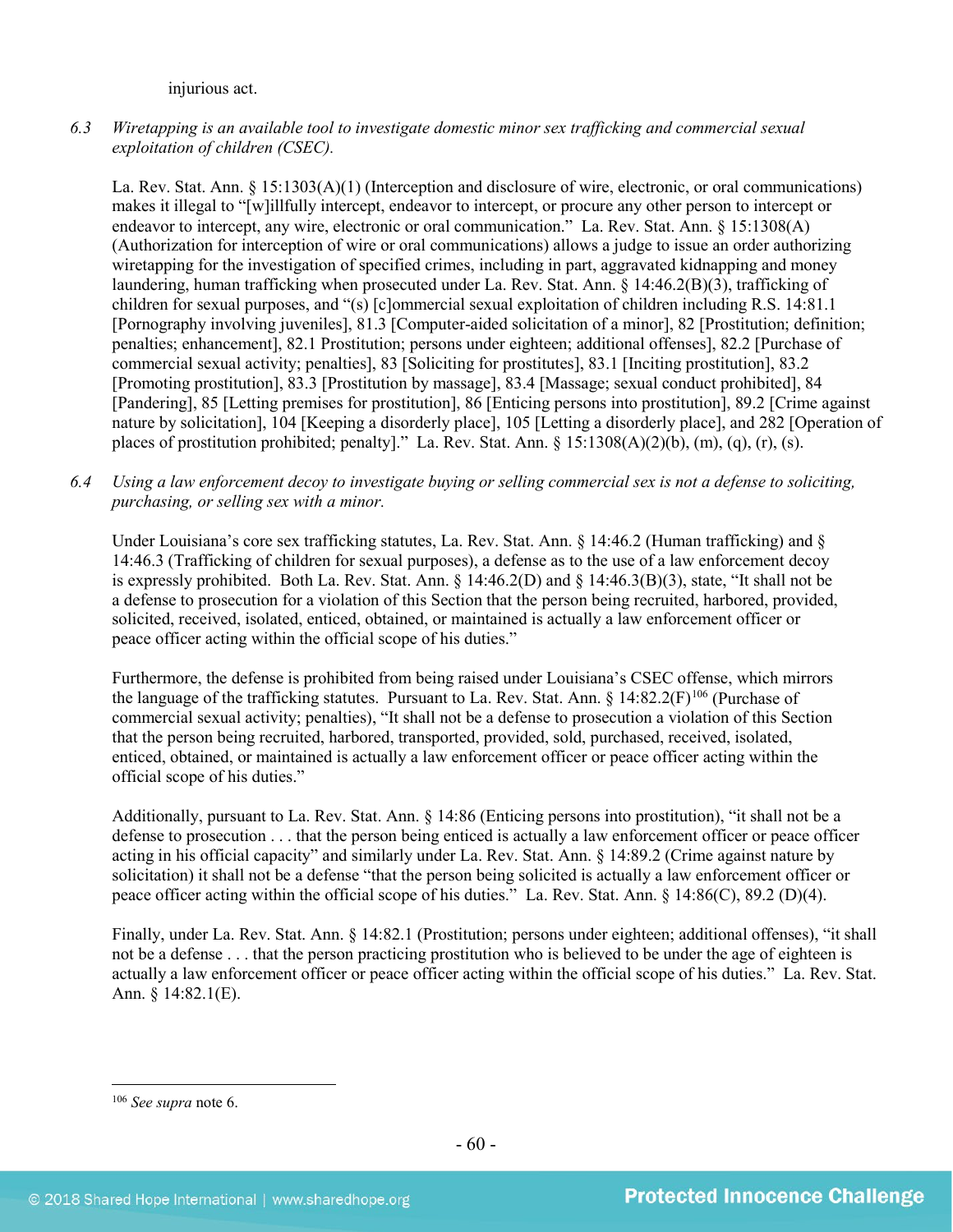Therefore, for charges brought against buyers through reverse sting operations under both Louisiana's sex trafficking and CSEC offenses, this defense would not be accessible, which are the most likely situations in which a defendant would try to raise such a defense.

# *6.5 Using the Internet or electronic communications to investigate buyers and traffickers is a permissible investigative technique.*

The use of the Internet to investigate buyers and traffickers appears to be permissible under La. Rev. Stat. Ann. § 14:81.3 (Computer-aided solicitation of a minor). The language in the statute specifically carves out an exception allowing law enforcement to use the Internet to investigate buyers and traffickers by disallowing a defense based on the fact that the "victim" was actually a law enforcement officer using the Internet as an investigative tool. La. Rev. Stat. Ann. § 14:81.3(C)(1).

La. Rev. Stat. Ann. § 14:81.3(C) expressly states, "It shall not constitute a defense to a prosecution brought pursuant to this Section that the person reasonably believed to be under the age of seventeen is actually a law enforcement officer or peace officer acting in his official capacity." Additionally, because La. Rev. Stat. Ann. § 14:81.3 applies when a person "knowingly contacts or communicates, through the use of electronic textual communication, with a person who has not yet attained the age of seventeen . . . or a person reasonably believed to have not yet attained the age of seventeen . . . for the purpose of or with the intent to persuade, induce, entice or coerce the person to engage or participate in sexual conduct," it appears to contemplate and permit the use of the Internet in investigations. La. Rev. Stat. Ann. § 14:81.3(A)(1).

# *6.6 State law requires reporting of missing children and located missing children.*

La. Rev. Stat. Ann. § 46:1431(A), (B) (Missing and Exploited Children Information Clearinghouse; establishment; definitions) creates "a Missing and Exploited Children Information Clearinghouse within the Department of Public Safety and Corrections, office of state police" to serve "as a central repository of information regarding missing and/or exploited children." La. Rev. Stat. Ann. § 46:1431(B) expressly requires that information regarding missing or exploited children "be collected and disseminated to assist in the location of missing children and the reporting of exploited children to the proper agency."

La. Rev. Stat. Ann. § 46:1432(A) (Duties of the clearinghouse) requires the clearinghouse to

(1) Establish a system of intrastate communication of information relating to children determined, by the parent, guardian, or legal custodian of the child, or by a law enforcement agency, to be missing and/or exploited.

(2) Provide a centralized file for the exchange of information on missing children within the state. (3) Interface with the National Crime Information Center for the exchange of information on children suspected of interstate travel.

Furthermore, the clearinghouse also must "collect, process, maintain, and disseminate information on missing and/or exploited children and shall strive to maintain or disseminate only accurate and complete information." La. Rev. Stat. Ann. § 46:1432(C).

La. Rev. Stat. Ann. § 40:2521 (Law enforcement agency receiving report of missing or recovered child; duty) requires the law enforcement agency that receives an initial report of a missing child or the recovery of a missing child to

immediately report the missing or recovered child to national law enforcement agencies and the state law enforcement agencies of neighboring states. This notification shall include entry of the name of the child into the National Crime Information Center registry. These reports shall be made for each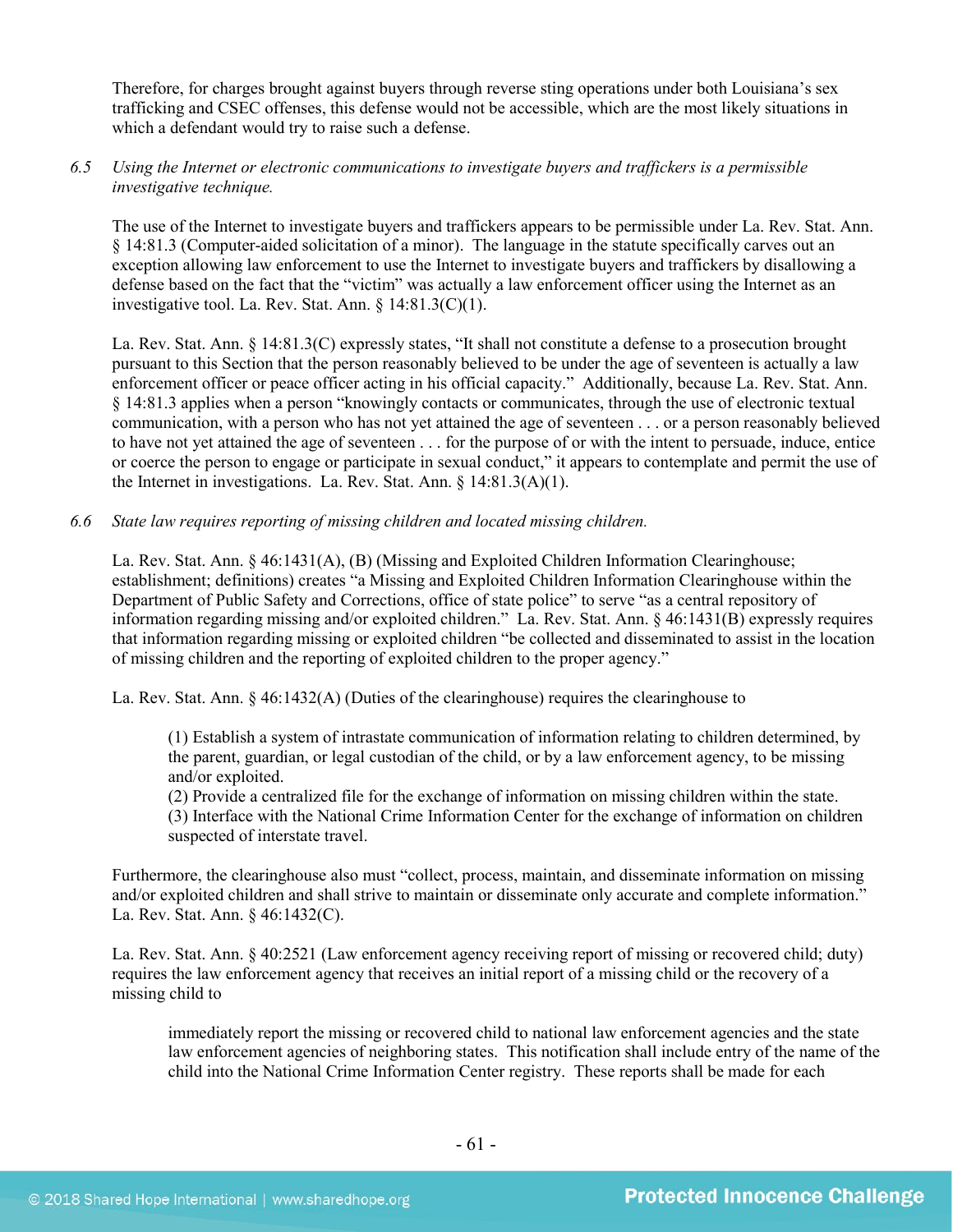reported missing child without regard to whether the child is believed to be missing due to stranger abduction, parental abduction, or any other cause.

La. Rev. Stat. Ann. § 14:403.3(A) (Reports of missing children; procedures; false reports or communications; penalties) similarly requires,

(1) Any state or local law enforcement agency receiving a report of a missing child, or the recovery of a missing child, and having reasonable grounds to believe such report is accurate shall within forty-eight hours after the date of receipt of the report notify each of the following of the fact and contents of such report:

(a) The Department of Health and Human Resources.

(b) The Department of Public Safety and Corrections, if it did not originally receive the report.

(c) The office of the sheriff for the parish in which such report was received, if it did not originally receive the report.

(d) The office of the sheriff for all parishes adjacent to the parish in which such report was received. (e) The National Crime Information Computer System.

(2) The law enforcement agency may also notify any other appropriate local, state, or federal agency of the fact and contents of such report.

Under the Missing Children Identification Act, La. Rev. Stat. Ann. Title 40 (Public health and safety), Chapter 25 (Missing children identification act), schools must maintain identification cards "to assist with the finding and identification of missing children and only with parental permission." La. Rev. Stat. Ann. §§ 40:2512, 40:2515(3). In the event a child is suspected to be missing, the principal "may release the child identification card of any child to a law enforcement agency or other public agency or entity" with the written permission of the parents, or without the parents' permission "for good cause shown," after a hearing. La. Rev. Stat. Ann. § 40:2518(D).

La. Rev. Stat. Ann. § 46:1433(A)<sup>107</sup> (Notification of location of missing or exploited child) requires a "parent, guardian, or legal custodian responsible for notifying the clearinghouse or a law enforcement agency of a missing or exploited child" to "immediately notify such agency or the clearinghouse of any child whose location has been determined." Additionally, law enforcement agencies are required to "transmit information of the recovery of a missing child to the clearinghouse, which shall maintain the information in the central repository . . . ." La. Rev. Stat. Ann. § 46:1433(B).

<span id="page-61-0"></span> $107$  The text of La. Rev. Stat. Ann. § 46:1433 cited here and elsewhere in this report includes amendments made by the enactment of House Bill 326 during the 2018 Regular Session of the Louisiana Legislature (effective August 1, 2018).